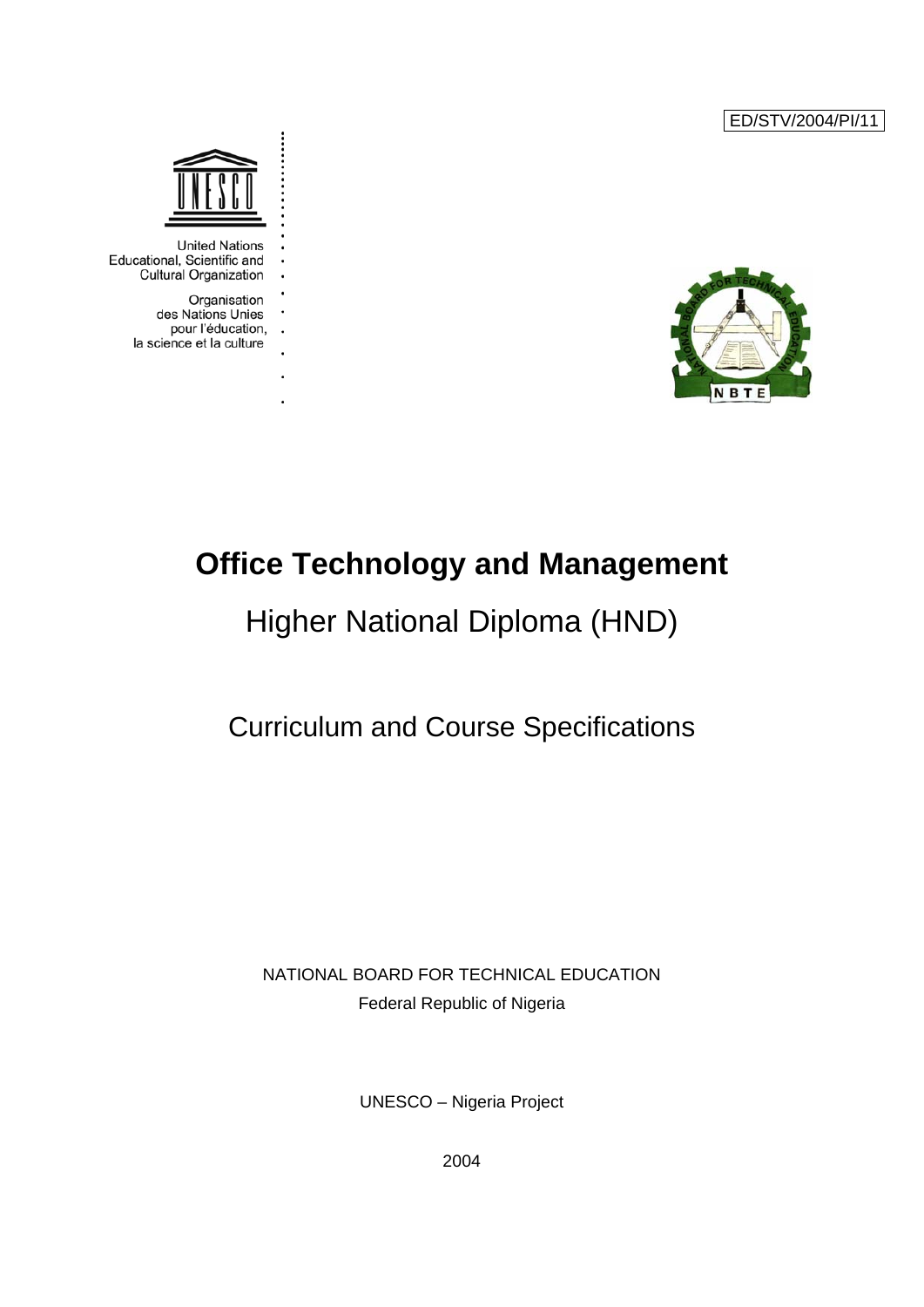## **Office Technology and Management - Higher National Diploma (HND)**

### **Curriculum and Course Specifications**

February 2004

**NATIONAL BOARD FOR TECHNICAL EDUCATION**

*Produced by the National Board for Technical Education (NBTE) Plot B, Bida Road, P.M.B. 2239, Kaduna Nigeria.*

**Title of the Programme**:

**The title of the programme is Higher National Diploma Office Technology and Management**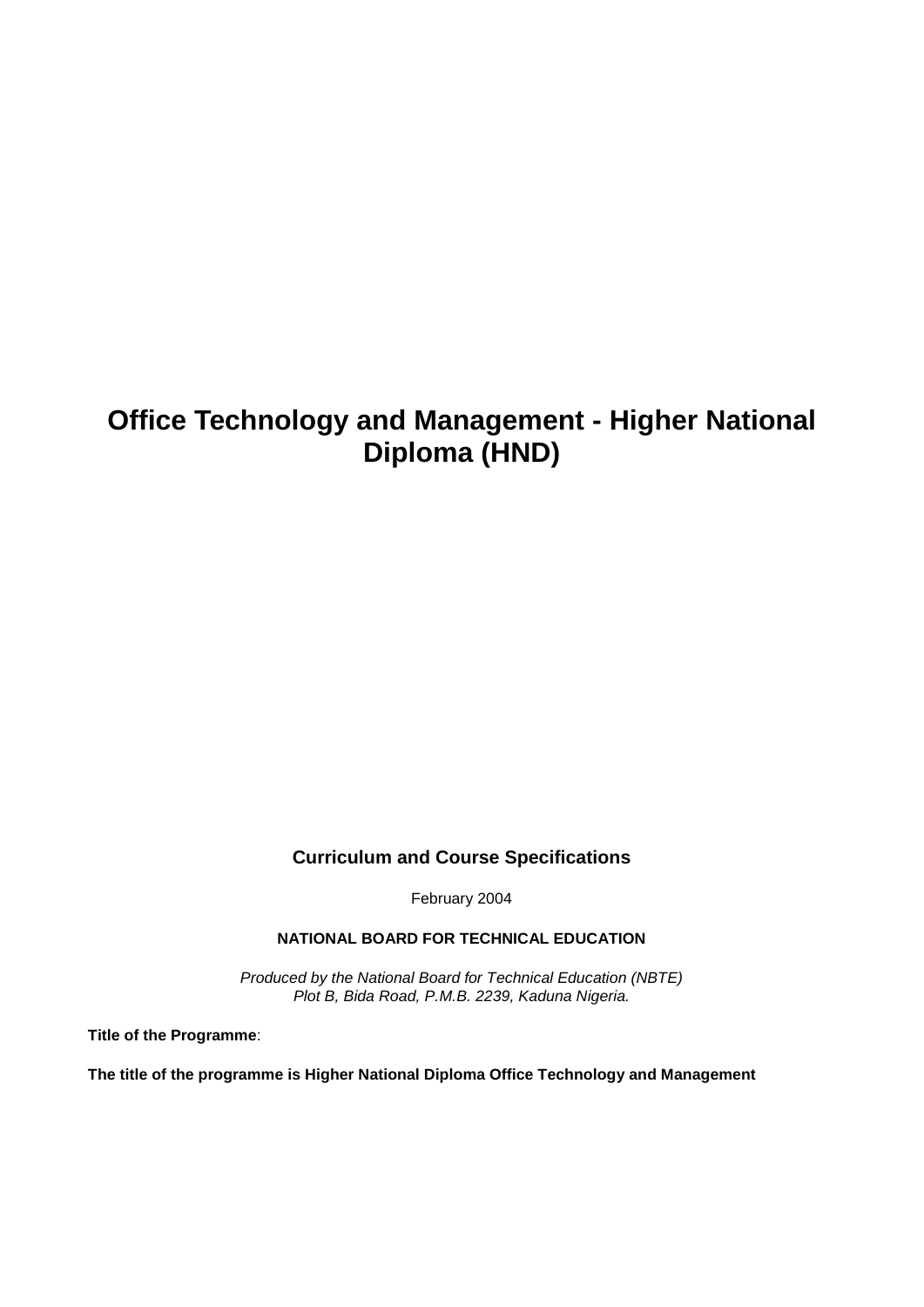# **TABLE OF CONTENTS**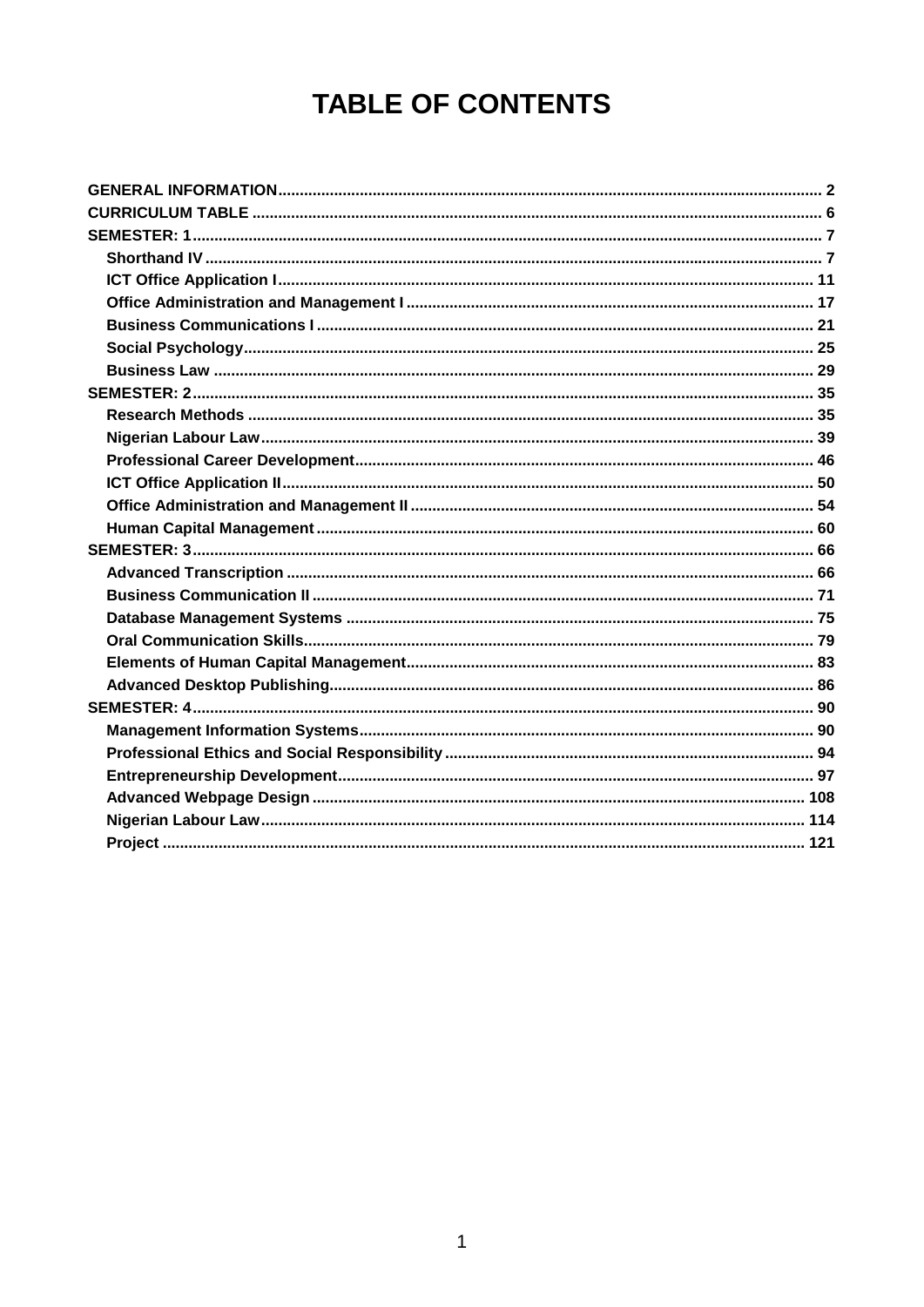# **GENERAL INFORMATION**

#### <span id="page-3-0"></span>**1.0 GOAL AND OBJECTIVES OF THE HND PROGRAMME**

The Higher National Diploma in Office Technology/and Management is a two-year programme designed to equip students with Secretarial/Office skills for employment in various fields of endeavour. Students of this programme are exposed to courses in their special areas as well as courses in general education.

In addition to the acquisition of vocational skills in Office Technology and Management, the students are equipped with effective work competencies and socio-psychological work skills, which are very essential in everyday interactions with other. The Higher National Diploma programme in office students and other interested individuals are eligible to enroll in Office Technology and Management Technology courses.

#### **The grand objectives of the programme therefore are:**

The Higher National Diploma in Office Technology and Management is a four semester programme designed to equip students with secretarial skills for employment as secretarial mangers in various organizations. Students in the programme will be offered professional, foundation and general education courses, which will enable them acquire higher vocational and interpersonal skills in Office Technology and Management for effective work competencies.

#### **The objectives of the programme therefore are:**

#### 1. **Acquisition of Secretarial Skills**

This includes at the HND level, the ability to:

(a) Write in Shorthand for three minutes varied materials of 1.4 syllabic intensity dictated at 100 wam and transcribed on the typewriter with a minimum of 95% accuracy.

(b) Type effectively various office jobs and acquire a copying rate of 50 wam on passages not below 1.30 syllabic intensity with 98% accuracy.

(c) Fit properly into the office of any organization and perform professionally, the functions of a Secretary which among others include - relating the functions of the office to the whole organization, attending meetings and providing information as may be required; make accurate records of proceedings, filing and retrieving information, taking appropriate action independently when faced with challenging secretarial office problems, showing personal qualities and attributes conducive to tolerance and co-existence with the work group and, at the HND level, the ability to:

#### 2. **Acquisition of General Education.**

#### 3. **Laying Foundation for Advanced Studies.**

#### **2.0 GENERAL ENTRY REQUIREMENT FOR THE HND PROGRAMME ARE:**

a. All the requirements into the ND Office Technology and Management programme

b. A minimum of a lower credit pass (CGPA 2.50 and above) in the ND examination.

c. A minimum of one-year work experience.

d. Candidates with pass at ND should have 2 years work experience: The number of such candidates should not exceed 10% of the students in the class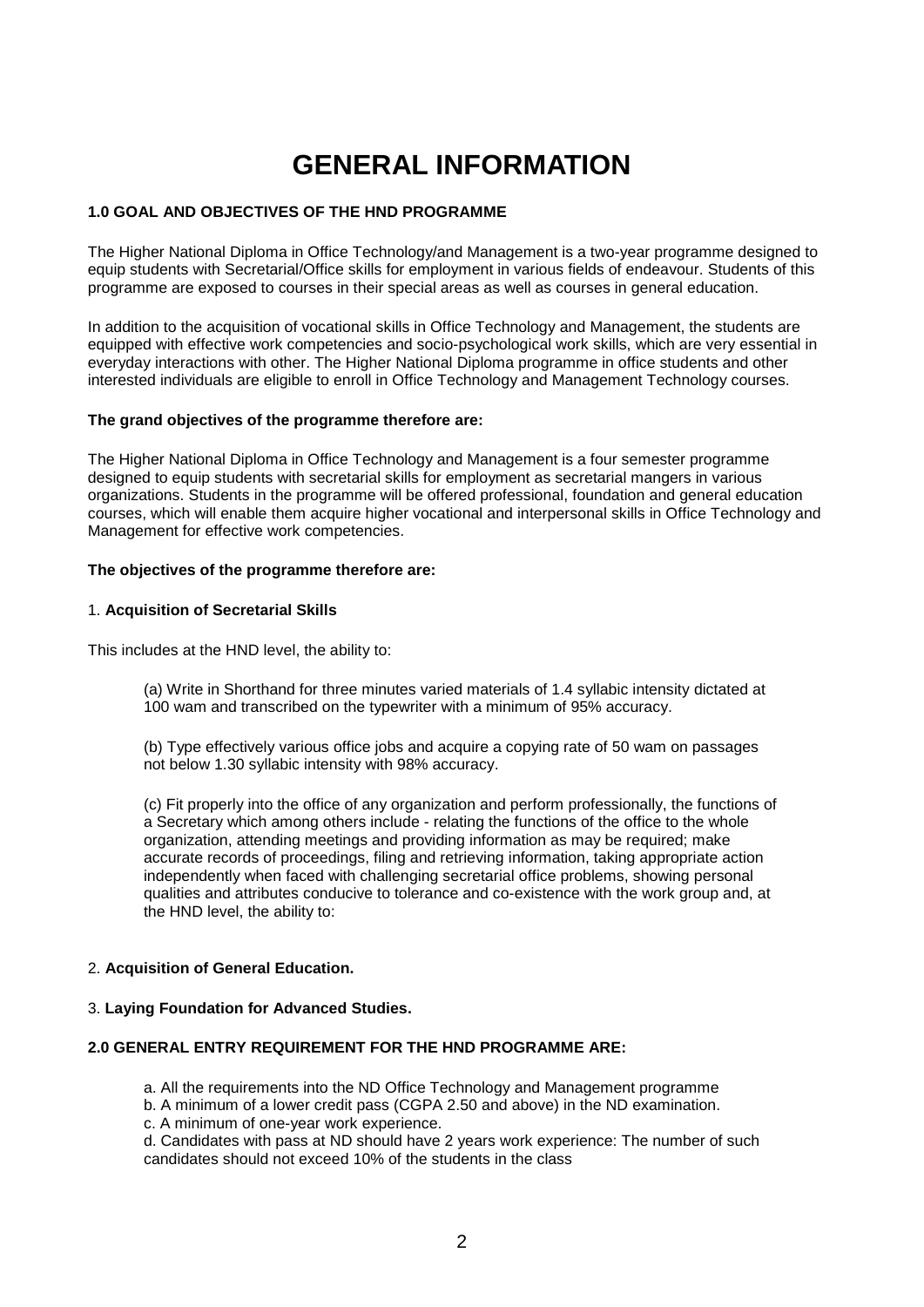#### **3.0 CURRICULUM:**

3.1 The curriculum consists of four main components, for the HND programme.

- 1. General Studies/Education
- 2. Foundation Courses
- 3. Professional Courses
- 4. Supervised Industrial Work Experience Scheme (SIWES)

3.2 The General education component shall include courses in: Citizenship Education I & II and Communication which are compulsory. The General Education component shall account for not more than 15% of total contact hours for the programme.

3.3 Foundation Courses include courses in Economics, Business Mathematics, Business Administration, Accounting, Nigerian Legal System, and Entrepreneurship. Foundation courses should account for 10-15% of the contact hours of each semester.

3.4 Professional Courses - are courses, which give the student the theory and practical skills he needs to practice as a secretary. These may account for between 60-70% of the contact hours.

3.5 Supervised Industrial Work Experience Scheme (SIWES) shall be taken during the long vacation following the end of the second semester of the first year. For the purpose of final evaluation, SIWES shall account for 5% of the total marks.

#### **CURRICULUM STRUCTURE**

#### **4.0 HND Programme:**

The structure of the HND in Secretarial Management and Technology consists of four semesters of classroom and laboratory activities in the institution. Each semester shall be of 17 weeks made up as follows:

15 contact weeks of teaching, i.e. teaching, practical exercises, quizzes, test, etc and 2 weeks for examinations and registration SIWES can be planned at a convenient period of the programme.

#### **5.0 Accreditation**

Each programme offered at the HND level shall be accredited by the NBTE before the diplomates can be awarded the relevant diploma certificate.

Details about the process of accrediting a progrmme for the award of the HND are available from the Executive Secretary, programmes Division, National Board for Technical Education, Plot 'B' Bida Road, P.M.B. 2239, Kaduna, Nigeria.

#### **6.0 CONDITIONS FOR THE AWARD OF HIGHER NATIONAL DIPLOMA**

6.1 Conditions for the award of Higher National Diploma include the following:

a. Satisfactory performance in all prescribed course work, which may include class work, tests, quizzes, workshop practice, laboratory work which should amount to a minimum of between 72 and 80 semester credit units.

- b. Supervised industrial work experience for four months.
- c. Satisfactory performance at all semester examinations.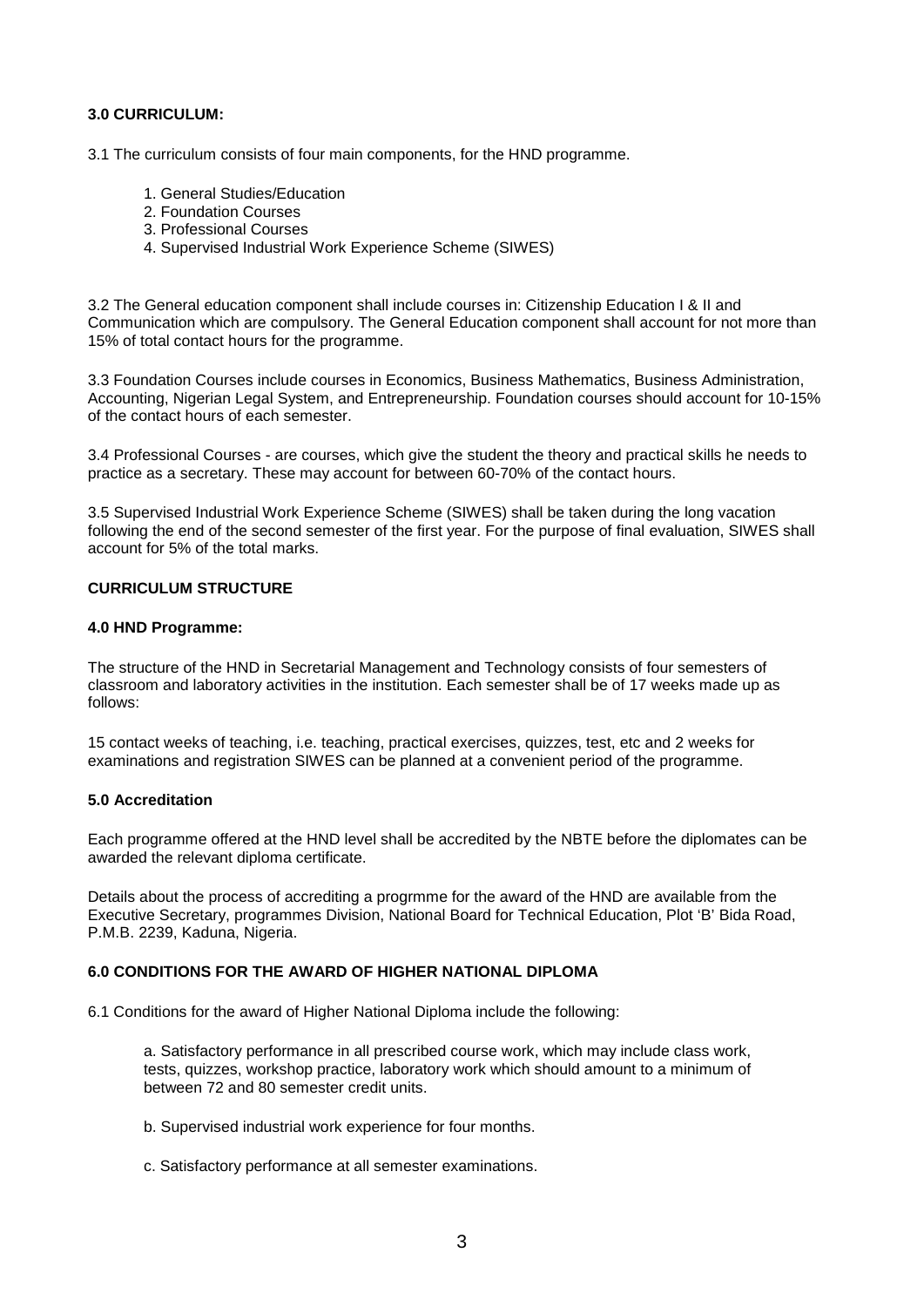d. Satisfactory completion of final year project work. Continuous assessment should contribute 40% while semester examinations are weighted 60% to make a total of 100%. The industrial training is rated on the basis of pass or fail.

6.2 National and Higher National Diploma shall be classified as follows:-

Distinction - CGPA of 3.50 and above Upper Credit - CGPA of 3.00 - 3.49 Lower Credit - CGPA of 2.50 - 2.99 Pass - CGPA of 2.00 - 2.49

#### **7.0 Guidance Notes for Teachers Teaching the Programme**

7.1 The new curriculum is drawn in unit courses. This is in keeping with the provisions of the National Policy on Education, which stresses the need for introducing the semester credit units, which will enable a student, who so wishes to transfer the units already completed in an institution to another of similar standard.

7.2 In designing the units, the principle of modular approach by end product has been adopted, thus making each of the professional modules, when completed to provide the student with professional operative skills, which can be used for employment purposes self-and otherwise.

7.3 As the success of the credit unit system depends on the articulation of programmes between the institutions and industry, the curriculum content has been written in behavioural objectives, so that it is clear to all, the expected performance of the student who successfully completed some of the courses of the programme. This is a slight departure in the presentation of such performance-based curriculum, which requires that the conditions under which the performance is expected to be carried out and the criteria for the acceptable levels of performance to be stated. It is a deliberate attempt to further involve the staff of the department teaching the programme to enrich their own curriculum by stating the conditions existing in their institution under which performance can take place and to follow that with the criteria for determining an acceptable level of performance. Departmental submission on the final curriculum may be vetted by the Academic Board of the institution. Our aim is to continue to see to it that a solid internal evaluation system exists in each institution for ensuring minimum standards and quality of education in the programmes offered throughout the Polytechnic system.

7.4 The teaching of the theory and practical work should, as much as possible, be integrated. Practical exercises, especially those in professional courses and laboratory work should not be taught in isolation from the theory. For each course, there should be a balance of theory and practice in the ratio of 50:50 or 60:40 or the reverse.

#### **8.0 Guidelines on SIWES Programme**

For the smooth operation of the SIWES, the following guidelines shall apply:

8.1 Responsibility for placement of students.

(a) Institutions offering the National Diploma programme shall arrange to place the students in industry. At the end of the first semester, six copies of the master-list showing where each student has been placed shall be submitted to the Executive Secretary, National Board For Technical Education, who shall authenticate the list and forward it to the Industrial Training Fund, Jos;

(b) The placement officer should discuss and agree with industry on the following:

(i) A task inventory of what the students should be expected to experience during the period of attachment. It may be wise to adopt the one already approved for each field.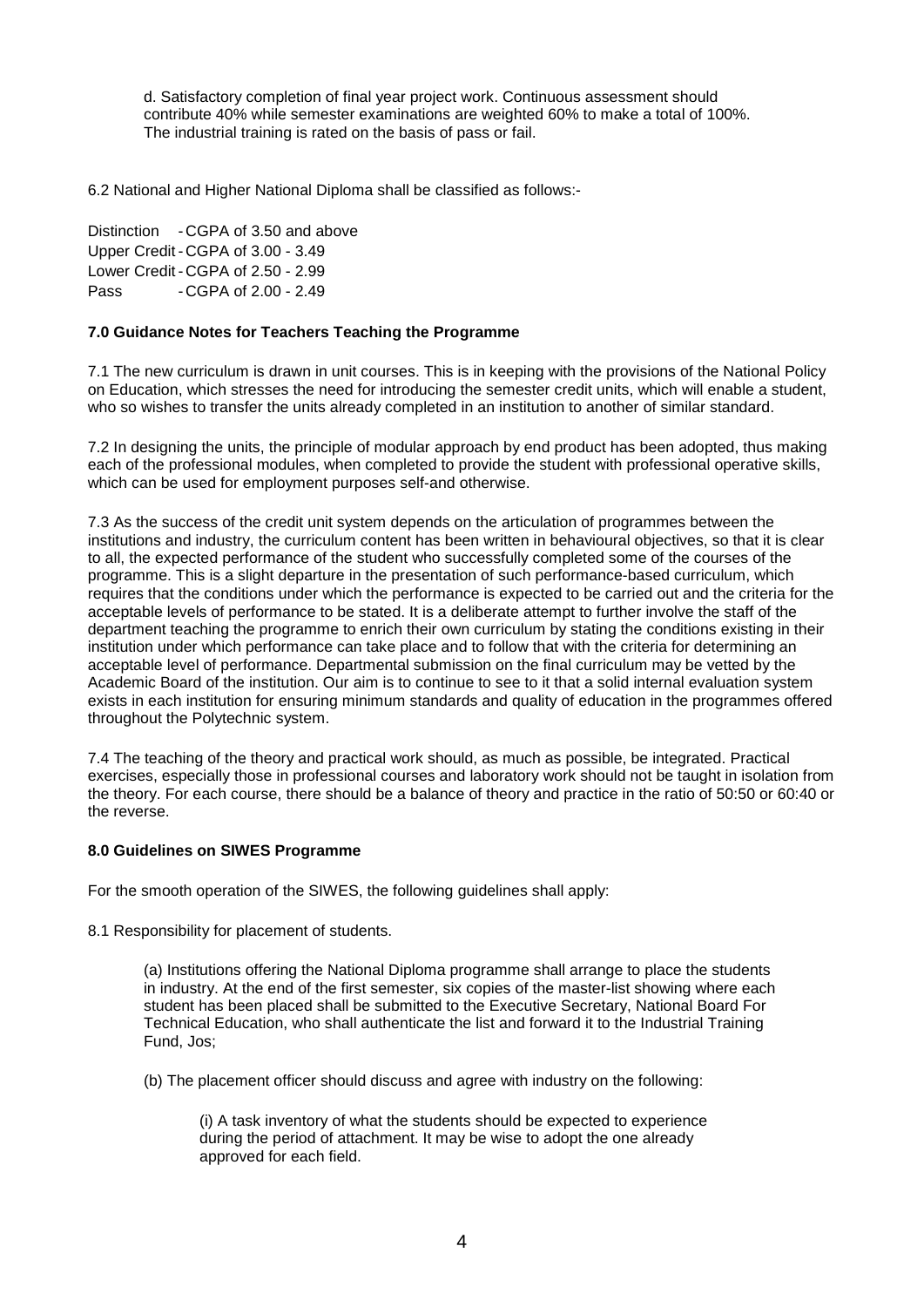(ii) The industry-based supervisor of the students during the period. It should be noted that the final grading of the students during the period of attachment should be weighted more on the evaluation by his industrybased supervisor.

8.2 Evaluation of Students During SIWES. In the evaluation of the student, cognizance should be taken of the following items:

- 1. Punctuality
- 2. Attendance
- 3. General Attitude to work
- 4. Respect for Authority
- 5. Interest in the field/technical area
- 6. Technical competence as a potential Secretary in his field.

8.3 Grading SIWES: To ensure uniformity of grading scales, the institution should ensure that the uniform grading of students' work which all Polytechnics have agreed to is adopted.

8.4 The Institution-Based Supervisor: The institution-based supervisor should initial the logbook during each visit. This will enable him to check and determine to what extent the objectives of the scheme are being met and to assist students having any problems regarding the specific assignments given to them by their industry-based supervisor.

8.5 Frequency of Visits: The institution should ensure that students placed on attachment are visited within one month of their placement.

Other visits shall be arranged so that:

- (a) There is another visit weeks after the first visit; and
- (b) A final visit in the last month of the attachment.

8.6 Stipend for Students in SIWES: The rate of stipend payable shall be determined from time-to-time by the Federal Government after due consultation with the Federal Ministry of Education, the Industrial Training Fund and the National Board for Technical Education.

8.7 SIWES as a Component of the Curriculum: The completion of SIWES is important in the final determination of whether the student is successful in the programme or not. Failure in the SIWES is an indication that the student has not shown sufficient interest in the field or has no potential to become a skilled Secretary in his field. The SIWES should be graded as in other courses. Where a student has satisfied all other requirements but failed SIWES, he may only be allowed to repeat another four months' SIWES at his own expense.

#### **9.0 Final Year Project**

Final year students in this programme are expected to carry out a project work. This could be on individual basis or group work. The project reports should be properly supervised and well presented.

The department should make their own arrangement of schedules for project work.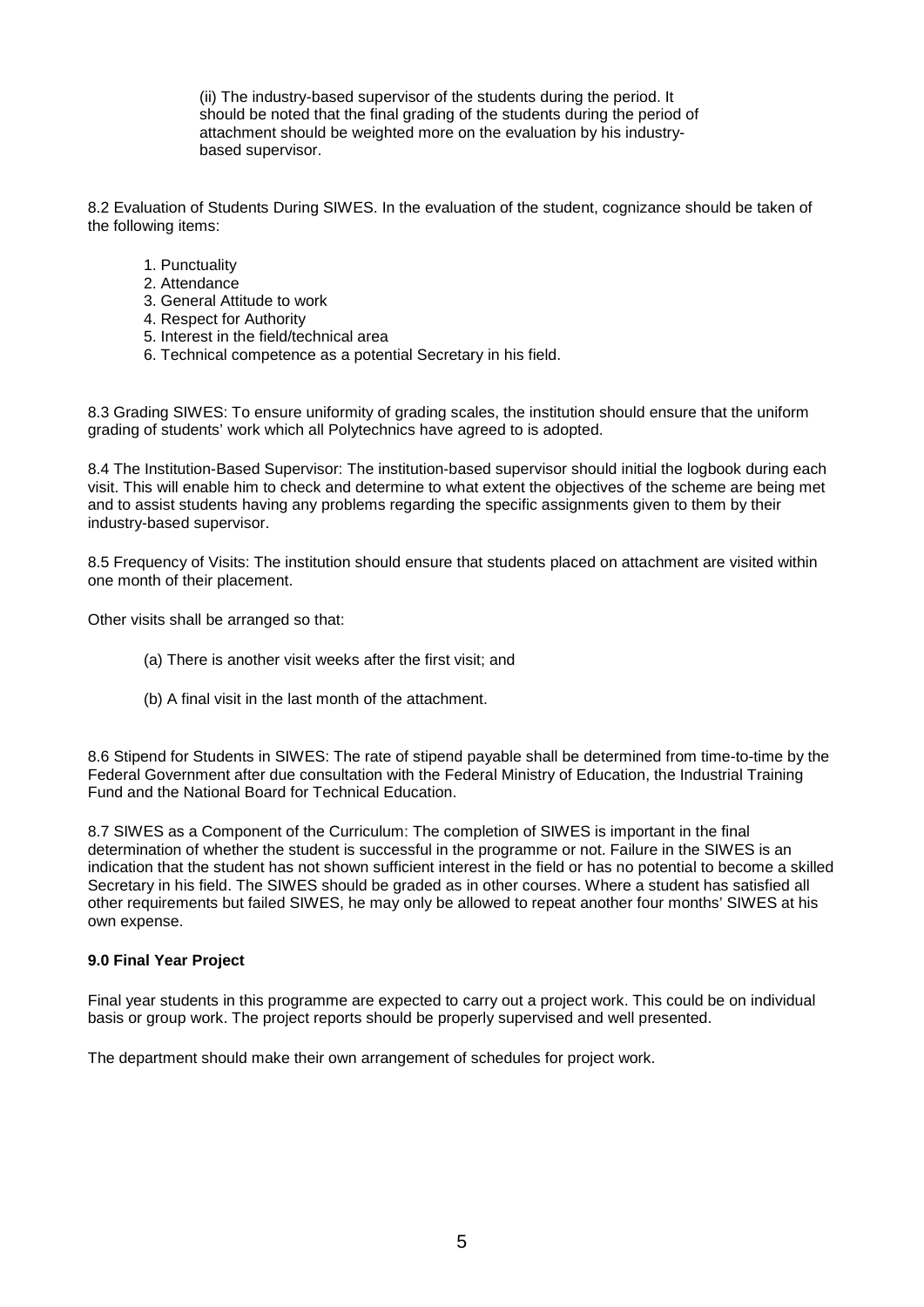# **CURRICULUM TABLE**

### **HND PROGRAMME IN OFFICE TECHNOLOGY AND MANAGEMENT**

### <span id="page-7-0"></span>**1ST SEMESTER**

| <b>COURSE CODE COURSE TITLE</b> |                                         |   | Р        | CН |
|---------------------------------|-----------------------------------------|---|----------|----|
| <b>OTM 321</b>                  | Shorthand IV                            | 1 | 3        |    |
| <b>OTM 313</b>                  | ICT office applications I               | 2 | 6        |    |
| <b>OTM 314</b>                  | Office Administration and Management I2 |   | 2        |    |
| <b>OTM 315</b>                  | <b>Business Communications I</b>        | 2 | 2        |    |
| <b>OTM 316</b>                  | Social Psychology                       | 2 | 2        |    |
| <b>BAM 214</b>                  | <b>Business Law</b>                     | 2 | 2        | ľЗ |
|                                 | TOTAI                                   |   | 11 17 28 |    |

T: Theory; P: Practical; CH: Credit Hour;

### **2ND SEMESTER**

|                | <b>COURSE CODE COURSE TITLE</b>         |   | Р              | CН  |
|----------------|-----------------------------------------|---|----------------|-----|
| <b>OTM 325</b> | Research Methods (*)                    | 1 | 3              |     |
| <b>BAM 427</b> | Nigerian Labour Law                     | 2 | 2              |     |
| <b>OTM 322</b> | Professional career development         | 2 | 12             |     |
| <b>OTM 323</b> | ICT office applications II              | 2 | 6              | 8   |
| <b>OTM 324</b> | Office Administration & Management II 2 |   | $\overline{2}$ | 4   |
| <b>BAM 324</b> | Human Capital Management<br>2           |   | 2              |     |
|                | TOTAL                                   |   | 11 17          | 128 |

(\*): Module adjusted to the needs of the course

### **3RD SEMESTER**

| <b>COURSE CODE COURSE TITLE</b> |                                          |     | Р   | <b>CH</b> |
|---------------------------------|------------------------------------------|-----|-----|-----------|
| OTM 411                         | <b>Advanced Transcription</b>            |     | 1 3 | 4         |
| <b>OTM 412</b>                  | <b>Business Communications II</b>        |     | 2 2 | 4         |
| <b>OTM 413</b>                  | Database Mgt System                      |     | 1 3 | 4         |
| <b>OTM 414</b>                  | Oral communication skills                |     | 1 3 | 4         |
| <b>BAM 224</b>                  | Elements of Human Resource Management 21 |     |     | 3         |
| <b>OTM 415</b>                  | <b>Advanced Desktop Publishing</b>       | 2 6 |     | 6         |
|                                 | <b>ITAL</b>                              |     |     | 18 27     |

### **4TH SEMESTER**

|                | <b>COURSE CODE COURSE TITLE</b>                  |                | P    | CН  |
|----------------|--------------------------------------------------|----------------|------|-----|
| <b>OTM 423</b> | <b>Management Information Systems</b>            |                | 1 3  | 4   |
| <b>OTM 424</b> | Professional Ethics and Social Responsibility 22 |                |      | 14  |
| <b>BAM 413</b> | Entrepreneurship                                 | 2 2            |      |     |
| <b>OTM 425</b> | Advanced WebPage Design                          |                | 2 6  | 8   |
| <b>BAM 427</b> | Nigerian Labour Law                              |                | 1 2  | l3  |
| <b>OTM 422</b> | Project                                          | $\blacksquare$ | 6    | 6   |
|                | TAI                                              |                | 8 21 | 129 |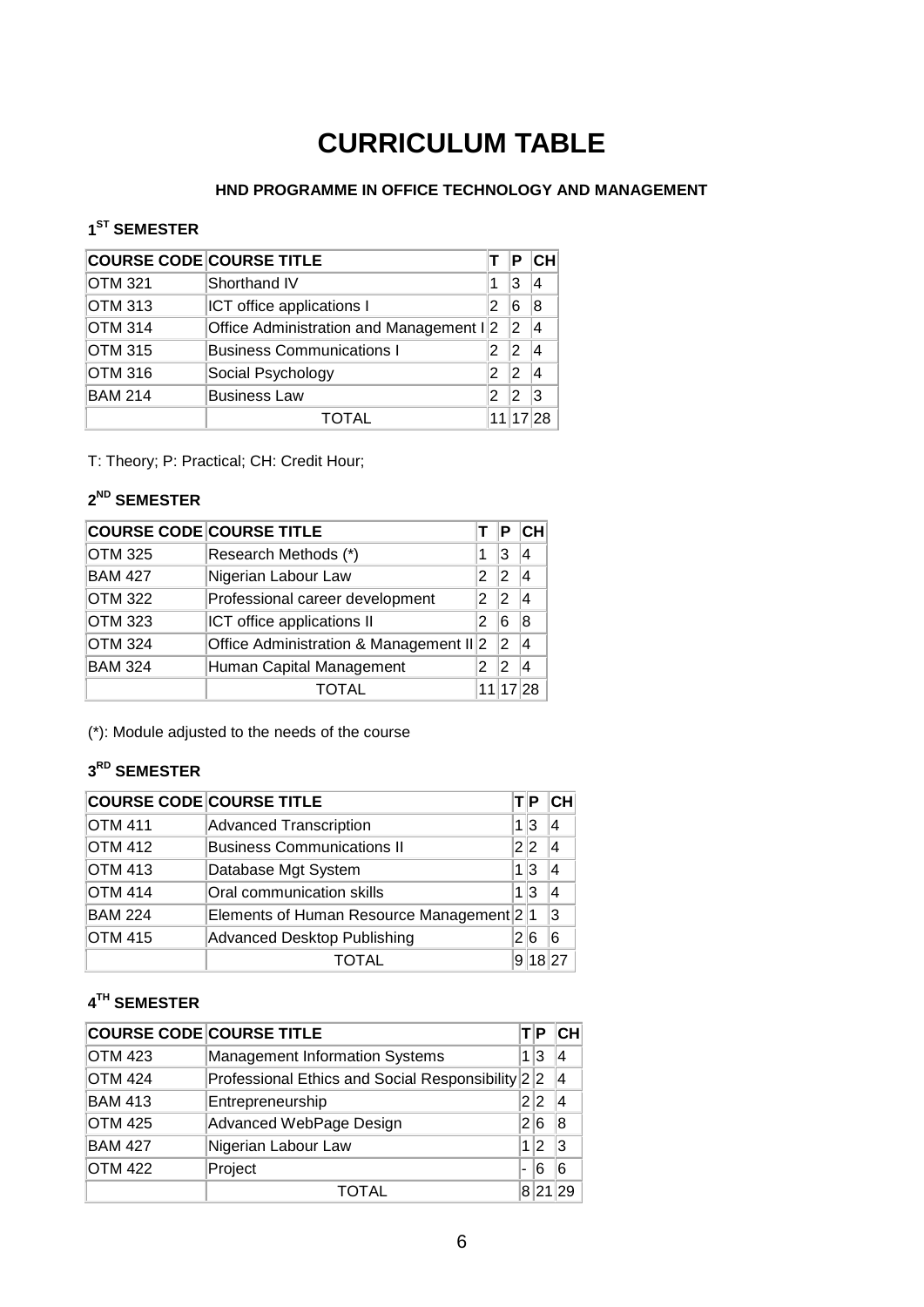## **SEMESTER: 1**

### **Shorthand IV**

| <b>PROGRAMME: HND Office Technology and Management</b>                                   |                                     |                             |                     |  |  |
|------------------------------------------------------------------------------------------|-------------------------------------|-----------------------------|---------------------|--|--|
| <b>Code: OTM 321</b><br>∣Credit Hours:<br><b>Course: Shorthand IV</b><br>∣4 hours x week |                                     |                             |                     |  |  |
| <b>Semester: 1</b>                                                                       | <b>Pre-requisite: Shorthand III</b> | Theoretical:<br>∣Practical: | 3 hours/week - 75 % |  |  |

**Course main Aim/Goal:** This module is designed to enable students enrich their shorthand vocabulary and skills in the writing and transcribing of shorthand. It is also designed to ensure that students are able to write varying passages on any topic in the business world and to transcribe same at 80wpm with a S.I of 1.40 at a minimum of 95% accuracy.

#### **General Objectives:**

1. Consolidate the various principles governing shorthand writing.

2. Know how to apply the different shortforms, intersections, contractions and advanced phrases in order to attain higher speeds (not less than 80wpm).

3. Know how to write varying shorthand speeds at a minimum speed of 80wpm.

4. Know how to read and transcribe dictated shorthand passages with S.I of 1.40 at a minimum of 95% accuracy.

<span id="page-8-0"></span>5. Know how to write and transcribe dictated passages to produce mailable typewritten transcripts.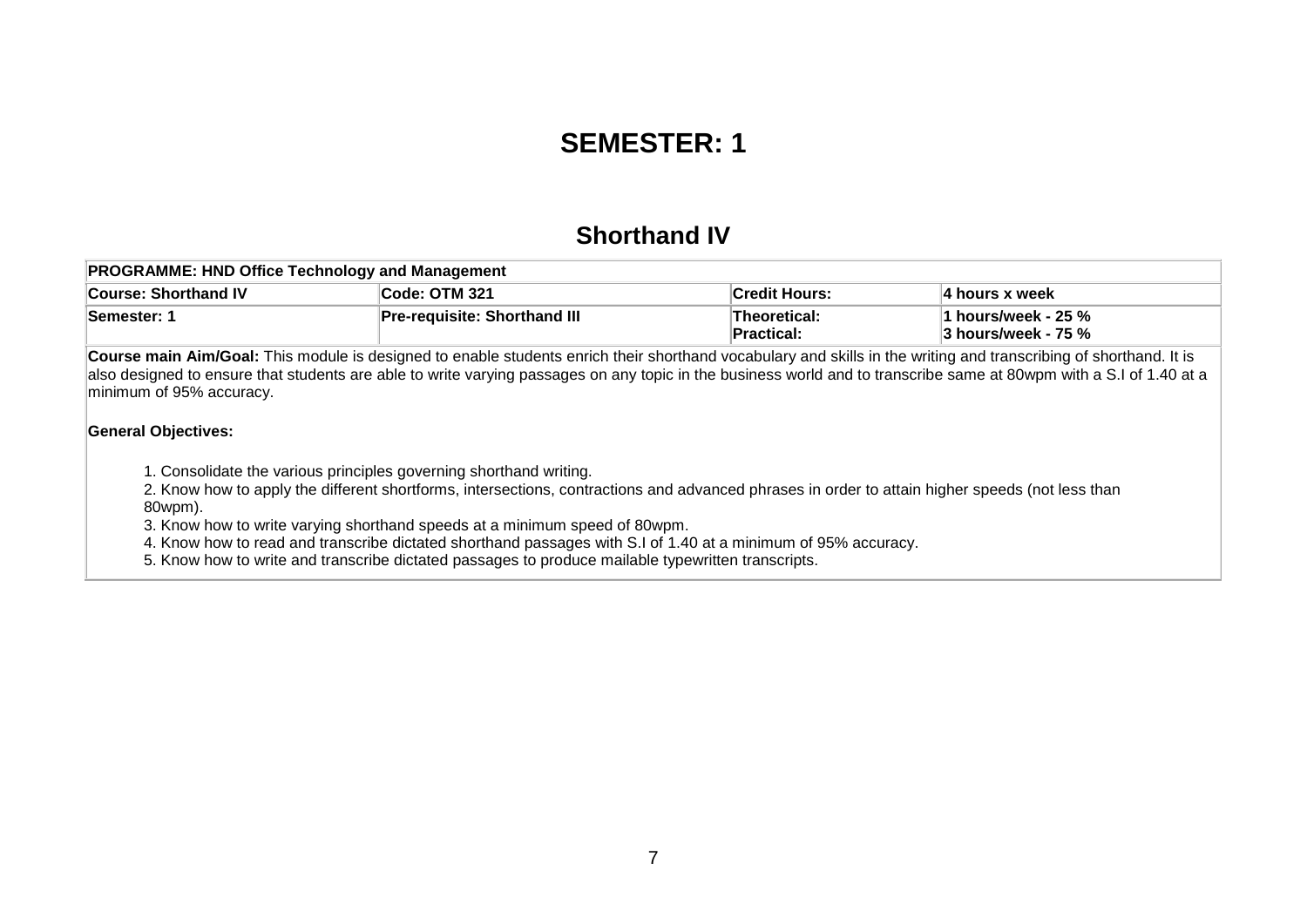|       |                                                                                                                                                                                                                                                                                                                                                                                                           | <b>Theoretical Content</b>                                                                                                                                                                                                                                                                                                    |                                                                                                                                                        | <b>Practical Content</b>                                                                                               |                                                                                                                                                                                   |                                                                                                                                                               |  |
|-------|-----------------------------------------------------------------------------------------------------------------------------------------------------------------------------------------------------------------------------------------------------------------------------------------------------------------------------------------------------------------------------------------------------------|-------------------------------------------------------------------------------------------------------------------------------------------------------------------------------------------------------------------------------------------------------------------------------------------------------------------------------|--------------------------------------------------------------------------------------------------------------------------------------------------------|------------------------------------------------------------------------------------------------------------------------|-----------------------------------------------------------------------------------------------------------------------------------------------------------------------------------|---------------------------------------------------------------------------------------------------------------------------------------------------------------|--|
| Week  | <b>Specific Learning</b><br><b>Outcomes</b>                                                                                                                                                                                                                                                                                                                                                               | <b>Teacher's Activities</b>                                                                                                                                                                                                                                                                                                   | <b>Resources</b>                                                                                                                                       | Specific Learning Outcomes Teacher's Activities                                                                        |                                                                                                                                                                                   | <b>Resources</b>                                                                                                                                              |  |
|       |                                                                                                                                                                                                                                                                                                                                                                                                           | General Objective 1:0: Consolidate the various principle governing shorthand writing                                                                                                                                                                                                                                          |                                                                                                                                                        |                                                                                                                        |                                                                                                                                                                                   |                                                                                                                                                               |  |
| $1-2$ | 1.1 Write shorthand<br>consonants correctly.<br>1.2 Distinguish by writing<br>normal, half length and<br>double-length strokes.<br>1.3 Write shorthand<br>outlines by applying the<br>principles of vocalization<br>position writing, phrasing<br>and omission.<br>1.4 Drill outlines on 1.2<br>and 1.3 above.<br>1.5 Take dictation,<br>passages, read and<br>transcribe passages on<br>1.2 & 1.3 above. | Explain briefly shorthand<br>consonants and vowels.<br>Explain the differences between<br>normal half-length and double<br>length strokes.<br>Explain principles of vocalization<br>and position writing.<br>Explain the principles of phrasing<br>and that of omission.<br>Drill students on 1-4 above.<br>Dictate passages. | Stopwatch<br>Shorthand<br>Notebooks<br>Shorthand pen<br>and pencils<br>Electronic<br><b>Typewriters</b><br>Computers<br><b>Textbooks</b><br>Chalkboard | Take dictation of familiar and<br>unfamiliar passages and plead<br>or transcribe on the typewriter.<br>Do Assignments. | Dictate outlines and<br>passages for practice.<br>Dictate passages for<br>students to transcribe.<br>Mark students work and<br>give feedback.<br>Give and evaluate<br>assignments | Stopwatches<br>Shorthand<br>Notebooks<br>Shorthand<br>Pens<br><b>HB Pencils</b><br>Electronic<br>Typewriters.<br>Computers<br><b>Textbooks</b><br>Chalkboard. |  |
|       | higher speeds - not less than 80wpm.                                                                                                                                                                                                                                                                                                                                                                      | GENERAL OBJECTIVE 2:0: Know how to apply the different shortforms, Intersections, Contractions and Advanced Phrases in order to attain                                                                                                                                                                                        |                                                                                                                                                        |                                                                                                                        |                                                                                                                                                                                   |                                                                                                                                                               |  |
| $3-4$ | 2.1 Write varying<br>passages with shortforms<br>with ease.<br>2.2 Read back fluently<br>dictated passages.<br>2.3 Transcribe passages<br>accurately on electronic<br>typewriter or computer.<br>2.4 Take down passages<br>from recorded tapes.                                                                                                                                                           | Dictate varied passages containing<br>shortforms, intersections and<br>advanced phrases at 70-90wpm for<br>3-5 minutes duration.                                                                                                                                                                                              | Ditto                                                                                                                                                  | Take dictation of varied<br>passages containing<br>shortforms etc.,<br>Read and transcribe on the<br>typewriter        | Dictate passages for<br>practice.<br>Dictate passages for<br>transcription.<br>Give and evaluate<br>assignment.                                                                   | Ditto                                                                                                                                                         |  |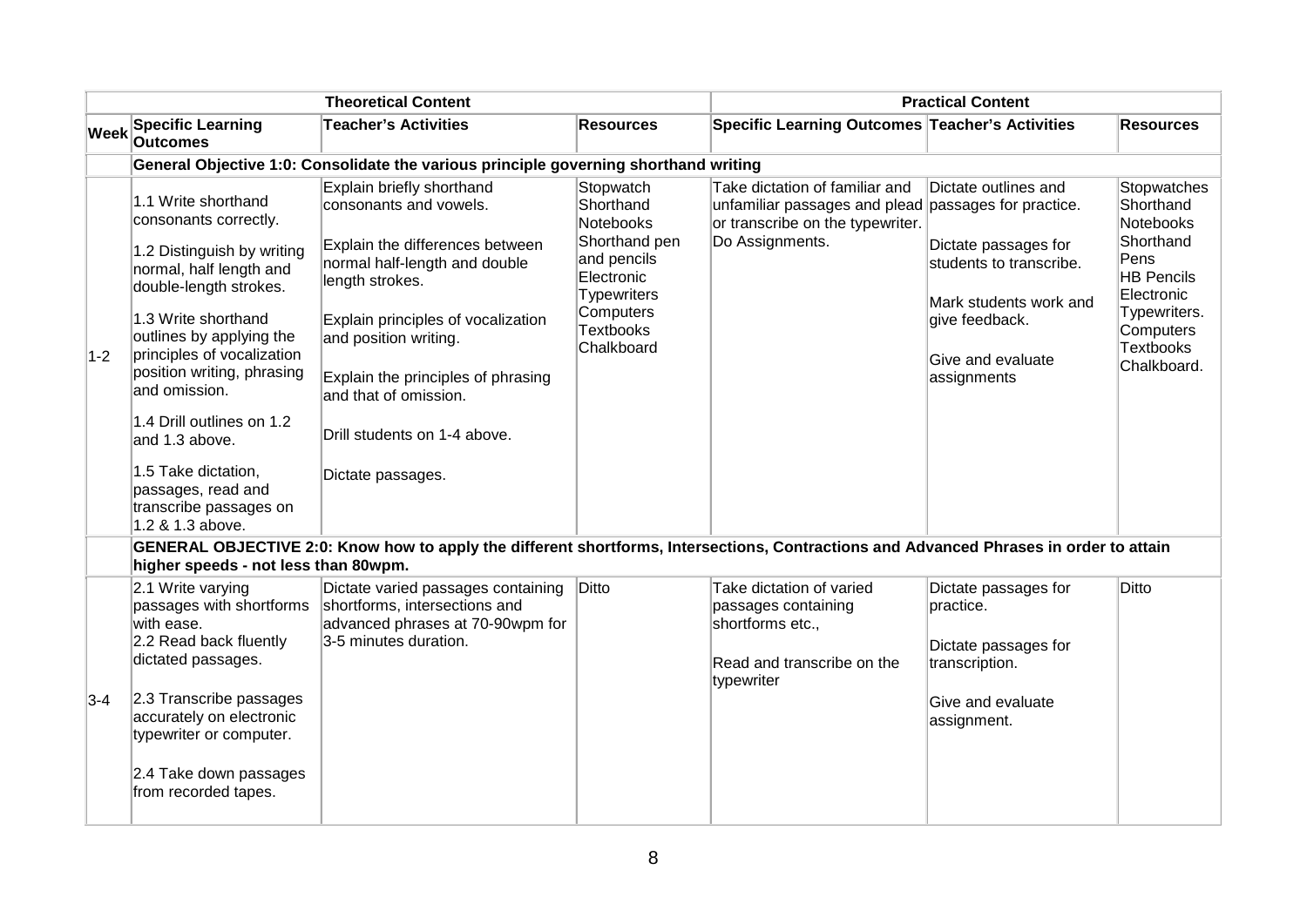|       | <b>Theoretical Content</b>                                                                                                                                                                                                                                                                                                                                  |                                                                                                                                                                                                                                                                                                                                                              |                  | <b>Practical Content</b>                                                                                                              |                                                                                                    |                  |  |
|-------|-------------------------------------------------------------------------------------------------------------------------------------------------------------------------------------------------------------------------------------------------------------------------------------------------------------------------------------------------------------|--------------------------------------------------------------------------------------------------------------------------------------------------------------------------------------------------------------------------------------------------------------------------------------------------------------------------------------------------------------|------------------|---------------------------------------------------------------------------------------------------------------------------------------|----------------------------------------------------------------------------------------------------|------------------|--|
| Week  | <b>Specific Learning</b><br><b>Outcomes</b>                                                                                                                                                                                                                                                                                                                 | <b>Teacher's Activities</b>                                                                                                                                                                                                                                                                                                                                  | <b>Resources</b> | Specific Learning Outcomes Teacher's Activities                                                                                       |                                                                                                    | <b>Resources</b> |  |
|       | 2.5 Drill all difficult outlines<br>and phrases written on the<br>chalkboard.                                                                                                                                                                                                                                                                               |                                                                                                                                                                                                                                                                                                                                                              |                  |                                                                                                                                       |                                                                                                    |                  |  |
|       |                                                                                                                                                                                                                                                                                                                                                             | GENERAL OBJECTIVE 3:0: Know how to write varying shorthand speeds at a minimum speed of 80wpm                                                                                                                                                                                                                                                                |                  |                                                                                                                                       |                                                                                                    |                  |  |
| $5-6$ | 3.1 Take down lengthy<br>passages at 70-90wpm for wpm.<br>between 3-5 minutes.<br>3.2 Read back fluently<br>dictated passages at the<br>rate of 100wpm to<br>120wpm.<br>3.3 Transcribe dictated<br>passage on the electronic<br>typewriter at the rate of<br>20wam with a minimum of<br>95% accuracy.<br>3.4 Take down and read<br>back previewed passages. | Dictate lengthy passages at 70-90<br>Corrects detected errors.<br>Dictate lengthy passages again.<br>Correct detected errors.<br>Supervise students transcription<br>work and mark work.<br>Dictate previewed passages.<br>GENERAL OBJECTIVE 4:0: Know how to read and transcribe dictated shorthand passages with S.I of 1.40 at a minimum of 95% accuracy. | <b>Ditto</b>     | Take dictations and read back. Dictate passages to students.<br>Take dictation and transcribe<br>on the typewriter.<br>Do assignments | Give and evaluate assignments.                                                                     |                  |  |
| 7-9   | 4.1 Write shorthand<br>passages at between 70-<br>100wpm.<br>4.2 Read back dictated<br>passages at the rate of<br>100-120 wpm.<br>4.3 Read back dictated<br>passages in groups, in<br>unism and individually.                                                                                                                                               | Dictate technical passages at<br>between 70-100wpm for 2-3<br>minutes.<br>Correct errors as students read<br>back.<br>Dictate short passages for students<br>to read back in groups, unism and<br>individually.<br>Dictate passages for transcription.                                                                                                       | <b>Ditto</b>     | Take dictation and read back<br>correct errors. Take dictation<br>and transcribe on the<br>typewriter.<br>Do assignment.              | Dictate passages to<br>students.<br>Observe students at work.<br>Give and evaluate<br>assignments. | Ditto            |  |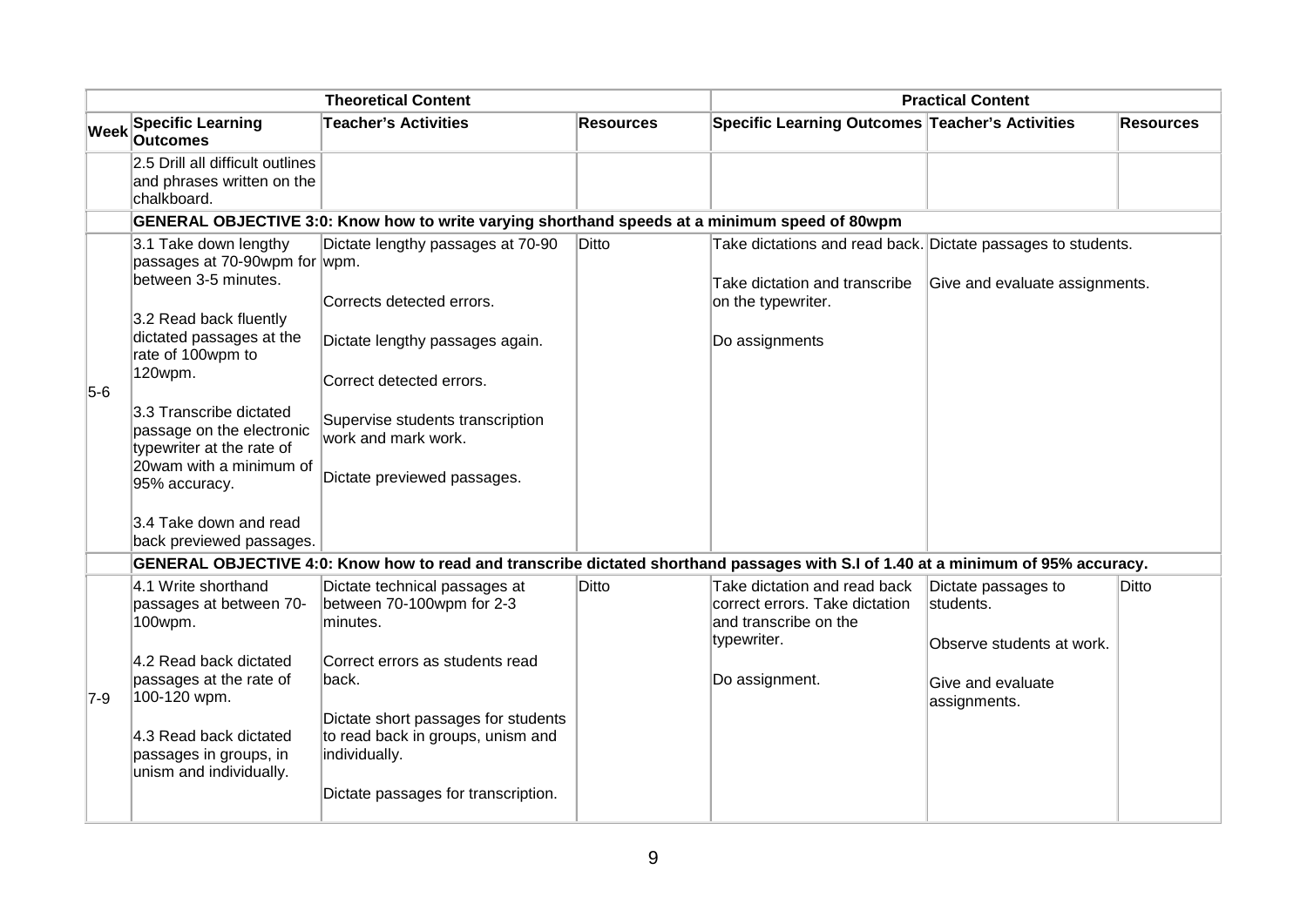|                   | <b>Theoretical Content</b>                                                                      |                                                                                                                                             |                  | <b>Practical Content</b>                                                    |                                                                                             |                  |  |
|-------------------|-------------------------------------------------------------------------------------------------|---------------------------------------------------------------------------------------------------------------------------------------------|------------------|-----------------------------------------------------------------------------|---------------------------------------------------------------------------------------------|------------------|--|
| $ \mathsf{Week} $ | <b>Specific Learning</b><br><b>Outcomes</b>                                                     | <b>Teacher's Activities</b>                                                                                                                 | <b>Resources</b> | Specific Learning Outcomes Teacher's Activities                             |                                                                                             | <b>Resources</b> |  |
|                   | 4.4 Transcribe dictated<br>passages at the rate of<br>25 wam with a minimum of<br>96% accuracy. |                                                                                                                                             |                  |                                                                             |                                                                                             |                  |  |
|                   |                                                                                                 | GENERAL OBJECTIVES 5:0: Know how to write and transcribe dictate passages to produce mailable typewritten Transcripts.                      |                  |                                                                             |                                                                                             |                  |  |
|                   | 5.1 Write and read back<br>dictated passages.                                                   | Dictate several unfamiliar passages Ditto<br>at 70-100wpm.                                                                                  |                  | Take dictation as given by the Dictate passages at varied Ditto<br>teacher. | speeds.                                                                                     |                  |  |
|                   | 5.2 Read back dictated<br>passages in groups,<br>individually or in unism.                      | Ask students to read back after<br>every take.                                                                                              |                  | Read back correct errors and<br>transcribe on the<br>typewriter/computer.   | Observe students and<br>correct their errors as they<br>read back.<br>Supervise students as |                  |  |
|                   | 10-15 5.3 Take down previewed<br>passages at higher<br>speeds.                                  | Preview dictated passages are re-<br>dictate at higher speeds.<br>Dictate passages for transcription at<br>varied speeds on the electronic. |                  | Do assignments.                                                             | they transcribe on the<br>typewriter/computer.<br>Give and evaluate                         |                  |  |
|                   | 5.4 Transcribe dictated<br>passages of varying<br>speeds with a minimum of<br>95% accuracy.     | Typewriter/Computer.                                                                                                                        |                  |                                                                             | assignment and all<br>students work.                                                        |                  |  |

| <b>ASSESSMENT CRITERIA</b> |   |      |                                                                        |  |  |  |  |
|----------------------------|---|------|------------------------------------------------------------------------|--|--|--|--|
|                            |   |      | Coursework Course test Practical Other (Examination/project/portfolio) |  |  |  |  |
| 30 <sup>%</sup>            | % | $\%$ | 70%                                                                    |  |  |  |  |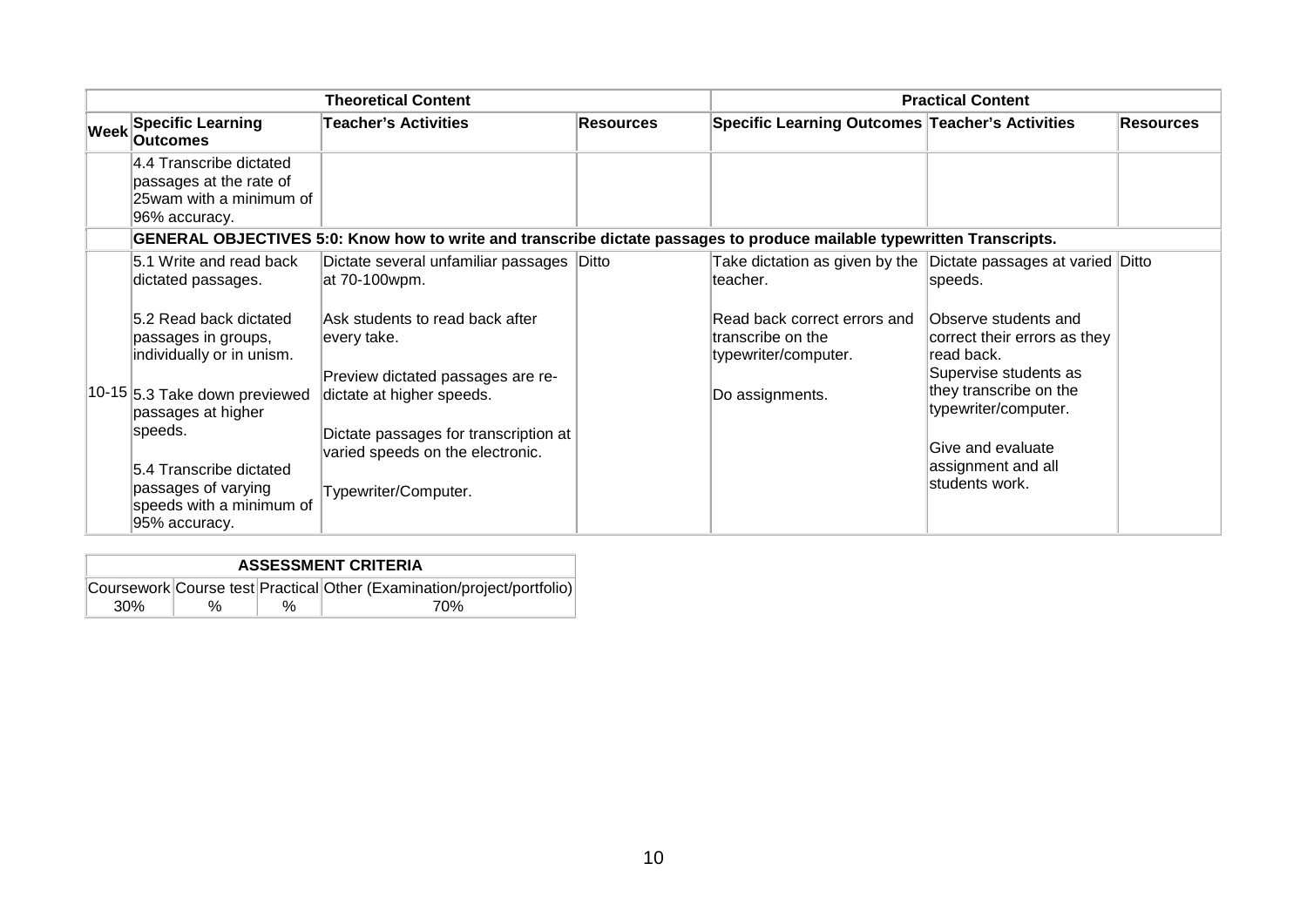### **ICT Office Application I**

| <b>PROGRAMME: HND Office Technology and Management</b>                                                                                                       |                                                           |                                   |                                                            |  |  |  |  |
|--------------------------------------------------------------------------------------------------------------------------------------------------------------|-----------------------------------------------------------|-----------------------------------|------------------------------------------------------------|--|--|--|--|
| <b>Course: ICT Office Application I</b><br><b>Code: OTM 313</b><br><b>∣Credit Unit:</b><br>8 hours x week                                                    |                                                           |                                   |                                                            |  |  |  |  |
| Semester: 1                                                                                                                                                  | Pre-requisite:<br><b>Knowledge of MS Word for Windows</b> | Theoretical:<br><b>Practical:</b> | $\,$ 2 hours/week - 25 $\%$<br>$\,$ 6 hours/week - 75 $\%$ |  |  |  |  |
| Aim/Goal: This module is designed to enable students to further develop their skills in effectively and efficiently work use a computer-based word processor |                                                           |                                   |                                                            |  |  |  |  |

**Aim/Goal:** This module is designed to enable students to further develop their skills in effectively and efficiently work use a computer-based word processor.

#### **General Objectives:**

1. Introduce students to Advanced Word Processing and revise key keyboarding principles.

<span id="page-12-0"></span>2. Apply health and safety principles when operating computers at work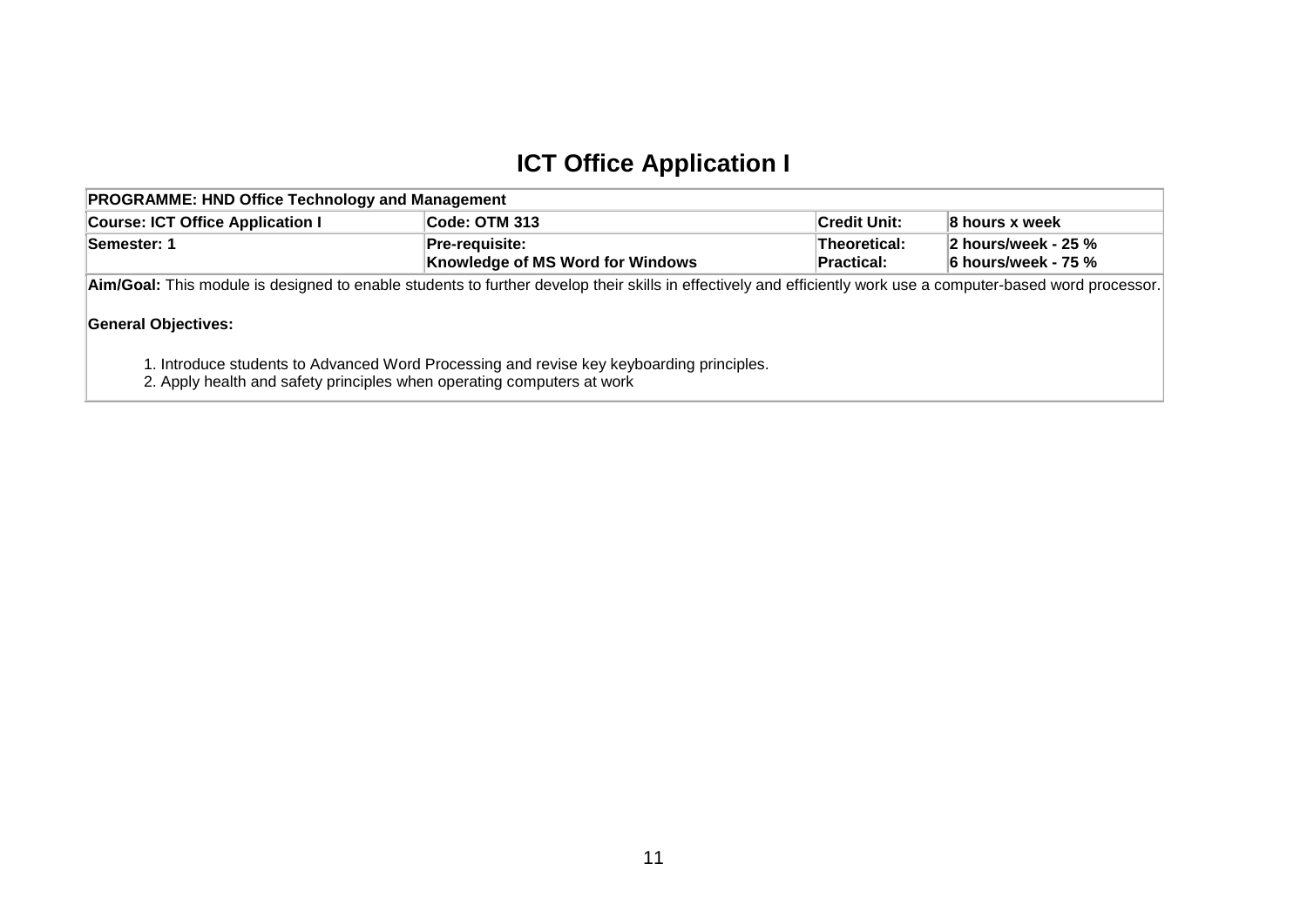| <b>Theoretical Content</b> |                                                                                   |                                                |                         | <b>Practical Content</b>                                                                                                                                                                                                                                                                                                                                                                                                                                                                                                   |                                                                                                                                                                                                                                                                                                                                                                        |                                                                                                                                                                             |
|----------------------------|-----------------------------------------------------------------------------------|------------------------------------------------|-------------------------|----------------------------------------------------------------------------------------------------------------------------------------------------------------------------------------------------------------------------------------------------------------------------------------------------------------------------------------------------------------------------------------------------------------------------------------------------------------------------------------------------------------------------|------------------------------------------------------------------------------------------------------------------------------------------------------------------------------------------------------------------------------------------------------------------------------------------------------------------------------------------------------------------------|-----------------------------------------------------------------------------------------------------------------------------------------------------------------------------|
| <b>Week</b>                | <b>Specific Learning</b><br><b>Outcomes</b>                                       | <b>Teacher's Activities</b>                    | <b>Resources</b>        | <b>Specific Learning</b><br><b>Outcomes</b>                                                                                                                                                                                                                                                                                                                                                                                                                                                                                | <b>Teacher's Activities</b>                                                                                                                                                                                                                                                                                                                                            | <b>Resources</b>                                                                                                                                                            |
|                            |                                                                                   |                                                |                         | General Objective 1: Introduce students to Information and Communication Technologies                                                                                                                                                                                                                                                                                                                                                                                                                                      |                                                                                                                                                                                                                                                                                                                                                                        |                                                                                                                                                                             |
| $1-2$                      |                                                                                   |                                                |                         | Use of common generic<br>methods for managing<br>files, directories and<br>folders<br>• Revise alternatives ways<br>of how to create and name<br>directories and folders<br>• Delete files and<br>directories folders<br>• Move, copy and rename<br>files, directories and<br>folders<br>• Distinguish between<br>documents/files and<br>executable applications<br>and appreciate the<br>function file extensions<br>• Procedure for producing<br>printed evidence of<br>directory/folder content<br>Print file structure | Explain in detail how to organise<br>accurately files and folders.<br>Explain and practice how to<br>create, name and rename<br>directories, sub-directories/folder.<br>Emphasise the purpose of<br>copy/move/delete files and<br>practice with some examples.<br>Set tasks where students will<br>practice the above and discuss<br>their implications in the office. | Handouts<br>* 1 students per PC<br>* Printers, scanners, paper<br>(A4 ream x 10 students)<br>Support written material (MS<br>Windows handout)<br>2 floppy disks per student |
| $3 - 6$                    | State the importance<br>of good speed when<br>producing information<br>using a PC | <b>Revise key</b><br>keyboarding<br>principles | Keyboarding<br>handouts | <b>Emphasise</b> the need for<br>accurately and good<br>speed of data entry and<br>amending existing data.<br>Enter accurate text and<br>numerical data in specified                                                                                                                                                                                                                                                                                                                                                       | Show how to position hands on<br>the keyboard to assure speed<br>when entry information and data.<br>Monitor good touch typing to<br>increase typing speed.                                                                                                                                                                                                            | Handouts<br>* 1 students per PC<br>Printers, scanners, paper<br>(A4 ream x 10 students)                                                                                     |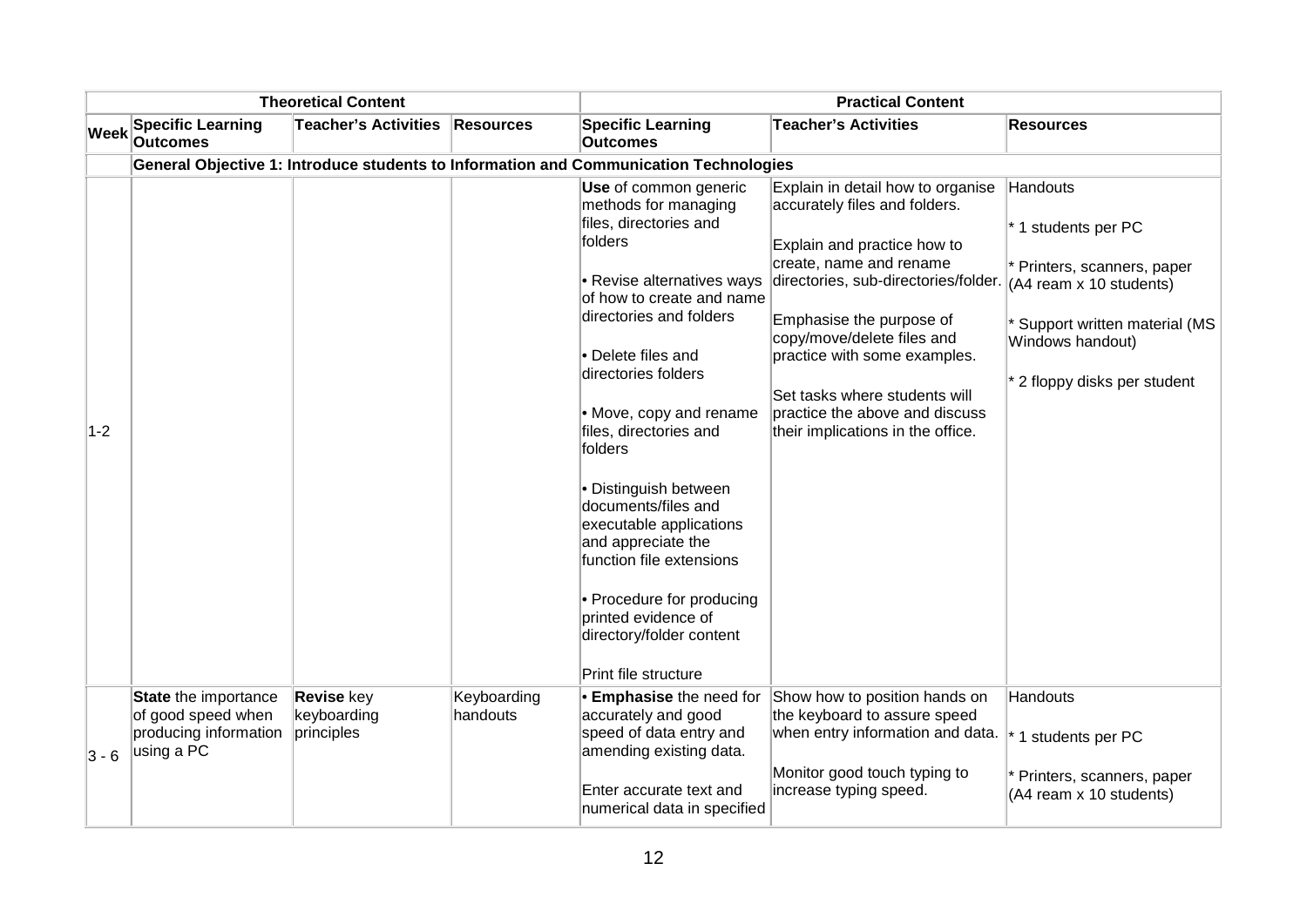| <b>Theoretical Content</b> |                                             |                             |                  |                                                                                                                                                            | <b>Practical Content</b>                                                                                                                                                                                                             |                                                                                |  |
|----------------------------|---------------------------------------------|-----------------------------|------------------|------------------------------------------------------------------------------------------------------------------------------------------------------------|--------------------------------------------------------------------------------------------------------------------------------------------------------------------------------------------------------------------------------------|--------------------------------------------------------------------------------|--|
| <b>Week</b>                | <b>Specific Learning</b><br><b>Outcomes</b> | <b>Teacher's Activities</b> | <b>Resources</b> | <b>Specific Learning</b><br><b>Outcomes</b>                                                                                                                | <b>Teacher's Activities</b>                                                                                                                                                                                                          | <b>Resources</b>                                                               |  |
|                            |                                             |                             |                  | format.<br><b>Encode specified data</b><br>and make amendments to<br>documents                                                                             | Prepare weekly home-works to<br>assure students practice the<br>keyboarding and main typing<br>techniques.                                                                                                                           | Support written material (MS<br>Windows handout)<br>2 floppy disks per student |  |
|                            |                                             |                             |                  | • Use software facilities to<br>check spelling, and<br>proofread for accuracy of<br>contents and consistency<br>of layout and style<br>• View and print as | Every week select some student<br>from the group to test their speed<br>improvement when applying<br>correct typing techniques.<br>Organise students in teams and<br>set task to be complete using the<br>windows operating systems. |                                                                                |  |
|                            |                                             |                             |                  | required<br>• Use of typing techniques<br>to speed data entry<br>Use of standard test for<br>speed checking                                                | Explain how to present<br>documents as specified                                                                                                                                                                                     |                                                                                |  |
|                            |                                             |                             |                  | <b>Identify</b> the procedures<br>when transferring data<br>between files:                                                                                 | Show how to use:<br>Programme manager                                                                                                                                                                                                |                                                                                |  |
|                            |                                             |                             |                  | $\cdot$ Import data file                                                                                                                                   | Open/close a window                                                                                                                                                                                                                  |                                                                                |  |
|                            |                                             |                             |                  | • Import image                                                                                                                                             | Load application software                                                                                                                                                                                                            |                                                                                |  |
|                            |                                             |                             |                  | $\cdot$ Import chart                                                                                                                                       | Button bars, scroll bars and<br>menu bars                                                                                                                                                                                            |                                                                                |  |
|                            |                                             |                             |                  | • Print integrated<br>document                                                                                                                             | Exploring main menu contents                                                                                                                                                                                                         |                                                                                |  |
|                            |                                             |                             |                  |                                                                                                                                                            | Minimising and closing windows                                                                                                                                                                                                       |                                                                                |  |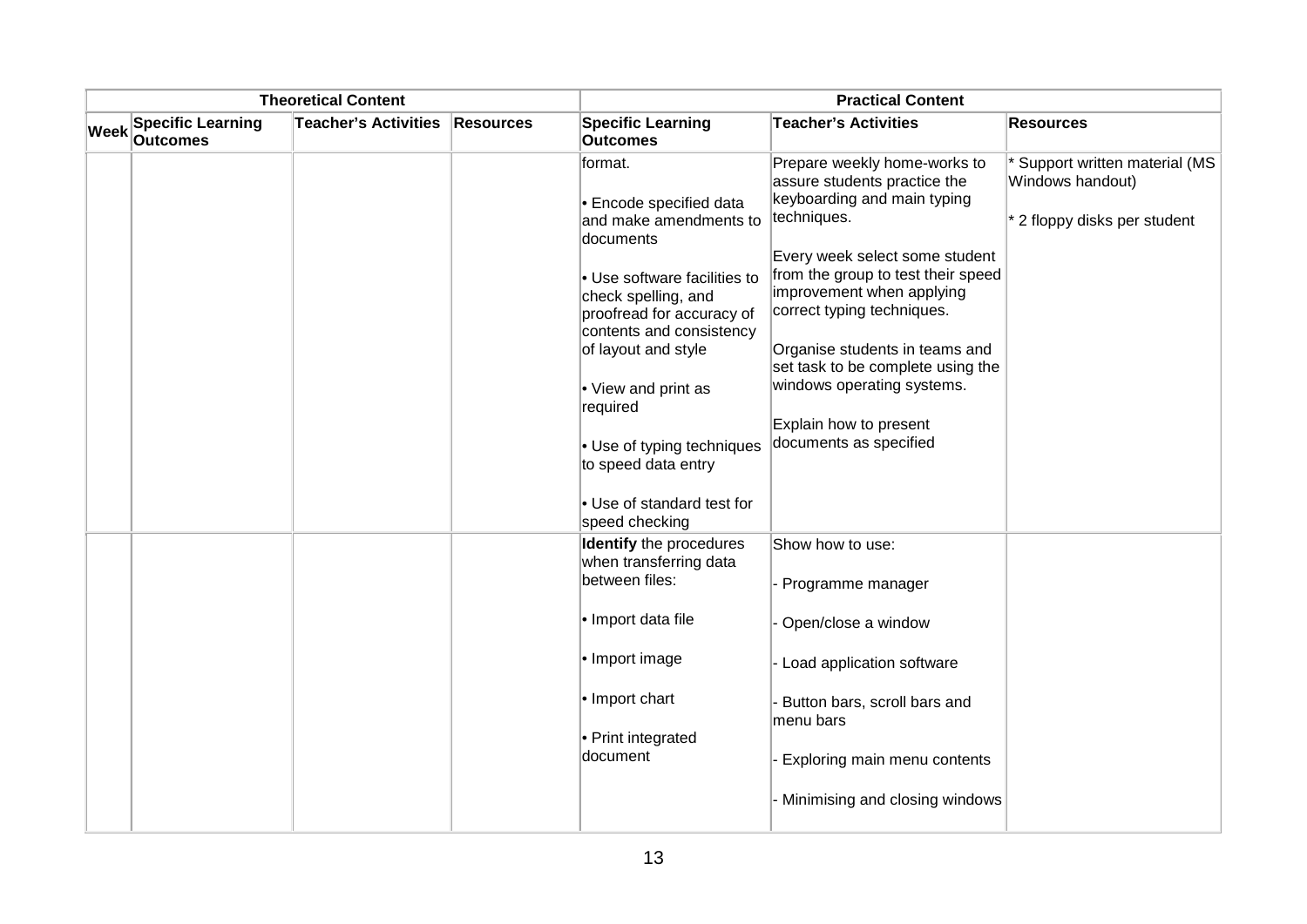|             |                                             | <b>Theoretical Content</b>  |           | <b>Practical Content</b>                                   |                                                                                                                                                       |                                                               |
|-------------|---------------------------------------------|-----------------------------|-----------|------------------------------------------------------------|-------------------------------------------------------------------------------------------------------------------------------------------------------|---------------------------------------------------------------|
| <b>Week</b> | <b>Specific Learning</b><br><b>Outcomes</b> | <b>Teacher's Activities</b> | Resources | <b>Specific Learning</b><br><b>Outcomes</b>                | <b>Teacher's Activities</b>                                                                                                                           | <b>Resources</b>                                              |
|             |                                             |                             |           |                                                            | Set tasks for student to transfer<br>data and files.                                                                                                  |                                                               |
|             |                                             |                             |           |                                                            | Set tasks to design and create a<br>chart and transfer it successfully.                                                                               |                                                               |
|             |                                             |                             |           |                                                            | Set tasks to complete a whole<br>document containing data,<br>images and charts, and ask<br>students to transfer it back and<br>forward successfully. |                                                               |
|             |                                             |                             |           | <b>Use</b> and purpose of<br>changing page layout:         | Show and practice on how to<br>import, place and format data-<br>files, images and charts (eg.                                                        | <b>Handouts</b><br>* 1 students per PC                        |
|             |                                             |                             |           | • Set page orientation and<br>set up page lay out          | borders, shading. Student<br>practice).                                                                                                               | * Printers, scanners, paper<br>(A4 ream x 10 students)        |
|             |                                             |                             |           | • Insert headers & footers<br>· Insert automatic fields in | Explain the importance of<br>maintaining the integrity of<br>imported data.                                                                           | <sup>*</sup> Support written material (MS<br>Windows handout) |
|             |                                             |                             |           | headers and footers                                        | Explain and practice changing                                                                                                                         | 2 floppy disks per student                                    |
| $6 - 10$    |                                             |                             |           | • Create documents using<br>newspaper/parallel<br>columns  | page layouts, orientation,<br>inserting specific heading and<br>footing, insert special symbols<br>such as $@$ , %, &, \$, etc. Student               |                                                               |
|             |                                             |                             |           | • Apply house style                                        | practice.                                                                                                                                             |                                                               |
|             |                                             |                             |           | • Use bullets/numbering                                    | Practice manual methods to find<br>and replace specific data.                                                                                         |                                                               |
|             |                                             |                             |           | • Use special symbols                                      |                                                                                                                                                       |                                                               |
|             |                                             |                             |           | • Search and replace                                       |                                                                                                                                                       |                                                               |
|             |                                             |                             |           | • Mail merge                                               |                                                                                                                                                       |                                                               |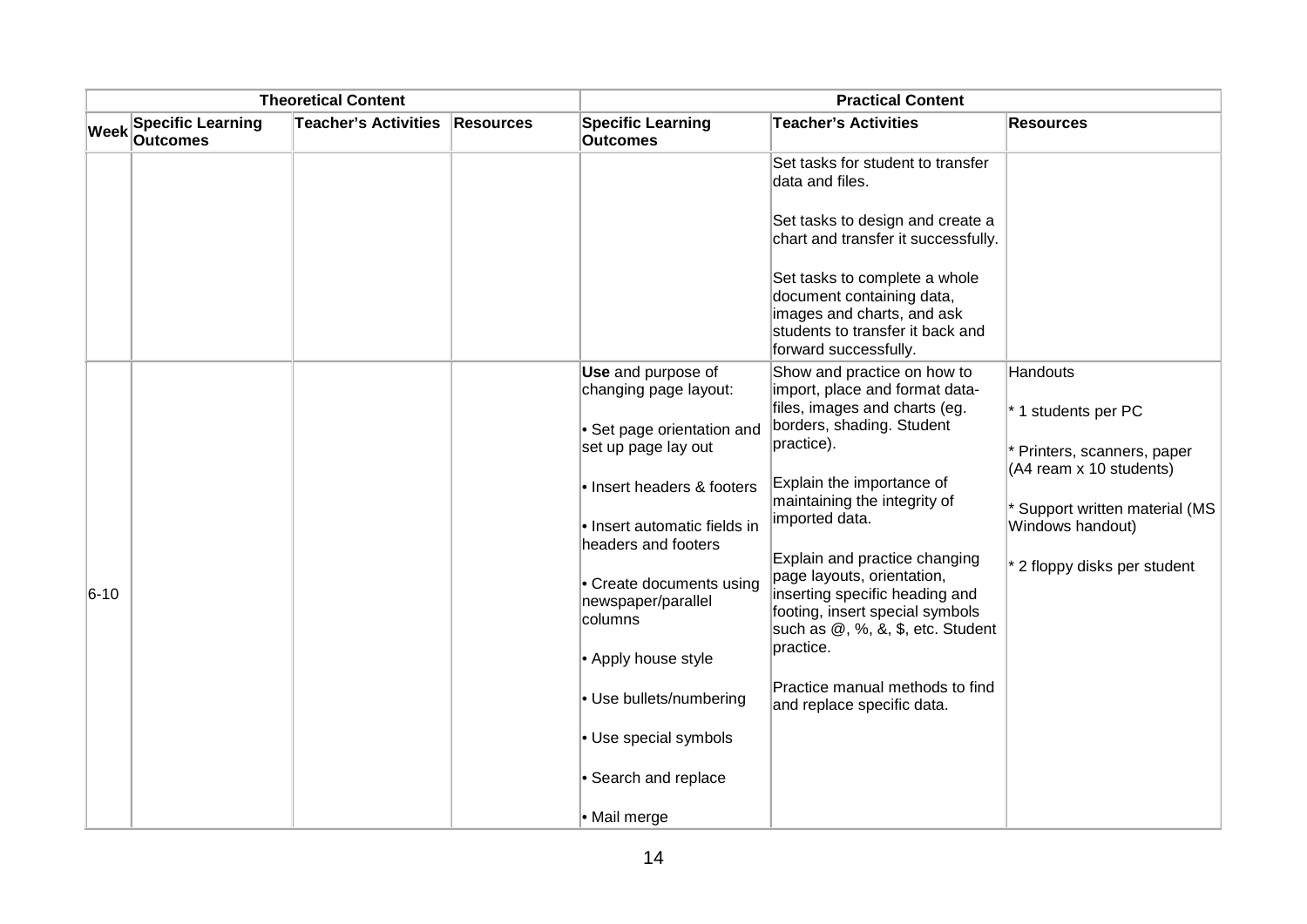| <b>Theoretical Content</b> |                                                                                                                                                             |                                                                                                       | <b>Practical Content</b>                                                                            |                                                                                                                                                                                     |                                                                                                                                                                                        |                                                                                                                                                                                                              |
|----------------------------|-------------------------------------------------------------------------------------------------------------------------------------------------------------|-------------------------------------------------------------------------------------------------------|-----------------------------------------------------------------------------------------------------|-------------------------------------------------------------------------------------------------------------------------------------------------------------------------------------|----------------------------------------------------------------------------------------------------------------------------------------------------------------------------------------|--------------------------------------------------------------------------------------------------------------------------------------------------------------------------------------------------------------|
| <b>Week</b>                | <b>Specific Learning</b><br><b>Outcomes</b>                                                                                                                 | <b>Teacher's Activities</b>                                                                           | Resources                                                                                           | <b>Specific Learning</b><br><b>Outcomes</b>                                                                                                                                         | <b>Teacher's Activities</b>                                                                                                                                                            | <b>Resources</b>                                                                                                                                                                                             |
|                            |                                                                                                                                                             |                                                                                                       |                                                                                                     | General Objective 2: Apply health and safety principles when operating computers at work                                                                                            |                                                                                                                                                                                        |                                                                                                                                                                                                              |
|                            | Describe the need for<br>working safely in an<br>office<br>Explain the principles<br>of good housekeeping importance of good<br>techniques in the<br>office | Discuss the<br>importance of a safe<br>workplace.<br>Discuss the<br>safe design<br>Show a sample plan | Overhead<br>transparencies,<br>pictures,<br>diagrams.<br>Sample plan(s)<br>Handouts and<br>readings | Write a short report on the<br>plan for accidents in a<br>specified organisation.<br>Write a plan for safety to<br>apply in a specified<br>organisation.<br>Show practical examples | Visit a large organisation to<br>observe their security and safety<br>system.<br>Write a short report on the<br>observations<br>Group students and set tasks to<br>re-arrange computer | Plans, forms, contacts with<br>local organisation/business<br>Contacts with local<br>organisation to arrange visits<br>3 computer workstations<br>(including printers, scanners,<br>adjustable chairs, etc.) |
|                            | Relate the implications<br>of safety to the office<br>Identify potential                                                                                    | Discuss procedures to Examples of audit<br>be followed to<br>maintain security                        | trail forms                                                                                         | on how to arrange a<br>workstation to avoid<br>fatigue/injuries                                                                                                                     | workstations taking into account<br>various environmental factors<br>(make sure they encounter<br>opened widows, noisy                                                                 | Room with windows, curtains,<br>lights, adjustable<br>chairs, mobile computers, etc.                                                                                                                         |
|                            | hazards                                                                                                                                                     | Explain the value of                                                                                  | Forms /brochures                                                                                    | Show ideal workstation<br>arrangement to avoid                                                                                                                                      | airconditions or not on, low<br>chairs, etc)                                                                                                                                           | (to be able to re-arrange them<br>in ideal positions).                                                                                                                                                       |
| $11 - 15$                  | Propose a plan to<br>apply in a general<br>organisation for safety data), produce                                                                           | an audit trail (care of<br>hardware, software an                                                      | Handouts                                                                                            | injuries and fatigue when<br>working with computers.                                                                                                                                | Organise students in groups to<br>study and sort case-studies                                                                                                                          | Computer work station                                                                                                                                                                                        |
|                            | within the organisation samples of audit<br>Define the procedures                                                                                           | trails.                                                                                               | Pictures<br>Books                                                                                   | Demonstrate the<br>and exercises to avoid                                                                                                                                           | importance of right posture Show students examples of<br>wrong sitting and typing                                                                                                      | Different types of keyboards,<br>mice, chairs,                                                                                                                                                               |
|                            | for maintaining<br>security of electronic                                                                                                                   | Explain local health<br>and safety regulations                                                        |                                                                                                     | injure/relieve pain                                                                                                                                                                 | postures.                                                                                                                                                                              | Monitors                                                                                                                                                                                                     |
|                            | equipment and<br>information<br>Define the procedures                                                                                                       | Discuss the<br>importance of a<br>healthy workplace.                                                  |                                                                                                     |                                                                                                                                                                                     | Students role plays<br>Role plays                                                                                                                                                      | Pictures, posters, diagrams,<br>handouts, footrests                                                                                                                                                          |
|                            | for maintaining<br>resources                                                                                                                                | <b>Discuss</b><br>environmental factors                                                               |                                                                                                     |                                                                                                                                                                                     | Games identifying potential<br>illnesses                                                                                                                                               |                                                                                                                                                                                                              |
|                            | Define the procedures affecting health when<br>for maintaining<br>personal safety                                                                           | working with<br>computers:<br>temperature, noise                                                      |                                                                                                     |                                                                                                                                                                                     | Demonstrate how to do key<br>exercises to relieve pain/avoid<br>injuries                                                                                                               |                                                                                                                                                                                                              |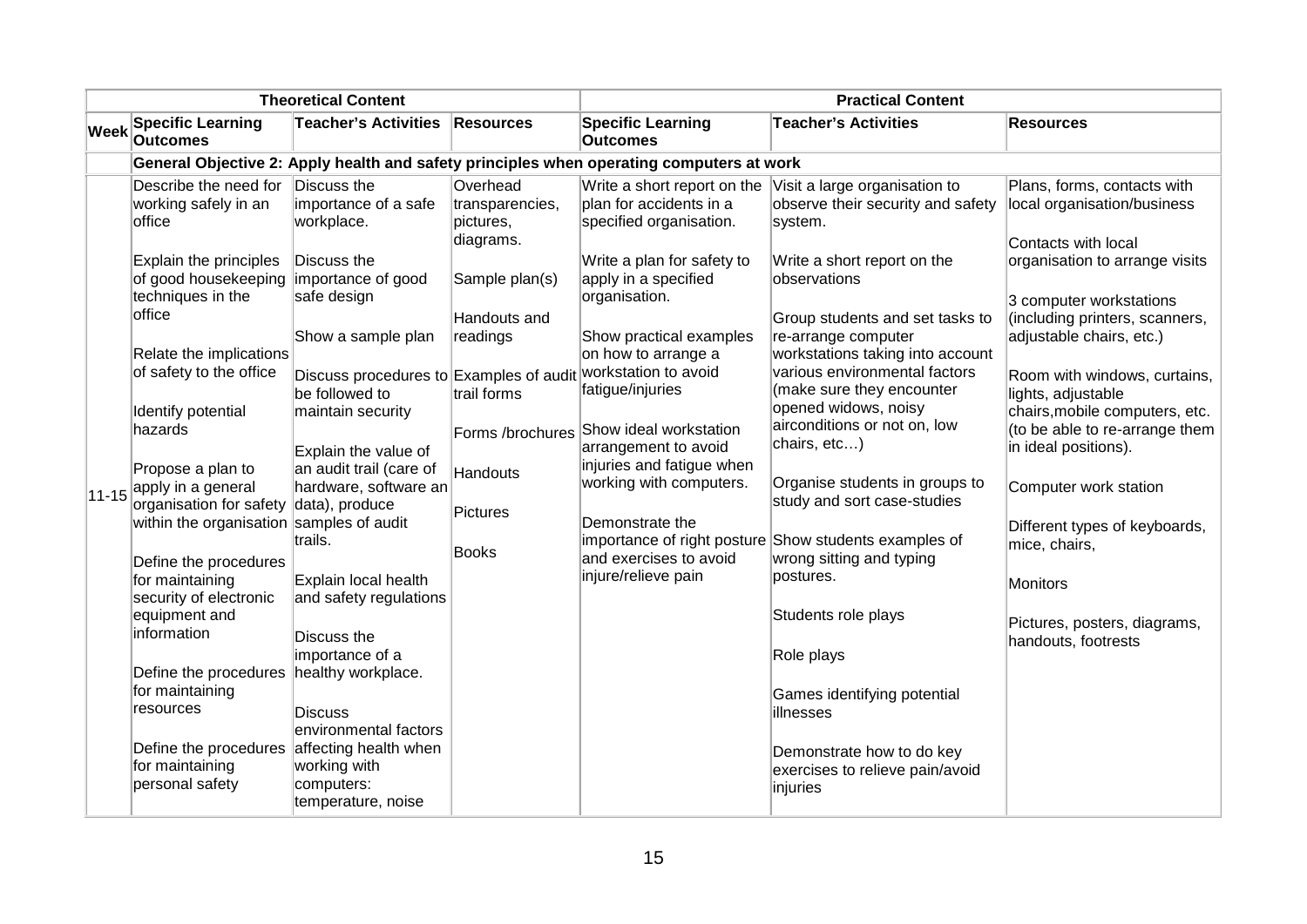| <b>Theoretical Content</b> |                                                                                                           |                                                                                                      | <b>Practical Content</b> |                                             |                             |                  |
|----------------------------|-----------------------------------------------------------------------------------------------------------|------------------------------------------------------------------------------------------------------|--------------------------|---------------------------------------------|-----------------------------|------------------|
|                            | Week Specific Learning<br><b>Outcomes</b>                                                                 | <b>Teacher's Activities</b>                                                                          | <b>Resources</b>         | <b>Specific Learning</b><br><b>Outcomes</b> | <b>Teacher's Activities</b> | <b>Resources</b> |
|                            | Describe and outline<br>the national & local                                                              | and illumination                                                                                     |                          |                                             |                             |                  |
|                            | health and safety<br>regulations                                                                          | Discuss the<br>importance of an<br>adequate computer                                                 |                          |                                             |                             |                  |
|                            | Establish the need for work layout. Show<br>working in a healthy<br>workstation, relate the               | sample ideal layouts.                                                                                |                          |                                             |                             |                  |
|                            | implications of health<br>when working with<br>computers                                                  | Explain the value of<br>good posture.                                                                |                          |                                             |                             |                  |
|                            | Identify environmental<br>factors affecting health techniques to avoid<br>when working with<br>computers. | Explain key principles<br>of posture and<br>injuries and fatigue<br>when working with<br>computers.  |                          |                                             |                             |                  |
|                            | Establish safe office<br>practices to avoid<br>injuries and fatigue<br>when working with<br>computers.    | Explain the various<br>injuries that affect<br>people working in a<br>wrong computer<br>environment. |                          |                                             |                             |                  |
|                            | Define key computer<br>related illnesses, their<br>symptoms and<br>exercises to                           | Describe the various<br>symptoms.                                                                    |                          |                                             |                             |                  |
|                            | relieve/avoid pain,<br>disconform and<br>fatigue.                                                         | Illustrate key<br>exercises to avoid<br>injuries and fatigue<br>when working with<br>computers       |                          |                                             |                             |                  |

|      | <b>ASSESSMENT CRITERIA</b> |      |                                                                          |  |  |  |  |  |  |  |
|------|----------------------------|------|--------------------------------------------------------------------------|--|--|--|--|--|--|--|
|      |                            |      | Coursework Course test Practical Other (Examination/project/portfolio) % |  |  |  |  |  |  |  |
| % 25 | $\%$                       | % 75 |                                                                          |  |  |  |  |  |  |  |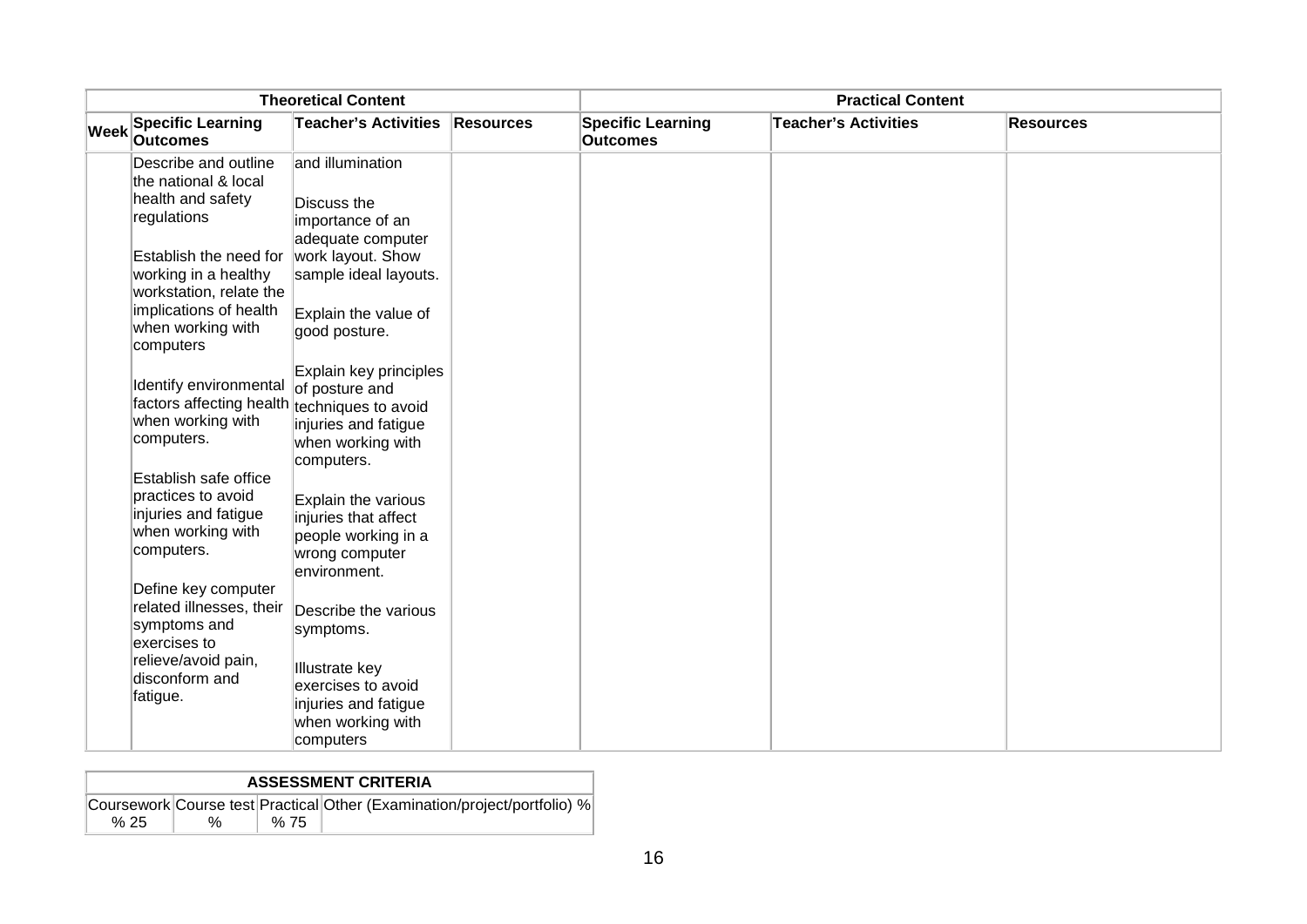## **Office Administration and Management I**

<span id="page-18-0"></span>

| <b>PROGRAMME: HND Office Technology and Management</b>                                                                                                                                                                                                                                                                                                                                                                                                                                                                                                                                                                                                                                                               |                       |                            |                                           |  |  |  |  |  |
|----------------------------------------------------------------------------------------------------------------------------------------------------------------------------------------------------------------------------------------------------------------------------------------------------------------------------------------------------------------------------------------------------------------------------------------------------------------------------------------------------------------------------------------------------------------------------------------------------------------------------------------------------------------------------------------------------------------------|-----------------------|----------------------------|-------------------------------------------|--|--|--|--|--|
| <b>Course: Office Administration and management I</b>                                                                                                                                                                                                                                                                                                                                                                                                                                                                                                                                                                                                                                                                | <b>Code: OTM 314</b>  | <b>Credit Hours:</b>       | 4 hours/week                              |  |  |  |  |  |
| Semester: 1                                                                                                                                                                                                                                                                                                                                                                                                                                                                                                                                                                                                                                                                                                          | <b>Pre-requisite:</b> | Theoretical:<br>Practical: | 2 hours/week - 50 %<br>2 ours/week - 50 % |  |  |  |  |  |
| Course main Aim/Goal: This module is intended to expose the trainee to the general concepts, procedures and application of Office Administration and<br>Management.<br><b>General Objectives:</b><br>1.0 Understand the changing office scene in an organisation.<br>2.0 Know the structure and the organizational chart of an office and the concepts of office centralization and decentralization.<br>3.0 Know the reasons for the location of an office, different types of office layout and the conditions favourable for office environment.<br>4.0 Understand the concept of Management and the various concepts of management.<br>5.0 Understand the procedure for staff placement, induction and training. |                       |                            |                                           |  |  |  |  |  |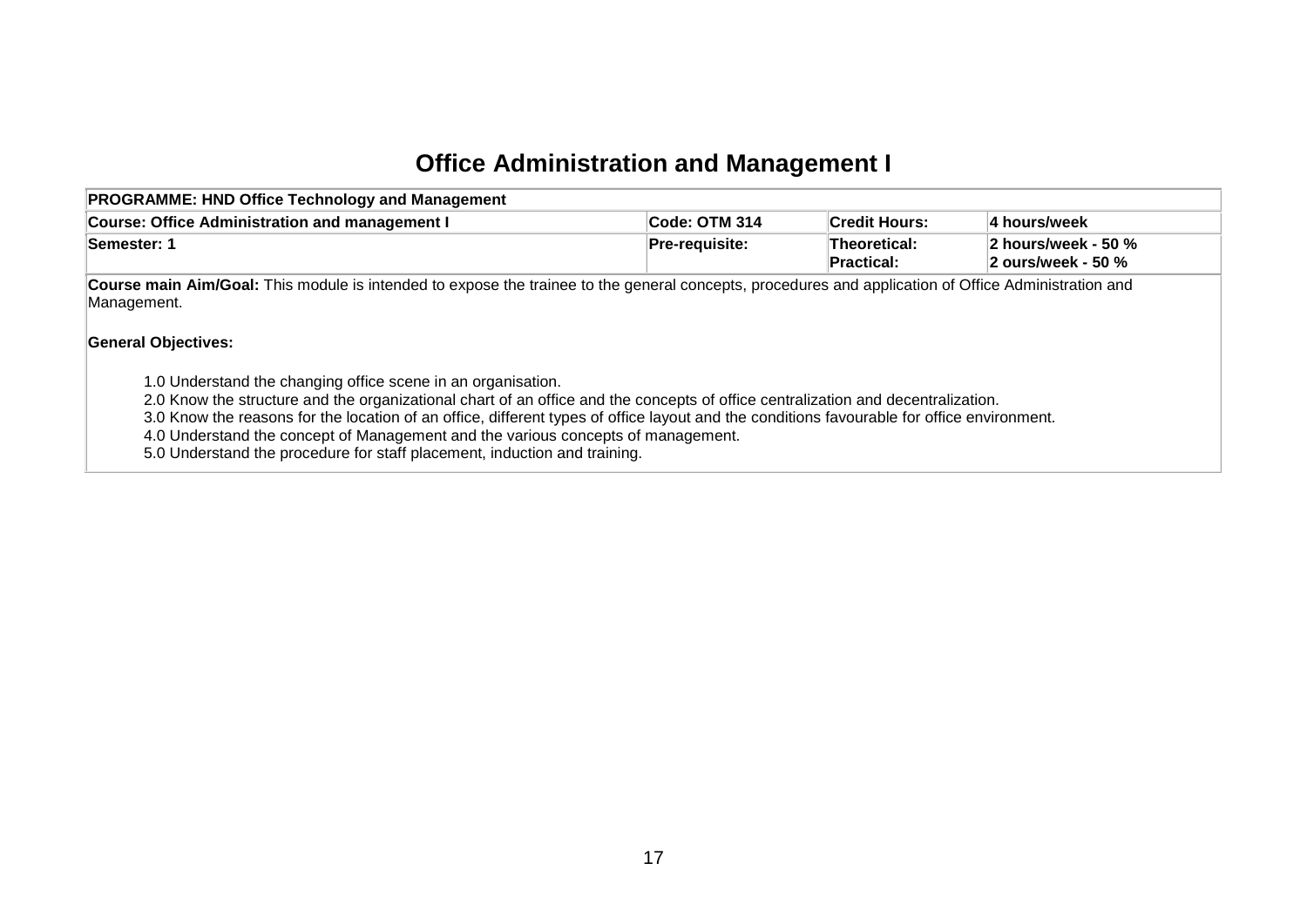|         |                                                                                                                                  | <b>Theoretical Content</b>                                                                                                        |                                                                                   |                                                                                            | <b>Practical Content</b>                                                                                |                                                |
|---------|----------------------------------------------------------------------------------------------------------------------------------|-----------------------------------------------------------------------------------------------------------------------------------|-----------------------------------------------------------------------------------|--------------------------------------------------------------------------------------------|---------------------------------------------------------------------------------------------------------|------------------------------------------------|
|         | <b>Week Specific Learning Outcomes</b>                                                                                           | <b>Teacher's Activities</b>                                                                                                       | <b>Resources</b>                                                                  | <b>Specific Learning</b><br><b>Outcomes</b>                                                | <b>Teacher's Activities</b>                                                                             | <b>Resources</b>                               |
|         |                                                                                                                                  | General Objective 1.0: Understand the changing office scene in an organisation.                                                   |                                                                                   |                                                                                            |                                                                                                         |                                                |
|         | 1.1 Explain how the office was<br>perceived in the past 1950s, 1970s,<br>1990s and the future.<br>1.2 Attitudes and perceptions, | Describe the paradigms shit that has Chalkboard<br>taken place over the years.                                                    | <b>Textbooks</b><br>Charts<br>Videos<br>Manual                                    | Students to inspect,<br>compare and evaluate<br>the old verses the<br>lnew.                | Male available old/past<br>equipment and new<br>ones for inspection,<br>comparisons, and<br>evaluation. |                                                |
| $1 - 3$ | -skills and<br>responsibilities.<br>-Technology                                                                                  |                                                                                                                                   | Typewriter<br>Ink duplicator<br>Rotary switch<br>Board<br>Fax machine<br>Computer |                                                                                            |                                                                                                         |                                                |
|         | 1.3 Behaviours.<br>1.3 Identify need for conclusion and                                                                          |                                                                                                                                   | Based/Voice<br>activated system<br>letc.                                          |                                                                                            |                                                                                                         |                                                |
|         | recommendation.                                                                                                                  |                                                                                                                                   |                                                                                   |                                                                                            |                                                                                                         |                                                |
|         | decentralization.                                                                                                                | GENERAL OBJECTIVE 2:0: Know the structure and the organizational chart of an office and the concepts of office centralization and |                                                                                   |                                                                                            |                                                                                                         |                                                |
|         | 2.1 State the organizational structure<br>of an office.                                                                          | Explain the organizational structure Organizational<br>of the office.                                                             | chart<br>Overhead                                                                 | Compare and contrast Make available old<br>the organizational set<br>up in line and staff. | charts to compare and<br>restructure new one.                                                           | Samples of<br>organizational<br>chart.         |
|         | 2.2 Draw the organizational chart of<br>lan office.                                                                              | Line organization                                                                                                                 | Computer<br>Video                                                                 | - Inspect chart on                                                                         | Make out a chart on                                                                                     | Overhead<br>Projector                          |
| $ 4-6 $ | 2.3 Locate the position of the                                                                                                   | Line and staff organization                                                                                                       | Television<br>Textbooks                                                           | linformation flow in the<br>organisation.                                                  | information flow in an<br>organisation                                                                  | Television<br><b>Textbooks</b><br>Power point. |
|         | functional staff of the organisation.                                                                                            | Explain information flow in an<br>organization                                                                                    |                                                                                   | Draw an<br>any organisation of<br>their choice.                                            | Instruct students to<br>organizational chart of draw an organizational<br>lchart.                       |                                                |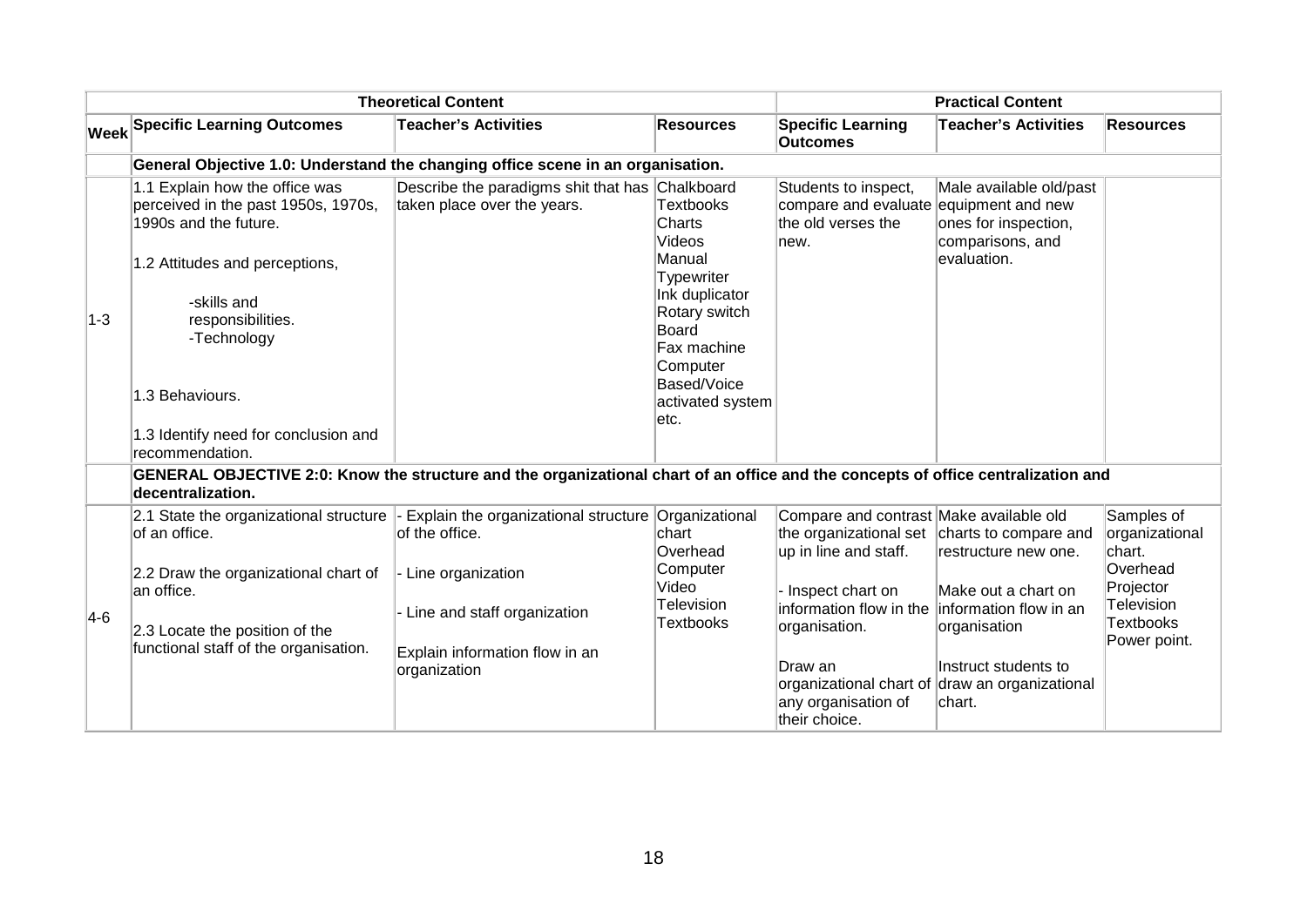|                    |                                                                                                                                                                             | <b>Theoretical Content</b>                                                                                                              |                                            |                                                                                                               | <b>Practical Content</b>                                |                  |
|--------------------|-----------------------------------------------------------------------------------------------------------------------------------------------------------------------------|-----------------------------------------------------------------------------------------------------------------------------------------|--------------------------------------------|---------------------------------------------------------------------------------------------------------------|---------------------------------------------------------|------------------|
|                    | <b>Week Specific Learning Outcomes</b>                                                                                                                                      | <b>Teacher's Activities</b>                                                                                                             | <b>Resources</b>                           | <b>Specific Learning</b><br><b>Outcomes</b>                                                                   | <b>Teacher's Activities</b>                             | <b>Resources</b> |
|                    | GENERAL OBJECTIVE: 3.0: Know the reasons for the location of an office, the different type of office layout and the conditions favourable for<br><b>Office environment.</b> |                                                                                                                                         |                                            |                                                                                                               |                                                         |                  |
| $7-9$<br>$10 - 12$ | 3.1 Enumerate the factors guiding the $\overline{\phantom{a}}$ Explain factors guiding the location<br>llocation of an office.                                              | lof an office.                                                                                                                          | Textbook<br>Chalkboard                     | Students to compare<br>and contrast closed<br>and open offices, from pictures of open and<br>the films shown. | Teacher to show<br>students films or<br>closed offices. |                  |
|                    | 3.2 List the types of office layout and $\vert$ - Explain the types of office layout<br>the advantages and disadvantages of and the advantages and<br>open offices.         | disadvantages of open and close                                                                                                         | Charts<br>Video                            |                                                                                                               | Students to engage in Teacher to show film or           |                  |
|                    | 3.3 Define office environment.                                                                                                                                              | offices.                                                                                                                                | Overhead<br>Projector                      | discussions with<br>teacher.                                                                                  | pictures on favourable<br>and unfavourable office       |                  |
|                    | 3.4 List the conditions suitable for                                                                                                                                        | Explain the concept of office<br>environment.                                                                                           | Video                                      | Students to compare                                                                                           | environment.                                            |                  |
|                    | office environment.                                                                                                                                                         | Explain the conditions favourable                                                                                                       | Charts<br>Overhead                         | and contrast.                                                                                                 |                                                         |                  |
|                    |                                                                                                                                                                             | for office environment eg<br>cleanliness, prevention of<br>congestion, lighting, a acoustics,<br>ventilation etc.                       | Projector<br><b>Textbook</b><br>Chalkboard | Students to engage in<br>discussions with<br>teacher.                                                         |                                                         |                  |
|                    | GENERAL OBJECTIVE 4:0: Understand the concept of management and the various concepts of management.                                                                         |                                                                                                                                         |                                            |                                                                                                               |                                                         |                  |
|                    | 4.1 Define Management.                                                                                                                                                      | Explain the various definitions of<br>management.                                                                                       | Management<br><b>Textbooks</b><br>Charts   | Students to listening<br>and engage in<br>discussions on the                                                  | Teacher to show films<br>and charts on                  |                  |
|                    | 4.2 Explain the various management<br>theories.                                                                                                                             | - Analyse management theories as<br>propounded by Management.                                                                           | Films                                      | films/charts with the<br>teacher.                                                                             | Management.                                             |                  |
|                    | 4.3 State the functions of<br>management.                                                                                                                                   | -Fredick Taylor<br>-Henry Fayol<br>-McGregor, victor                                                                                    |                                            |                                                                                                               |                                                         |                  |
|                    |                                                                                                                                                                             | Vroom, etc.<br>Explain the various functions of<br>Management i.e planning,<br>organizing, controlling coordinating,<br>directing, etc. |                                            |                                                                                                               |                                                         |                  |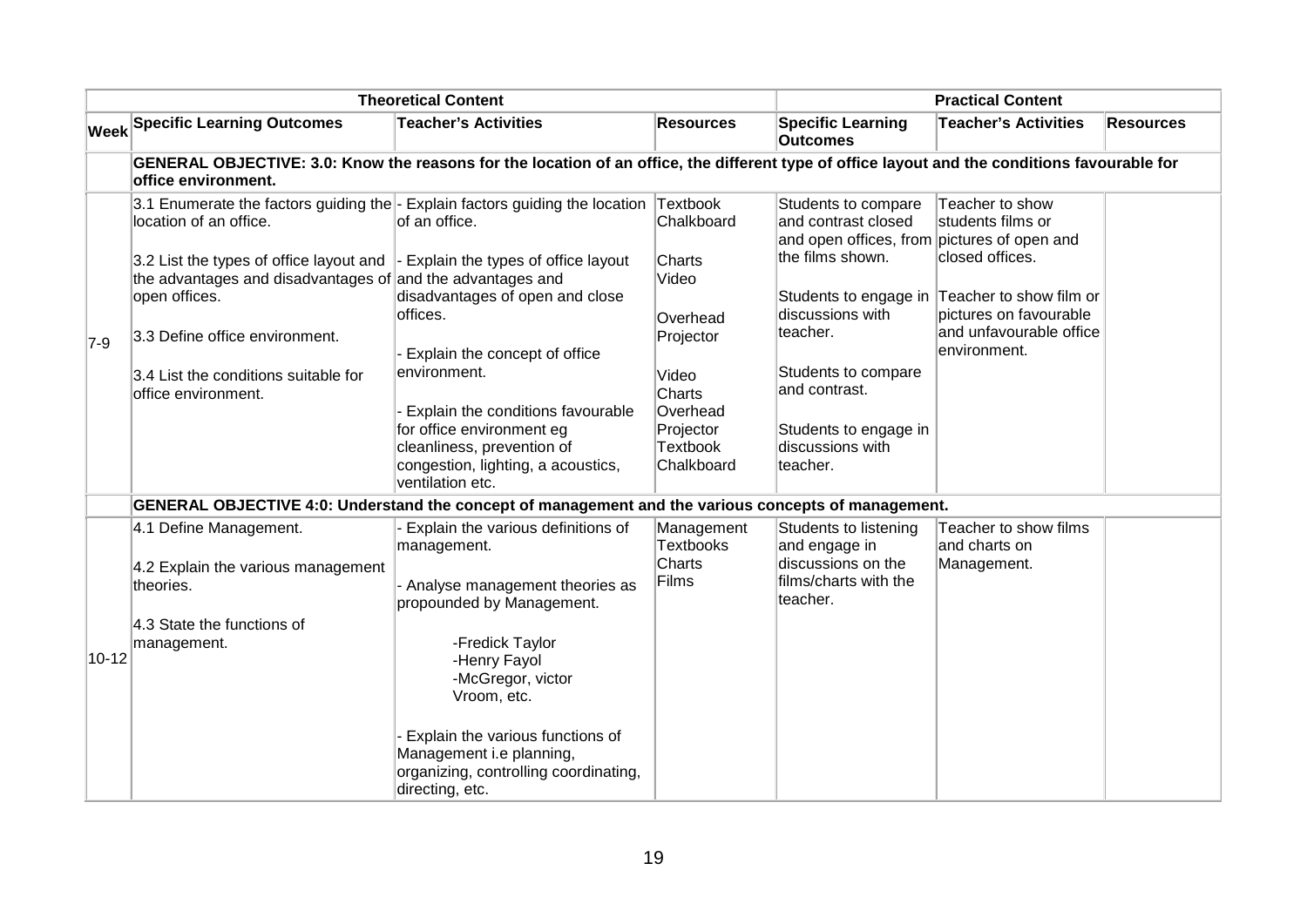|                                                                                                                                                                                                                                                                                                                                                                                                                                          | <b>Theoretical Content</b>                                                                                                                                                                                                                                                                                                                                                                                                                                              |                                                                         |                                                               | <b>Practical Content</b>    |                                                                             |
|------------------------------------------------------------------------------------------------------------------------------------------------------------------------------------------------------------------------------------------------------------------------------------------------------------------------------------------------------------------------------------------------------------------------------------------|-------------------------------------------------------------------------------------------------------------------------------------------------------------------------------------------------------------------------------------------------------------------------------------------------------------------------------------------------------------------------------------------------------------------------------------------------------------------------|-------------------------------------------------------------------------|---------------------------------------------------------------|-----------------------------|-----------------------------------------------------------------------------|
| <b>Week Specific Learning Outcomes</b>                                                                                                                                                                                                                                                                                                                                                                                                   | <b>Teacher's Activities</b>                                                                                                                                                                                                                                                                                                                                                                                                                                             | <b>Resources</b>                                                        | <b>Specific Learning</b><br><b>Outcomes</b>                   | <b>Teacher's Activities</b> | <b>Resources</b>                                                            |
|                                                                                                                                                                                                                                                                                                                                                                                                                                          | GENERAL OBJECTIVES 5:0: Understand the procedure for staff placement, induction and training.                                                                                                                                                                                                                                                                                                                                                                           |                                                                         |                                                               |                             |                                                                             |
| 5.1 State the importance of job<br>analysis, job description and job<br>specification.                                                                                                                                                                                                                                                                                                                                                   | Explain the functions of job<br>analysis, job description, and job<br>specification.                                                                                                                                                                                                                                                                                                                                                                                    | <b>Charts</b><br>Video films                                            | Students to respond<br>and interact after each<br>film shown. | Show films on training      | Charts<br>Textbooks<br>Video Films                                          |
| 5.2 Identify staff positions in an<br>organisation Identify the standard<br>and performance objectives against<br>which employee are to be evaluated.<br>5.3 Define Training and Induction.<br>13-15 <sup>5.4</sup> State the importance of Training<br>and induction in an organization.<br>5.5 Explain the scope of an induction<br>programme in an organization.<br>5.6 Identify the various level of<br>training in an organisation. | Explain when job analysis is<br>necessary in an organisation.<br>Identify skills and activities<br>necessary for deciding selection into<br>various jobs.<br>Differentiate between training and<br>linduction.<br>-Explain the importance of training<br>and induction<br>Describe the scope of an induction<br>programme in an organization.<br>Discuss the various levels of<br>training in an organization eg<br>induction on-the-job, off-the-job<br>training, etc. | <b>Textbooks</b><br>Overhead<br>Projectors<br>Video Films<br>Television |                                                               |                             | Overhead<br>Projector<br>Video machines<br>Television<br>Internet<br>Access |

|     | <b>ASSESSMENT CRITERIA</b> |     |                                                                        |  |  |  |  |  |  |
|-----|----------------------------|-----|------------------------------------------------------------------------|--|--|--|--|--|--|
|     |                            |     | Coursework Course test Practical Other (Examination/project/portfolio) |  |  |  |  |  |  |
| 25% | %                          | 25% | .50%                                                                   |  |  |  |  |  |  |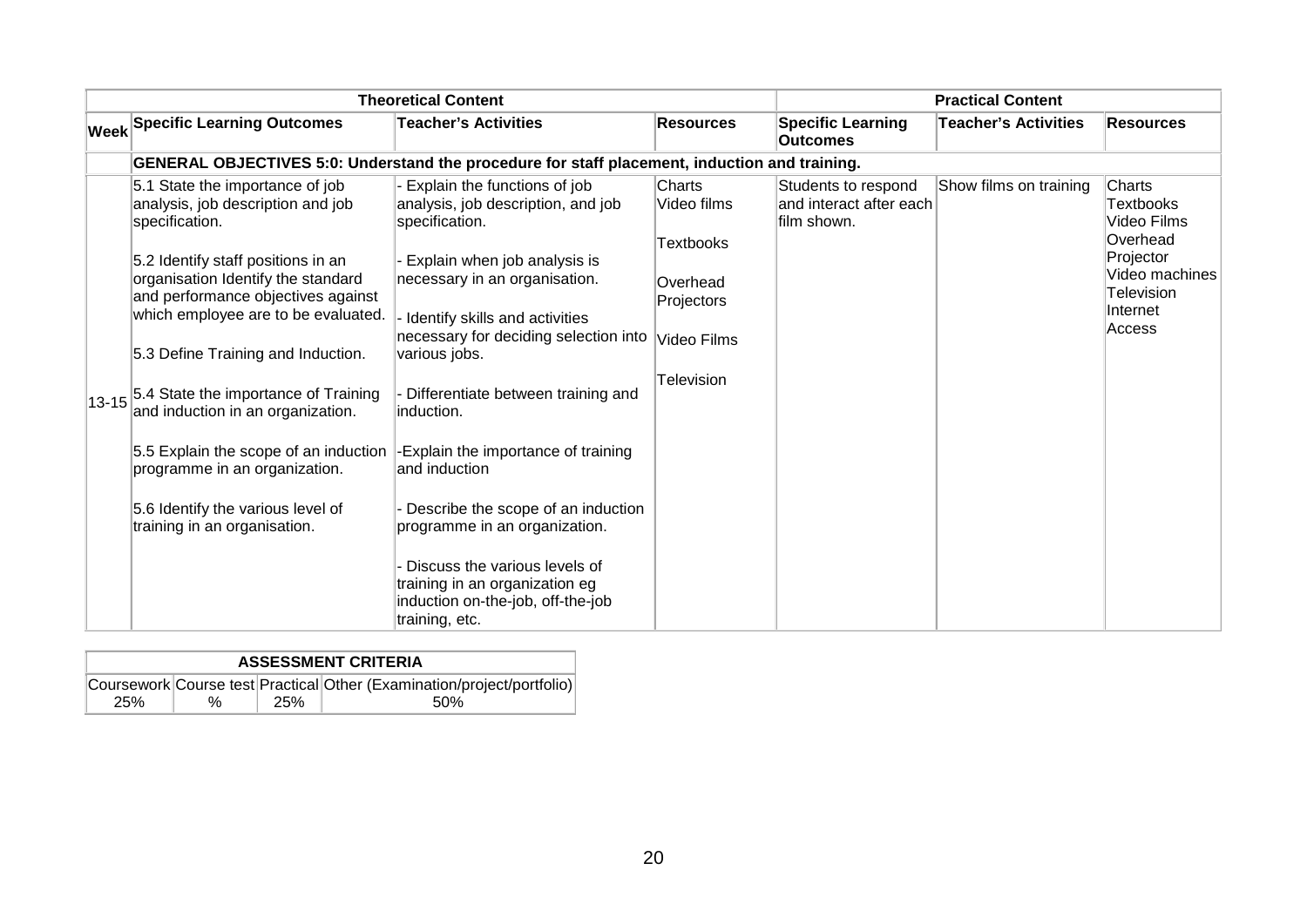## **Business Communications I**

<span id="page-22-0"></span>

| <b>PROGRAMME: HND Office Technology and Management</b>                          |                                                                                                                                                          |                            |                                          |  |
|---------------------------------------------------------------------------------|----------------------------------------------------------------------------------------------------------------------------------------------------------|----------------------------|------------------------------------------|--|
| <b>Course: Business Communications I</b>                                        | Code: OTM 315                                                                                                                                            | <b>Credit Hours:</b>       | 4 hours x week                           |  |
| <b>Pre-requisite: Business Communication I</b><br><b>Semester: 1</b>            |                                                                                                                                                          | Theoretical:<br>Practical: | 2 hours/week - 50%<br>2 hours/week - 50% |  |
|                                                                                 | Course main Aim/Goal: This course is designed to develop in students the ability to communicate in organizations and improve interpersonal relationship. |                            |                                          |  |
| <b>General Objectives:</b>                                                      |                                                                                                                                                          |                            |                                          |  |
| 1.0 Understand the importance of communication in an organisation.              |                                                                                                                                                          |                            |                                          |  |
| 2.0 Understand the process of communication.                                    |                                                                                                                                                          |                            |                                          |  |
| 3.0 Know how to communicate effectively with others in the organisation.        |                                                                                                                                                          |                            |                                          |  |
| 4.0 Know how to write effective business letters, memos, reports and proposals. |                                                                                                                                                          |                            |                                          |  |
| 5.0 Understand interpersonal and inter-group relationships                      |                                                                                                                                                          |                            |                                          |  |
| 6.0 Know how to make introductory public speeches.                              |                                                                                                                                                          |                            |                                          |  |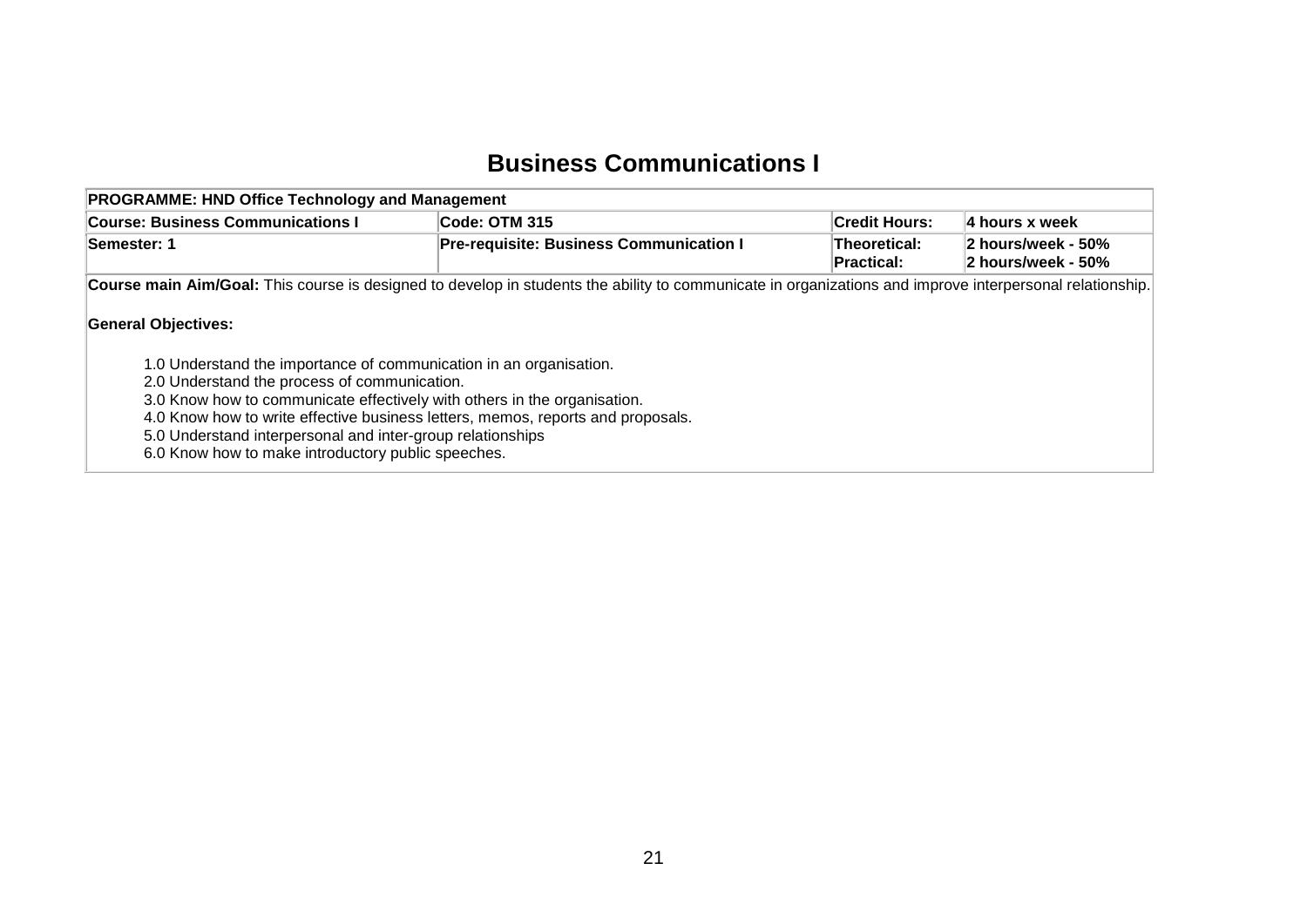|                          |                                                                                                                                   | <b>Theoretical Content</b>                                                                                                                               |                  |                                                                                                                                                                    | <b>Practical Content</b>                                                              |                                                     |
|--------------------------|-----------------------------------------------------------------------------------------------------------------------------------|----------------------------------------------------------------------------------------------------------------------------------------------------------|------------------|--------------------------------------------------------------------------------------------------------------------------------------------------------------------|---------------------------------------------------------------------------------------|-----------------------------------------------------|
|                          | <b>Week Specific Learning Outcomes</b>                                                                                            | <b>Teacher's Activities</b>                                                                                                                              | <b>Resources</b> | <b>Specific Learning</b><br><b>Outcomes</b>                                                                                                                        | <b>Teacher's Activities</b>                                                           | <b>Resources</b>                                    |
|                          |                                                                                                                                   | General Objective 1.0: Understand the importance of communication in an organisation.                                                                    |                  |                                                                                                                                                                    |                                                                                       |                                                     |
| 1                        | 1.1 Note the definition of<br>communication.                                                                                      | Define communication.                                                                                                                                    |                  | Give the different definitions<br>of communication as<br>provided in different<br>author?                                                                          |                                                                                       | Library<br>Internet<br>Journals<br><b>Textbooks</b> |
| $\overline{2}$           | 1.2 List the differences between<br>oral and written communication                                                                | Explain the differences between oral<br>and written communication and their<br>forms using suitable examples.                                            |                  | Differentiate between oral<br>and written communication<br>as provided by different<br>authors?                                                                    | Refer students to<br>appropriate source<br>materials.                                 | As in 1.1<br>above.                                 |
| 3                        | 1.3 List type of communication.                                                                                                   | Discuss types of communication eg<br>interpersonal, graphic, verbal, non-<br>verbal.                                                                     |                  | a. Use the various type of<br>communication<br>b. Demonstrate verbal and<br>non verbal communication<br>lsituations.<br>c. Discuss merits and<br>demerits of each. | Provide source materials<br>for the exercise and<br>check accuracy of<br>performance. | Management<br>Films\<br><b>Textbooks</b>            |
|                          |                                                                                                                                   | <b>GENERAL OBJECTIVE 2:0: Understand the process of communication.</b>                                                                                   |                  |                                                                                                                                                                    |                                                                                       |                                                     |
| $\vert$ 4                | 2.1 List variables involved in<br>communication.                                                                                  | Explain variables in communication.                                                                                                                      |                  |                                                                                                                                                                    | Provide the chart on<br>communication process.                                        |                                                     |
| $\overline{\mathcal{A}}$ | 2.2 Note the role of the speaker<br>- message encoding and<br>attitude. Note the role of receiver process.<br>- message decoding. | Explain the roles of the speaker and<br>the receiver in a communication                                                                                  |                  | Role play communication<br>indicating encoding and<br>decoding information                                                                                         |                                                                                       | Management<br><b>Films</b><br><b>Textbooks</b>      |
| 6                        | 2.3 Note the relevance of body<br>language in aiding.                                                                             | Explain the use of body language in<br>aiding understanding using<br>examples.                                                                           |                  | Practice the use of body<br>language in communication                                                                                                              | Demonstrate the use of<br>body language in<br>communication                           | Management<br>Films and<br><b>Textbooks</b>         |
| 7                        | 2.4 List barriers to effective<br>communication.                                                                                  | Explain barriers to effective<br>communication using suitable<br>examples eg prejudice, past<br>experience, time lag, slangs,<br>unfamiliar ascent, etc. |                  | Identify barriers to effective<br>communication and<br>suggest how they could be<br>eliminated.<br>b. State effects of<br>communication breakdown.                 | Evaluate students' work.                                                              | As in 2.3<br>above                                  |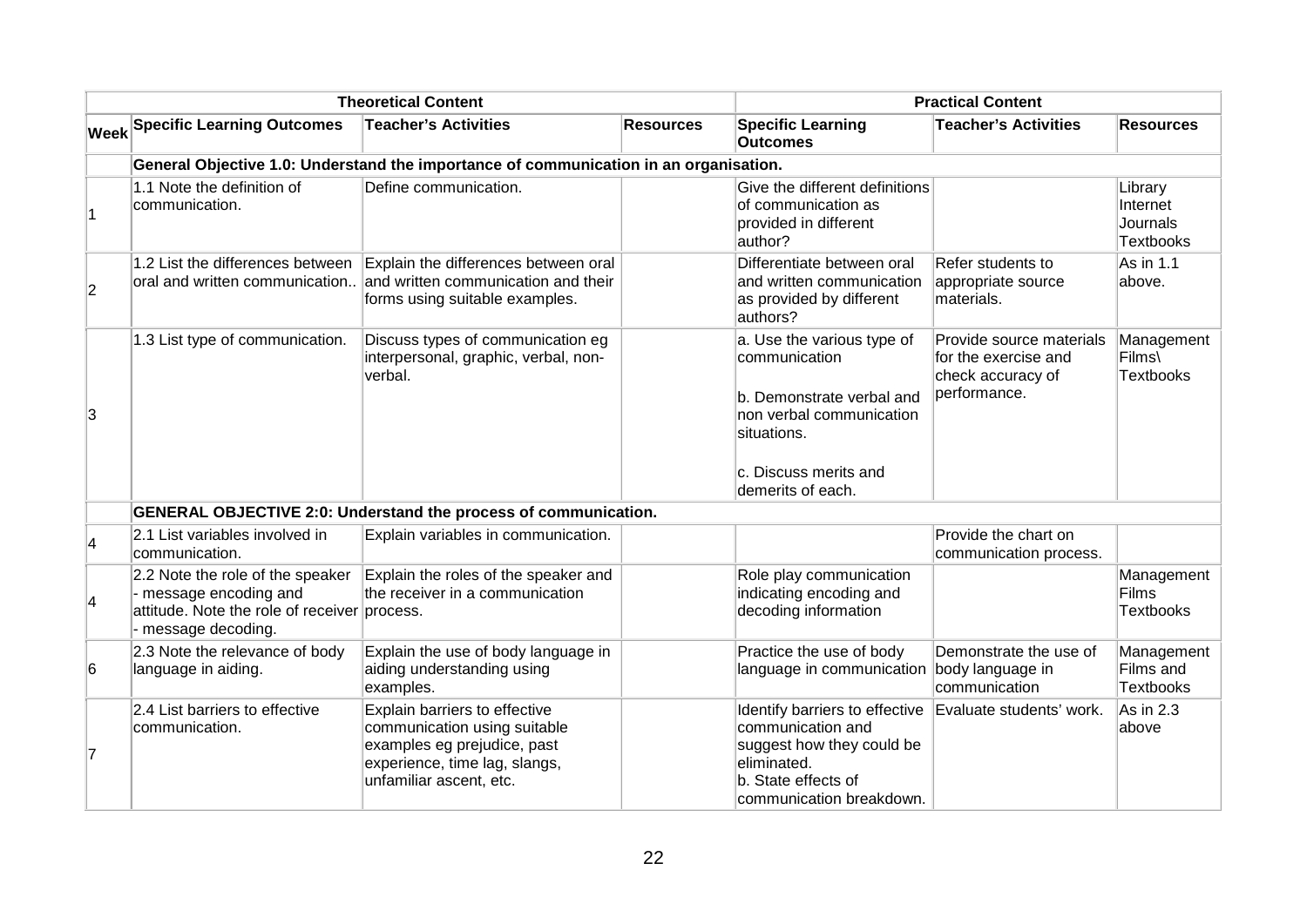|    |                                                                     | <b>Theoretical Content</b>                                                                        |                                           |                                                                                | <b>Practical Content</b>                                                  |                                                          |
|----|---------------------------------------------------------------------|---------------------------------------------------------------------------------------------------|-------------------------------------------|--------------------------------------------------------------------------------|---------------------------------------------------------------------------|----------------------------------------------------------|
|    | <b>Week Specific Learning Outcomes</b>                              | <b>Teacher's Activities</b>                                                                       | <b>Resources</b>                          | <b>Specific Learning</b><br><b>Outcomes</b>                                    | <b>Teacher's Activities</b>                                               | <b>Resources</b>                                         |
|    |                                                                     | GENERAL OBJECTIVE: 3.0: Know how to communicate effectively with others in the organisation.      |                                           |                                                                                |                                                                           |                                                          |
| 8  | 3.1 Identify the purpose of<br>communication in an<br>organisation. | Explain the purpose of interpersonal<br>communication in an organisation.                         |                                           | State the purpose of<br>interpersonal communication<br>in an organisation.     | Evaluate students work.                                                   |                                                          |
| 9  | 3.2 Enumerate the means of<br>communication.                        | Explore the means of<br>communication.                                                            |                                           | Operate some<br>communication gadgets.<br>Send an e-mail text<br>message, etc. | Provide some<br>communication gadgets<br>and guide in their<br>operation. | Competent<br><b>Handsets</b><br>Facsimiles<br>Radio etc. |
| 10 | 3.3 List advantages and<br>disadvantages of<br>communication.       | Explain advantages and<br>disadvantages of communication.                                         |                                           | Discuss advantages and<br>disadvantages of<br>communication.                   | Guide students<br>discussion.                                             |                                                          |
|    |                                                                     | GENERAL OBJECTIVE 4:0: Know how to write effective business letters, memo, reports and proposals. |                                           |                                                                                |                                                                           |                                                          |
| 11 | in written communication.                                           | 4.1 List the uses of paragraphing Explain the use of paragraphing in<br>written communication.    |                                           |                                                                                |                                                                           |                                                          |
|    | 4.2 Differentiate between letters,<br>memos, etc.                   | Explain the differences between<br>letters, memos, etc                                            | Model letter,<br>memos, and<br>proposals. | Write letters, memos,<br>proposals, and reports.                               | Guide students in writing<br>letter, memos, proposals<br>and reports.     |                                                          |
|    |                                                                     | <b>GENERAL OBJECTIVES 5:0: Understand interpersonal and inter-group relationship.</b>             |                                           |                                                                                |                                                                           |                                                          |
| 12 | 5.1 Define interpersonal and<br>inter-group communication.          | Explain interpersonal and inter-<br>group communication.                                          |                                           |                                                                                |                                                                           | <b>Pictures</b><br>Video                                 |
| 13 | 5.2 List formal and informal man<br>of interaction.                 | Explain formal and informal mean of<br>interaction.                                               |                                           | Determine when to use<br>memos, notes, letters,<br>phone calls, etc.           | Assess students choice<br>of means.                                       |                                                          |
|    | 5.3 List the effects of too little or<br>too much memos.            | Explain the effects of too little or too<br>much memos.                                           |                                           | Discuss the effects of too<br>little or too much memo.                         | Guide students<br>discussion and give<br>corrections.                     |                                                          |
|    |                                                                     | General Objective 6.0: Know how to make introductory public speeches.                             |                                           |                                                                                |                                                                           |                                                          |
| 14 | 6.1 Identify the point to be<br>addressed.                          | Explain public speaking and explore<br>the points to be addressed.                                |                                           |                                                                                |                                                                           |                                                          |
| 15 | 6.2 List the skills to be<br>developed for a good public<br>speech. | Explain the skills to be developed for<br>a good public speech.                                   |                                           | Criticize the provided films<br>Watched pointing out the<br>skills observed.   | Provide film of recorded<br>speech for critical<br>analysis.              | Films                                                    |
|    | 6.3 List the qualities of a good<br>public speech.                  | Explain the qualities of a good public<br>speech emphasizing language style.                      |                                           |                                                                                | Guide in speech writing<br>and deliver.                                   |                                                          |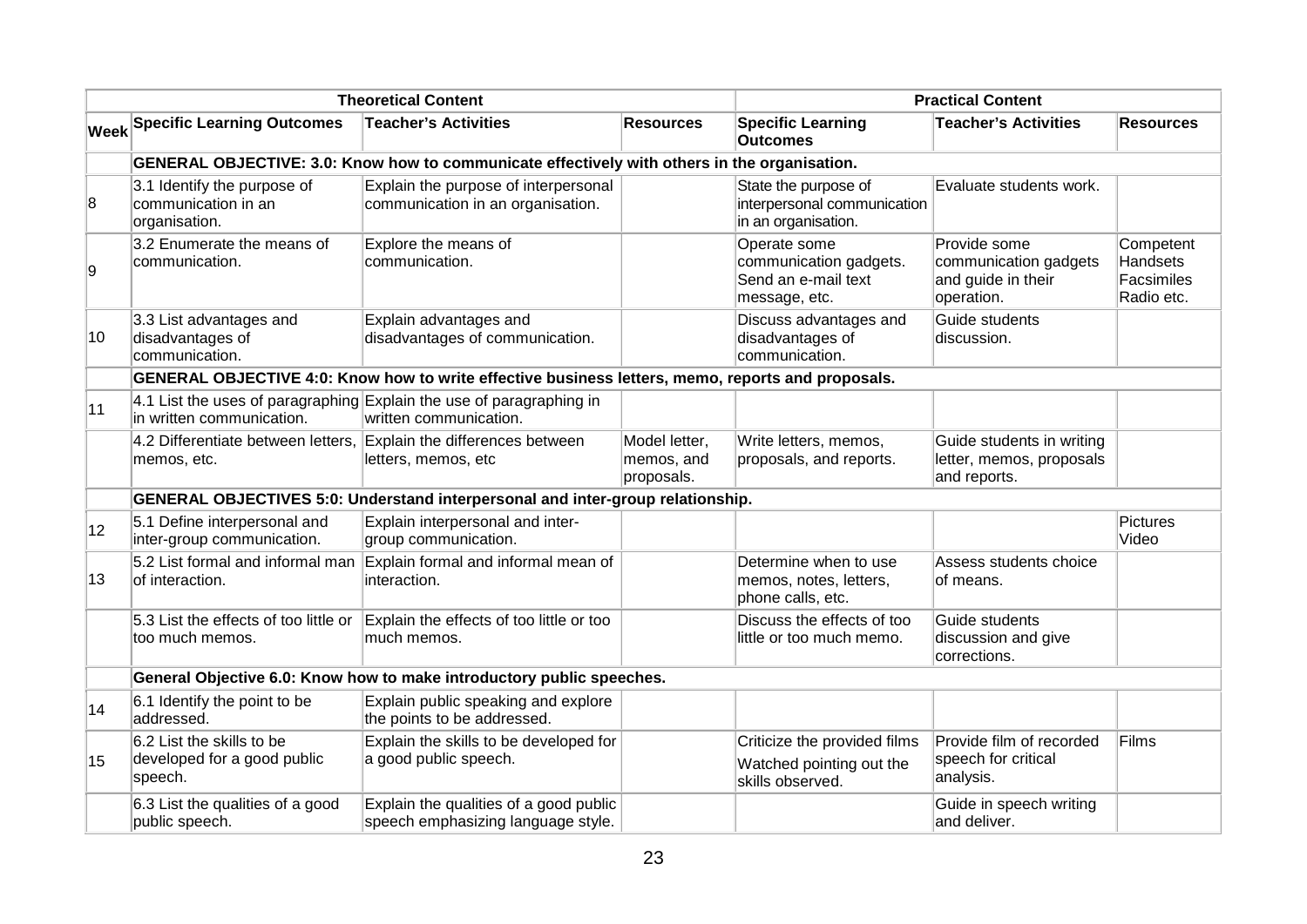| <b>ASSESSMENT CRITERIA</b> |     |       |                                                                        |  |  |  |
|----------------------------|-----|-------|------------------------------------------------------------------------|--|--|--|
|                            |     |       | Coursework Course test Practical Other (Examination/project/portfolio) |  |  |  |
| %                          | 50% | .50 % |                                                                        |  |  |  |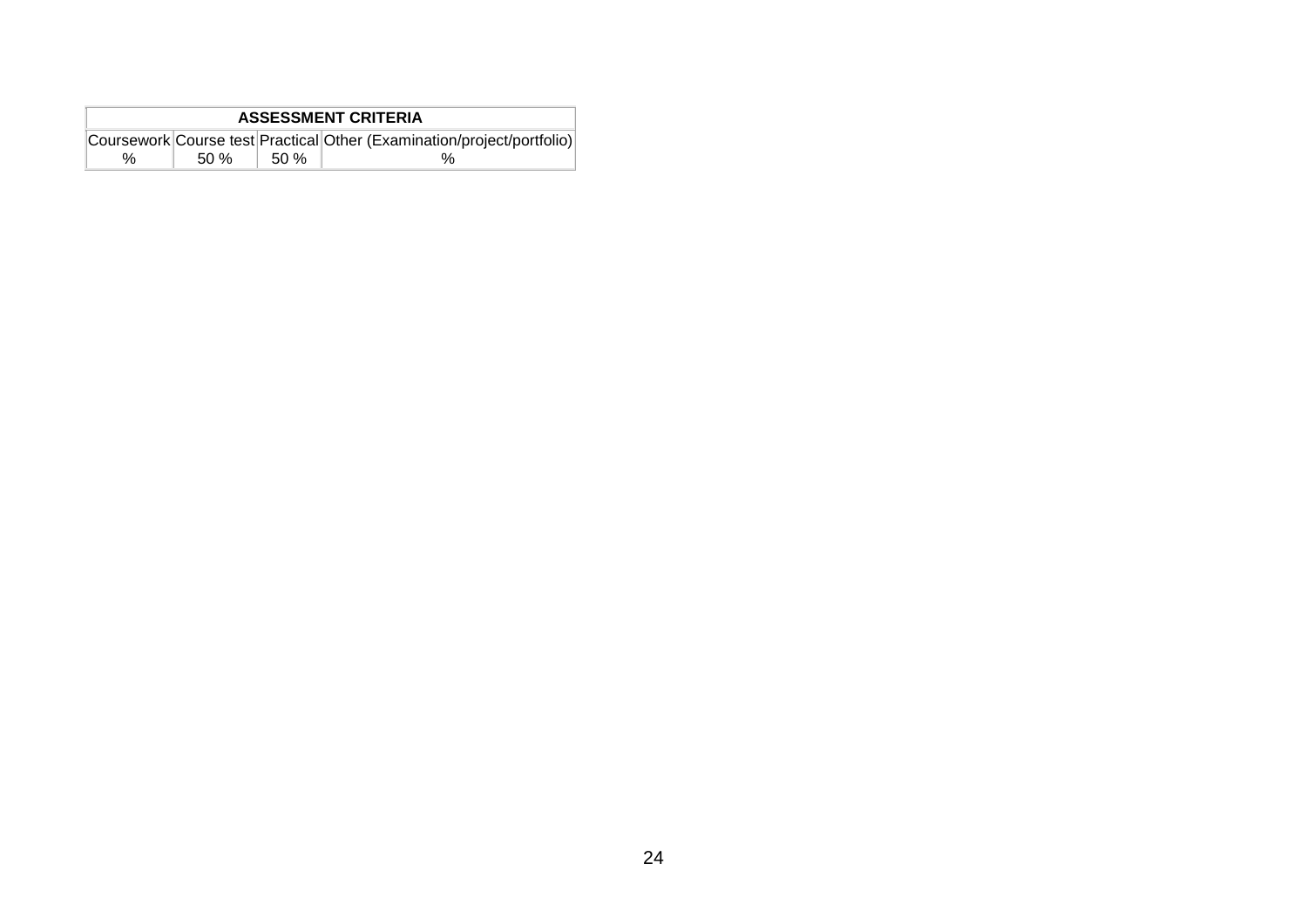## **Social Psychology**

<span id="page-26-0"></span>

| <b>Course: SOCIAL PSYCHOLOGY</b>                                                                                                                                                                                                                                                                                                   | Code: OTM 316         | <b>Credit Hours:</b>              | 4 hours                                  |
|------------------------------------------------------------------------------------------------------------------------------------------------------------------------------------------------------------------------------------------------------------------------------------------------------------------------------------|-----------------------|-----------------------------------|------------------------------------------|
| Semester: two                                                                                                                                                                                                                                                                                                                      | <b>Pre-requisite:</b> | Theoretical:<br><b>Practical:</b> | 2 hours/week - 33%<br>2 hours/week - 67% |
| Goal:                                                                                                                                                                                                                                                                                                                              |                       |                                   |                                          |
| The course is designed to enable the student understand the dynamics of human behaviour in order to be able to adjust to situations and work effectively with<br>lothers.<br><b>General Objectives:</b> On completion of this course the student should be able to:-                                                               |                       |                                   |                                          |
| 1. Appreciate the basis of human behaviour<br>2. Know the development of behaviour<br>3. Understand the principles of personality development<br>4. Know the processes of learning<br>5. Understand human emotions<br>6. Comprehend the processes of attitude formation and change<br>7. Know the psychological effects of health. |                       |                                   |                                          |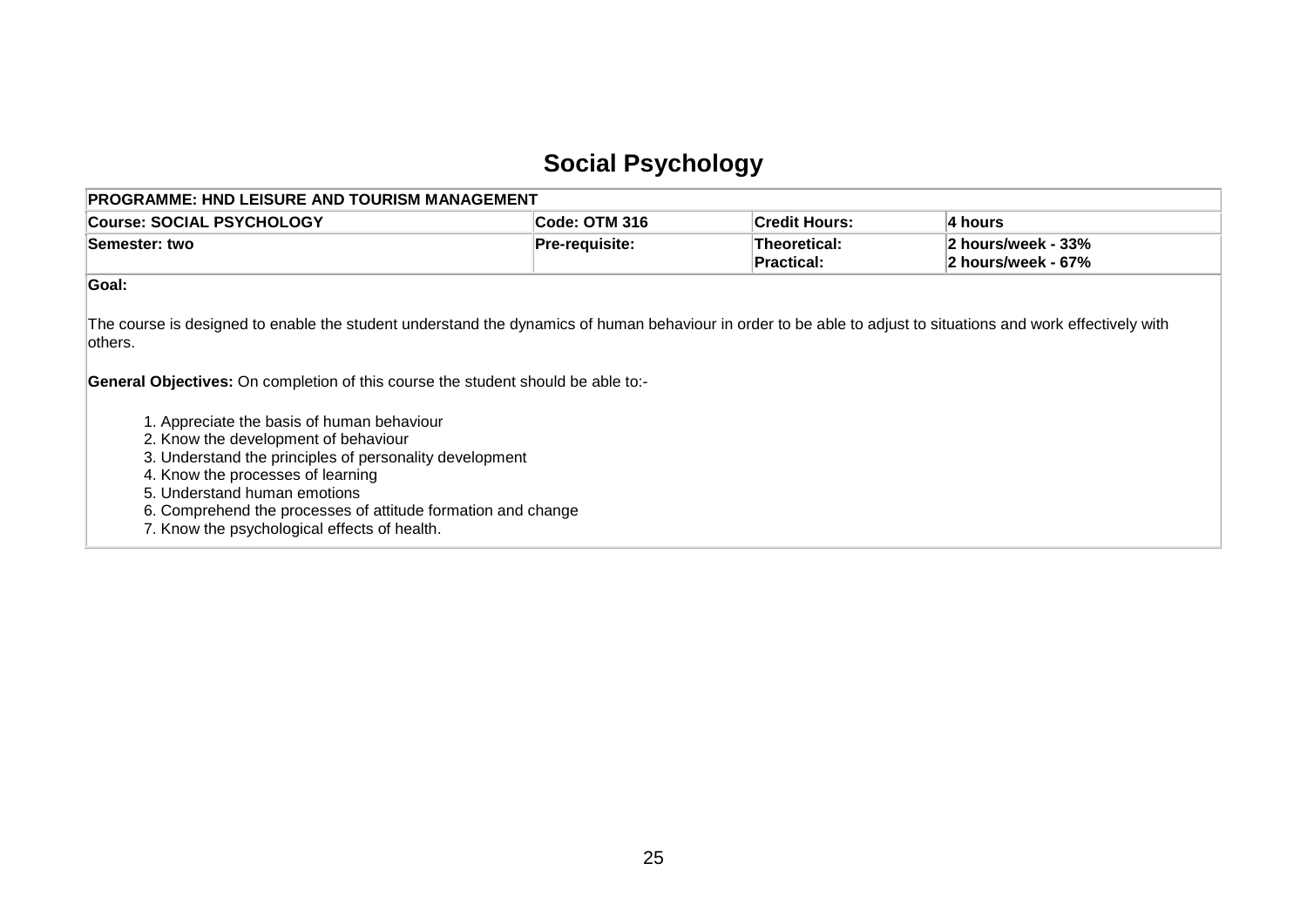|                |                                                                                                                                                                     | <b>Theoretical Content</b>                                                                                                      |                  |                                                                                                      | <b>Practical Content</b>                                                                                    |                                                                          |
|----------------|---------------------------------------------------------------------------------------------------------------------------------------------------------------------|---------------------------------------------------------------------------------------------------------------------------------|------------------|------------------------------------------------------------------------------------------------------|-------------------------------------------------------------------------------------------------------------|--------------------------------------------------------------------------|
| <b>Week</b>    | <b>Specific Learning</b><br><b>Outcomes</b>                                                                                                                         | <b>Teacher's Activities</b>                                                                                                     | <b>Resources</b> | <b>Specific Learning</b><br><b>Outcomes</b>                                                          | <b>Teacher's Activities</b>                                                                                 | <b>Resources</b>                                                         |
|                | General Objective 1: Appreciate the basis of human behaviour                                                                                                        |                                                                                                                                 |                  |                                                                                                      |                                                                                                             |                                                                          |
| 1              | 1.1 Define Psychology<br>1.2 Trace the development<br>of psychology as efforts to<br>understand human<br>behaviour.                                                 | • Explain psychology<br>and its historical<br>development.<br>• Explain methods of                                              | <b>Textbooks</b> | Explain methods of<br>studying human<br>behaviour.<br>Identify motives for                           | Explain self evaluation<br>exercise for students - what<br>motivates them?<br>Consider aspects of behaviour | Case studies on personal<br>motivation<br>Self Evaluation Questionnaire. |
| $\overline{2}$ | 1.3 Explain methods of<br>studying human behaviour.<br>1.4 Explain the interplay<br>between psychology and<br>other social sciences -<br>Sociology, Economics, etc. | studying human<br>behaviour.<br>• Describe the<br>relationship of<br>psychology to other                                        |                  | behaviour (drives,<br>needs, instincts, etc.)                                                        | that is important for motivation<br>and perception.<br>Guidance on the use of case<br>studies               |                                                                          |
| 3              | 1.5 Identify motives for<br>behaviour (drives, needs,<br>instincts, etc.)                                                                                           | social sciences.<br>• Explain motives for<br>human behaviour.                                                                   |                  |                                                                                                      |                                                                                                             |                                                                          |
|                | General Objective 2: Know the development of behaviour                                                                                                              |                                                                                                                                 |                  |                                                                                                      |                                                                                                             |                                                                          |
| 4              | 2.1 Define cognitive<br>development<br>2.2 Explain personality<br>development.<br>2.3 Define self-concept.                                                          | • Explain the concepts: Textbooks<br>cognitive development, Pictures<br>personality and self.<br><b>• Explain socialisation</b> |                  | Explain the states of<br>development -<br>infancy, adolescent<br>and puberty.<br>Explain perception. | Use pictures to perception and Take the student to a festive<br>stages of development                       | home and study development of<br>behaviour.                              |
| 5              | 2.4 Explain socialization and<br>its agents.<br>2.5 Explain the states of<br>development - infancy,<br>adolescent and puberty.<br>2.6 Explain perception.           | and its agents.<br>• Explain stages of<br>development.<br>• Demonstrate<br>perception using<br>pictures.<br>• Give assignment   |                  | Explain personality<br>development                                                                   |                                                                                                             |                                                                          |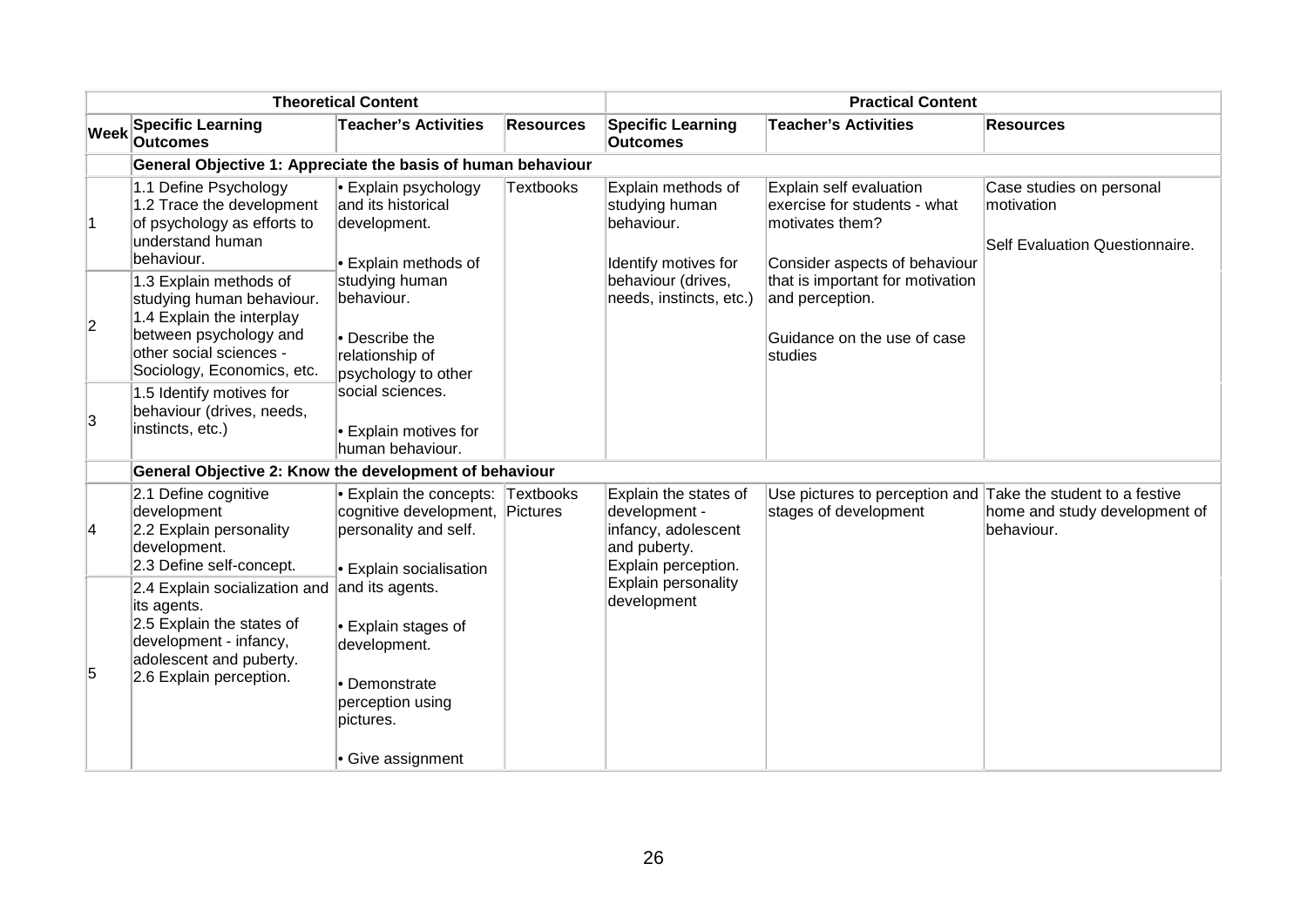|                         |                                                                                          | <b>Theoretical Content</b>                                                                             |                                                 |                                                       | <b>Practical Content</b>                                                                                               |                                                                                                                                         |
|-------------------------|------------------------------------------------------------------------------------------|--------------------------------------------------------------------------------------------------------|-------------------------------------------------|-------------------------------------------------------|------------------------------------------------------------------------------------------------------------------------|-----------------------------------------------------------------------------------------------------------------------------------------|
| Week                    | <b>Specific Learning</b><br><b>Outcomes</b>                                              | <b>Teacher's Activities</b>                                                                            | Resources                                       | <b>Specific Learning</b><br><b>Outcomes</b>           | <b>Teacher's Activities</b>                                                                                            | <b>Resources</b>                                                                                                                        |
|                         | General Objective 3: Understand the principles of personality development                |                                                                                                        |                                                 |                                                       |                                                                                                                        |                                                                                                                                         |
| 6                       | 3.1 Define personality.<br>3.2 Explain models of<br>personality                          | <b>Explain personality</b><br>and its models.                                                          | Textbooks                                       |                                                       | Guide the students to apply<br>the models of personality on<br>their behaviour                                         |                                                                                                                                         |
| $\overline{7}$          | 3.3 Explain behaviourism.                                                                | • Explain behaviourism<br>• Conduct test.                                                              |                                                 |                                                       |                                                                                                                        |                                                                                                                                         |
|                         | General Objective 4: Know the process of learning                                        |                                                                                                        |                                                 |                                                       |                                                                                                                        |                                                                                                                                         |
| $\overline{\mathbf{8}}$ | 4.1 Define learning.<br>4.2 List types of learning                                       | • Explain learning<br>theories                                                                         | <b>Textbooks</b>                                | Define learning.<br>List types of learning            | Apply learning theories to real<br>life situation using animals or                                                     | Use internet to obtain real life<br>situations                                                                                          |
| 9                       | 4.3 State methods of<br>learning                                                         |                                                                                                        |                                                 | State methods of<br>learning                          | human beings.                                                                                                          |                                                                                                                                         |
|                         | <b>General Objective 5: Understand human emotions</b>                                    |                                                                                                        |                                                 |                                                       |                                                                                                                        |                                                                                                                                         |
| 10                      | 5.1 Define emotion.<br>5.2 Define types of emotion                                       | Explain emotion and<br>part of the train that<br>controls emotions.<br>• Explain types of<br>emotions. | <b>Textbooks</b><br>Diagrams of<br>human brain. | Define emotion.<br>Define types of<br>lemotion        | a visit a psychiatric institution<br>for practical exposition to<br>emotion                                            | The students should undertake Use of arranged visit - planned<br>development                                                            |
|                         | General Objective 6: Comprehend the process of attitude formation and change             |                                                                                                        |                                                 |                                                       |                                                                                                                        |                                                                                                                                         |
| 11                      | 6.1 Explain attitude<br>formation<br>6.2 Identify the components<br>of attitude.         | • Explain attitude<br>formation and its<br>components.                                                 | <b>Textbooks</b>                                | Identify the<br>components of<br>attitude.            | Guidance on the link between<br>attitude and motivation.<br>Reference to theories of<br>motivation. Use of an attitude | Use of business scenarios and<br>problems to identify the impact of<br>poor attitude and low motivation.<br>Problem solving activities. |
| 12                      | 6.3 Explain change of<br>attitudes.<br>6.4 Define motivation.<br>6.5 Explain theories of | • Describe causes of<br>change in attitude.<br>• Explain the various                                   |                                                 | Explain change of<br>attitudes.<br>Define motivation. | survey.                                                                                                                |                                                                                                                                         |
|                         | motivation.                                                                              | motivational theories.                                                                                 |                                                 | Explain theories of<br>motivation.                    |                                                                                                                        |                                                                                                                                         |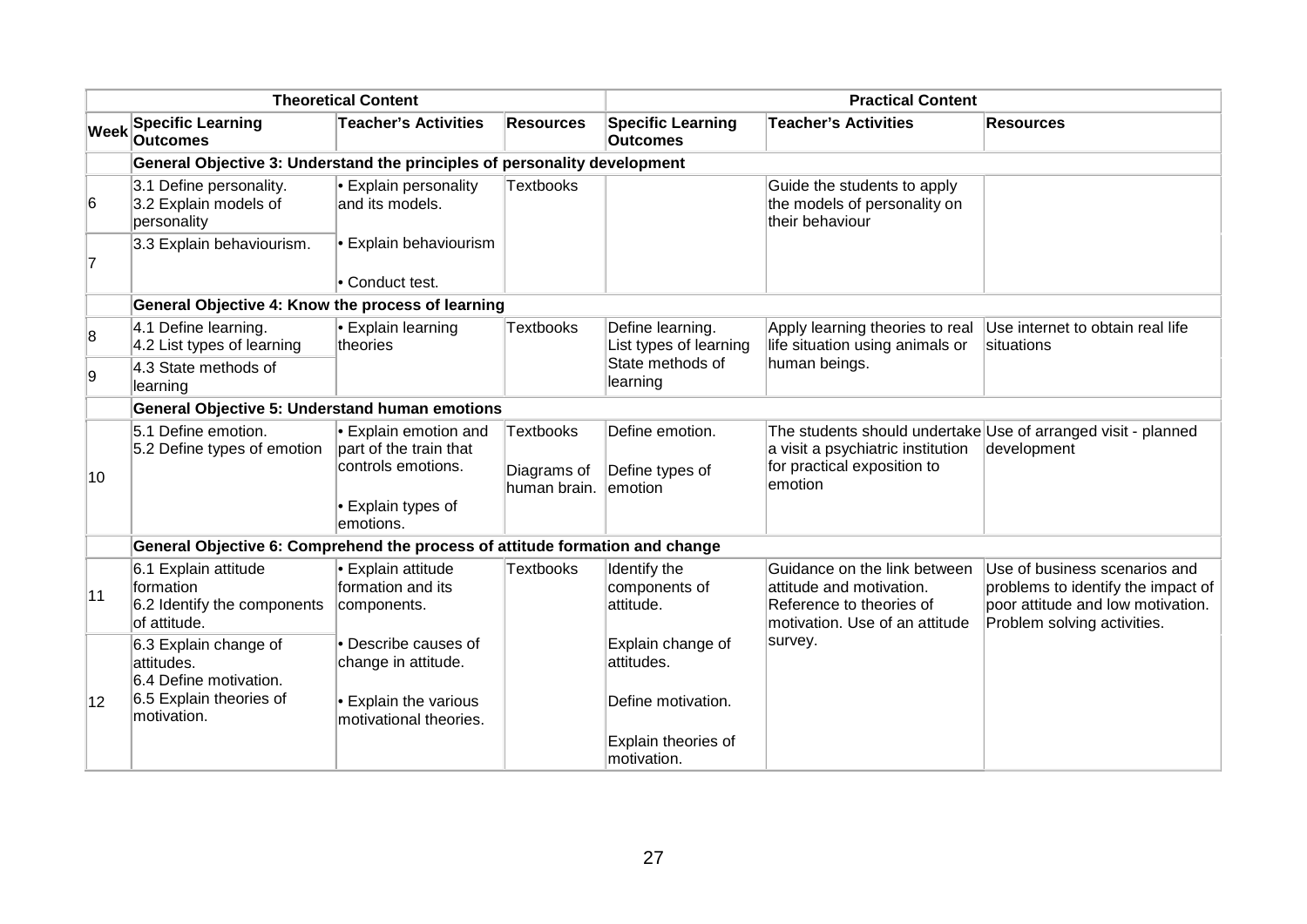|      |                                                                                                                | <b>Theoretical Content</b>                                                              |                  |                                                                                   | <b>Practical Content</b>                                                                        |           |
|------|----------------------------------------------------------------------------------------------------------------|-----------------------------------------------------------------------------------------|------------------|-----------------------------------------------------------------------------------|-------------------------------------------------------------------------------------------------|-----------|
| Week | <b>Specific Learning</b><br><b>Outcomes</b>                                                                    | <b>Teacher's Activities</b>                                                             | <b>Resources</b> | <b>Specific Learning</b><br><b>Outcomes</b>                                       | <b>Teacher's Activities</b>                                                                     | Resources |
|      | General Objective 7: Know the psychological effects of health                                                  |                                                                                         |                  |                                                                                   |                                                                                                 |           |
| 13   | 7.1 Define health<br>7.2 Explain causes of ill<br>lhealth.<br>7.3 Explain fatigue,<br>frustration and interest | $\cdot$ Explain health.<br>Explain causes of ill<br>health and their<br>Imanifestations | <b>Textbooks</b> | Explain causes of ill<br>lhealth.<br>Explain fatigue,<br>frustration and interest | Invite a para-medical staff to<br>deliver a lecture on ill health,<br>fatique, frustration etc. |           |
| 14   | 7.4 Explain psycho-social<br>factors in health (poverty<br>hunger)                                             | Explain psycho-social<br>factors in health.                                             |                  | Explain psycho-social<br>factors in health<br>(poverty hunger)                    |                                                                                                 |           |
| 15   | 7.5 Explain coping<br>mechanism, (relaxation<br>therapy, behaviour<br>modification).                           | l∙ Conduct test.                                                                        |                  |                                                                                   |                                                                                                 |           |

|                    | <b>ASSESSMENT CRITERIA</b> |                  |                                                                                                    |  |  |  |  |  |
|--------------------|----------------------------|------------------|----------------------------------------------------------------------------------------------------|--|--|--|--|--|
| Coursework<br>.50% | Course test<br>25%         | Practical<br>25% | Other (Examination/project/portfolio)                                                              |  |  |  |  |  |
|                    |                            |                  | Competency: On completing the course, the student should be able to understand/estimate/define/etc |  |  |  |  |  |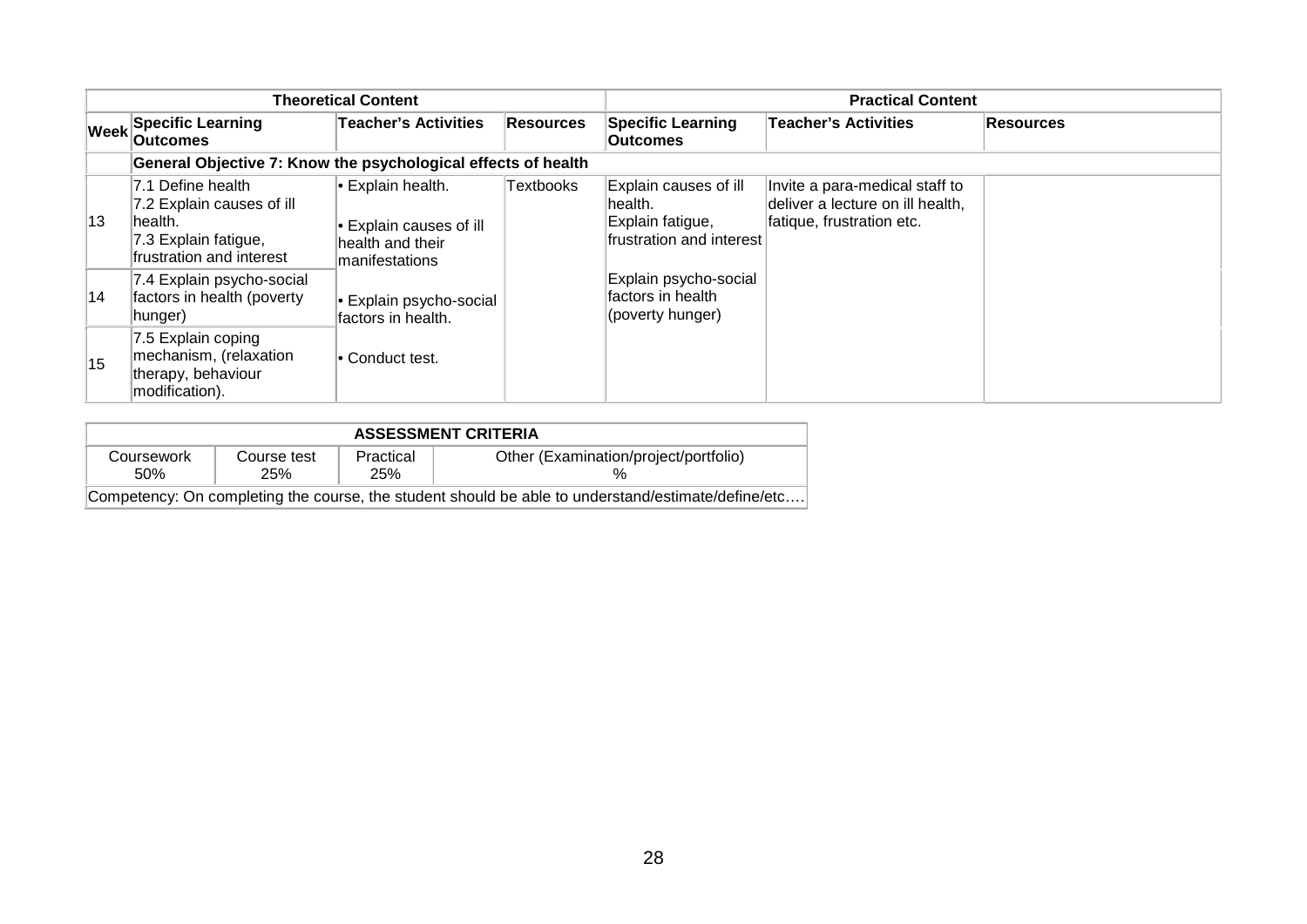### **Business Law**

| <b>PROGRAMME: ND BUSINESS ADMIN AND MANAGEMENT</b> |                       |                            |                                                |  |  |  |
|----------------------------------------------------|-----------------------|----------------------------|------------------------------------------------|--|--|--|
| <b>Course: BUSINESS LAW</b>                        | ∣Code: BAM 214        | <b>Credit Hours:</b>       | ∣3 hours                                       |  |  |  |
| <b>Year III Semester: I</b>                        | <b>Pre-requisite:</b> | Theoretical:<br>Practical: | 1 hours/week - $%$<br>$\vert$ 2 hours/week - % |  |  |  |
| <b>Course main Aim/Goal</b>                        |                       |                            |                                                |  |  |  |

This course is designed to enable the student understand the legal framework within which business is conducted.

#### **General Objectives:**

- 1. Understand the law of contract, sale of goods, etc.
- 2. Understand the law as it relates to supply of labour, goods and services
- 3. Know the Law of Agency
- 4. Know the Law of Partnership
- 5. Know the Law of Insurance
- 6. Understand Negotiable instruments
- 7. Know the Law of Hire Purchase
- <span id="page-30-0"></span>8. Understand the Law of Common Carriage.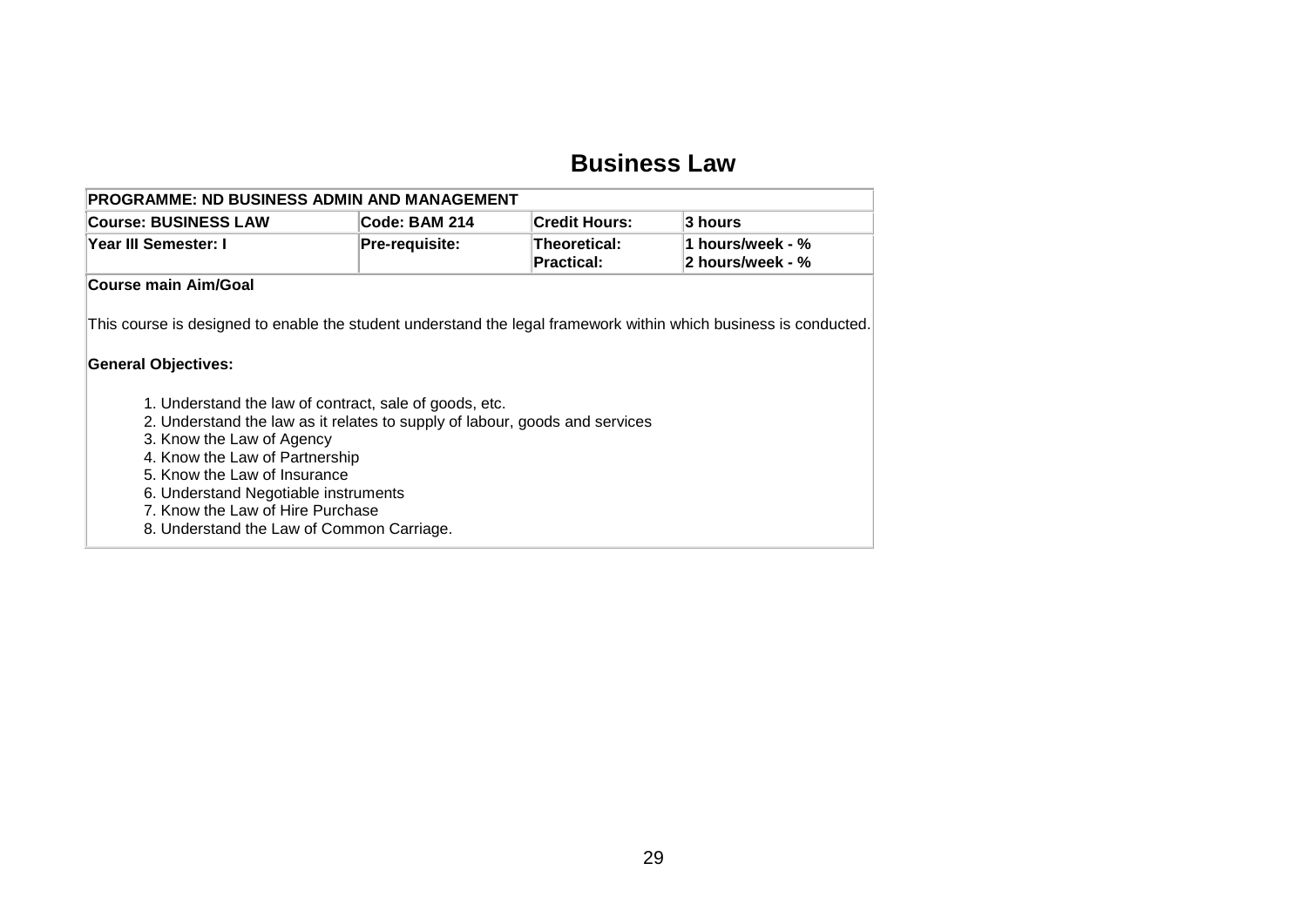|             |                                                                                           | <b>Theoretical Content</b>                                                    |                            |                                                              | <b>Practical Content</b>                                                                                                                       |                                      |
|-------------|-------------------------------------------------------------------------------------------|-------------------------------------------------------------------------------|----------------------------|--------------------------------------------------------------|------------------------------------------------------------------------------------------------------------------------------------------------|--------------------------------------|
|             | <b>Week Specific Learning Outcomes</b>                                                    | <b>Teacher's Activities</b>                                                   | <b>Resources</b>           | <b>Specific Learning</b><br><b>Outcomes</b>                  | <b>Teacher's Activities</b>                                                                                                                    | <b>Resources</b>                     |
|             | General Objective 1: Understand the law of contract, sale goods, etc.                     |                                                                               |                            |                                                              |                                                                                                                                                |                                      |
|             | 1.1 Define Law of Contract.<br>1.2 Explain existence of                                   | Explain the nature of<br>contract and the conditions<br>for a valid contract. | Textbooks.<br>Law reports. | Know relevant cases as<br>they relate to law of<br>contract. | Cite relevant cases as they<br>relate to law of contract.                                                                                      | Sale of goods<br>∣Act                |
|             | Contractual relations.                                                                    | Explain the law relating to                                                   |                            | Know relevant cases as                                       | Cite relevant cases as they<br>relate to Sale of Goods Act.                                                                                    | Law Reports                          |
|             | 1.3 Explain conditions for a valid<br>contract.                                           | sale of goods.                                                                |                            | they relate to sale of<br>goods Act.                         | Apply SGA law to consumer                                                                                                                      | Text books                           |
|             | 1.4 Explain law relating to sale of<br>good.                                              | Cite relevant cases.                                                          |                            |                                                              | problems                                                                                                                                       | Internet and<br>Relevant<br>Websites |
| $ 2\rangle$ | 1.5 Explain the Sale of Goods Act.                                                        |                                                                               |                            |                                                              |                                                                                                                                                |                                      |
|             | 1.6 Explain the principle of transfer<br>of property and risk.                            |                                                                               |                            |                                                              |                                                                                                                                                |                                      |
|             | General Objective 2: Understand law as it relates to supply of labour, goods and services |                                                                               |                            |                                                              |                                                                                                                                                |                                      |
|             | 2.1 Describe a valid contract for<br>sale of goods and/or supply of                       | Explain and supply good<br>valid contract for sale and                        | Textbooks.                 | Know relevant cases as<br>they relate to sale of             | Frame a Business entity and<br>position it as a manufacturing                                                                                  | Case studies                         |
| Ι3          | goods and services.                                                                       | services.                                                                     | Law books.                 | goods and/or supply of<br>goods and services                 | lfirm.<br>Cite relevant cases as they                                                                                                          | Law Report                           |
|             | 2.2 Explain the principles of<br>vicarious liability as it applies to                     | Explain the principles of<br>vicarious liability                              |                            |                                                              | relate to supply of goods and<br>services.                                                                                                     | Text books                           |
|             | employees and employers.<br>2.3 Recognize the consequence to                              | consequence arising and<br>the there from.                                    |                            |                                                              | Prepare a relevant case study<br>using the above firm in the                                                                                   | Law journals.                        |
| 4           | the employer when other place<br>orders for supply of goods.                              | Cite relevant cases.                                                          |                            |                                                              | violation of requirements in<br>supply of goods and services.<br>Guide students to identify the<br>implications, consequences<br>and remedies. | Internet and<br>Relevant<br>Websites |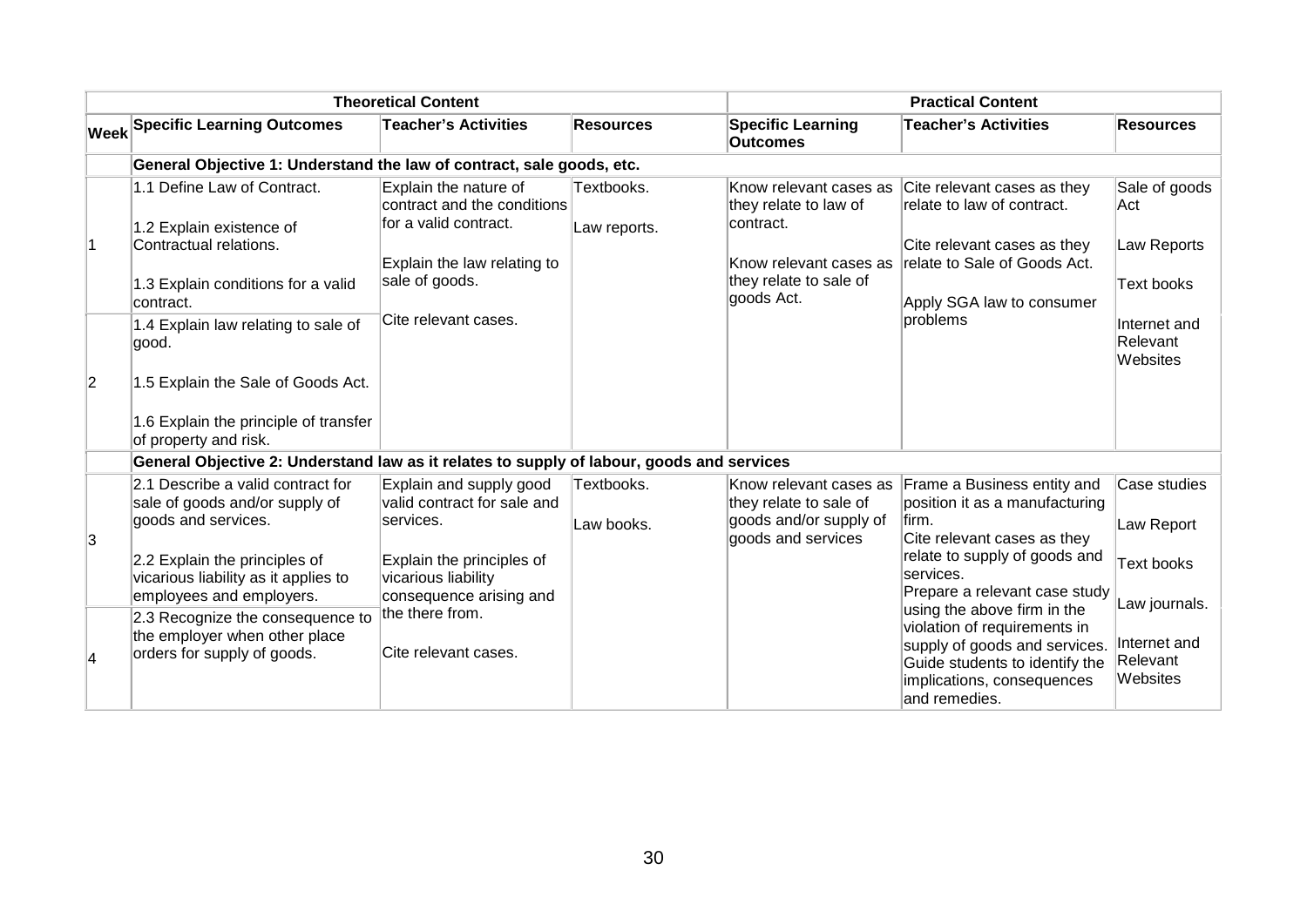|   |                                                                                        | <b>Theoretical Content</b>                                                                 |                  |                                             | <b>Practical Content</b>                                                                                                    |                                      |
|---|----------------------------------------------------------------------------------------|--------------------------------------------------------------------------------------------|------------------|---------------------------------------------|-----------------------------------------------------------------------------------------------------------------------------|--------------------------------------|
|   | <b>Week Specific Learning Outcomes</b>                                                 | <b>Teacher's Activities</b>                                                                | <b>Resources</b> | <b>Specific Learning</b><br><b>Outcomes</b> | <b>Teacher's Activities</b>                                                                                                 | Resources                            |
|   | General Objective 3: Know the Law of Agency                                            |                                                                                            |                  |                                             |                                                                                                                             |                                      |
|   | 3.1 Define Agency                                                                      | Explain the law of agency,<br>its nature, types of agents,<br>duties and responsibilities. | Textbooks.       | Know relevant cases as<br>they relate to:   | Cite relevant cases as they<br>relate to law of Agency.                                                                     | <b>Case Studies</b>                  |
| 5 | 3.2 Explain the nature of Agency                                                       |                                                                                            | Law reports      | Law of Agency                               | Frame a Business entity and                                                                                                 | Law Report                           |
|   | 3.3 Explain types of Agents                                                            | Explain disclosed and<br>undisclosed principals and                                        |                  | Nature of Agency                            | position it as an Agent.                                                                                                    | <b>Text Books</b>                    |
|   | 3.4 State duties and responsibilities<br>of an Agent.                                  | the legal consequences.                                                                    |                  | Types of Agents.                            | Prepare relevant case study<br>using the organization in                                                                    | Law journals.                        |
|   | 3.5 Explain disclosed and<br>undisclosed principals and the<br>legal consequences.     | Explain factors leading to<br>termination of agency.                                       |                  |                                             | violation of clauses in the law<br>of Agency.                                                                               | Internet and<br>Relevant<br>Websites |
| 6 | 3.6 Identify factors leading to<br>termination of Agency.                              | Explain the rights of<br>principal and third party<br>after termination.                   |                  |                                             | Guide students to identify<br>factors leading to termination<br>of Agency, other implication,<br>consequences and remedies. |                                      |
|   | 3.7 Explain the rights of principal<br>and third party after termination of<br>Agency. | Cite relevant cases.<br>Give assignment                                                    |                  |                                             |                                                                                                                             |                                      |
|   | General Objective 4: Know Law of Partnership                                           |                                                                                            |                  |                                             |                                                                                                                             |                                      |
|   | 4.1 Define Partnership                                                                 | Explain the law of<br>partnerships, nature and                                             | Textbooks.       | Know relevant cases as<br>they relate to:   | Cite relevant cases as they<br>relate to:-                                                                                  | Case studies                         |
|   | 4.2 Classify partnership                                                               | classification.                                                                            |                  | Partnership                                 | Partnership,                                                                                                                | Text books                           |
|   | 4.3 Explain formation of<br>partnership.                                               | Explain the rights and<br>duties of partners.                                              |                  | Rights & Duties of                          | Rights & Duties of Partners.                                                                                                | Law Reports                          |
| 7 |                                                                                        | Explain the legal position                                                                 |                  | Partners                                    |                                                                                                                             | Journals.                            |
|   | 4.4 Explain the rights and duties of<br>partners                                       | and consequence arising<br>from action of partners                                         |                  | Assets & liabilities of a<br>partner upon   | Assets & liabilities of a partner<br>upon dissolution.                                                                      |                                      |
|   | 4.5 Explain the legal position and<br>consequences arising from action                 | with third party.                                                                          |                  | dissolution.                                | Legal position and<br>consequences arising from                                                                             |                                      |
|   | of partners with third parties.                                                        | Explain the factors leading<br>to dissolution of                                           |                  |                                             | the action of a partner with<br>third party.                                                                                |                                      |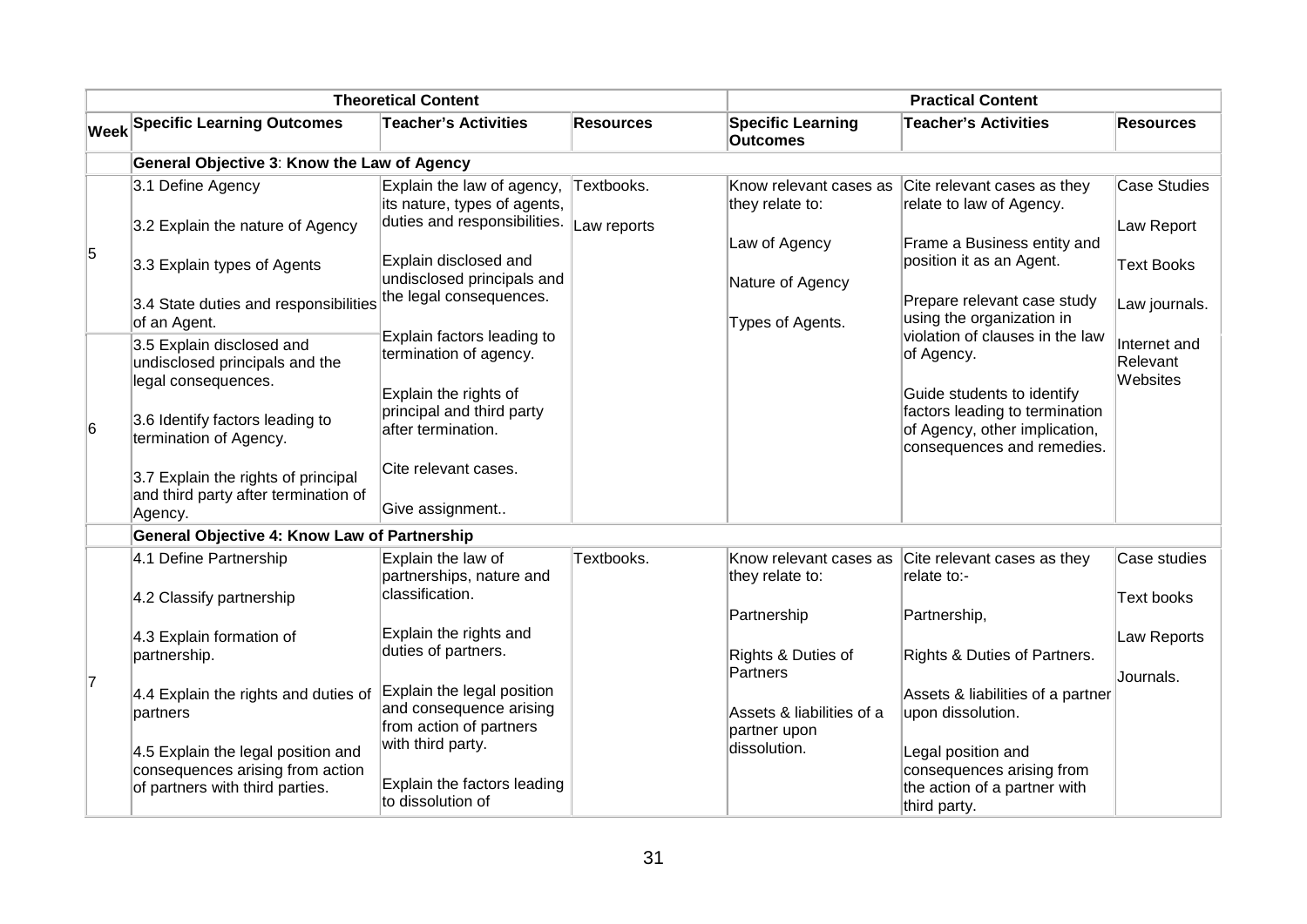|    |                                                                                           | <b>Theoretical Content</b>                                                                  |                                      |                                                                               | <b>Practical Content</b>                                                                                            |                                                                         |
|----|-------------------------------------------------------------------------------------------|---------------------------------------------------------------------------------------------|--------------------------------------|-------------------------------------------------------------------------------|---------------------------------------------------------------------------------------------------------------------|-------------------------------------------------------------------------|
|    | <b>Week Specific Learning Outcomes</b>                                                    | <b>Teacher's Activities</b>                                                                 | <b>Resources</b>                     | <b>Specific Learning</b><br><b>Outcomes</b>                                   | <b>Teacher's Activities</b>                                                                                         | <b>Resources</b>                                                        |
|    | 4.6 Identify factors leading to<br>dissolution of partnerships.                           | partnership.                                                                                |                                      |                                                                               |                                                                                                                     |                                                                         |
| 8  | 4.7 Explain the handling of<br>partnership assets and liabilities<br>upon dissolution.    | Describe how partner-ship<br>assets and liabilities are<br>handled upon dissolution.        |                                      |                                                                               |                                                                                                                     |                                                                         |
|    |                                                                                           | Conduct Test.                                                                               |                                      |                                                                               |                                                                                                                     |                                                                         |
|    | General Objective 5: Know the Law of Insurance                                            |                                                                                             |                                      |                                                                               |                                                                                                                     |                                                                         |
| Ι9 | 5.1 Define Insurance<br>5.2 Define the concept of insurable<br>interest                   | Explain the law and<br>concept of insurance.<br>Explain the doctrine of<br>uberrimae fidei. | Textbooks.<br>Journals/Publications. | Know relevant cases as<br>they relate to:<br>Insurable interest.<br>Indemnity | Cite relevant cases as they<br>relate to default, indemnity,<br>etc in insurance.<br>Guide students to identify the | <b>Case Studies</b><br>Law Reports<br><b>Text Books</b><br>Law Journals |
|    | 5.3 Explain the concepts of<br>(i) indemnity<br>(ii) subrogation                          | Explain the types of<br>insurance policies and<br>their legal applications.                 |                                      | Subrogation<br>Re-insurance.                                                  | implication, consequences<br>and remedies using relevant<br>case studies.                                           | Internet and<br>Relevant<br>Websites.                                   |
|    | 5.4 Explain the doctrine of<br>uberrimae fidei.                                           | Explain re-insurance.                                                                       |                                      |                                                                               | Apply insurance law to<br>business problems                                                                         |                                                                         |
| 10 | 5.5 Identify various types of<br>insurance policies and their legal<br>applications.      |                                                                                             |                                      |                                                                               |                                                                                                                     |                                                                         |
|    | 5.6 Explain re-insurance                                                                  |                                                                                             |                                      |                                                                               |                                                                                                                     |                                                                         |
|    | General Objective 6: Understand Negotiable Instruments.                                   |                                                                                             |                                      |                                                                               |                                                                                                                     |                                                                         |
|    | 6.1 Define Negotiable Instruments                                                         | Explain the nature and                                                                      | Textbooks.                           | Know types of                                                                 | Guide students to identify the                                                                                      | <b>Case Studies</b>                                                     |
| 11 | 6.2 Identify various types of<br>Negotiable Instruments and note                          | types of Negotiable<br>Instruments and notes.<br>Explain the uses and                       | Publications                         | negotiable instruments,<br>and their function in<br>business transactions.    | various types of negotiable<br>instruments and their<br>functions in business<br>transactions.                      | Law Reports<br><b>Text Books</b><br>Law Journal.                        |
|    | 6.3 State the use and functions of<br>Negotiable instruments in business<br>transactions. | functions of Negotiable<br>Instruments in business<br>transactions.                         |                                      |                                                                               | Guide students to identify<br>rights of interested parties,<br>consequences of default                              | Internet and<br>Relevant<br>Websites                                    |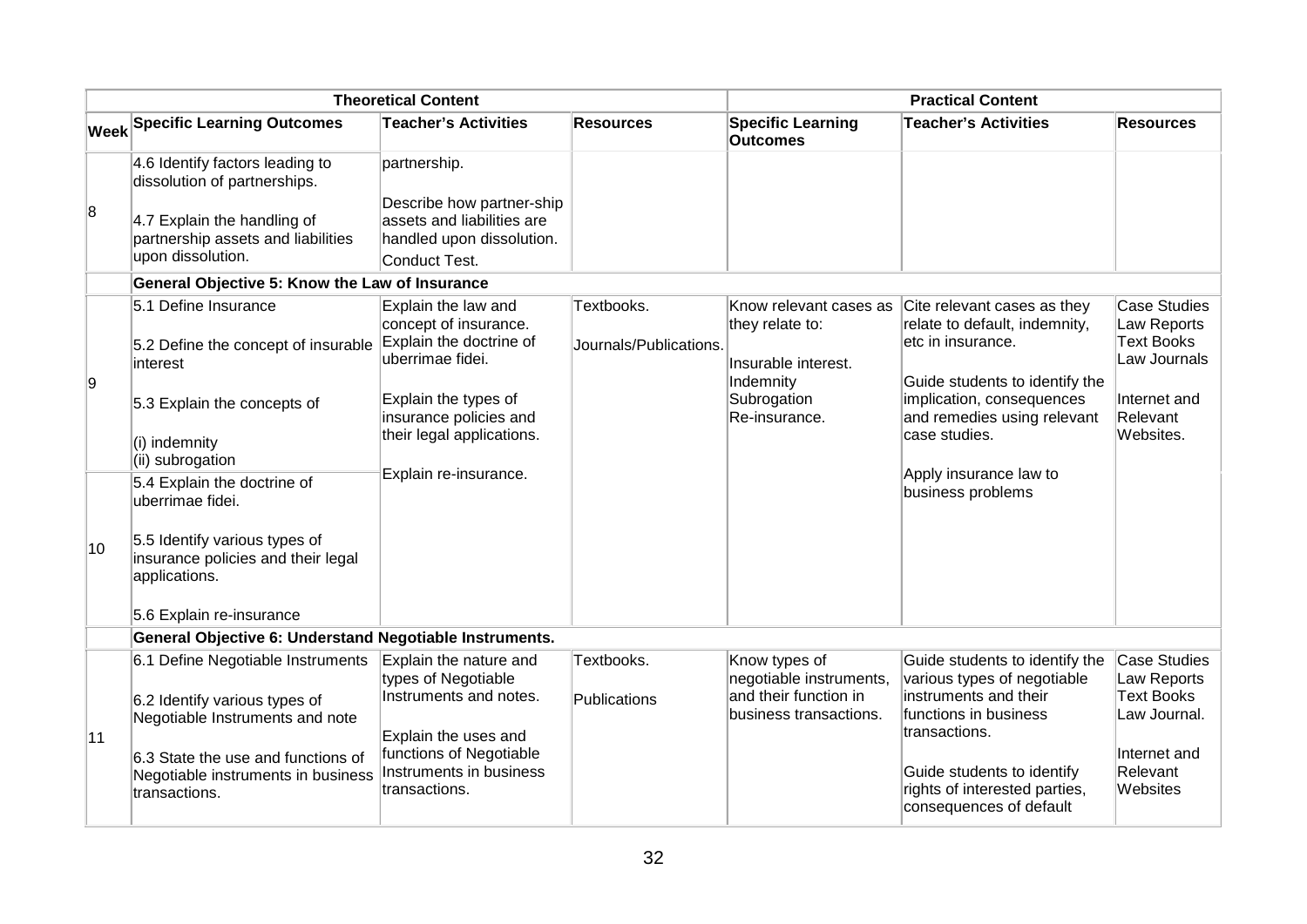|              |                                                                                                                                                                  | <b>Theoretical Content</b>                                                               |                                  |                                                                 | <b>Practical Content</b>                                                                                              |                                                                  |
|--------------|------------------------------------------------------------------------------------------------------------------------------------------------------------------|------------------------------------------------------------------------------------------|----------------------------------|-----------------------------------------------------------------|-----------------------------------------------------------------------------------------------------------------------|------------------------------------------------------------------|
|              | <b>Week Specific Learning Outcomes</b>                                                                                                                           | <b>Teacher's Activities</b>                                                              | <b>Resources</b>                 | <b>Specific Learning</b><br><b>Outcomes</b>                     | <b>Teacher's Activities</b>                                                                                           | <b>Resources</b>                                                 |
|              | 6.4 Mention parties to Negotiable<br>instruments<br>6.5 Explain the rights of interested<br>third parties                                                        | Explain the parties to<br>Negotiable Instruments<br>and the rights of third<br>parties.  |                                  |                                                                 |                                                                                                                       |                                                                  |
|              | General Objective 7: Know the Law of Hire Purchase                                                                                                               |                                                                                          |                                  |                                                                 |                                                                                                                       |                                                                  |
|              | 7.1 Explain the nature of hire<br>purchase transaction.                                                                                                          | Explain the nature and<br>Law of Hire purchase.                                          | 1) Textbooks.<br>2) Law reports. | as they relate to:                                              | Know the relevant cases Cite relevant cases as they<br>relate to Hire Purchase.                                       | Law Report<br><b>Case Studies</b>                                |
| $ 12\rangle$ | 7.2 Distinguish hire purchase from<br>other forms of secured credit -<br>mortgage, credit sale, conditional<br>sale, pledge and lien, loan and<br>asset leasing. | Explain the difference<br>between<br>Hire purchase and other<br>forms of secured credit. |                                  | Hire purchase<br>Mortgage<br>Credit Sale<br>Lien<br>Pledge etc. | Guide students to identify the<br>legal rights of hirer using<br>relevant case studies.<br>Apply hire purchase law to | <b>Text Books</b><br>Law Journals.                               |
|              | 7.3 Explain the obligations of<br>owner and hirer under hire-<br>purchase transactions.                                                                          | Explain the legal<br>obligations to Hire<br>purchase transactions.                       |                                  | Know relevant cases as<br>they relate to Hire<br>purchase Act.  | consumer problems.                                                                                                    | Internet and<br>Relevant<br>Websites                             |
| 13           | 7.4 Explain the legal rights of hirer<br>and owner against the third party.<br>7.5 Explain the legislation                                                       | Explain the hire purchase<br>legislation in<br>Nigeria.                                  |                                  |                                                                 |                                                                                                                       |                                                                  |
|              | regulating hire purchase in Nigeria<br>- Hire Purchase Act 1965 and<br>subsequent amendments                                                                     | Cite relevant cases.                                                                     |                                  |                                                                 |                                                                                                                       |                                                                  |
|              |                                                                                                                                                                  | Conduct Test.                                                                            |                                  |                                                                 |                                                                                                                       |                                                                  |
|              | General Objective 8: Understand Law of Common Carriage.                                                                                                          |                                                                                          |                                  |                                                                 |                                                                                                                       |                                                                  |
| 14           | 8.1 Define common carriage.<br>8.2 Explain the law as it relates to<br>carrier, breaches in carriage and<br>remedies.                                            | Explain the nature and law Textbooks.<br>of common carriage.<br>Explain breaches in      | Law reports.                     | Know the relevant cases<br>as they relate to:-<br>Carrier       | Cite relevant cases as they<br>relate to common carrier,<br>breaches in carriage and<br>remedies.                     | Law Report<br>Case Studies<br><b>Text Books</b><br>Law Journals. |
| 15           |                                                                                                                                                                  | carriage and remedies.<br>Cite relevant cases.                                           |                                  | Breaches in carriage.<br>Remedies.                              |                                                                                                                       |                                                                  |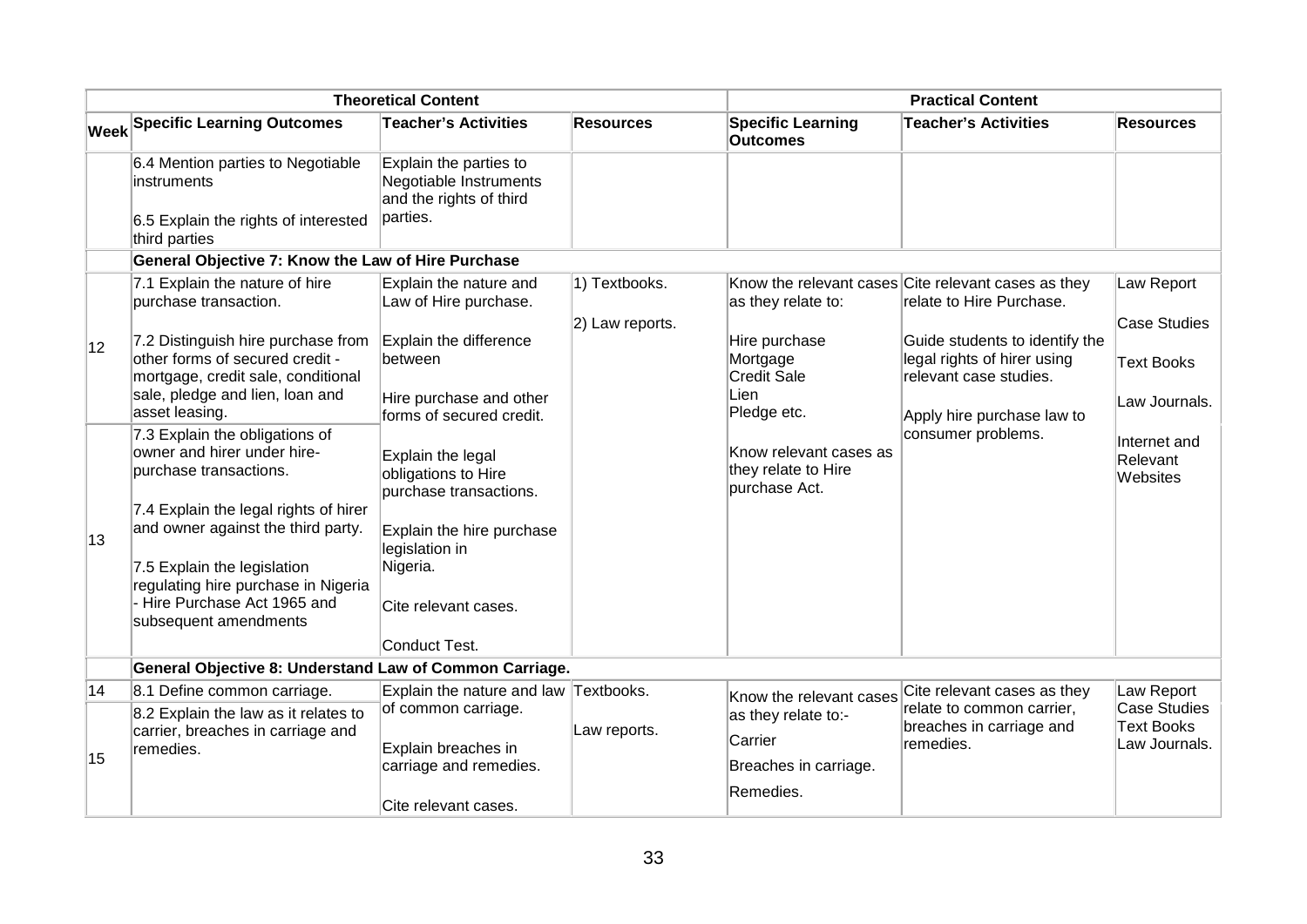| <b>ASSESSMENT CRITERIA</b>                                                                         |                           |                  |                                       |
|----------------------------------------------------------------------------------------------------|---------------------------|------------------|---------------------------------------|
| Coursework<br>.50%                                                                                 | Course test<br><b>25%</b> | Practical<br>25% | Other (Examination/project/portfolio) |
| Competency: On completing the course, the student should be able to understand/estimate/define/etc |                           |                  |                                       |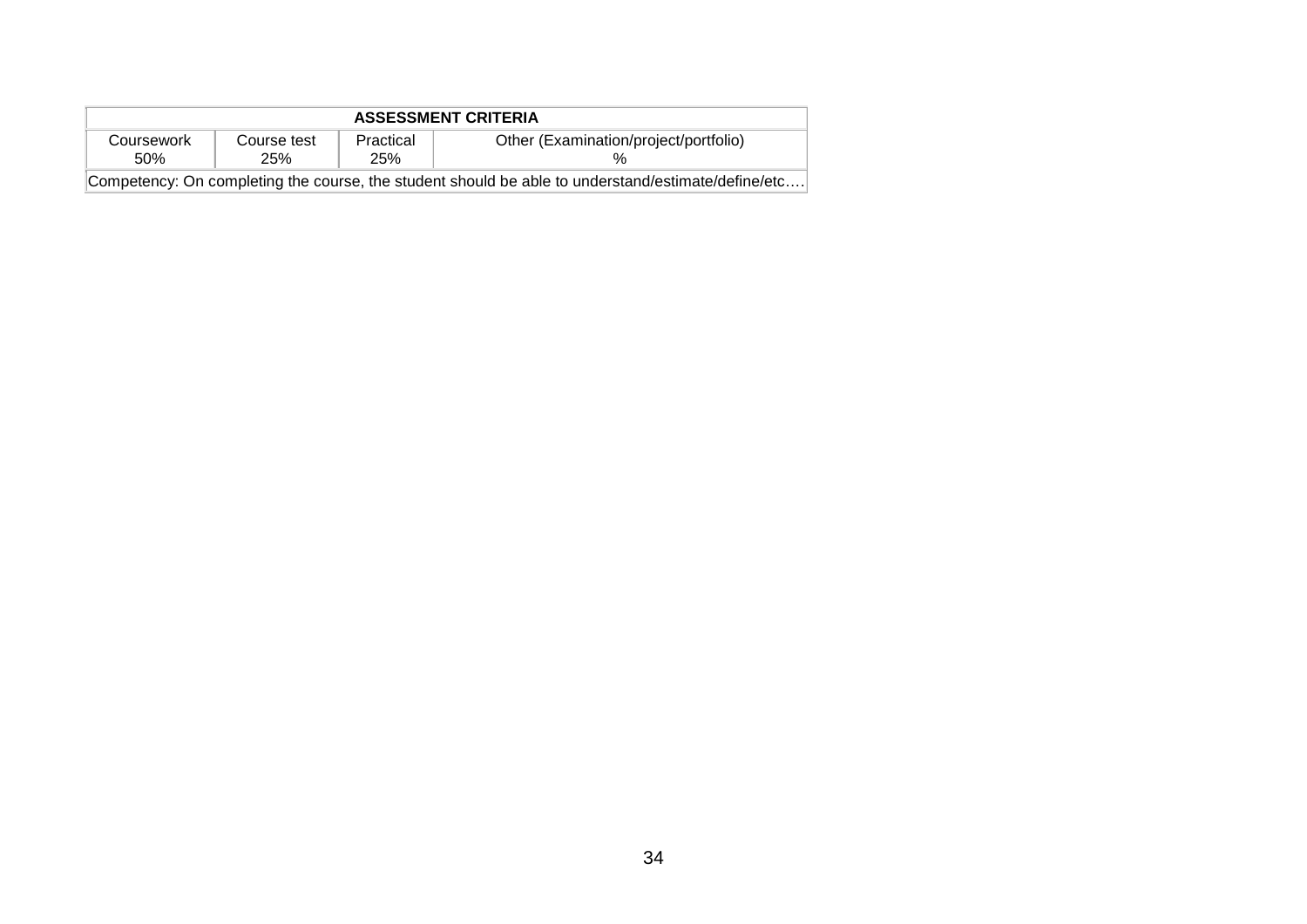## **SEMESTER: 2**

### **Research Methods**

|                            | <b>PROGRAMME: HND Office Technology and Management</b>                                                                                                                                                                                                                                                                                                                                                                                                                                                        |                            |                                                                                                                                                                 |
|----------------------------|---------------------------------------------------------------------------------------------------------------------------------------------------------------------------------------------------------------------------------------------------------------------------------------------------------------------------------------------------------------------------------------------------------------------------------------------------------------------------------------------------------------|----------------------------|-----------------------------------------------------------------------------------------------------------------------------------------------------------------|
| Course:                    | Code: OTM 325                                                                                                                                                                                                                                                                                                                                                                                                                                                                                                 | <b>Credit Hours:</b>       | ∣4 hours x Week                                                                                                                                                 |
| Semester: 2                | <b>Pre-requisite:</b>                                                                                                                                                                                                                                                                                                                                                                                                                                                                                         | Theoretical:<br>Practical: | 1 hours/week - 25 %<br>3 hours/week - 75 %                                                                                                                      |
| <b>General Objectives:</b> | research projects using standardized measuring instrument.                                                                                                                                                                                                                                                                                                                                                                                                                                                    |                            | Course main Aim/Goal: This course is designed to equip the students with ability to state research problem, design research project, and successfully carry out |
|                            | 1.0 Understand the importance of research.<br>2.0 Understand how to identify and state a research problem.<br>3.0 How to identify and state purpose of study.<br>4.0 Understand how to state research question/hypothesis.<br>5.0 Know purpose of Literature review and how this is achieved.<br>6.0 Know how to design a study.<br>7.0 Understand the various methods of gathering data.<br>8.0 Understand how to analyse, present data and discuss finding.<br>9.0 Know how to arrive at valid conclusions. |                            |                                                                                                                                                                 |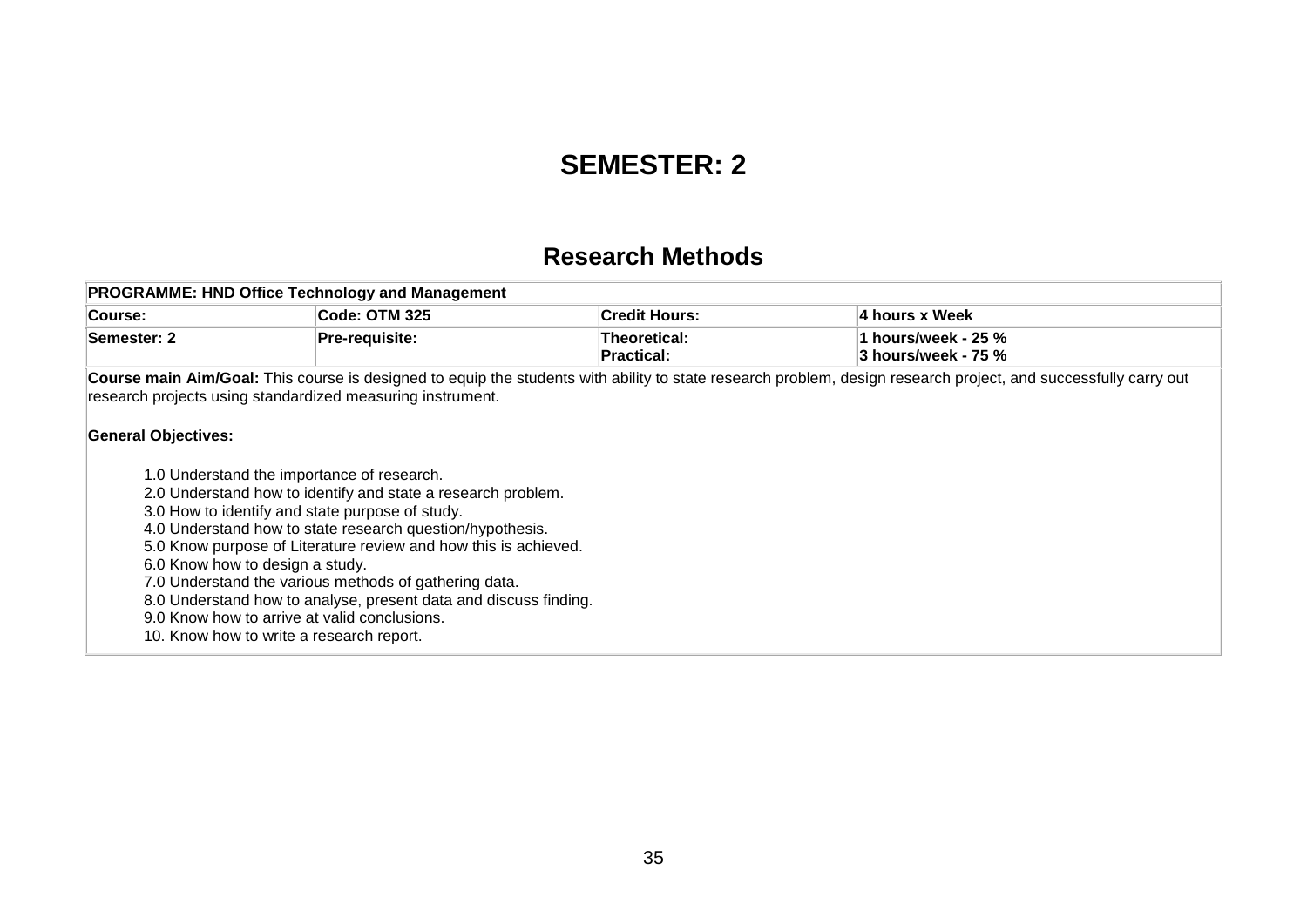|                |                                                                                        | <b>Theoretical Content</b>                                    |                                                              | <b>Practical Content</b>                                                                        |                                                                                |                                                              |  |
|----------------|----------------------------------------------------------------------------------------|---------------------------------------------------------------|--------------------------------------------------------------|-------------------------------------------------------------------------------------------------|--------------------------------------------------------------------------------|--------------------------------------------------------------|--|
|                | <b>Week Specific Learning Outcomes</b>                                                 | <b>Teacher's Activities</b>                                   | <b>Resources</b>                                             | <b>Specific Learning</b><br><b>Outcomes</b>                                                     | <b>Teacher's Activities</b>                                                    | <b>Resources</b>                                             |  |
|                | General Objective 1.0: Understand the importance of research.                          |                                                               |                                                              |                                                                                                 |                                                                                |                                                              |  |
| 1              | 1.1 Define research.                                                                   | Give various definition of<br>research.                       | <b>Books</b><br>Journals on<br><b>Statistics</b><br>Internet | Discuss class the<br>strengths and<br>weaknesses in some<br>definitions.                        | Guide the discussion.                                                          | <b>Books</b><br>Journals on<br><b>Statistics</b><br>Internet |  |
| $\overline{2}$ | 1.2 List uses of research                                                              | Explain the role of research in<br>national development       | Books,<br>Journal<br>Internet                                | Discuss class the role of Guide the discussion.<br>research in decision<br>making and planning. |                                                                                | As in 1.1                                                    |  |
|                | <b>GENERAL OBJECTIVE 2:0: Understand how to identify and state a research problem.</b> |                                                               |                                                              |                                                                                                 |                                                                                |                                                              |  |
| 3              | 2.1 Define research problems.                                                          | Explain research problem.                                     | Research<br>Journals and<br>Papers                           | Groups work to raise<br>research problem.                                                       | Provide topics to guide the<br>students.                                       | Research<br>Journals and<br>papers.                          |  |
|                | 2.2 List criteria for good problem<br>statement.                                       | Explain the criteria for good<br>problem statements.          | <b>Journals</b><br>Papers on<br>Research                     | Analyze research topics<br>to discover the criteria<br>for good problem<br>statements.          | Provide appropriate topics for<br>the exercise.                                | Journals<br><b>Books</b><br>Papers                           |  |
| 4              | 2.3 List different types of studies. Explain different types of                        | studies.                                                      | Journals<br>Research<br>Papers<br>Internet                   | Differentiate among<br>pave, evaluative,<br>descriptive research.                               | Guide the exercise and<br>provide corrections.                                 | <b>Journals</b><br>Research<br>Papers and<br>Internet        |  |
|                | 2.4 Classify variable.                                                                 | Explain how to classify<br>variables.                         |                                                              |                                                                                                 |                                                                                |                                                              |  |
|                | GENERAL OBJECTIVE: 3.0: How to identify and state purpose of study.                    |                                                               |                                                              |                                                                                                 |                                                                                |                                                              |  |
| 5              | 3.1 Note the significance and<br>need of study.                                        | Explain the need and<br>significance of study.                |                                                              | Research topics Write significance of study<br>from given research topics. topics.              | Provide appropriate research                                                   | Research<br>extracts.                                        |  |
|                | 3.2 Differentiate between<br>limitation and delimitation.                              | Explain the limitations and<br>delimitations of study.        | Research<br>topics.                                          | Write scope and<br>limitations of a topics<br>from given topics.                                | Provide appropriate topics.                                                    | Research topics<br>from relevant<br>sources.                 |  |
|                | <b>GENERAL OBJECTIVE 4:0: Understand how to state research question/hypothesis.</b>    |                                                               |                                                              |                                                                                                 |                                                                                |                                                              |  |
| 6              | 4.1 Note how to formulate<br>research questions/hypothesis.                            | Explain how to formulate<br>research questions/hypothesis.    |                                                              | Formulate research<br>questions.                                                                | Give sample research<br>questions/hypotheses                                   |                                                              |  |
|                | 4.2 Note how to test research<br>questions/hypothesis.                                 | Explain how to test the research<br>questions and hypothesis. |                                                              | Test research questions<br>and hypothesis.                                                      | Help student arrive at valid<br>conclusion ie whether<br>accepted or rejected. |                                                              |  |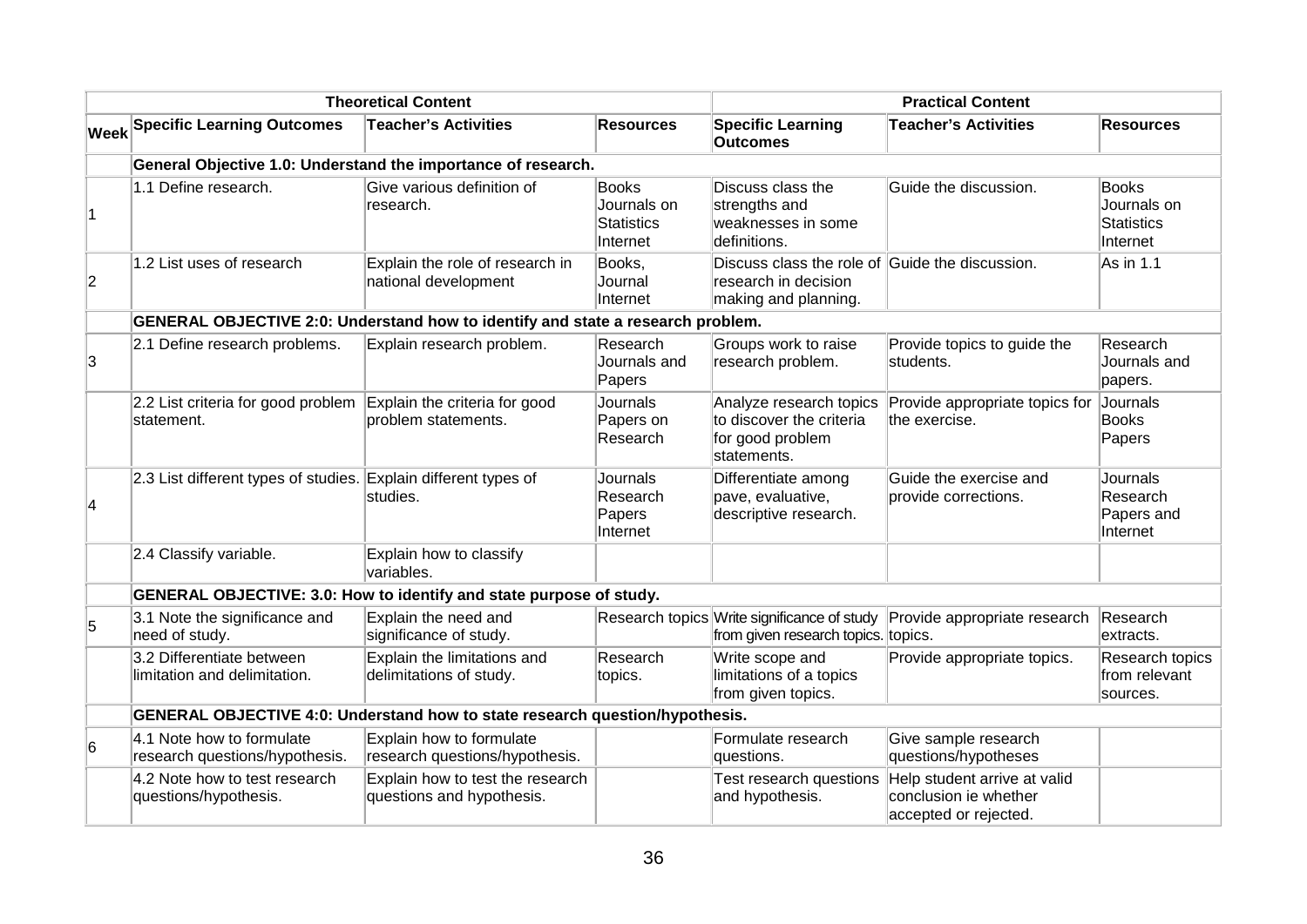|              |                                                                                                                                 | <b>Theoretical Content</b>                                                             |                                                                          |                                                                                       | <b>Practical Content</b>                                   |                                             |  |  |
|--------------|---------------------------------------------------------------------------------------------------------------------------------|----------------------------------------------------------------------------------------|--------------------------------------------------------------------------|---------------------------------------------------------------------------------------|------------------------------------------------------------|---------------------------------------------|--|--|
|              | <b>Week Specific Learning Outcomes</b>                                                                                          | <b>Teacher's Activities</b>                                                            | <b>Resources</b>                                                         | <b>Specific Learning</b><br><b>Outcomes</b>                                           | <b>Teacher's Activities</b>                                | <b>Resources</b>                            |  |  |
|              |                                                                                                                                 | GENERAL OBJECTIVES 5:0: Know purpose of literature review and how this is achieved.    |                                                                          |                                                                                       |                                                            |                                             |  |  |
| 17           | 5.1 List purposes of literature<br>review.                                                                                      | Explain and list the purpose of<br>literature review.                                  |                                                                          | Discuss the relevance of Guide the student.<br>literature above review<br>in a study. |                                                            | <b>Books</b><br>Journals<br>Newspapers      |  |  |
|              | 5.2 List sources of Literature.                                                                                                 | Explain the sources of literature.                                                     |                                                                          | Review literature on a<br>given subjects.                                             | Guide the students.                                        | Magazines<br>Past research<br>Internet etc. |  |  |
|              | General Objective 6.0: Know how to design a study.                                                                              |                                                                                        |                                                                          |                                                                                       |                                                            |                                             |  |  |
| 8            | 6.1 Define population and<br>sample.                                                                                            | Define and differentiate between Group class<br>population and sample.                 | data                                                                     | Draw samples from<br>given population.                                                | Assign the populations for the Group class of<br>exercise. | people etc.                                 |  |  |
|              | 6.2 Note the different sampling<br>Explain different sampling methods eg.<br>Systematic, etc<br>techniques.<br>Group class data |                                                                                        | Draw systematic and<br>other forms of samples<br>from given populations. | Assign the populations for the As above.<br>exercise.                                 |                                                            |                                             |  |  |
|              |                                                                                                                                 | General Objective: 7.0 Understand the various methods of gathering data.               |                                                                          |                                                                                       |                                                            |                                             |  |  |
| 9            | 7.1 Note the various data<br>gathering methods.                                                                                 | Explain the various data<br>gathering methods e.g<br>Questionnaires, Interview, etc.   | <b>Statistic</b><br><b>Books</b>                                         | Design questionnaire for Guide the exercise.<br>field testing                         |                                                            | As above.                                   |  |  |
|              |                                                                                                                                 | General Objective: 8.0 Understand how to analyze, present data and discuss findings.   |                                                                          |                                                                                       |                                                            |                                             |  |  |
| 10           | 8.1 Note the methods of data<br>analysis.                                                                                       | Explain methods of data<br>analysis.                                                   | Journals<br>Research                                                     | Analyse given Data<br>using frequency                                                 | Provide the Data for the<br>exercise.                      | Journals<br>Research                        |  |  |
| 11           | 8.2 Note how to construct the<br>tables.                                                                                        | Explain how to construct<br>frequency and cumulative<br>frequency distribution tables. | Papers<br>Computer                                                       | distribution, mean, etc<br>using the computer.                                        |                                                            | Paper<br>Computer                           |  |  |
|              | 8.3 Note how to calculate mean,<br>mode, percentage, etc.                                                                       | Explain how to calculate mean,<br>mode, percentage etc.                                | on Statistics                                                            | Journals, Books Practice exercise on<br>calculation.                                  | Provide raw data for the<br>exercise.                      | Journal, Books<br>on Statistics             |  |  |
|              |                                                                                                                                 | General Objective: 9.0 Know how to arrive at valid conclusion.                         |                                                                          |                                                                                       |                                                            |                                             |  |  |
| $ 12\rangle$ | 9.1 Note how to arrive at<br>summary, conclusions and<br>recommendations.                                                       | Explain how to arrive at the<br>summary, conclusions, and<br>recommendations.          | Research<br><b>Extracts and</b><br>abstracts                             | Compare and comment<br>on summaries and<br>conclusions from<br>research extract.      | Provide source maxical and<br>guide performance.           | Research<br>extracts and<br>abstracts.      |  |  |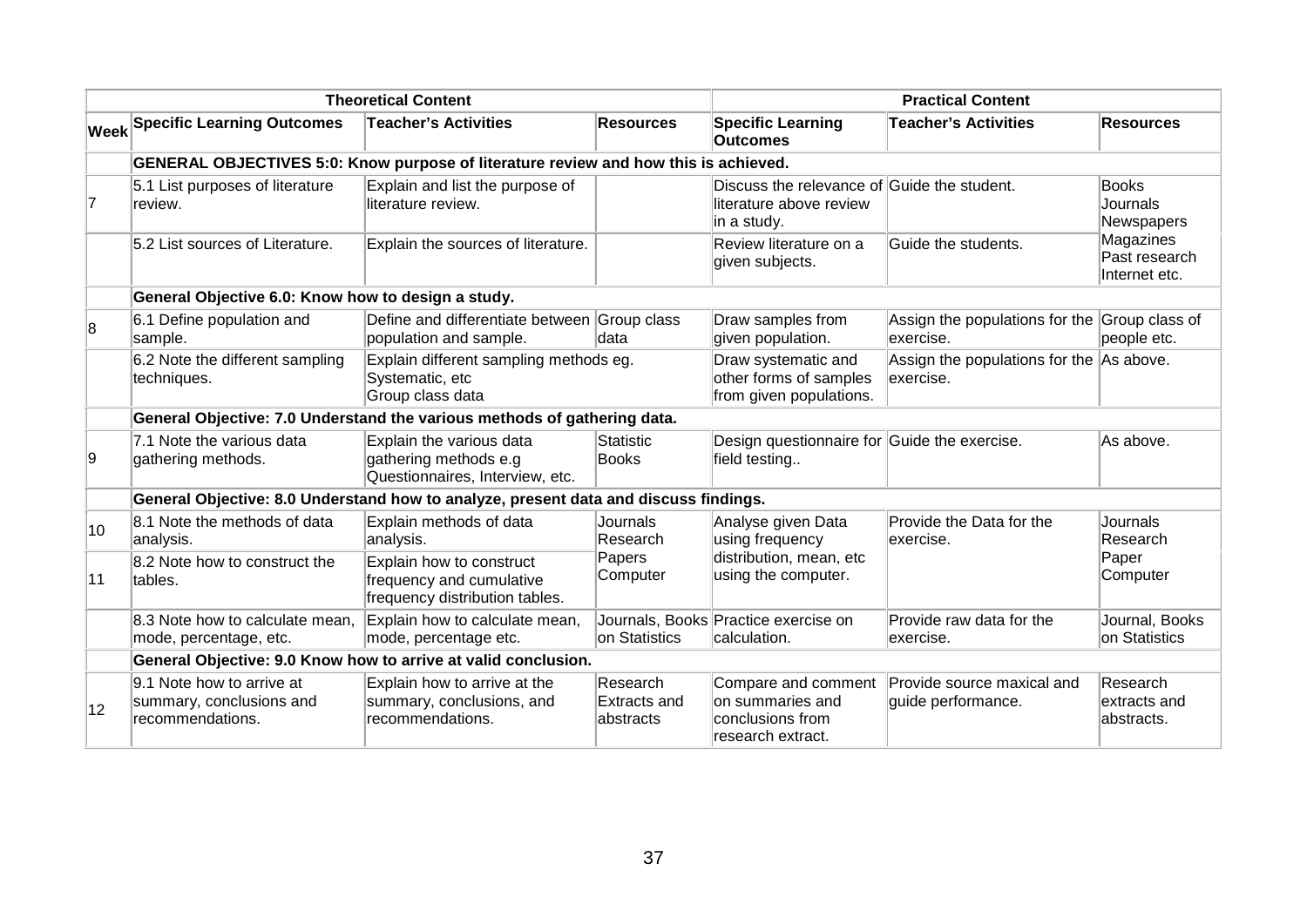|    |                                                                                               | <b>Theoretical Content</b>                                                                  | <b>Practical Content</b>                                       |                                             |                                   |                                      |  |
|----|-----------------------------------------------------------------------------------------------|---------------------------------------------------------------------------------------------|----------------------------------------------------------------|---------------------------------------------|-----------------------------------|--------------------------------------|--|
|    | <b>Week Specific Learning Outcomes</b>                                                        | <b>Teacher's Activities</b>                                                                 | <b>Resources</b>                                               | <b>Specific Learning</b><br><b>Outcomes</b> | <b>Teacher's Activities</b>       | <b>Resources</b>                     |  |
|    | General Objective: 10.0 Know how to write a research report.                                  |                                                                                             |                                                                |                                             |                                   |                                      |  |
| 13 | 10.1 Note the content and style<br>of chapter $(1-5)$ .                                       | Explain the content and style of<br>production of chapters (1-5)                            | Projects and<br><b>Research</b><br>lextracts                   | Design contents for<br>research topics.     | Projects and Research<br>extracts | Journals<br><b>Research</b><br>Paper |  |
| 14 | 10.2 Note the different methods<br>of presenting references and<br>how to arrange appendices. | Explain the different methods of<br>presenting references and how<br>to arrange appendices. | Projects and<br><b>Research</b><br>extract journals reference. | Design and show<br>different pages          | As in column 3.                   |                                      |  |
| 15 | 10.3 Note the content of the<br>preliminary pages.                                            | Explain the content of the<br>preliminary pages.                                            | As above                                                       | Design on time of<br>preliminary            | Guide the process.                |                                      |  |

| <b>ASSESSMENT CRITERIA</b> |   |      |                                                                        |  |  |  |  |  |
|----------------------------|---|------|------------------------------------------------------------------------|--|--|--|--|--|
|                            |   |      | Coursework Course test Practical Other (Examination/project/portfolio) |  |  |  |  |  |
| 25%                        | % | 25 % | .50 %                                                                  |  |  |  |  |  |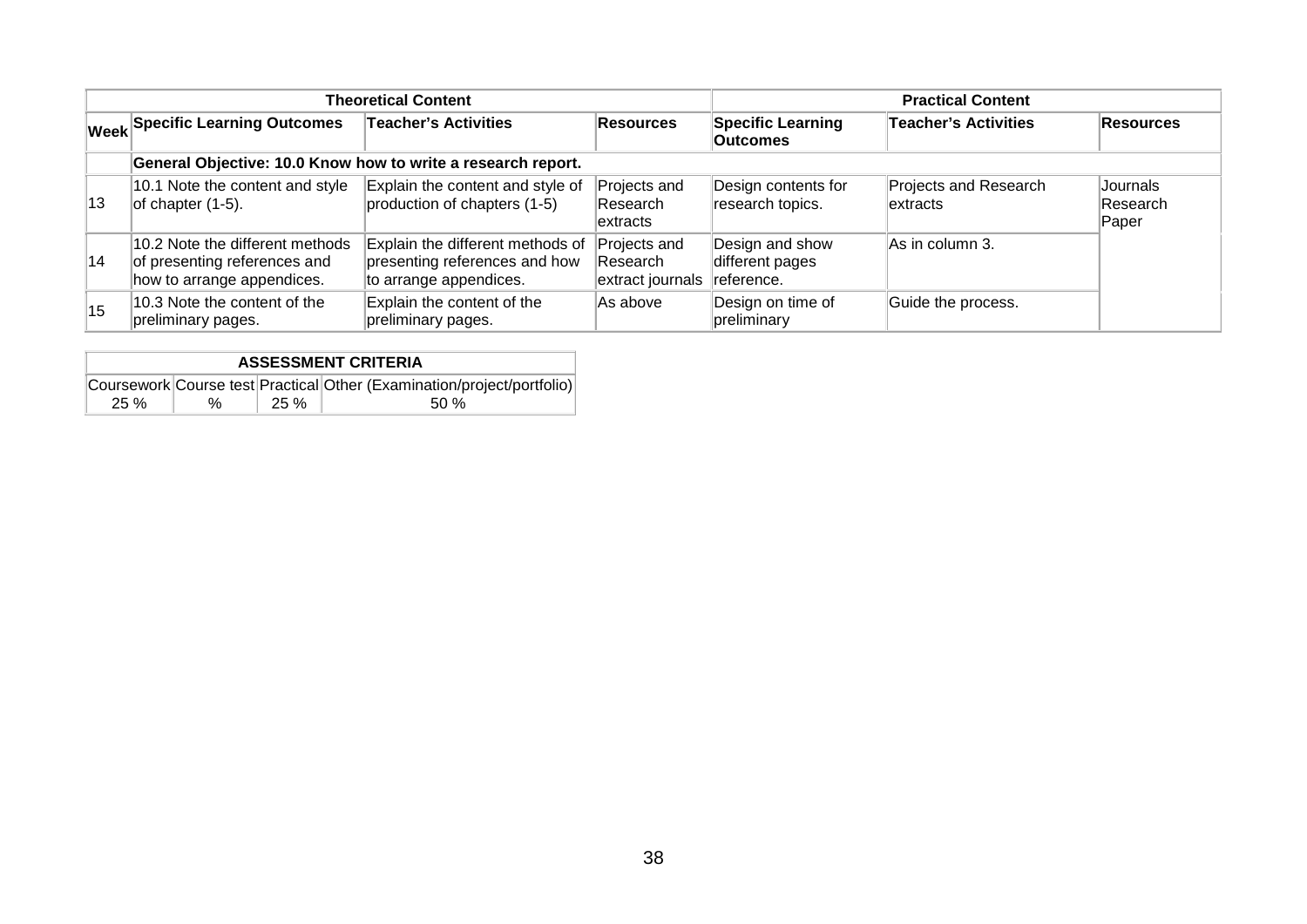# **Nigerian Labour Law**

| <b>PROGRAMME: HND Office Technology and Management</b>                                                                                                                                                                                                                                                                                                                                                                                                                                                                                                                                                    |                |                                   |                                            |
|-----------------------------------------------------------------------------------------------------------------------------------------------------------------------------------------------------------------------------------------------------------------------------------------------------------------------------------------------------------------------------------------------------------------------------------------------------------------------------------------------------------------------------------------------------------------------------------------------------------|----------------|-----------------------------------|--------------------------------------------|
| <b>Course: NIGERIAN LABOUR LAW</b>                                                                                                                                                                                                                                                                                                                                                                                                                                                                                                                                                                        | Code: BAM 427  | <b>Credit Hours:</b>              | 4                                          |
| <b>Semester 2</b>                                                                                                                                                                                                                                                                                                                                                                                                                                                                                                                                                                                         | Pre-requisite: | Theoretical:<br><b>Practical:</b> | 2 hours/week - 50 %<br>2 hours/week - 50 % |
| Course main Aim/Goal                                                                                                                                                                                                                                                                                                                                                                                                                                                                                                                                                                                      |                |                                   |                                            |
| To enable the student understand ways in which management of labour within industry is regulated by law.<br><b>General Objectives:</b>                                                                                                                                                                                                                                                                                                                                                                                                                                                                    |                |                                   |                                            |
| 1. Understand the scope of Industrial Law and the contract of employment<br>2. Know the method of termination of contract of employment and the consequences.<br>3. Know the legal position of parties of employment contract<br>4. Understand the implied duties of employers and employees<br>5. Understand the scope of the law relating to safety, health and welfare of workers under the common law.<br>6. Know the legislation protecting safety, health and welfare of workers.<br>7. Understand the legal framework of industrial relations.<br>8. Understand industrial injury and disablement. |                |                                   |                                            |

9. Know fatal accident and right of dependents of a deceased worker.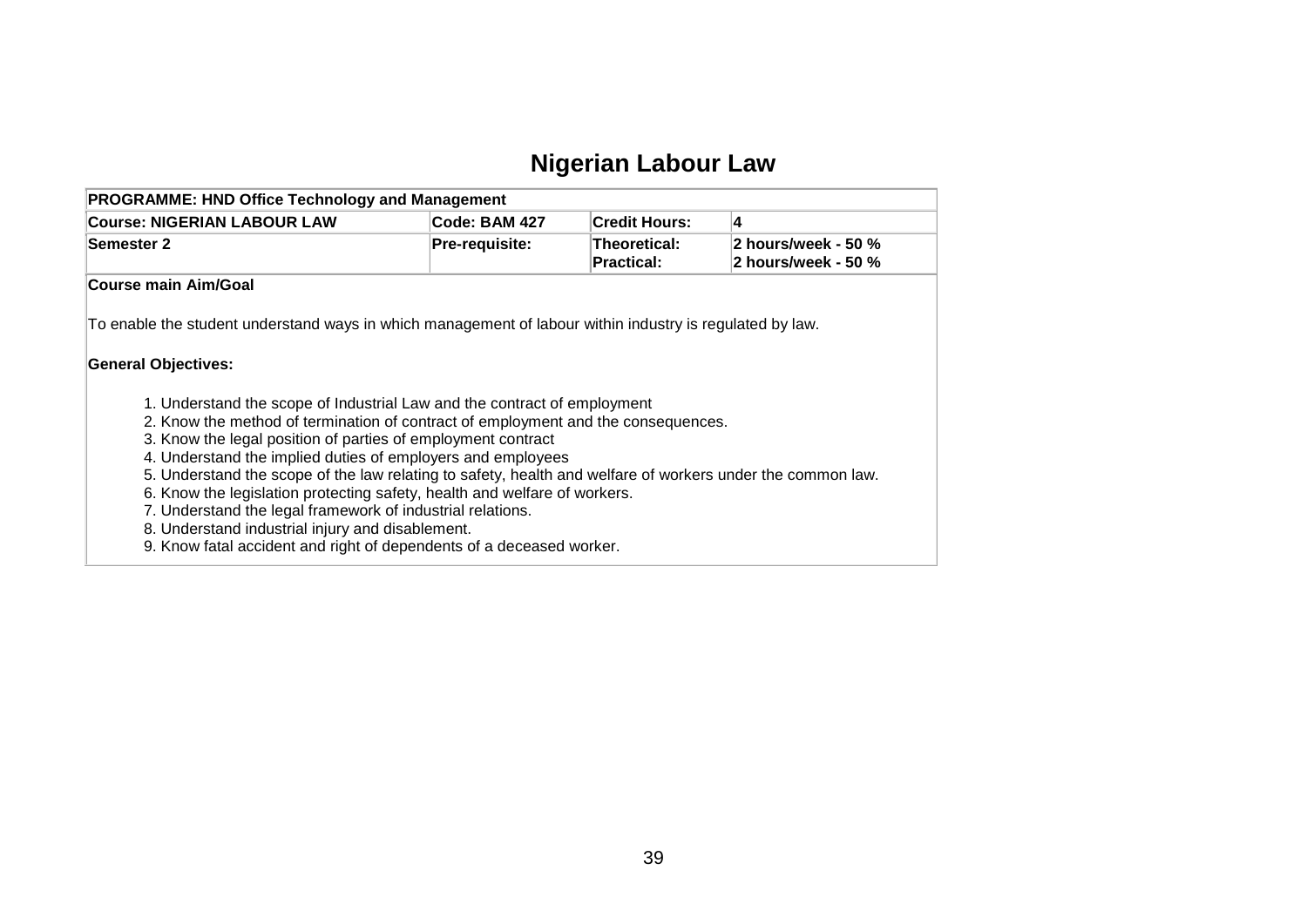|       |                                                                                       | <b>Theoretical Content</b>                                                                                                     |                                                                   |                                                    | <b>Practical Content</b>    |                        |
|-------|---------------------------------------------------------------------------------------|--------------------------------------------------------------------------------------------------------------------------------|-------------------------------------------------------------------|----------------------------------------------------|-----------------------------|------------------------|
|       | <b>Week Specific Learning Outcomes</b>                                                | <b>Teacher's Activities</b>                                                                                                    | <b>Resources</b>                                                  | <b>Specific Learning</b><br><b>Outcomes</b>        | <b>Teacher's Activities</b> | <b>Resources</b>       |
|       |                                                                                       | General Objective 1: Understand the scope of industrial law and the contract of employment                                     |                                                                   |                                                    |                             |                        |
|       | 1.1 Explain the scope and sources<br>of industrial law.                               | Explain sources of industrial law.                                                                                             | <b>Textbooks</b>                                                  |                                                    |                             |                        |
|       | 1.2 Distinguish between contract of<br>employment and contract of<br>apprenticeship.  | ii. Explain contract of employment<br>and contract of apprenticeship<br>pointing out their differences and<br>citing examples. | Copies of labour<br>Act 1974 and the<br>subsequent<br>amendments. |                                                    |                             |                        |
| $1-2$ | other subsequent amendments.                                                          | 1.3 Explain the labour Act 1974 and iii. Examine the labour Act 1974 and<br>its subsequent amendments.                         | Civil service rules                                               |                                                    |                             |                        |
|       | 1.4 Describe the principles of<br>formation of contract of<br>employment.             | iv. Explain contract of and contract for<br>service giving their differences and<br>citing examples.                           |                                                                   |                                                    |                             |                        |
|       | 1.5 Distinguish contract of service<br>from contract for service                      | v. Describe principles of formation of<br>contract of employment                                                               |                                                                   |                                                    |                             |                        |
|       |                                                                                       | General Objective 2: Know the methods of termination of contract of employment and the consequences                            |                                                                   |                                                    |                             |                        |
|       | 2.1 Explain dismissal with or without i. Explain dismissal with or without<br>notice. | notice, summary dismissal and                                                                                                  | Textbooks                                                         | Identify offences that<br>could lead to and        | Cite relevant cases.        | <b>Textbooks</b>       |
|       | 2.2 Explain summary dismissal and<br>consequences.                                    | consequences, written statement of<br>reasons for dismissal, action for<br>wrongful dismissal and damages,                     | Law journals                                                      | procedure for dismissal<br>and legal implications. |                             | - Law<br>journals      |
|       |                                                                                       | termination of contract of employment                                                                                          | Civil service rules                                               | Theory.                                            |                             | - Civil                |
|       | 2.3 Explain written statement of<br>reasons for dismissal.                            | and its conditions.<br>ii. Explain specific performance,                                                                       | - Constitution of<br><b>NLC</b>                                   |                                                    |                             | service rules          |
| 3     | 2.4 Explain action for wrongful<br>dismissal and damages.                             | injunction and declaration and their<br>remedies.                                                                              |                                                                   |                                                    |                             | Constitution<br>of NLC |
|       | 2.5 Explain termination of contract<br>of employment.                                 |                                                                                                                                |                                                                   |                                                    |                             |                        |
|       | 2.6 Explain remedies of specific<br>performance, injunction, declaration              |                                                                                                                                |                                                                   |                                                    |                             |                        |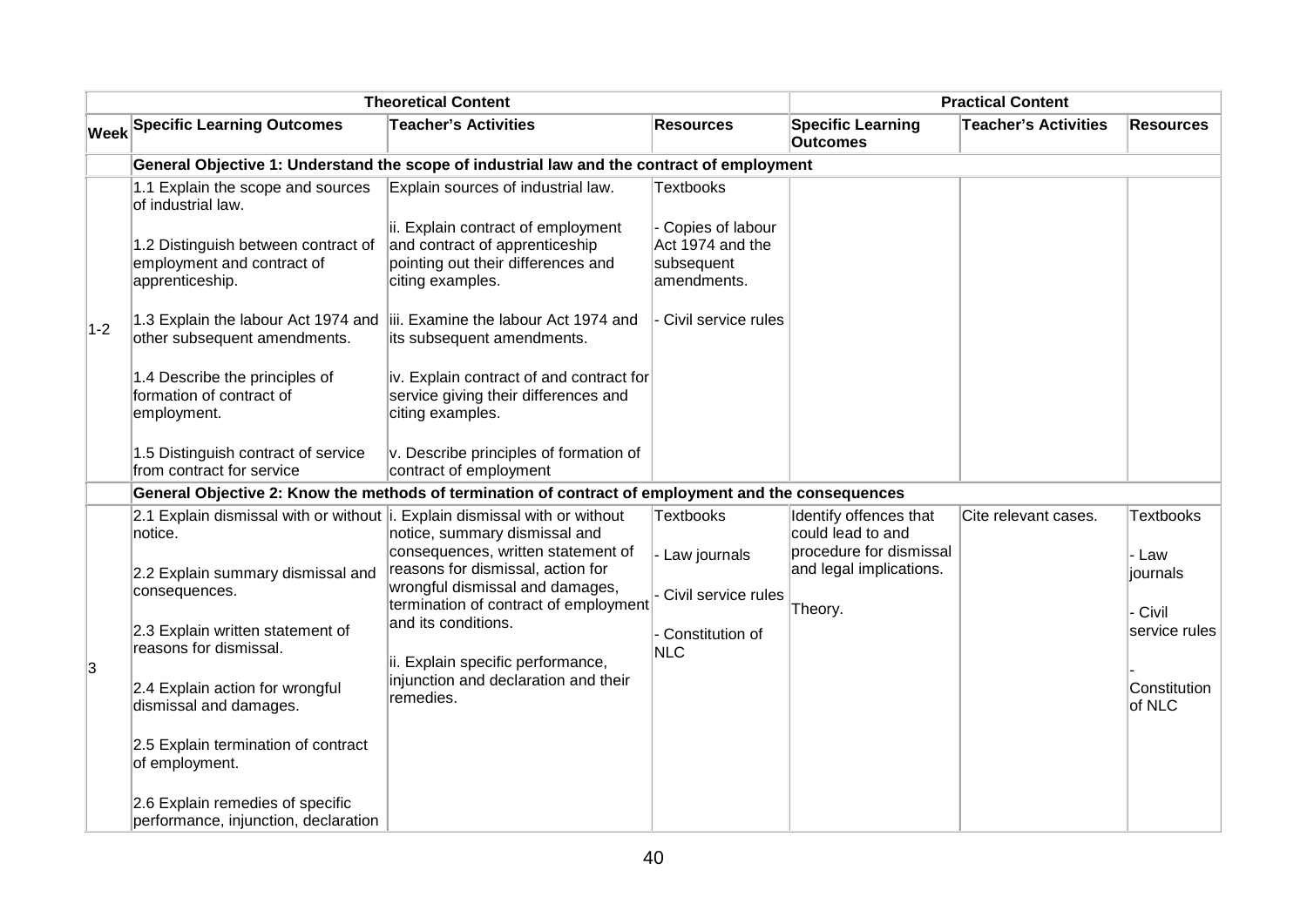|                |                                                                                                          | <b>Theoretical Content</b>                                                                                                                                               |                                   |                                                                                  | <b>Practical Content</b>        |                  |
|----------------|----------------------------------------------------------------------------------------------------------|--------------------------------------------------------------------------------------------------------------------------------------------------------------------------|-----------------------------------|----------------------------------------------------------------------------------|---------------------------------|------------------|
|                | <b>Week Specific Learning Outcomes</b>                                                                   | <b>Teacher's Activities</b>                                                                                                                                              | <b>Resources</b>                  | <b>Specific Learning</b><br><b>Outcomes</b>                                      | <b>Teacher's Activities</b>     | <b>Resources</b> |
|                |                                                                                                          | General Objective 3: Know the legal position of parties to employment contract                                                                                           |                                   |                                                                                  |                                 |                  |
|                | the police.                                                                                              | 3.1 Explain the contractual capacity $\ $ . Explain the contractual capacity of<br>of public servants, armed forces and public servants, armed forces and the<br>police. | <b>Textbooks</b><br>- Journals    | Identify cases<br>contractual,<br>relationships by minors,<br>partners companies | Cite relevant cases.            |                  |
|                | 3.2 Explain the legal position of<br>directors.                                                          | ii. Examine the legal position of<br>directors.                                                                                                                          | Copy of civil<br>service rules    | and partners.<br>Theory.                                                         |                                 |                  |
| $\overline{4}$ | 3.3 Explain the capacity to contract<br>by minors, partners, companies.                                  | iii. Explain minors, partners, and<br>companies. and their capacity to<br>contract.                                                                                      | - Constitution of<br><b>NLC</b>   |                                                                                  |                                 |                  |
|                | 3.4 Explain temporary employees,<br>probationary employees, etc.                                         | iv. Distinguish temporary,<br>probationary, permanent and contract                                                                                                       |                                   |                                                                                  |                                 |                  |
|                | 3.5 Distinguish permanent<br>employment from contract<br>employment                                      | employment.<br>Give assignment.                                                                                                                                          |                                   |                                                                                  |                                 |                  |
|                |                                                                                                          | General Objective 4: Understand the implied duties of employers and employees                                                                                            |                                   |                                                                                  |                                 |                  |
|                | 4.1 Explain the employer's duty to<br>pay remuneration, and indemnity to<br>employee and sick person     | Explain remuneration, and indemnity<br>and the employer's duty to pay<br>employee and sick person.                                                                       | Civil service rules.<br>Scheme of | Describe the<br>contractual relationship<br>between employer and                 | Cite relevant current<br>cases. | handouts         |
|                | 4.2 Explain hours of work, holidays,<br>time off-work for public duties.                                 | ii. Examine hours of work, holidays,<br>time off-work for public duties in                                                                                               | service of the<br>polytechnic.    | employee, employer<br>and sick person.                                           |                                 |                  |
|                | 4.3 Discuss the importance of<br>providing references to employees.                                      | relation to the Nigerian Civil Service<br>today.                                                                                                                         | - Financial                       | Theory.                                                                          |                                 |                  |
| $5-6$          | 4.4 Explain the employees' duty to<br>be ready and willing to work to use<br>reasonable care and skills. | iii. Explain references and the<br>importance of providing them to<br>employees.                                                                                         | regulations.<br>- Textbooks       |                                                                                  |                                 |                  |
|                | 4.5 Explain the employees' duty to<br>obey lawful orders and to act in<br>good faith.                    | iv. Explain readiness and willingness<br>to work, use of reasonable care and<br>skill and the employee's duty in these                                                   | Journals                          |                                                                                  |                                 |                  |
|                | 4.6 Explain the importance of<br>covenants in restraint of trade                                         | regard.<br>v. Explain lawful orders and the<br>employee's duty to obey them and to<br>act in good faith.                                                                 | Constitution of<br><b>NL</b>      |                                                                                  |                                 |                  |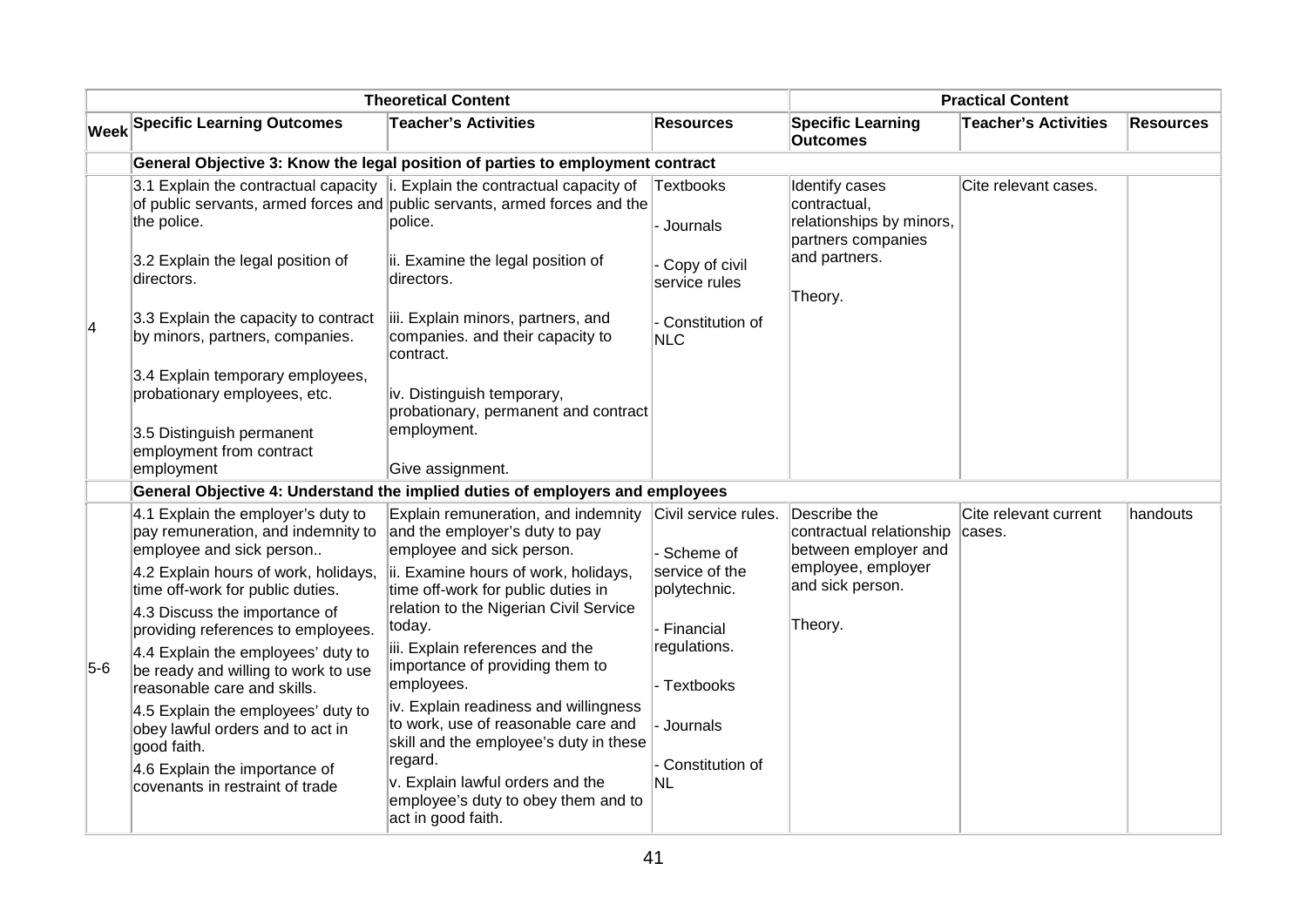|          |                                                                                                                                                                                                                                                                                                                                                                                                                    | <b>Theoretical Content</b>                                                                                                                                                                                                                                                                                                                                                                                                                                                                                                                                                                               |                                                           |                                                                                                  | <b>Practical Content</b>                                                                                                                                                                                                                           |                                |
|----------|--------------------------------------------------------------------------------------------------------------------------------------------------------------------------------------------------------------------------------------------------------------------------------------------------------------------------------------------------------------------------------------------------------------------|----------------------------------------------------------------------------------------------------------------------------------------------------------------------------------------------------------------------------------------------------------------------------------------------------------------------------------------------------------------------------------------------------------------------------------------------------------------------------------------------------------------------------------------------------------------------------------------------------------|-----------------------------------------------------------|--------------------------------------------------------------------------------------------------|----------------------------------------------------------------------------------------------------------------------------------------------------------------------------------------------------------------------------------------------------|--------------------------------|
|          | <b>Week Specific Learning Outcomes</b>                                                                                                                                                                                                                                                                                                                                                                             | <b>Teacher's Activities</b>                                                                                                                                                                                                                                                                                                                                                                                                                                                                                                                                                                              | <b>Resources</b>                                          | <b>Specific Learning</b><br>Outcomes                                                             | <b>Teacher's Activities</b>                                                                                                                                                                                                                        | <b>Resources</b>               |
|          |                                                                                                                                                                                                                                                                                                                                                                                                                    | General Objective 5: Understand the scope of the law relating to safety, health and welfare of workers under the common law.                                                                                                                                                                                                                                                                                                                                                                                                                                                                             |                                                           |                                                                                                  |                                                                                                                                                                                                                                                    |                                |
| 7-8      | 5.1 Explain the principles of the<br>common law of safety health and<br>welfare of employees.<br>5.2 Explain the duty to provide safe<br>system of work and competent staff<br>to enforce the rules.<br>5.3 Describe the importance of the<br>provision of proper safe working<br>premises and safe working<br>equipment.<br>5.4 Explain the relevance of<br>providing adequate safety and<br>protective equipment | i. Explain common law of safety,<br>health and welfare of employees and<br>its principles.<br>ii. Explain the need for safe system of $L_{VCR}$<br>work and competent staff to enforce<br>the rules.<br>iii. Describe safe working premises<br>and safe working equipment and the<br>need to provide them.<br>iv. Describe protective equipment and<br>their role in providing adequate safety<br>in a work environment.<br>v. Show film to demonstrate industrial<br>hazards.<br>vi. Carry out field trip to a<br>manufacturing industry to see a<br>typical work environment and working<br>equipment. | <b>Textbooks</b><br>- TV<br>Relevant film.                | Theory.<br>Identify adequate safety<br>and protective<br>equipment in an<br>industrial workplan. | Guide students to<br>browse the internet to<br>see a typical industrial<br>setting and the safety<br>equipment used.<br>Also show relevant film<br>to demonstrate<br>industrial hazards carry<br>out field trip to a typical<br>industrial outfit. | Video-<br>recorder<br>Internet |
|          |                                                                                                                                                                                                                                                                                                                                                                                                                    | General Objective 6: Know the legislation protecting safety, health and welfare of workers                                                                                                                                                                                                                                                                                                                                                                                                                                                                                                               |                                                           |                                                                                                  |                                                                                                                                                                                                                                                    |                                |
|          | 6.1 Identify the broad scope of the<br>Factories Act 1987 (Nigeria)                                                                                                                                                                                                                                                                                                                                                | i. Explain the scope of the Factories<br>Act 1987 (Nigeria).                                                                                                                                                                                                                                                                                                                                                                                                                                                                                                                                             | Copies of the<br>mineral regulations the Acts<br>1958 and | Assess compliance with Carry out an industrial                                                   | visit to assess<br>compliance with the                                                                                                                                                                                                             | Acts                           |
| $9 - 10$ | within the Act.                                                                                                                                                                                                                                                                                                                                                                                                    | 6.2 Explain the meaning of a 'factor'  ii. Define "factor" as contained in the<br>Act in (i) above.                                                                                                                                                                                                                                                                                                                                                                                                                                                                                                      | Petroleum<br>regulations 1967.                            |                                                                                                  | provisions of the Acts.                                                                                                                                                                                                                            |                                |
|          | 6.3 Explain the duty imposed by the<br>act in respect of fencing of<br>machinery, construction and<br>maintenance of fencing,                                                                                                                                                                                                                                                                                      | iii. Examine the provisions of the Act<br>in relation to:                                                                                                                                                                                                                                                                                                                                                                                                                                                                                                                                                |                                                           |                                                                                                  |                                                                                                                                                                                                                                                    |                                |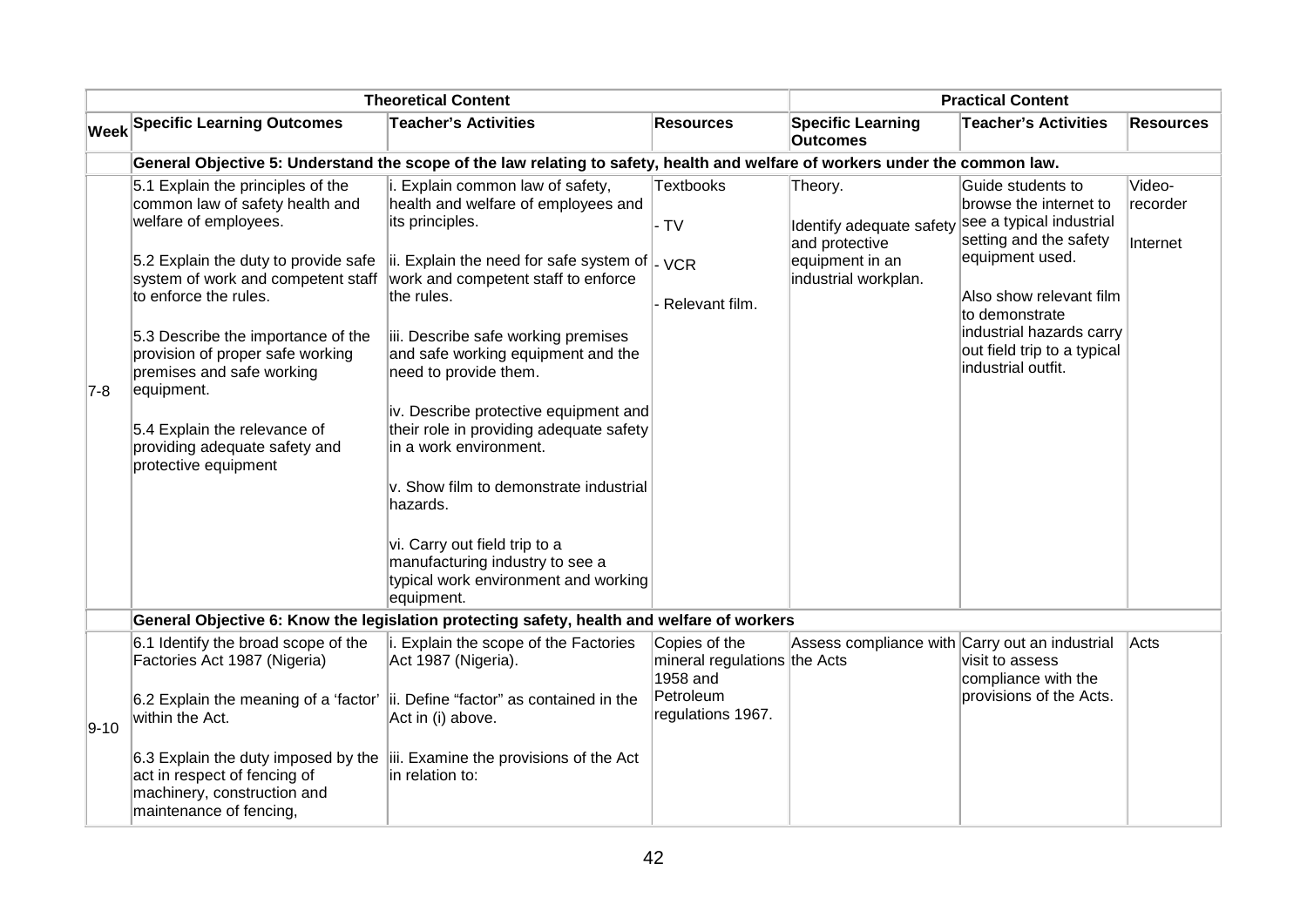| <b>Theoretical Content</b>                                                                                                                                                    |                                                                                                                                                                                                                                                                                                                                                                                                                                  |                  | <b>Practical Content</b>                    |                             |                  |
|-------------------------------------------------------------------------------------------------------------------------------------------------------------------------------|----------------------------------------------------------------------------------------------------------------------------------------------------------------------------------------------------------------------------------------------------------------------------------------------------------------------------------------------------------------------------------------------------------------------------------|------------------|---------------------------------------------|-----------------------------|------------------|
| <b>Week Specific Learning Outcomes</b>                                                                                                                                        | <b>Teacher's Activities</b>                                                                                                                                                                                                                                                                                                                                                                                                      | <b>Resources</b> | <b>Specific Learning</b><br><b>Outcomes</b> | <b>Teacher's Activities</b> | <b>Resources</b> |
| construction and maintenance of<br>new machinery, handling of vessels<br>containing dangerous liquids, and<br>the construction of hoist, lifts, crane<br>and lifting tackles. | a) fencing of<br>machinery<br>b) construction and<br>maintenance of<br>fencing.                                                                                                                                                                                                                                                                                                                                                  |                  |                                             |                             |                  |
| 6.4 Explain the absence of direct<br>legislation on offices, shops and<br>railway premises in Nigeria other<br>than the Factories Act 1987.                                   | c) Construction and<br>maintenance of new<br>machinery.                                                                                                                                                                                                                                                                                                                                                                          |                  |                                             |                             |                  |
| 6.5 Identify the subsidiary legislation<br>protecting working in mining industry<br>the Mineral (safe mining)<br>Regulation 1958 and Petroleum<br>Regulations 1967.           | d) Handling of<br>vessels containing<br>dangerous liquids.<br>e) Construction of<br>hoists, lifts, cranes<br>and lifting tackles.                                                                                                                                                                                                                                                                                                |                  |                                             |                             |                  |
|                                                                                                                                                                               | iv. Relate iii(a-e) above to the<br>provision of adequate security to<br>work premises and employee safety.                                                                                                                                                                                                                                                                                                                      |                  |                                             |                             |                  |
|                                                                                                                                                                               | v. Explain the absence of separate<br>legislation on offices, shops and<br>railway premises in Nigeria other than<br>the its security situation.<br>Act in (i) above and its effects.<br>vi. Explain the subsidiary legislation<br>protecting working in mining industry<br>- the Mineral (safe mining)<br>Regulation 1958 and Petroleum<br>Regulations 1967 etc. vii. Visit a<br>typical factory to assess<br>• (iii a-e) above |                  |                                             |                             |                  |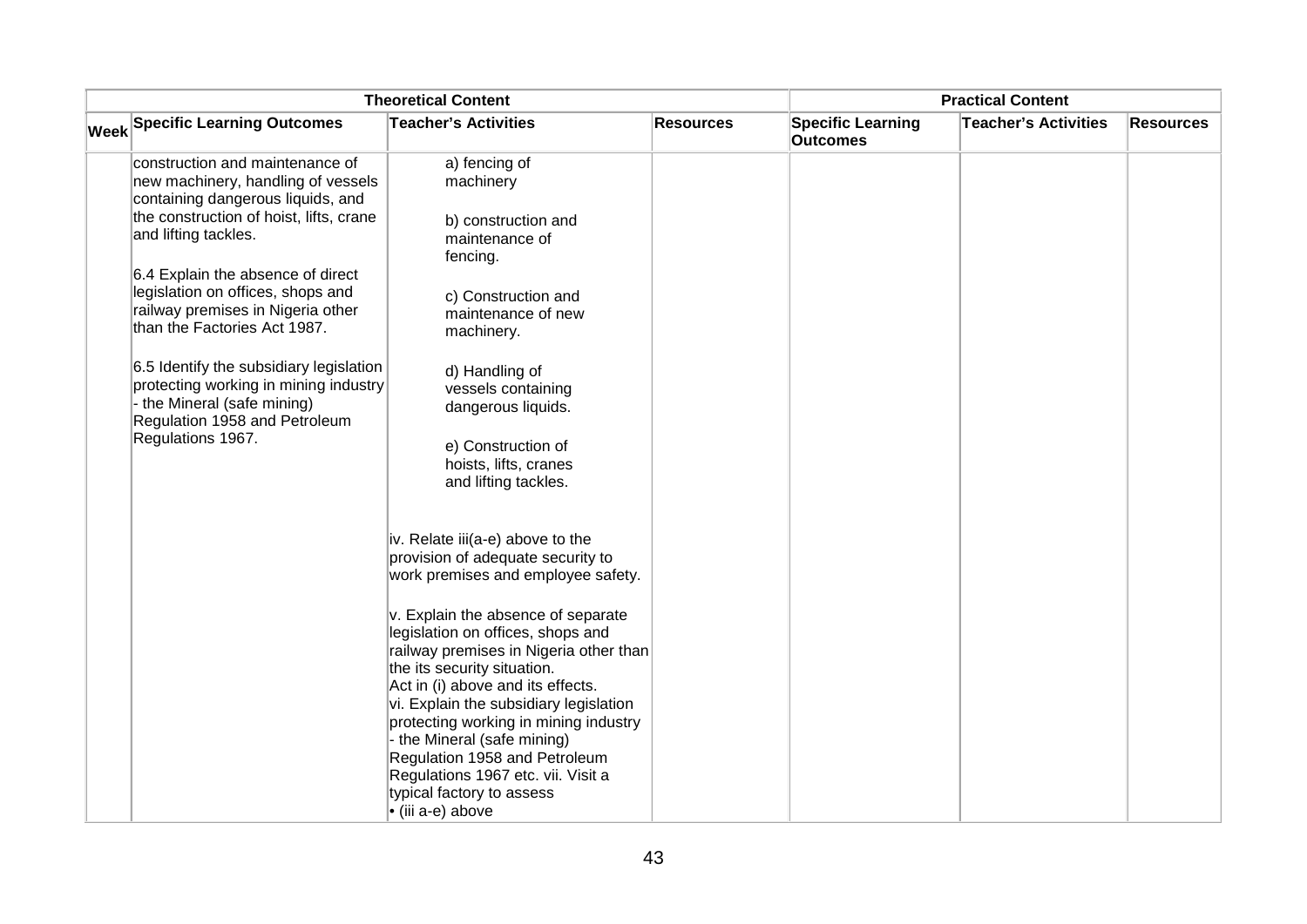|    |                                                                                                                                                                                                                                                                                                                                                                                                                                                                                                                                                    | <b>Theoretical Content</b>                                                                                                                                                                                                                                                                                                                                                                                                                                                                                                                                                                                 |                                                                                                                                                                                             |                                                                                                                                                                                                                                                                           | <b>Practical Content</b>                                                                                                                         |                                |
|----|----------------------------------------------------------------------------------------------------------------------------------------------------------------------------------------------------------------------------------------------------------------------------------------------------------------------------------------------------------------------------------------------------------------------------------------------------------------------------------------------------------------------------------------------------|------------------------------------------------------------------------------------------------------------------------------------------------------------------------------------------------------------------------------------------------------------------------------------------------------------------------------------------------------------------------------------------------------------------------------------------------------------------------------------------------------------------------------------------------------------------------------------------------------------|---------------------------------------------------------------------------------------------------------------------------------------------------------------------------------------------|---------------------------------------------------------------------------------------------------------------------------------------------------------------------------------------------------------------------------------------------------------------------------|--------------------------------------------------------------------------------------------------------------------------------------------------|--------------------------------|
|    | <b>Week Specific Learning Outcomes</b>                                                                                                                                                                                                                                                                                                                                                                                                                                                                                                             | <b>Teacher's Activities</b>                                                                                                                                                                                                                                                                                                                                                                                                                                                                                                                                                                                | <b>Resources</b>                                                                                                                                                                            | <b>Specific Learning</b><br><b>Outcomes</b>                                                                                                                                                                                                                               | <b>Teacher's Activities</b>                                                                                                                      | <b>Resources</b>               |
|    |                                                                                                                                                                                                                                                                                                                                                                                                                                                                                                                                                    | General Objective 7: Understand the legal framework of industrial relations                                                                                                                                                                                                                                                                                                                                                                                                                                                                                                                                |                                                                                                                                                                                             |                                                                                                                                                                                                                                                                           |                                                                                                                                                  |                                |
|    | 7.1 Explain the status of registered<br>and unregistered trade unions and<br>the consequences of the Trade<br>Union Act 1973.<br>7.2 Explain the legal meaning of<br>trade disputes.<br>7.3 Explain collective bargaining.<br>$ 11-12 $ 7.4 Explain the legal rights of<br>workers to strike.<br>7.5 Examine the existence of the<br>Wages Board and Industrial Council<br>Act 1973.<br>7.6 Identify the Trade Disputes Act<br>1976 and explain the powers of the<br>Minister of Labour on the<br>conciliation and arbitrations of trade<br>unions | i. Explain registered and unregistered Copies of Trade<br>trade unions, their legal status and<br>the consequences of the Trade Union<br>Act 1973.<br>ii. Explain the legal meaning of trade<br>disputes and the rights of workers to<br>strike.<br>iii. Explain collective bargaining.<br>iv. Describe the functions of the<br>Wages Board as spelt out in the<br>Industrial Council Act 1973.<br>v. Explain the powers of the minister<br>of Labour on the conciliation and<br>arbitrations of trade unions disputes<br>as spelt out in the Trade Disputes Act<br>1976 and its subsequent<br>amendments. | <b>Union Act</b><br>1973 and<br>subsequent<br>amendments.<br>Industrial Council<br>Act 1973 and<br>subsequent<br>amendments.<br>- Trade Disputes<br>Act 1976 and<br>subsequent<br>amendment | Carry out hypothetical<br>registration of a trade<br>union using given<br>guidelines.<br>Cite examples of the<br>most recent trade<br>disputes leading to<br>major strikes in Nigeria.<br>Demonstrate how<br>different types of strikes<br>are carried out.<br>Role play. | Guide the students<br>appropriately.<br>Create a hypothetical<br>round-table situation to<br>demonstrate an<br>industrial bargaining<br>process. | Guidelines<br>and<br>handouts  |
|    | General Objective 8: Understand industrial injury and disablement                                                                                                                                                                                                                                                                                                                                                                                                                                                                                  |                                                                                                                                                                                                                                                                                                                                                                                                                                                                                                                                                                                                            |                                                                                                                                                                                             |                                                                                                                                                                                                                                                                           |                                                                                                                                                  |                                |
|    | 8.1 Explain industrial injury and<br>disablement.<br>8.2 Explain occupational disease or                                                                                                                                                                                                                                                                                                                                                                                                                                                           | i. Explain industrial injury and<br>disablement, occupational disease or<br>industrial disease and the basis for<br>claims arising from industrial injury,                                                                                                                                                                                                                                                                                                                                                                                                                                                 | 1) Textbooks<br>2) Copies of<br>workman                                                                                                                                                     | Describe industrial<br>injury, disablement,<br>occupational disease or<br>industrial disease.                                                                                                                                                                             | Show relevant film, cite<br>relevant cases in<br>Nigeria.                                                                                        | Guidelines<br>land<br>handouts |
| 13 | "industrial disease"<br>8.3 Explain the basis for claims for                                                                                                                                                                                                                                                                                                                                                                                                                                                                                       | citing relevant examples.<br>ii. Show relevant management films.                                                                                                                                                                                                                                                                                                                                                                                                                                                                                                                                           | compensation<br>Decree.                                                                                                                                                                     | Establish the basis for<br>claims arising from                                                                                                                                                                                                                            | Show samples of<br>documents required for recorder<br>making claims.                                                                             | Video-                         |
|    | industrial injury.<br>8.4 Explain the absence of national                                                                                                                                                                                                                                                                                                                                                                                                                                                                                          | iii. Explain the need for a national<br>insurance scheme in Nigeria and the                                                                                                                                                                                                                                                                                                                                                                                                                                                                                                                                | 3) Journals<br>4) TV                                                                                                                                                                        | industrial injury.<br>Theory, Identify workers relevant documents.<br>rights under the Act and                                                                                                                                                                            | Demonstrate with                                                                                                                                 | Internet                       |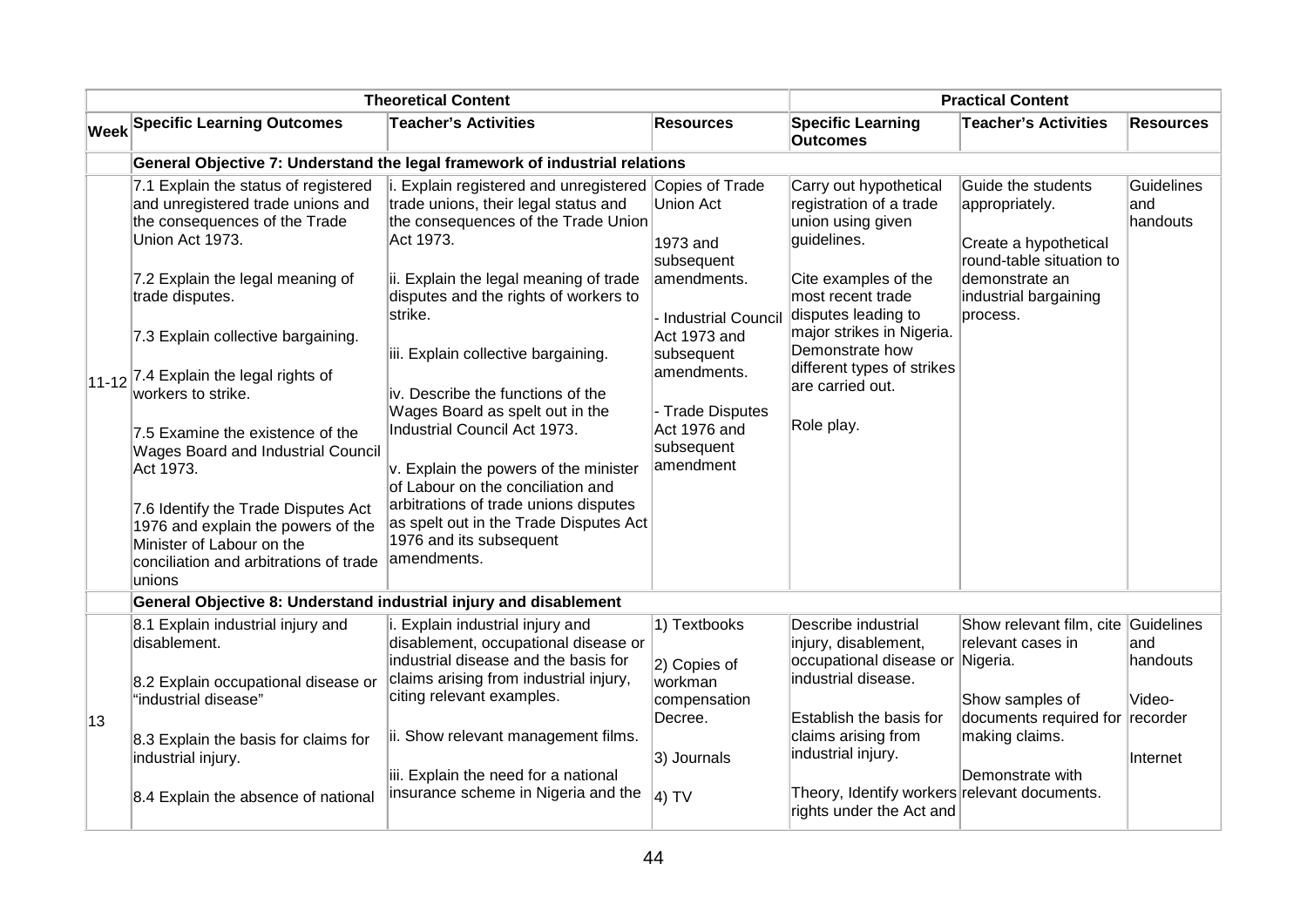|                                                                                                                          | <b>Theoretical Content</b>                                                                                                                                                        |                                       |                                             | <b>Practical Content</b>                                                         |                    |
|--------------------------------------------------------------------------------------------------------------------------|-----------------------------------------------------------------------------------------------------------------------------------------------------------------------------------|---------------------------------------|---------------------------------------------|----------------------------------------------------------------------------------|--------------------|
| <b>Week Specific Learning Outcomes</b>                                                                                   | <b>Teacher's Activities</b>                                                                                                                                                       | <b>Resources</b>                      | <b>Specific Learning</b><br><b>Outcomes</b> | <b>Teacher's Activities</b>                                                      | <b>Resources</b>   |
| insurance scheme in Nigeria.                                                                                             | consequences of its absence.                                                                                                                                                      | 5) VCR                                | be able to seek redress<br>when necessary.  |                                                                                  |                    |
| 8.5 Explain the rights of a worker<br>under the workman Compensation<br>Act and other subsequent<br>amendments.          | iv. Explain workman compensation<br>scheme in relation to the Act<br>establishing it and the rights of the<br>worker as provided for in the Act and<br>its subsequent amendments. | 6) Relevant Films                     |                                             |                                                                                  |                    |
|                                                                                                                          | General Objective 9: Know fatal accident and rights of dependents of a deceased worker                                                                                            |                                       |                                             |                                                                                  |                    |
| Explain what fatal accident means.                                                                                       | i. Explain the term 'fatal accident.'                                                                                                                                             | - Textbooks                           | Describe a fatal<br>accident.               | Show a relevant film on Guidelines<br>fatal accident in                          | land               |
| 9.2 Explain the legal position when<br>a servant is killed in the course of                                              | ii. Explain the legal position when a<br>servant dies or is killed in the course                                                                                                  | <b>Fatal Accident</b><br>Act 1961.    | Analyse Relevant case                       | industry.                                                                        | lhandouts          |
| his employment.                                                                                                          | of his employment citing relevant<br>cases.                                                                                                                                       | - Workman                             | studies.                                    | Cite a recent case to<br>show legal position                                     | Video-<br>recorder |
| 9.3 Identify the rights of the<br>dependents of a deceased worker                                                        | iii. Explain the rights of the                                                                                                                                                    | <b>Compensation Act</b>               | Identify and pursue<br>their rights         | when a servant dies or<br>is killed in the course of Internet<br>his employment. |                    |
| under the Fatal Accident Act 1961<br>14-15 and the Workman Compensation<br>Act 1987 and their subsequent<br>lamendments. | dependents of a deceased worker<br>under the Fatal Accident Act 1961<br>and the Work- man Compensation<br>Act 1987 and their subsequent<br>amendments.                            | 1987 and<br>subsequent<br>amendments. | appropriately.                              | Provide relevant case<br>studies.                                                |                    |
| 9.4 Explain the conditions for                                                                                           |                                                                                                                                                                                   |                                       |                                             |                                                                                  |                    |
| realization of the rights of the<br>dependents of a deceased worker                                                      | iv. Explain the conditions for<br>realization of the rights of the<br>dependents of a deceased worker.                                                                            |                                       |                                             |                                                                                  |                    |
|                                                                                                                          | v. Give second Test                                                                                                                                                               |                                       |                                             |                                                                                  |                    |

| <b>ASSESSMENT CRITERIA</b> |   |     |                                                                          |  |  |  |
|----------------------------|---|-----|--------------------------------------------------------------------------|--|--|--|
|                            |   |     | Coursework Course test Practical Other (Examination/project/portfolio) % |  |  |  |
| $25 \%$                    | % | 25% | .50%                                                                     |  |  |  |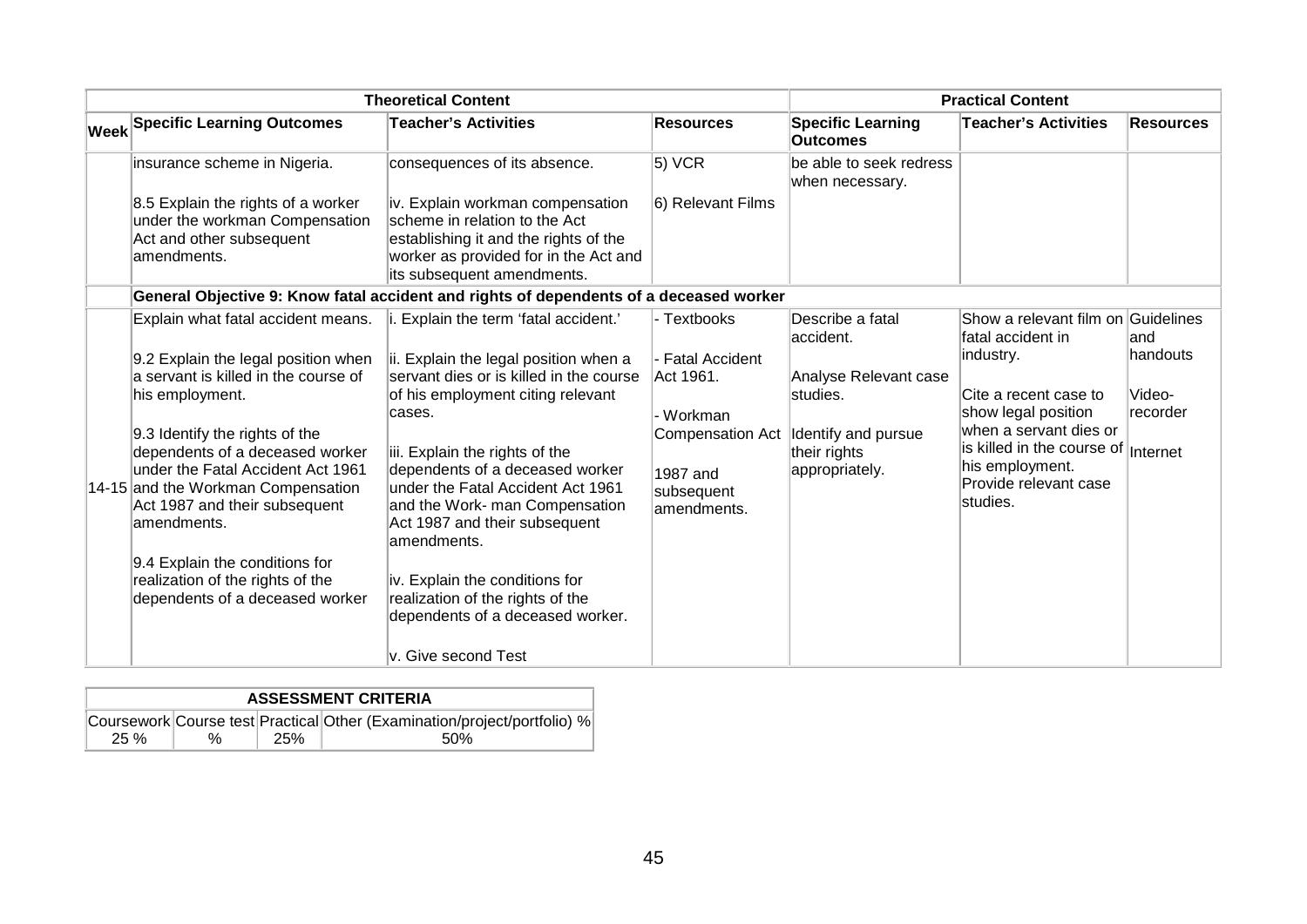# **Professional Career Development**

| <b>PROGRAMME: HND Office Technology and Management</b>                                                                        |                                                                                                                                                                                                                                                             |                            |                                                                                                                                                            |  |  |  |  |  |
|-------------------------------------------------------------------------------------------------------------------------------|-------------------------------------------------------------------------------------------------------------------------------------------------------------------------------------------------------------------------------------------------------------|----------------------------|------------------------------------------------------------------------------------------------------------------------------------------------------------|--|--|--|--|--|
| <b>Course:</b>                                                                                                                | Code: OTM 322                                                                                                                                                                                                                                               | <b>Credit Hours:</b>       | 4 hours                                                                                                                                                    |  |  |  |  |  |
| Semester: 2                                                                                                                   | Pre-requisite:                                                                                                                                                                                                                                              | Theoretical:<br>Practical: | 2 hours/week - 50%<br>2 hours/week - 50%                                                                                                                   |  |  |  |  |  |
| careers.<br><b>General Objectives:</b><br>5.0 Know the importance of time management.<br>6.0 Know how to go about job search. | 1.0 Understand competencies for job success and mobility.<br>2.0 Understand job responsibilities of office workers.<br>3.0 Understand the importance of further education and training.<br>4.0 Know the role of interpersonal relations in an organisation. |                            | Course main Aim/Goal: This course is designed t further expose students to knowledge and skills necessary for professionalism and upward mobility in their |  |  |  |  |  |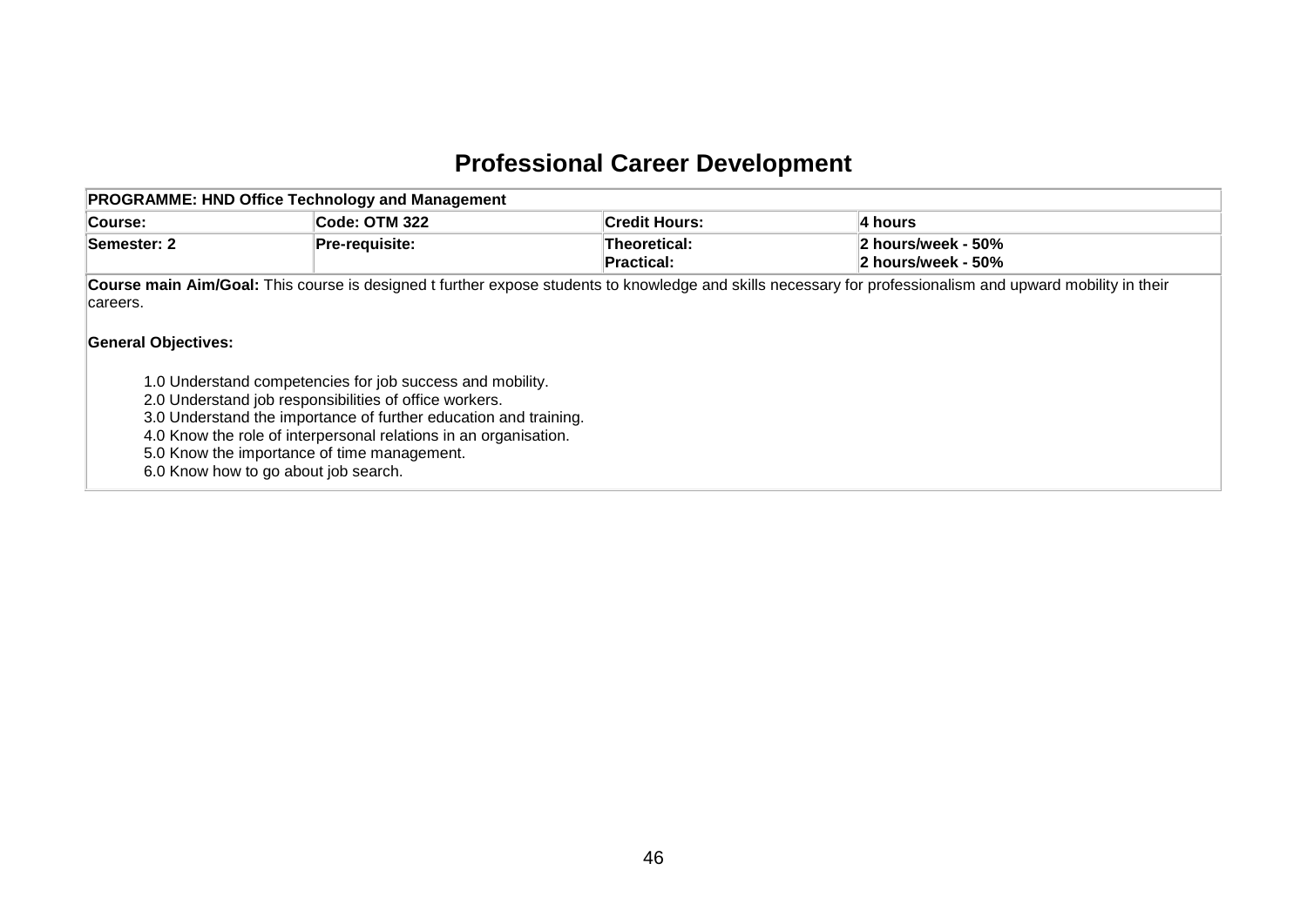|                                              |                                                                                                                                 | <b>Theoretical Content</b>                                                                                           | <b>Practical Content</b>                                    |                                                                                                  |                                                       |                                                      |
|----------------------------------------------|---------------------------------------------------------------------------------------------------------------------------------|----------------------------------------------------------------------------------------------------------------------|-------------------------------------------------------------|--------------------------------------------------------------------------------------------------|-------------------------------------------------------|------------------------------------------------------|
| $ \mathsf{W}\mathsf{e}\mathsf{e}\mathsf{k} $ | Specific Learning Outcomes Teacher's Activities                                                                                 |                                                                                                                      | <b>Resources</b>                                            | <b>Specific Learning Outcomes</b>                                                                | Teacher's<br><b>Activities</b>                        | <b>Resources</b>                                     |
|                                              | General Objective 1.0: Understand competencies for job success and mobility.                                                    |                                                                                                                      |                                                             |                                                                                                  |                                                       |                                                      |
| $\vert$ 1                                    | 1.1 Note the contribution of<br>language skills to job success<br>and mobility.                                                 | Explain the contribution of<br>communication skills to job<br>success and mobility.                                  | <b>Textbooks</b><br>Journals<br>Job advertisement mobility. | Discussions on the contributions of<br>communication to job success and                          | Guide the<br>discussion.                              | Handouts                                             |
| $\overline{2}$                               | 1.2 Note the importance of<br>computation skills to job<br>success and mobility.                                                | Explain the importance of<br>computation skills in job<br>success and mobility.                                      | As in 1.1. above.                                           | Analyze what makes up<br>computation skills.                                                     | Assess the<br>analysis.                               | Handouts                                             |
| 3                                            | 1.3 Recognize the<br>contributions of productivity<br>efficiency and attention to<br>detail to success and mobility<br>at work. | Explain the contribution of<br>productivity, efficiency, and<br>attention to detail to job<br>success and mobility.  | Performance<br><b>Evaluation forms</b>                      | Collect performance evaluation<br>forms from organizations and<br>review to produce better ones. | Guide the review                                      | Performance<br>Evaluation Forms.                     |
| 4                                            | 1.4 Note the need for<br>interpersonal skills at work.                                                                          | Explain the need for<br>interpersonal skills at work<br>situations.                                                  | <b>Case Studies</b>                                         | Discuss case studies on<br>interpersonal skills.                                                 | Provide case<br>studies and guide<br>the discussions. | <b>Case Studies</b>                                  |
|                                              | <b>GENERAL OBJECTIVE 2:0: Understand job responsibilities of office workers.</b>                                                |                                                                                                                      |                                                             |                                                                                                  |                                                       |                                                      |
| 5                                            | 2.1 Understand what job<br>analysis is.                                                                                         | Explain the term job analysis.                                                                                       |                                                             | Analyse the common duties and<br>responsibilities in the office.                                 | Guide the analysis Handouts                           |                                                      |
| 6                                            | 2.2 List job titles in the office.                                                                                              | Explain the concept of job<br>title.                                                                                 | Organisation<br>Charts                                      | Draw up career paths for office<br>workers from bottom to<br>Management level.                   | Access students<br>work for<br>corrections.           | Organisation<br>Charts, Flow<br>charts,<br>Textbooks |
| 7                                            | 2.3 Understand what job<br>description is.                                                                                      | Explain the term job<br>description.                                                                                 | Job descriptions                                            | Draw up Job Description for career<br>paths in 2.2.                                              | Guide the<br>students.                                | handouts                                             |
| $\overline{8}$                               | 2.4 Note the need for job<br>specification.                                                                                     | Explain the term job<br>specification.                                                                               | Job specification                                           | Draw up Job Specifications for 2.3<br>above.                                                     | Guide students.                                       | Handouts                                             |
|                                              | GENERAL OBJECTIVE: 3.0: Understand the importance of further education and training.                                            |                                                                                                                      |                                                             |                                                                                                  |                                                       |                                                      |
| 9                                            | 3.1 Appreciate the need for<br>further education and training.                                                                  | Explain the need for<br>continuing education to meet text-book<br>with technological changes<br>and professionalism. | Handouts and                                                | Compile a list of course available in Guide the<br>formal schools and training<br>institutions.  | compilation.                                          | Course handbooks                                     |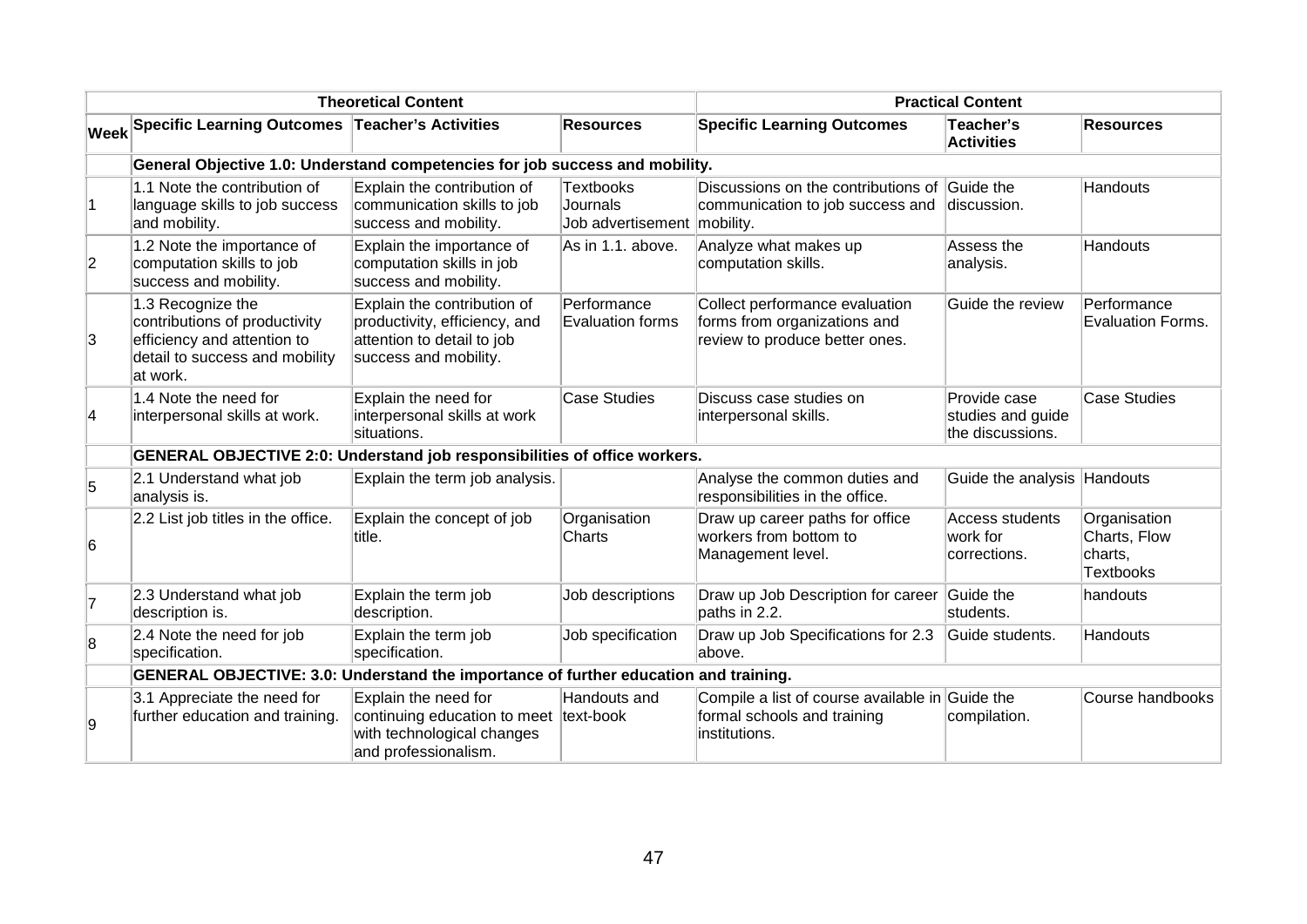| <b>Theoretical Content</b> |                                                                                                                                                                |                                                                                                    |                                                            | <b>Practical Content</b>                                                                                                                                       |                                                                           |                                                             |
|----------------------------|----------------------------------------------------------------------------------------------------------------------------------------------------------------|----------------------------------------------------------------------------------------------------|------------------------------------------------------------|----------------------------------------------------------------------------------------------------------------------------------------------------------------|---------------------------------------------------------------------------|-------------------------------------------------------------|
|                            | Week Specific Learning Outcomes Teacher's Activities                                                                                                           |                                                                                                    | <b>Resources</b>                                           | <b>Specific Learning Outcomes</b>                                                                                                                              | Teacher's<br><b>Activities</b>                                            | <b>Resources</b>                                            |
| 10                         | 3.2 Recognize other avenue<br>for training.                                                                                                                    | Explore opportunities for<br>training outside educational<br>institutions.                         |                                                            | Discuss the role of out of school<br>formal education, information<br>channels, on going career<br>development, and professional<br>certification in training, | Guide discussions<br>and invite<br>resources<br>persons.                  | <b>Resource Persons</b><br>from offices in the<br>locality. |
|                            | GENERAL OBJECTIVE 4:0: Know the role of interpersonal relations in an organisation.                                                                            |                                                                                                    |                                                            |                                                                                                                                                                |                                                                           |                                                             |
|                            | 4.1 Define Communication.                                                                                                                                      | Explain communication and<br>its role in interpersonal<br>relation.                                | Posters<br>Diagrams<br>Handouts                            |                                                                                                                                                                |                                                                           |                                                             |
| 11                         | 4.2 Appreciate the institutions<br>of oral skills body language<br>and appearance to<br>interpersonal relations.                                               | Explain the role of oral skills,<br>body language and<br>appearance in interpersonal<br>relations. | <b>Textbooks</b>                                           |                                                                                                                                                                |                                                                           |                                                             |
|                            | <b>GENERAL OBJECTIVES 5:0: Know the importance of Time Management.</b>                                                                                         |                                                                                                    |                                                            |                                                                                                                                                                |                                                                           |                                                             |
| $ 12\rangle$               | 5.1 Appreciate need for<br>planning and scheduling.                                                                                                            | Explain need for planning<br>and scheduling                                                        | Posters<br>Diagrams<br><b>Handouts</b><br><b>Textbooks</b> | Draw up plan for a day scheduling<br>the daily tasks.                                                                                                          | Guide student<br>work.                                                    | Time table                                                  |
|                            | 5.2 Appreciate need for<br>analyzing work day.                                                                                                                 | Explain the need for<br>analyzing work day.                                                        | Handouts<br><b>Textbooks</b>                               | Analyse their work load over three<br>weeks period.                                                                                                            | Guide and correct<br>their errors.                                        | Time-tables                                                 |
| 13                         | 5.3 Note how to compile "To<br>do" list.                                                                                                                       | Explain how to use "To do"<br>list.                                                                | "To do" Forms                                              | Prepare "To do" list for days,<br>weeks and months.                                                                                                            | Guide the<br>students.                                                    | "To do" Forms                                               |
|                            | 5.4 Understand the need to<br>control interruption.                                                                                                            | Explain the need to control<br>interruptions.                                                      |                                                            | Compile measures that can control<br>interruption in office work.                                                                                              | Assist students in<br>compiling the<br>measures.                          | Internet and PCs                                            |
|                            | General Objective 6.0: Know how to go about job search.                                                                                                        |                                                                                                    |                                                            |                                                                                                                                                                |                                                                           |                                                             |
| 14                         | 6.1 Understand the importance Explain the place of<br>of occupational outlook and<br>opportunities in other countries opportunities in other<br>in job search. | occupational outlook and<br>countries in job search.                                               | Textbook on<br>Human Resource<br>Management                | Compile adverts for office work and Guide compilation Adverts,<br>listen to talk on job search.                                                                | and invite resource Resource person.<br>person for talk                   | Internet                                                    |
|                            | 6.2 Appreciate the need for self Explain the importance of self Handouts<br>evaluation and counseling.                                                         | evaluation and location<br>counselors in job search.                                               |                                                            | Evaluate self.<br>Provide a check list of skills and<br>abilities needed for office work.                                                                      | Guide the activities Internet<br>and provide<br>necessary<br>information. |                                                             |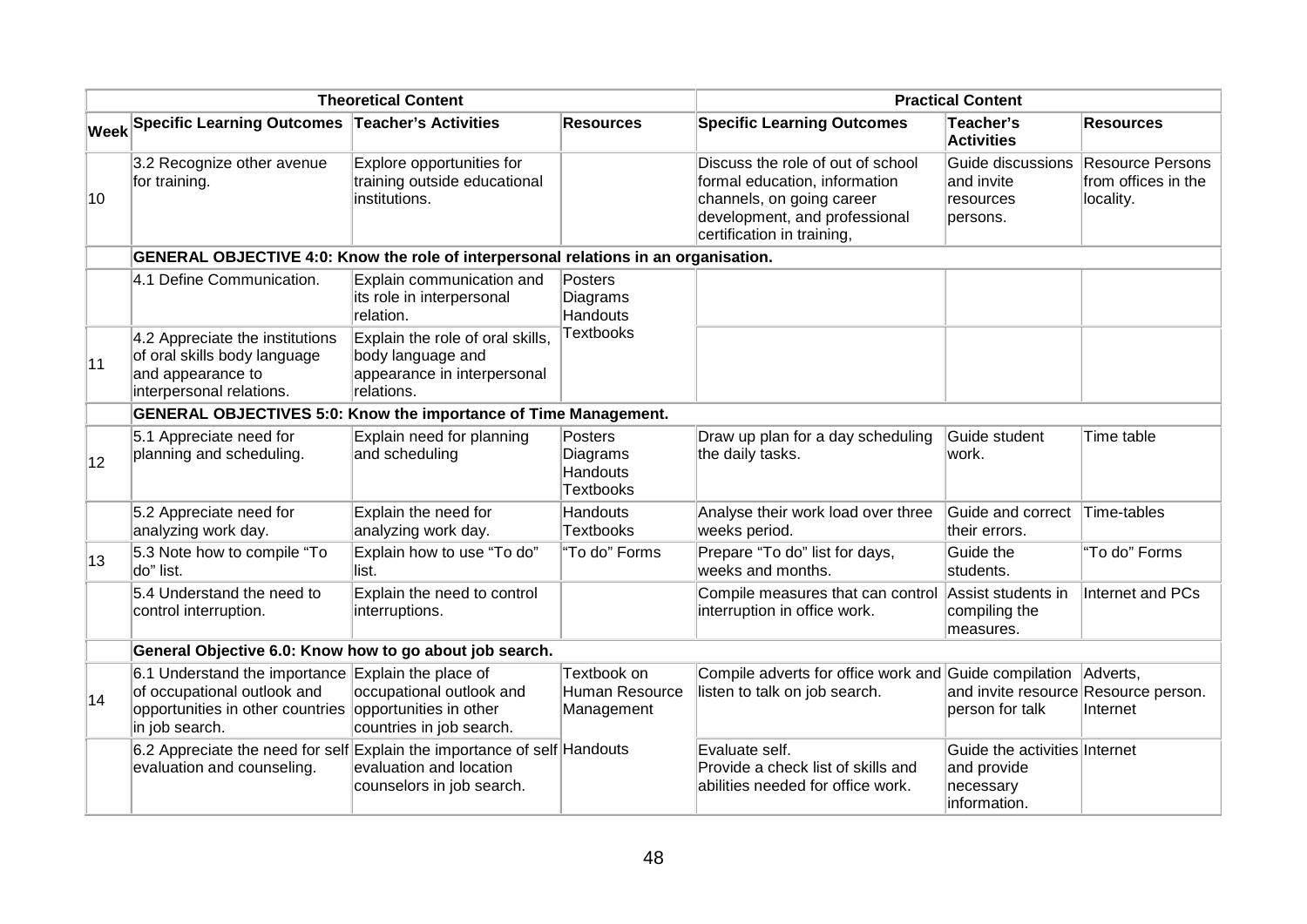|    |                                                                      | <b>Theoretical Content</b>                                                              | <b>Practical Content</b> |                                                               |                                 |                                          |
|----|----------------------------------------------------------------------|-----------------------------------------------------------------------------------------|--------------------------|---------------------------------------------------------------|---------------------------------|------------------------------------------|
|    | Week Specific Learning Outcomes Teacher's Activities                 |                                                                                         | <b>Resources</b>         | <b>Specific Learning Outcomes</b>                             | Teacher's<br><b>Activities</b>  | <b>Resources</b>                         |
|    | 6.3 Appreciate why people<br>change jobs and how to go<br>labout it. | Explain the process of job<br>change and the need for it.                               |                          | Interview people on why they<br>desire/desired change of job. | Guide the<br>linterview         | Interview forms<br>examples              |
| 15 | 6.4 Understand need for<br>curriculum vitae.                         | Explain how to compile a<br>curriculum vitae.                                           | Handouts                 | Write up resume.                                              | Assess for<br>corrections       | CV example forms                         |
|    | 6.5 List sources of information<br>on jobs.                          | Explore sources of<br>information on job.                                               | Internet<br>Newspapers   | Browse for jobs.                                              | Guide the students Internet,    | <b>Newspapers</b>                        |
|    | 6.6 Understand issues<br>converted with interviews.                  | Explain issues on interview<br>viz image, research, salary,<br>questions and follow-up. | Handouts                 | Conduct mock interviews.                                      | Supervise the<br>mock interview | Example of<br>Interview<br>example/forms |

| <b>ASSESSMENT CRITERIA</b> |      |      |                                                                        |  |  |  |
|----------------------------|------|------|------------------------------------------------------------------------|--|--|--|
|                            |      |      | Coursework Course test Practical Other (Examination/project/portfolio) |  |  |  |
| $\%$                       | $\%$ | .50% | .50%                                                                   |  |  |  |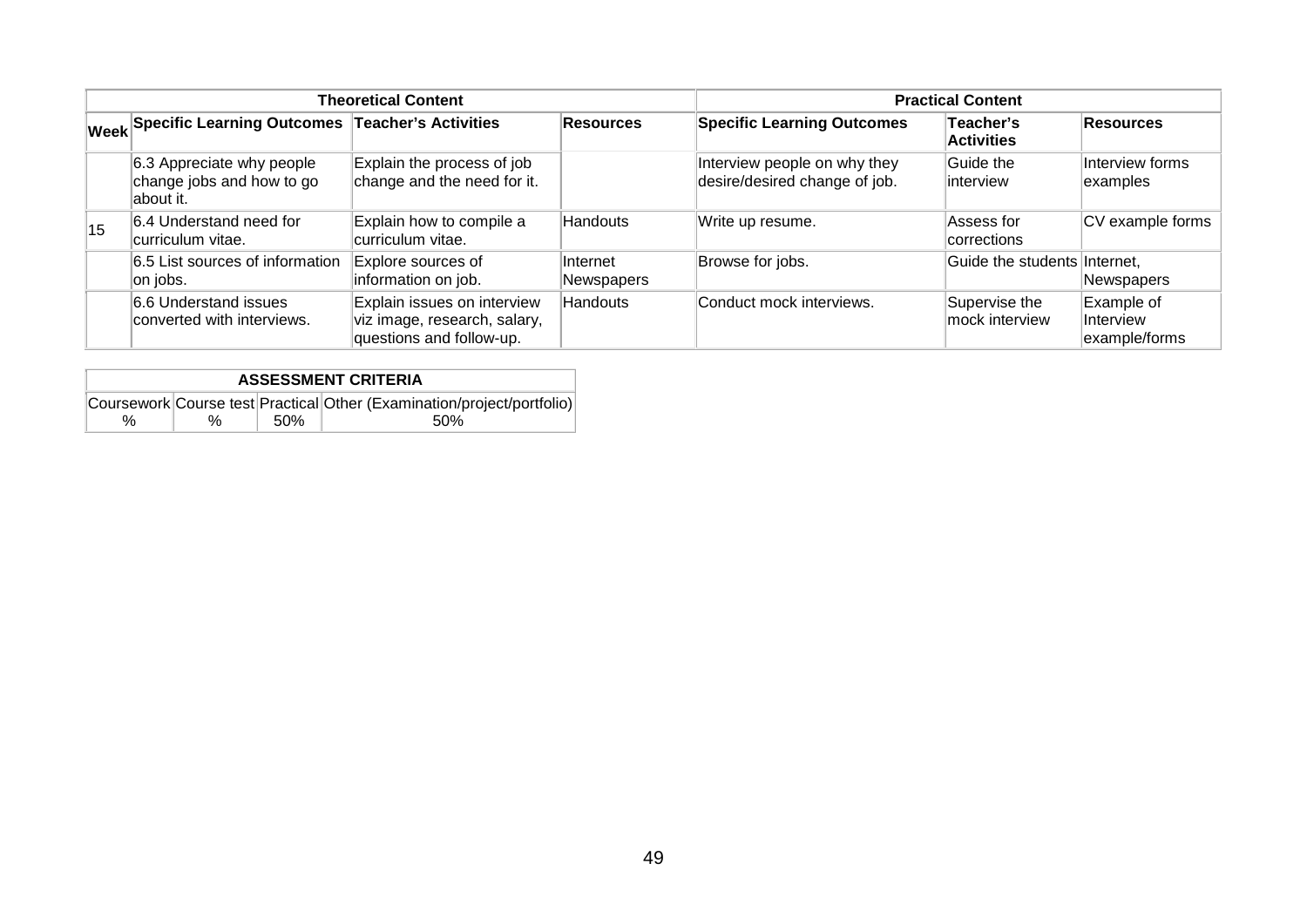### **ICT Office Application II**

| <b>PROGRAMME: HND Office Technology and Management</b>                                                                                                                    |                                                     |                                   |                                               |  |  |  |
|---------------------------------------------------------------------------------------------------------------------------------------------------------------------------|-----------------------------------------------------|-----------------------------------|-----------------------------------------------|--|--|--|
| <b>Course: ICT Office Application II</b><br>∣Credit Unit:<br><b>Code: OTM 323</b><br>8 hours                                                                              |                                                     |                                   |                                               |  |  |  |
| Semester: 2                                                                                                                                                               | $Pre-requisite:$<br><b>ICT Office Application I</b> | Theoretical:<br><b>Practical:</b> | 2 hours/week - 25 $%$<br>∣6 hours/week - 75 % |  |  |  |
| Aim/Goal: This module is designed to enable students to further develop their skills in effectively and efficiently work use a computer-based spreadsheet<br>application. |                                                     |                                   |                                               |  |  |  |

#### **General Objectives:**

1. Develop student skills using an spreadsheet application and develop keyboarding techniques to enter data accurately.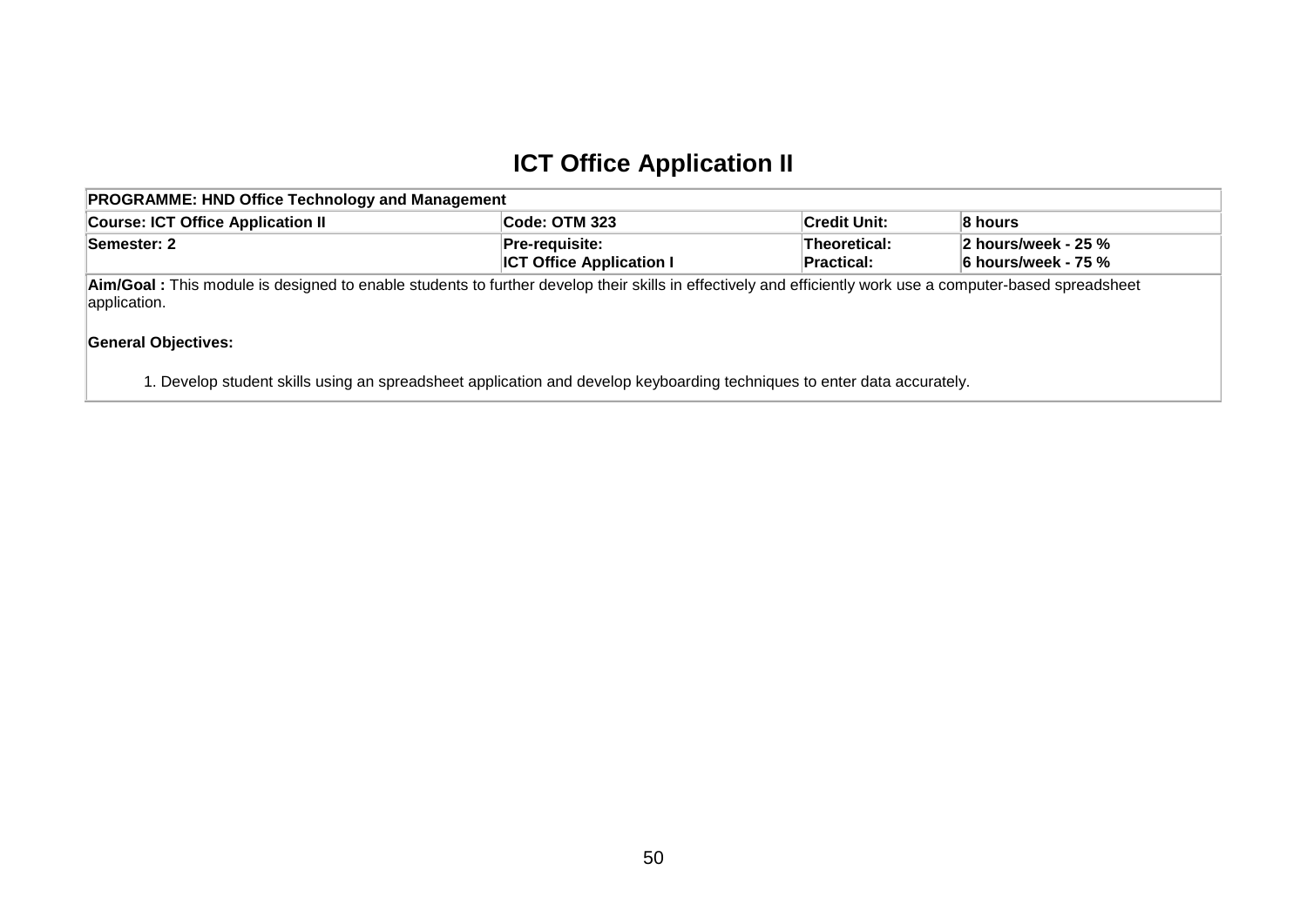|             |                                                                                       | <b>Theoretical Content</b>                                                                                                                  |                                | <b>Practical Content</b>                                                                                                                                                                                                                                                                                                                                                                                                                                                                    |                                                                                                                                                                                                                                                                                                                                                                                                                                                                                   |                                                                                                           |  |  |  |
|-------------|---------------------------------------------------------------------------------------|---------------------------------------------------------------------------------------------------------------------------------------------|--------------------------------|---------------------------------------------------------------------------------------------------------------------------------------------------------------------------------------------------------------------------------------------------------------------------------------------------------------------------------------------------------------------------------------------------------------------------------------------------------------------------------------------|-----------------------------------------------------------------------------------------------------------------------------------------------------------------------------------------------------------------------------------------------------------------------------------------------------------------------------------------------------------------------------------------------------------------------------------------------------------------------------------|-----------------------------------------------------------------------------------------------------------|--|--|--|
| <b>Week</b> | <b>Specific Learning</b><br><b>Outcomes</b>                                           | <b>Teacher's Activities</b>                                                                                                                 |                                | <b>Resources Specific Learning</b><br><b>Outcomes</b>                                                                                                                                                                                                                                                                                                                                                                                                                                       | <b>Teacher's Activities</b>                                                                                                                                                                                                                                                                                                                                                                                                                                                       | <b>Resources</b>                                                                                          |  |  |  |
|             | General Objective 1: Introduce students to Information and Communication Technologies |                                                                                                                                             |                                |                                                                                                                                                                                                                                                                                                                                                                                                                                                                                             |                                                                                                                                                                                                                                                                                                                                                                                                                                                                                   |                                                                                                           |  |  |  |
| $1 - 4$     | and importance of<br>spreadsheets in<br>modern offices.                               | <b>Review</b> the concept Explain the impact of<br>accurate and quality<br>data collection and<br>entering using a<br>spreadsheet software. | Hand-outs<br>Notes<br>Examples | Re-assess spreadsheet<br>uses in modern office:<br>• Remind when and how to<br>use spreadsheets in an<br>office<br>• Opening a spreadsheet<br>using MS Excel<br>• Review spreadsheet<br>structure and how to plan a<br>spreadsheets<br>• Placing numerical table<br>titles, and use of columns<br>and rows.<br>. How to move from cell to<br>cell and meanings of clear<br>and <i>delete</i> in MS Excel.<br>• How to change a<br>spreadsheet look.<br>• Enter, edit and manipulate<br>data | Explain the need of applying spreadsheets Handouts<br>in commerce and business, and how this<br>sort of software allow one to manipulate<br>and present data in numbers and graphical<br>forms.<br>Remind how to load (open) and main<br>functions of Microsoft Excel.<br>Revise how and where place numerical<br>table titles, what will go in each of the rows<br>and columns, how any result will worked<br>out, and how to change the spreadsheet<br>looks (eg. number fonts) | * 1 students per PC<br>Printers, scanners, paper<br>(A4 ream x 10 students)<br>2 floppy disks per student |  |  |  |
| $5-9$       |                                                                                       |                                                                                                                                             |                                | Review the use of<br>calculations using<br>spreadsheets<br>• Create and arithmetical<br>formulae and use common                                                                                                                                                                                                                                                                                                                                                                             | Show how to insert and amend text and<br>numerical data into the spreadsheet and<br>how to move from one cell to another.<br>Explain how to correct mistakes and the<br>difference between clear and delete.<br>Show how to calculate results from a                                                                                                                                                                                                                              | Handouts<br>* 1 students per PC<br>Printers, scanners, paper<br>(A4 ream x 10 students)                   |  |  |  |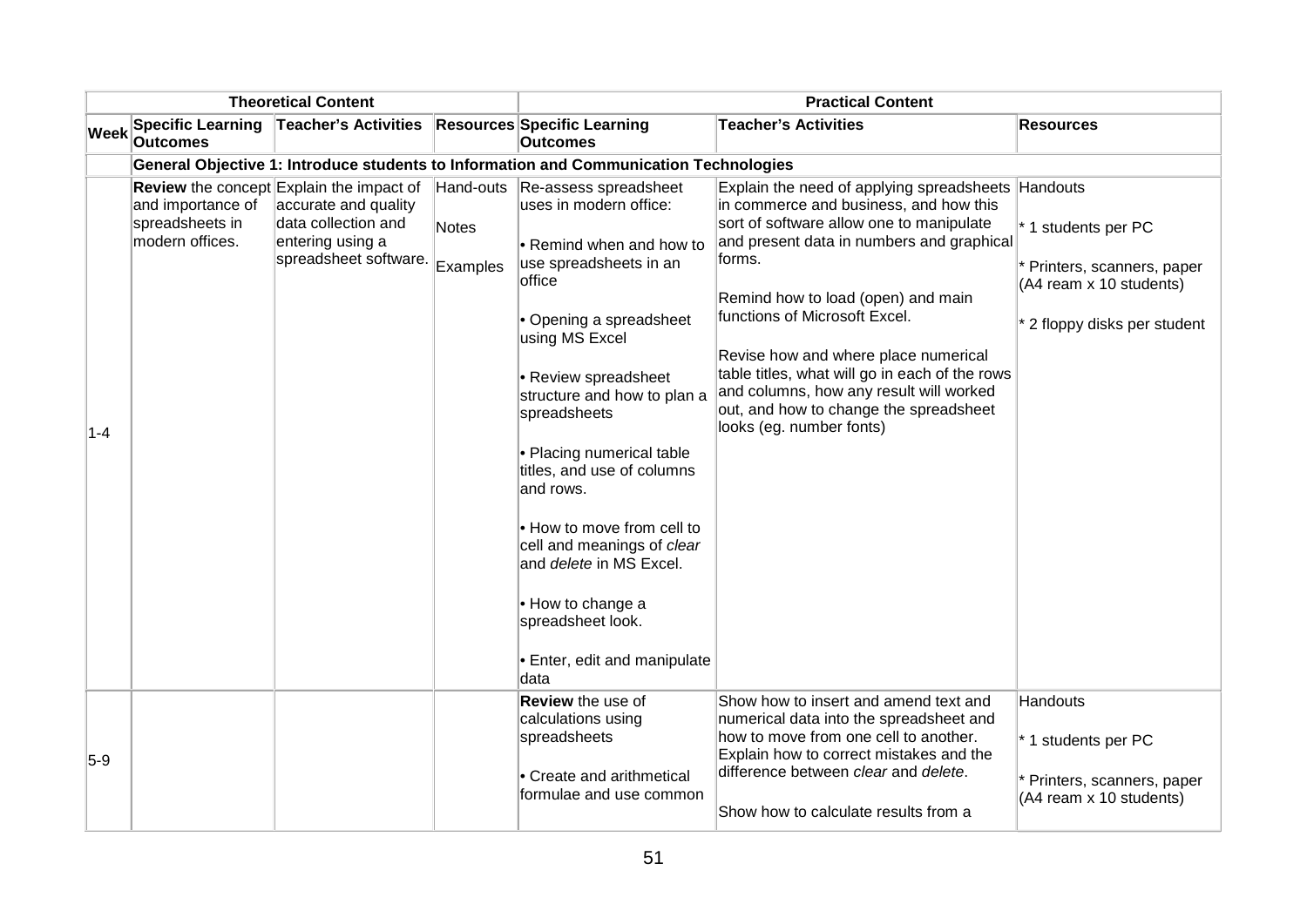| <b>Theoretical Content</b> |                                             |                             | <b>Practical Content</b>                                                                                                                                                              |                                                                                                                                                                                                                         |                                                                                                  |  |  |
|----------------------------|---------------------------------------------|-----------------------------|---------------------------------------------------------------------------------------------------------------------------------------------------------------------------------------|-------------------------------------------------------------------------------------------------------------------------------------------------------------------------------------------------------------------------|--------------------------------------------------------------------------------------------------|--|--|
| <b>Week</b>                | <b>Specific Learning</b><br><b>Outcomes</b> | <b>Teacher's Activities</b> | <b>Resources Specific Learning</b><br>Outcomes                                                                                                                                        | <b>Teacher's Activities</b>                                                                                                                                                                                             | Resources                                                                                        |  |  |
|                            |                                             |                             | functions<br>• Know how to replicate<br>formulae (fill)                                                                                                                               | spreadsheets, using data. Explain how and <sup>*</sup> 2 floppy disks per student<br>where to enter a formula and how to<br>modify it. Student practice producing a<br>basic spreadsheet including formulas.            |                                                                                                  |  |  |
|                            |                                             |                             | Use common numerical<br>formatting and alignments                                                                                                                                     | Group students and provide case studies<br>for them to complete spreadsheet based<br>lon real data.                                                                                                                     |                                                                                                  |  |  |
|                            |                                             |                             | • How any calculation result<br>will worked out, and do<br>recalculations                                                                                                             | Promote spreadsheets group cross-<br>checking to discuss their accuracy,<br>originality and creativity organising and                                                                                                   |                                                                                                  |  |  |
|                            |                                             |                             | • Link live data from one<br>spreadsheet to another                                                                                                                                   | presenting data.<br>Explain with a practical example, how to<br>print spreadsheets documents, with                                                                                                                      |                                                                                                  |  |  |
|                            |                                             |                             | • Use spreadsheets to solve<br>problems and project<br>results                                                                                                                        | formulae showing in full, and with data<br>showing in full.<br>Demonstrate how to save and close a                                                                                                                      |                                                                                                  |  |  |
|                            |                                             |                             | • Manage and print<br>spreadsheets documents                                                                                                                                          | spreadsheet software application.                                                                                                                                                                                       |                                                                                                  |  |  |
| 10                         |                                             |                             | Use of typing techniques to<br>speed when typing<br>numbers:<br>• Typing numbers using<br>correct techniques in<br>touching a key<br>• Apply typing techniques<br>when typing symbols | Check on student's typing technique and<br>speed improvements when typing numbers<br>and symbols. Practice with real data.<br>weekly tests/quizzes to selected students<br>to ensure practice and speed<br>development. |                                                                                                  |  |  |
| $11 - 15$                  |                                             |                             | <b>Remind the importance</b><br>and benefits of using pie<br>charts, line graphs and<br>bar/column charts to have a and graphs.<br>visual impact in the office                        | Explain the importance of charts and<br>graphs presentations. Show what<br>programs can be used to produce charts                                                                                                       | Handouts with typing<br>techniques/keyboarding<br>when dealing with data.<br>* 1 students per PC |  |  |
|                            |                                             |                             | productivity:<br>lo Importance of chart and                                                                                                                                           | Review how to produce quality chart and                                                                                                                                                                                 |                                                                                                  |  |  |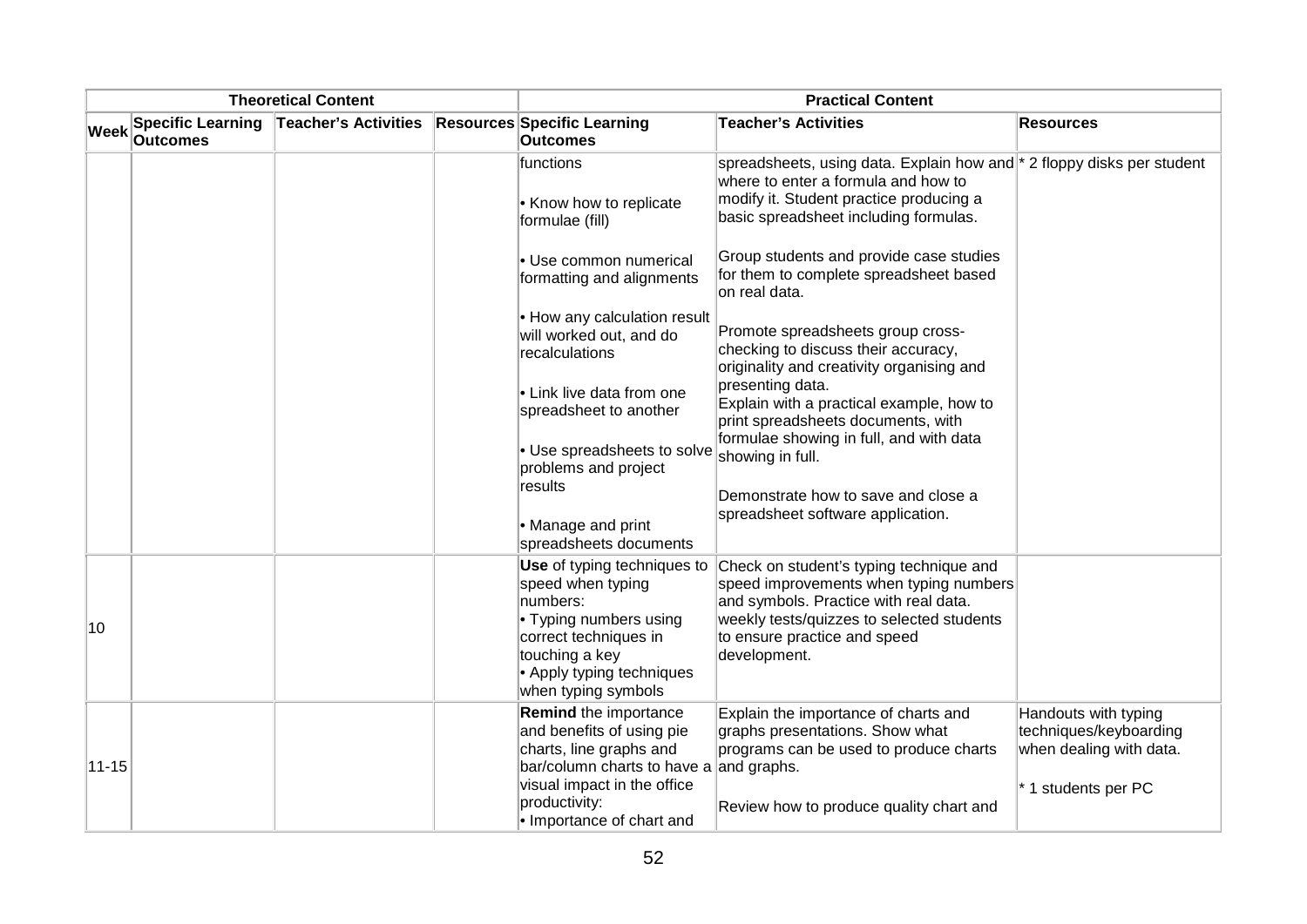| <b>Theoretical Content</b> |          |                                                                        | <b>Practical Content</b>                                                                                                                                                                                                                                                                                                                                         |                                                                                                                                                                                                                                                                                                                                                                                                                                                                                                                                                                                                                                                                                                                            |                              |  |
|----------------------------|----------|------------------------------------------------------------------------|------------------------------------------------------------------------------------------------------------------------------------------------------------------------------------------------------------------------------------------------------------------------------------------------------------------------------------------------------------------|----------------------------------------------------------------------------------------------------------------------------------------------------------------------------------------------------------------------------------------------------------------------------------------------------------------------------------------------------------------------------------------------------------------------------------------------------------------------------------------------------------------------------------------------------------------------------------------------------------------------------------------------------------------------------------------------------------------------------|------------------------------|--|
| Week                       | Outcomes | Specific Learning   Teacher's Activities   Resources Specific Learning | <b>Outcomes</b>                                                                                                                                                                                                                                                                                                                                                  | <b>Teacher's Activities</b>                                                                                                                                                                                                                                                                                                                                                                                                                                                                                                                                                                                                                                                                                                | <b>Resources</b>             |  |
|                            |          |                                                                        | graphs in document<br>presentations<br>• Use of MS Excel for<br>creating chart and graphics<br>• Select/enter heading and<br>axes titles<br>• Set numerical parameters<br>and format data use legend<br>when appropriate<br>Enter, edit and change<br>ldata<br>• Design and modify<br>appearance of chart and<br>graphs<br>• Save and print charts and<br>graphs | graph using Microsoft Excel function: how<br>to enter data and editing data; change the<br>appearance of a chart or graph, and print<br>the chart or graph to an appropriate quality<br>standard of presentation.<br>• Formatting axis and labels Set individual and group task to produce<br>quality and impacting/creative graphs and<br>charts based on real data.<br>Ask students to produce individual portfolio<br>including spreadsheets with graphs and<br>chart representations, based on case-<br>studies and real data.<br>Promote discussion and self-assessment<br>of portfolio, as well as peer-assessments.<br>Select the best approach to present data<br>and charts, from the students<br>work/portfolio. | Handouts<br>1 PC per student |  |

| <b>ASSESSMENT CRITERIA</b> |   |     |                                                                          |  |  |  |
|----------------------------|---|-----|--------------------------------------------------------------------------|--|--|--|
|                            |   |     | Coursework Course test Practical Other (Examination/project/portfolio) % |  |  |  |
| 25%                        | % | 25% | Portfolio 50%                                                            |  |  |  |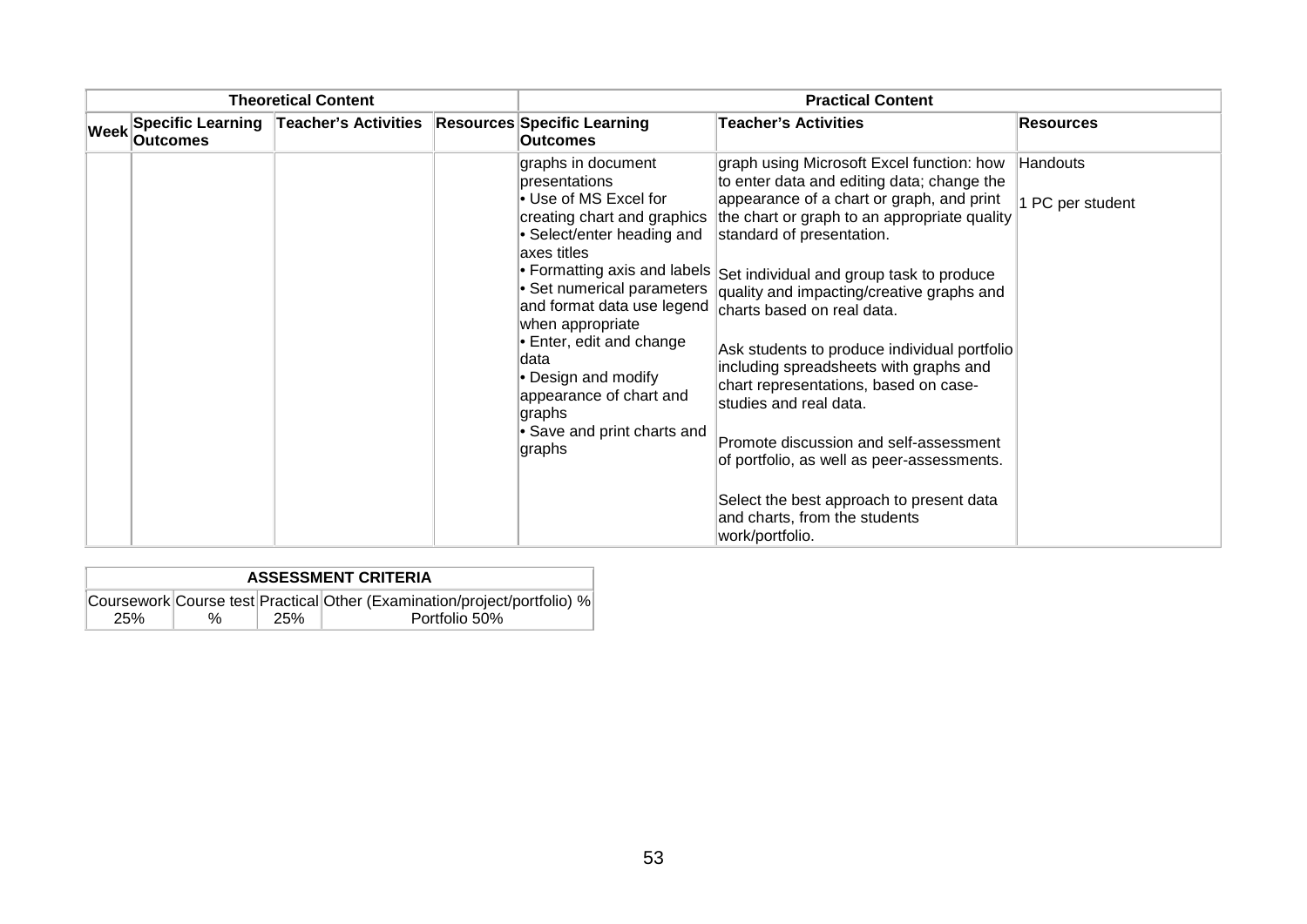### **Office Administration and Management II**

|                            | <b>PROGRAMME: HND Office Technology and Management</b>                                                                                       |                                   |                                                                                                                                                 |
|----------------------------|----------------------------------------------------------------------------------------------------------------------------------------------|-----------------------------------|-------------------------------------------------------------------------------------------------------------------------------------------------|
| <b>Course:</b>             | Code: OTM 324                                                                                                                                | <b>Credit Hours:</b>              | 4 hours                                                                                                                                         |
| Semester: 2                | Pre-requisite: OTM 314                                                                                                                       | Theoretical:<br><b>Practical:</b> | 2 hours/week - 50 %<br>2 hours/week - 50 %                                                                                                      |
| Course main Aim/Goal:      |                                                                                                                                              |                                   |                                                                                                                                                 |
| <b>General Objectives:</b> |                                                                                                                                              |                                   | This module is intended to further expose the trainees to general concepts, procedures and application of Office Administration and Management. |
|                            | 1. Understand motivation as an effective tool of Personnel Management.<br>2. Know the different types of staff records and how to keep them. |                                   |                                                                                                                                                 |
|                            | 3. Understand the characteristics inherent in human groups in an organization.                                                               |                                   |                                                                                                                                                 |
|                            | 4. Understand the importance and methods of communication.                                                                                   |                                   |                                                                                                                                                 |
|                            | 5. Understand the various leadership styles.<br>6. Understand the principles of insurance and the various methods of dealing with risks.     |                                   |                                                                                                                                                 |
|                            | 7. Know the major types of insurance companies and coverage's.                                                                               |                                   |                                                                                                                                                 |
|                            | 8. Know and use different types of machines and equipment and methods of keeping inventory.                                                  |                                   |                                                                                                                                                 |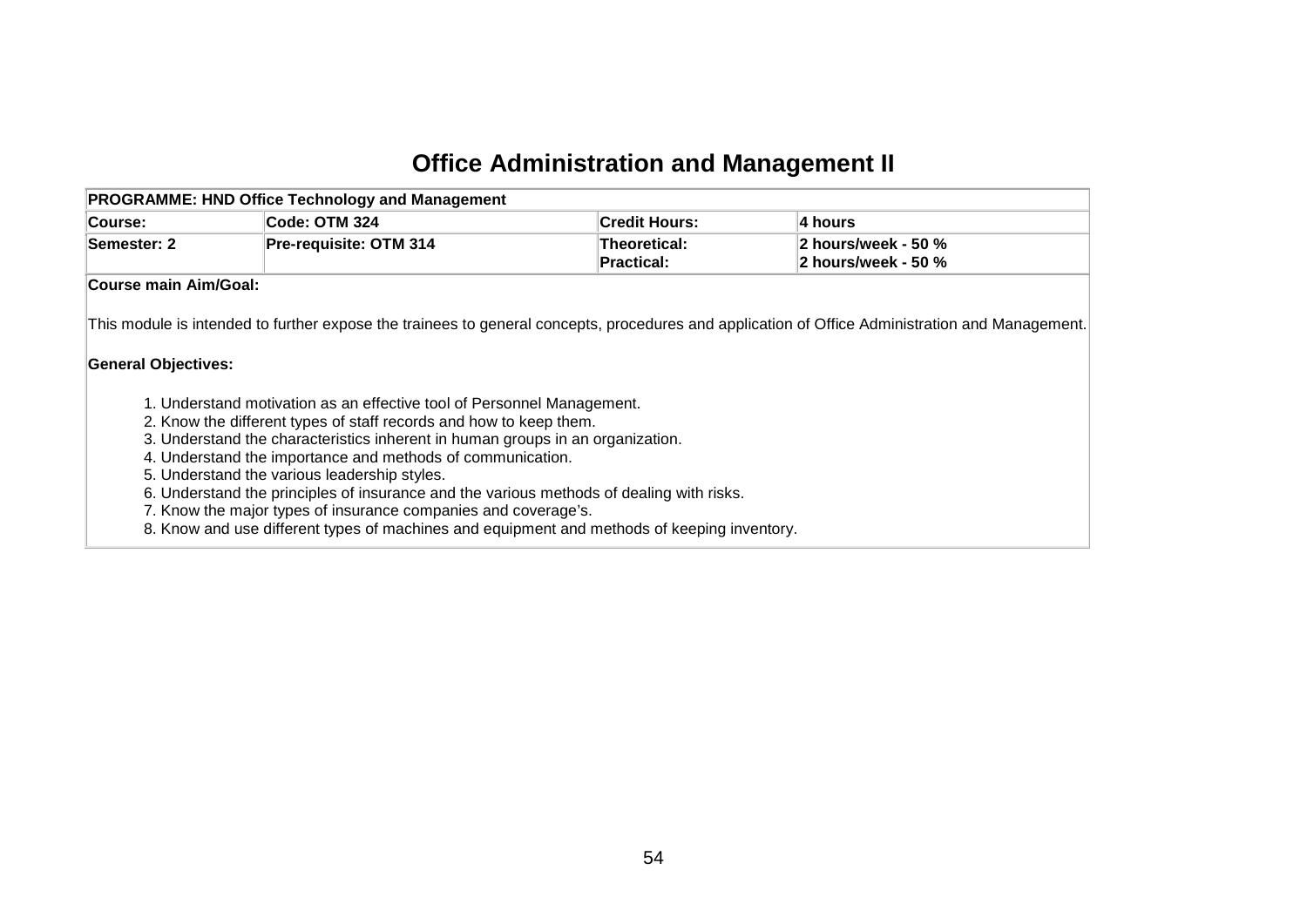|             |                                                                                                                                                                                                                                                     | <b>Theoretical Content</b>                                                                                                                                                                                                                                                                                                                                                                |                                                                                       |                                                            | <b>Practical Content</b>                                                                                           |                                |
|-------------|-----------------------------------------------------------------------------------------------------------------------------------------------------------------------------------------------------------------------------------------------------|-------------------------------------------------------------------------------------------------------------------------------------------------------------------------------------------------------------------------------------------------------------------------------------------------------------------------------------------------------------------------------------------|---------------------------------------------------------------------------------------|------------------------------------------------------------|--------------------------------------------------------------------------------------------------------------------|--------------------------------|
| <b>Week</b> | <b>Specific Learning</b><br><b>Outcomes</b>                                                                                                                                                                                                         | <b>Teacher's Activities</b>                                                                                                                                                                                                                                                                                                                                                               | <b>Resources</b>                                                                      | <b>Specific Learning</b><br><b>Outcomes</b>                | <b>Teacher's Activities</b>                                                                                        | <b>Resources</b>               |
|             |                                                                                                                                                                                                                                                     | General Objective 1:0: Understand motivation as an effective tool of Personnel Management                                                                                                                                                                                                                                                                                                 |                                                                                       |                                                            |                                                                                                                    |                                |
| $1-2$       | 1.1 Define motivation and<br>explain its importance in<br>organizational development.<br>1.2 State the hierarchy of<br>needs as propounded by<br>Professor Abraham Maslow,<br>Herberg, etc.<br>1.3 State various ways of<br>motivating an employee. | Explain the concept of motivation and its<br>importance.<br>Explain the hierarchy of needs as<br>propounded by Maslow, Herzberg e.g.<br>physiological needs, safety needs,<br>sociological needs, self esteem, self-<br>actualization.<br>Explain the various ways of motivating an<br>employee<br>· Wages/salaries<br>· Job security<br>• Staff training development<br>· Job enrichment | Textbooks<br>Chalkboard                                                               | Participate in<br>discussions with<br>teacher on the topic | Engage students in<br>discussion on Maslows<br>Herzbergs Theories.                                                 | <b>Textbooks</b><br>Chalkboard |
|             |                                                                                                                                                                                                                                                     | GENERAL OBJECTIVE 3.0: Know the different types of staff records and how to keep them.                                                                                                                                                                                                                                                                                                    |                                                                                       |                                                            |                                                                                                                    |                                |
| 3           | 2.1 Describe the importance<br>of staff records.<br>2.2 List various forms of staff<br>records.                                                                                                                                                     | Discuss the importance of staff records in<br>an organization with particular reference to<br>staff matters i.e. transfers, promotions,<br>disciplinary actions, retirement.<br>Explain the various types of staff records<br>i.e. folder system and computer/back up                                                                                                                     | Textbooks<br>Flip Charts<br>Power Point.<br>Textbooks<br>Specimen of staff<br>records |                                                            |                                                                                                                    |                                |
|             |                                                                                                                                                                                                                                                     | etc.                                                                                                                                                                                                                                                                                                                                                                                      | Chalkboard                                                                            |                                                            |                                                                                                                    |                                |
|             |                                                                                                                                                                                                                                                     | GENERAL OBJECTIVE 3.0" Understand the characteristics inherent in human groups in an organization.                                                                                                                                                                                                                                                                                        |                                                                                       |                                                            |                                                                                                                    |                                |
| 4-5         | 3.1 Define a group and<br>explain why groups are<br>formed.                                                                                                                                                                                         | Explain the concept of groups in an<br>organization and explain why such groups<br>are formed (group formation.                                                                                                                                                                                                                                                                           | Textbooks<br>Flipcharts<br>Overhead<br>Projectors<br><b>Power Point</b>               |                                                            | Illustrate the different types<br>of groups and what type of<br>development they can bring<br>to the organization. |                                |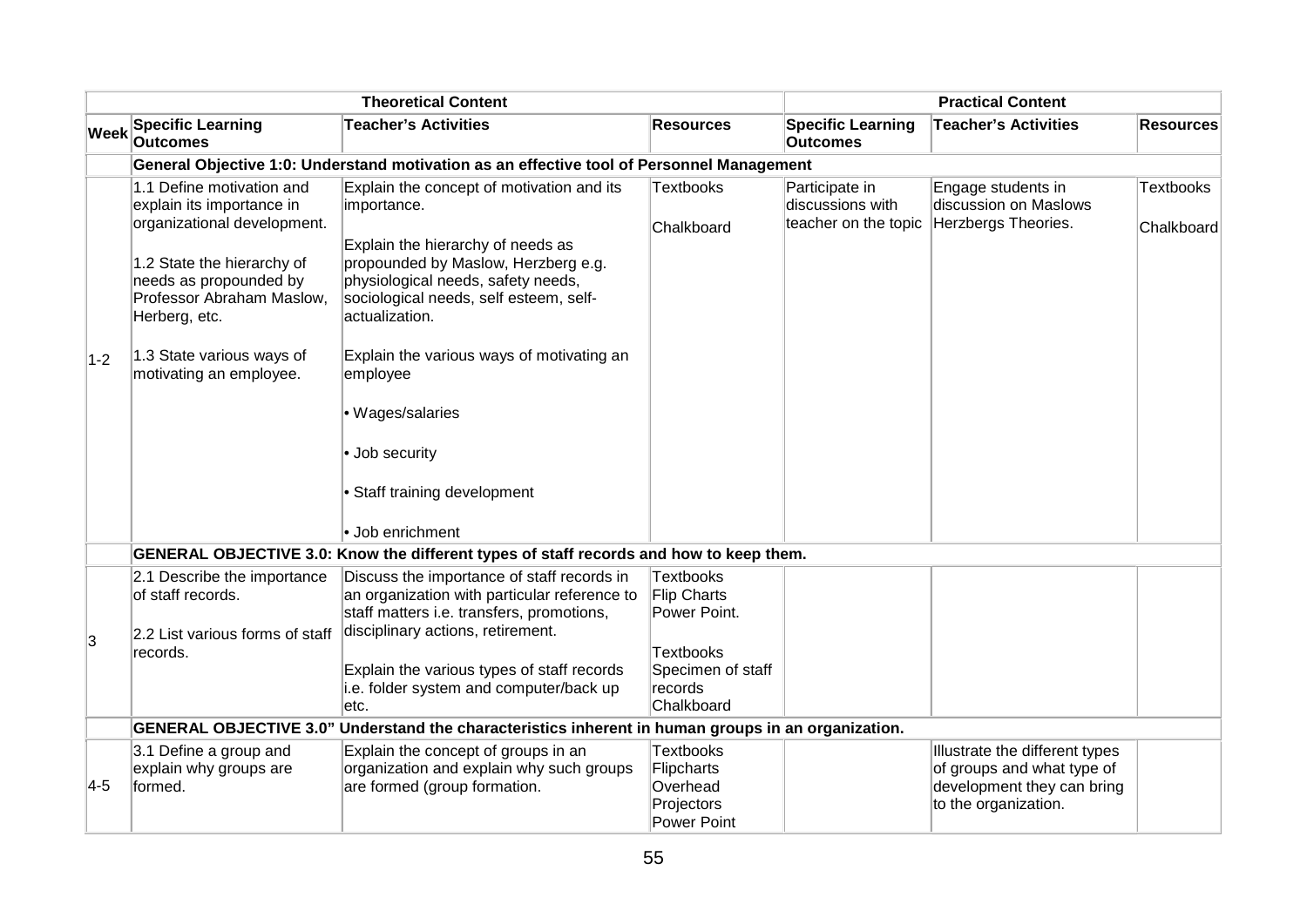| <b>Theoretical Content</b> |                                                              |                                                                                                                                              | <b>Practical Content</b>                              |                                             |                             |                  |
|----------------------------|--------------------------------------------------------------|----------------------------------------------------------------------------------------------------------------------------------------------|-------------------------------------------------------|---------------------------------------------|-----------------------------|------------------|
| <b>Week</b>                | <b>Specific Learning</b><br><b>Outcomes</b>                  | <b>Teacher's Activities</b>                                                                                                                  | <b>Resources</b>                                      | <b>Specific Learning</b><br><b>Outcomes</b> | <b>Teacher's Activities</b> | <b>Resources</b> |
|                            | 3.2 Identify various groups<br>organization.                 | Discuss the various types of groups and<br>and their characteristics in an their characteristics in an organization.                         |                                                       |                                             |                             |                  |
|                            |                                                              | • Peer group<br>• Work group<br>• Formal and informal group<br>• Trade/professional groups                                                   |                                                       |                                             |                             |                  |
|                            |                                                              | State the implications of such groups to<br>organizational development.                                                                      |                                                       |                                             |                             |                  |
|                            |                                                              | <b>GENERAL OBJECTIVE: 4.0: Understand the importance and methods of communication</b>                                                        |                                                       |                                             |                             |                  |
|                            | 4.1 State the purpose and<br>importance of<br>communication. | Explain the purpose and importance of<br>communication.                                                                                      | <b>Telephone Radio</b><br>TV<br>Relevant              |                                             |                             |                  |
| $6-7$                      | 4.2 List the various methods<br>of communication.            | Describe the various methods of<br>communication e.g. telephone, radio,<br>television, internet, bulletin, letters,<br>circulars, memos etc. | computer<br>packages<br>Chalkboard<br><b>Textbook</b> |                                             |                             |                  |
|                            | 4.3 Differentiate between oral<br>and written communication. | Discuss the differences between oral and<br>written communication.                                                                           |                                                       |                                             |                             |                  |
|                            | 4.4 Identify the various<br>communication problems           | Explain the barriers to effective<br>communication e.g. noise, poor coding and<br>decoding of information etc.                               |                                                       |                                             |                             |                  |
|                            |                                                              | <b>GENERAL OBJECTIVE: 5.0: Understand the various leadership styles</b>                                                                      |                                                       |                                             |                             |                  |
|                            | 5.1 Define Leadership.                                       | Explain the concept of leadership styles.                                                                                                    | <b>Textbooks</b><br>Films                             |                                             |                             |                  |
| 8                          | 5.2 List various leadership<br>styles.                       | Discuss the various leadership styles e.g.<br>autocratic leadership, democratic,<br>participative, laissez-faire leadership styles.          | Flip Charts<br>Video<br><b>Television</b>             |                                             |                             |                  |
|                            | 5.3 State leadership qualities.                              | Explain major leadership qualities e.g.<br>initiative, emotional maturity, intelligence,<br>cheerfulness, objectivity, individuality etc.    |                                                       |                                             |                             |                  |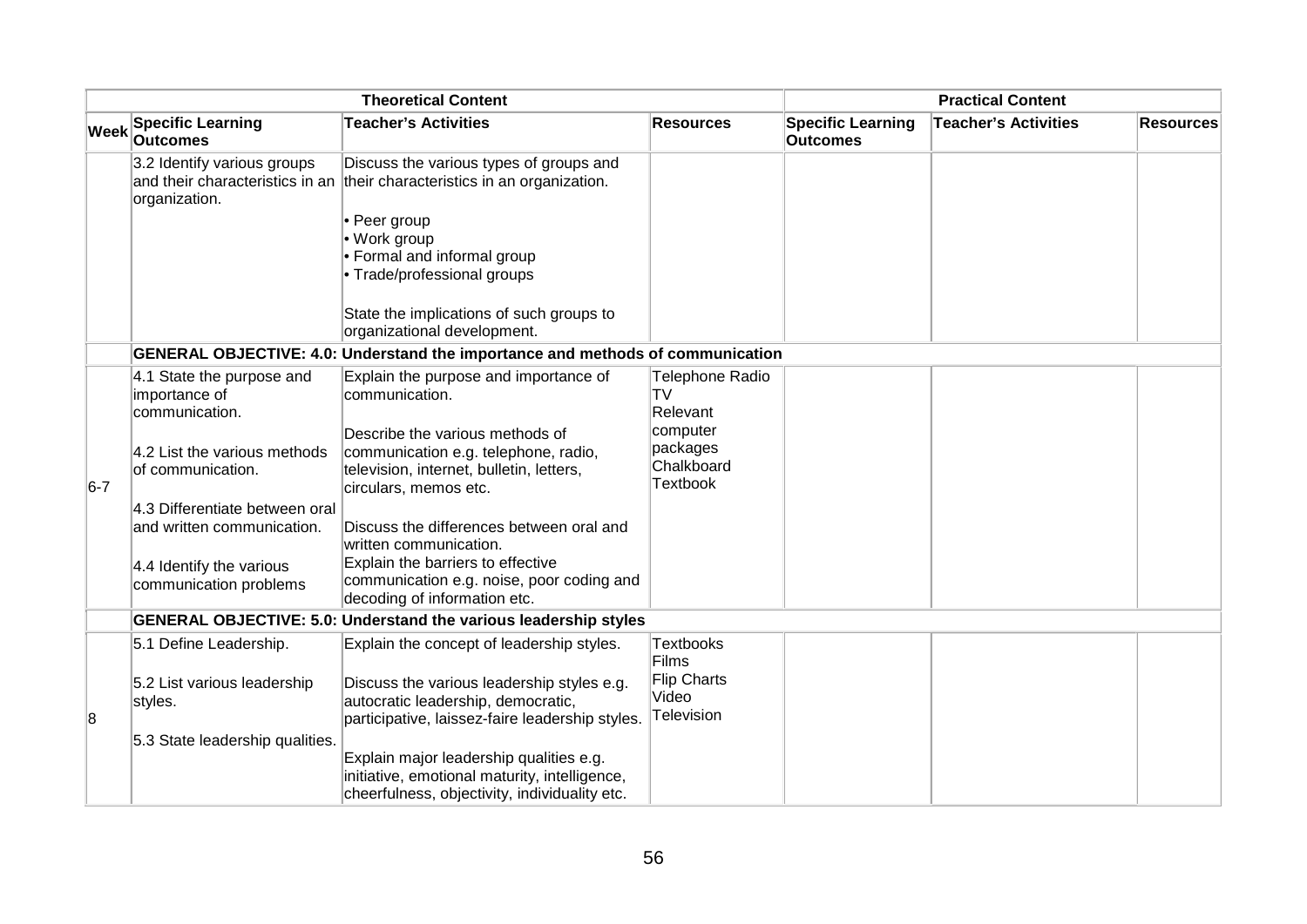| <b>Theoretical Content</b> |                                                                                                                                                                                                                                                                                                                                                            |                                                                                                                                                                                                                                                                                                                                                                                                                                 | <b>Practical Content</b>                                                                                                                                |                                             |                             |                  |
|----------------------------|------------------------------------------------------------------------------------------------------------------------------------------------------------------------------------------------------------------------------------------------------------------------------------------------------------------------------------------------------------|---------------------------------------------------------------------------------------------------------------------------------------------------------------------------------------------------------------------------------------------------------------------------------------------------------------------------------------------------------------------------------------------------------------------------------|---------------------------------------------------------------------------------------------------------------------------------------------------------|---------------------------------------------|-----------------------------|------------------|
| <b>Week</b>                | <b>Specific Learning</b><br><b>Outcomes</b>                                                                                                                                                                                                                                                                                                                | <b>Teacher's Activities</b>                                                                                                                                                                                                                                                                                                                                                                                                     | <b>Resources</b>                                                                                                                                        | <b>Specific Learning</b><br><b>Outcomes</b> | <b>Teacher's Activities</b> | <b>Resources</b> |
|                            |                                                                                                                                                                                                                                                                                                                                                            | GENERAL OBJECTIVE: 6.0: Understand the principles of insurance and the various methods of dealing with risks.                                                                                                                                                                                                                                                                                                                   |                                                                                                                                                         |                                             |                             |                  |
| 9-10                       | 6.1 Define insurance.<br>6.2 State the principles of<br>insurance.<br>6.3 List the different types of<br>insurance companies.<br>6.4 List the various types of<br>insurance coverage.<br>6.5 State the various<br>purposes of life assurance.<br>6.6 Define Risk<br>6.7 State the major types of<br>risk and the various methods<br>of dealing with risks. | Explain the concept of insurance.<br>Discuss the principles of insurance.<br>· Insurable interest<br>· Insurable risks<br>• Principles of indemnity<br>• Principles of subrogation etc<br>Discuss the different type of insurance<br>companies.<br>Explain the various types of insurance<br>coverage<br>• Property<br>• Casualty insurance<br>• Life assurance<br>Discuss the coverage under property and<br>casual insurance. | Specimen of<br>insurance<br>documents<br>Textbooks<br>Specimen of<br>insurance<br>documents<br><b>Textbooks</b><br>Field trip<br>(insurance<br>company) |                                             |                             |                  |
|                            |                                                                                                                                                                                                                                                                                                                                                            | Fie, workman's compensation, automobile<br>insurance, unemployment compensation.<br>Explain the various purposes of life<br>lassurance.<br>Pension, key executives, individual relief<br>benefits, etc.<br>Explain the concept of risk.<br>Discuss the major types of risks.<br>Discuss the various methods of dealing with<br>risks - elimination of hazards, self,<br>insurance practicing good management,<br>hedging etc.   | Filed trip<br>(Insurance<br>company)<br><b>Textbook</b>                                                                                                 |                                             |                             |                  |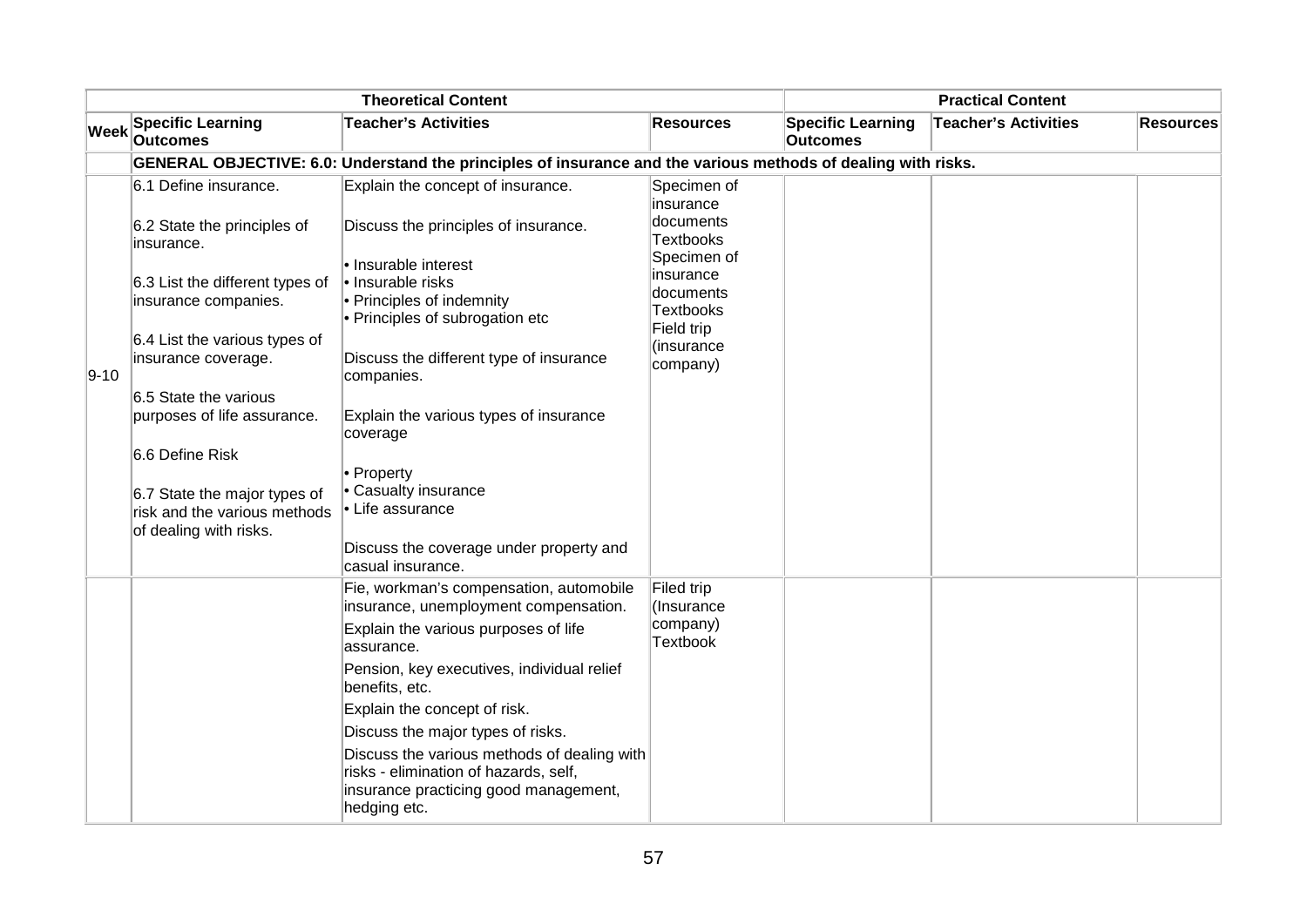|  | <b>Theoretical Content</b>                                                                                                                       |                                                                                                                  |                                                    | <b>Practical Content</b>                                 |                                           |                  |
|--|--------------------------------------------------------------------------------------------------------------------------------------------------|------------------------------------------------------------------------------------------------------------------|----------------------------------------------------|----------------------------------------------------------|-------------------------------------------|------------------|
|  | Week Specific Learning<br><b>Outcomes</b>                                                                                                        | <b>Teacher's Activities</b>                                                                                      | <b>Resources</b>                                   | <b>Specific Learning</b><br><b>Outcomes</b>              | <b>Teacher's Activities</b>               | <b>Resources</b> |
|  | GENERAL OBJECTIVE: 7.0: Know the major types of insurance companies and coverage's.                                                              |                                                                                                                  |                                                    |                                                          |                                           |                  |
|  | 7.1 List the different types of<br>office machines.                                                                                              | Describe the different types of office<br>machines.                                                              | Specimen of store<br>records.                      |                                                          |                                           |                  |
|  | 7.2 Operate the machines.                                                                                                                        | • Typewriters (manual and electronic)<br>• Duplicating machine                                                   |                                                    |                                                          |                                           |                  |
|  | 7.3 List different types of<br>office equipment.                                                                                                 | • Photocopying machine<br>• Scanning machine<br>• Computer                                                       |                                                    |                                                          |                                           |                  |
|  | 11-12 $\vert$ 7.4 Use the Office<br>Equipment.                                                                                                   | • Calculating machines etc.<br>Demonstrate the use of the machines                                               |                                                    |                                                          |                                           |                  |
|  | 7.5 State the purpose of<br>inventory.                                                                                                           | above.<br>Describe the different types of Office                                                                 |                                                    |                                                          |                                           |                  |
|  | 7.6 Explain the procedure of<br>taking inventory of machines<br>and equipment.                                                                   | Equipment e.g. telephone, Dictaphone,<br>tape-ecorder, tele-printer etc.                                         |                                                    |                                                          |                                           |                  |
|  |                                                                                                                                                  | GENERAL OBJECTIVE: 8.0: Know and use different types of machines and equipment and methods of keeping Inventory. |                                                    |                                                          |                                           |                  |
|  | Explain the purpose of<br>inventory.                                                                                                             | Books, handouts, forms, example forms<br>and receipts, etc.                                                      | Demonstrate the<br>use of the office<br>equipment. | Show how to use<br>equipment available<br>in most modern | Equipments<br>Posters, pictures, Internet |                  |
|  | Discuss the procedure of<br>inventory keeping.                                                                                                   |                                                                                                                  |                                                    | offices                                                  | browsing                                  |                  |
|  | • Date of purchase<br>13-15 • Name of machine or<br>equipment<br>• Model and serial number.<br>• Number issued out and<br>balance in the record. |                                                                                                                  |                                                    |                                                          |                                           |                  |
|  | Name of receipt and<br>signature of recipient etc.                                                                                               |                                                                                                                  |                                                    |                                                          |                                           |                  |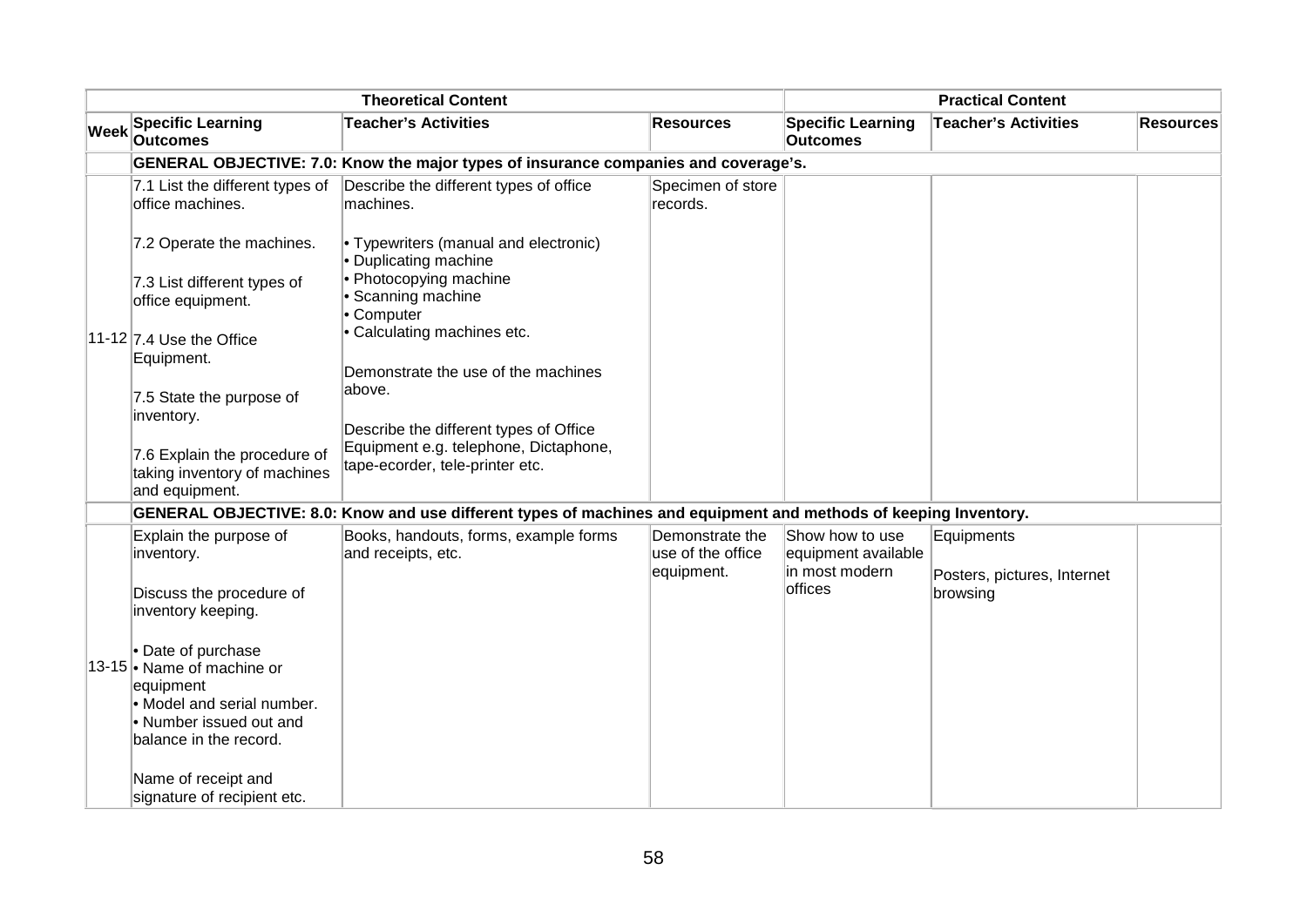|     | <b>ASSESSMENT CRITERIA</b>                                             |   |     |  |  |  |  |
|-----|------------------------------------------------------------------------|---|-----|--|--|--|--|
|     | Coursework Course test Practical Other (Examination/project/portfolio) |   |     |  |  |  |  |
| 30% | $\%$                                                                   | % | 70% |  |  |  |  |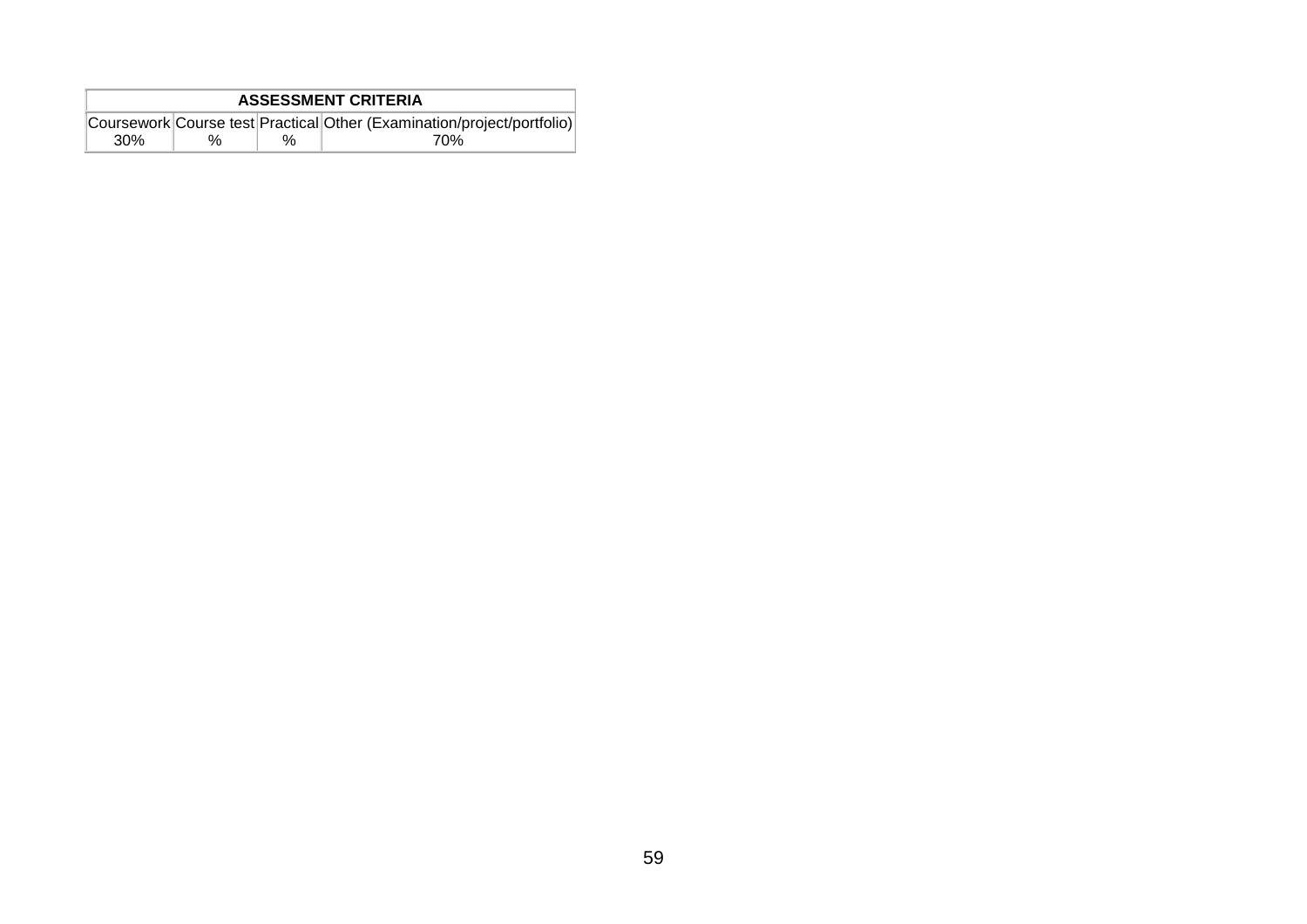# **Human Capital Management**

| <b>PROGRAMME: HND Office Technology and Management</b>                                                                                                                                                                                                                                                                                                                                                                                                                                                                                                                                             |                |                                   |                                            |  |  |
|----------------------------------------------------------------------------------------------------------------------------------------------------------------------------------------------------------------------------------------------------------------------------------------------------------------------------------------------------------------------------------------------------------------------------------------------------------------------------------------------------------------------------------------------------------------------------------------------------|----------------|-----------------------------------|--------------------------------------------|--|--|
| <b>Course: HUMAN CAPITAL MANAGEMENT</b>                                                                                                                                                                                                                                                                                                                                                                                                                                                                                                                                                            | Code: BAM 324  | <b>Credit Hours:</b>              | hours 4                                    |  |  |
| Semester: 2                                                                                                                                                                                                                                                                                                                                                                                                                                                                                                                                                                                        | Pre-requisite: | Theoretical:<br><b>Practical:</b> | 2 hours/week - 50 %<br>2 hours/week - 50 % |  |  |
| Course main Aim/Goal                                                                                                                                                                                                                                                                                                                                                                                                                                                                                                                                                                               |                |                                   |                                            |  |  |
| This course is intended to further enable the student understand concepts, technique and dynamism of Human Capital Management.<br><b>General Objectives:</b><br>1. Understand the use of job interview<br>2. Know the procedure for selection decision - making<br>3. Understand medical check in selection procedure<br>4. Understand the use of employment reference<br>5. Understand induction procedure<br>6. Understand employee performance appraisal<br>7. Understand training and development<br>8. Understand compensation administration<br>9. Understand employee discipline procedure. |                |                                   |                                            |  |  |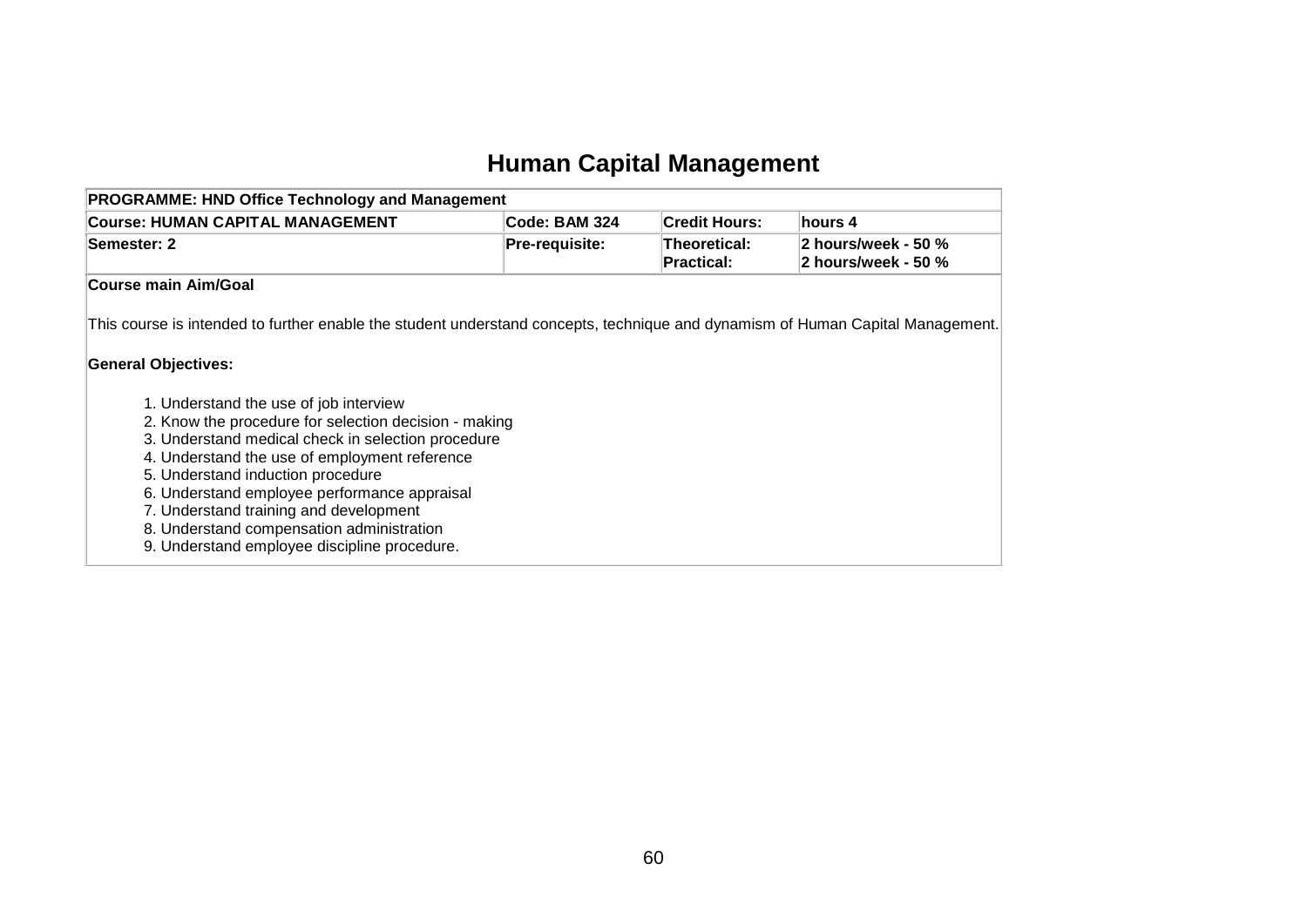|       | <b>Theoretical Content</b>                                            |                                                                            |                      |                                             | <b>Practical Content</b>                                |                  |
|-------|-----------------------------------------------------------------------|----------------------------------------------------------------------------|----------------------|---------------------------------------------|---------------------------------------------------------|------------------|
|       | <b>Week Specific Learning Outcomes</b>                                | <b>Teacher's Activities</b>                                                | <b>Resources</b>     | <b>Specific Learning</b><br><b>Outcomes</b> | <b>Teacher's Activities</b>                             | <b>Resources</b> |
|       | General Objective 1: Understand the use of job interview              |                                                                            |                      |                                             |                                                         |                  |
|       | 1.1 Define interview and its process.                                 | Explain interview and its<br>process.                                      | <b>Textbooks</b>     |                                             |                                                         |                  |
|       | 1.2 Explain the role of interview.                                    | ii. Explain the role of job                                                | · Journals           |                                             |                                                         |                  |
|       | 1.3 Distinguish between job interview and<br>selection test.          | interview in selection process.                                            |                      |                                             |                                                         |                  |
| $1-2$ | 1.4 Describe the types of job interview.                              | iii. Distinguish between job<br>interview and selection test.              |                      |                                             |                                                         |                  |
|       | 1.5 Explain the use of different types of<br>interview.               | iv. Explain the uses, types,<br>stages and techniques of job<br>interview. |                      |                                             |                                                         |                  |
|       | 1.6 Explain the stages and techniques of<br>job interview.            | v. Explain the preparation of<br>job interview.                            |                      |                                             |                                                         |                  |
|       | 1.7 Explain the preparation for job<br>interview.                     |                                                                            |                      |                                             |                                                         |                  |
|       | General Objective 2: Know the procedure for selection decision making |                                                                            |                      |                                             |                                                         |                  |
|       | 2.1 Explain the use of 7 point plan for<br>selection rating.          | i. Explain the use of 7 point<br>plan for selection rating.                | - Textbooks          | Explain the use of<br>point plan for        | Guide student to draft the 7<br>point selection rating. | Forms            |
|       |                                                                       |                                                                            | Journals             | selection rating.                           |                                                         | Example          |
|       | 2.2 Prepare scoring sheet for interview<br>rating.                    | ii. Guide the students to<br>prepare scoring sheet for                     | <b>Scoring Sheet</b> | Preparing scoring                           | Guide student to prepare<br>scoring sheet for interview | scoring sheets   |
|       |                                                                       | interview rating.                                                          |                      | sheet for interview                         | rating in an hypothetical                               | handouts         |
| $3-4$ | 2.3 Use effectively scoring sheet interview                           |                                                                            | (sample)             | rating.                                     | organization                                            |                  |
|       | rating.                                                               | iii. Demonstrate the use of                                                |                      |                                             |                                                         |                  |
|       |                                                                       | scoring sheet for interview<br>rating.                                     |                      | Use effectively<br>scoring sheet            | Guide student to<br>demonstrate by designing            |                  |
|       |                                                                       |                                                                            |                      | interview rating                            | and filling the interview                               |                  |
|       |                                                                       | iv. Give assignment.                                                       |                      |                                             | rating sheet.                                           |                  |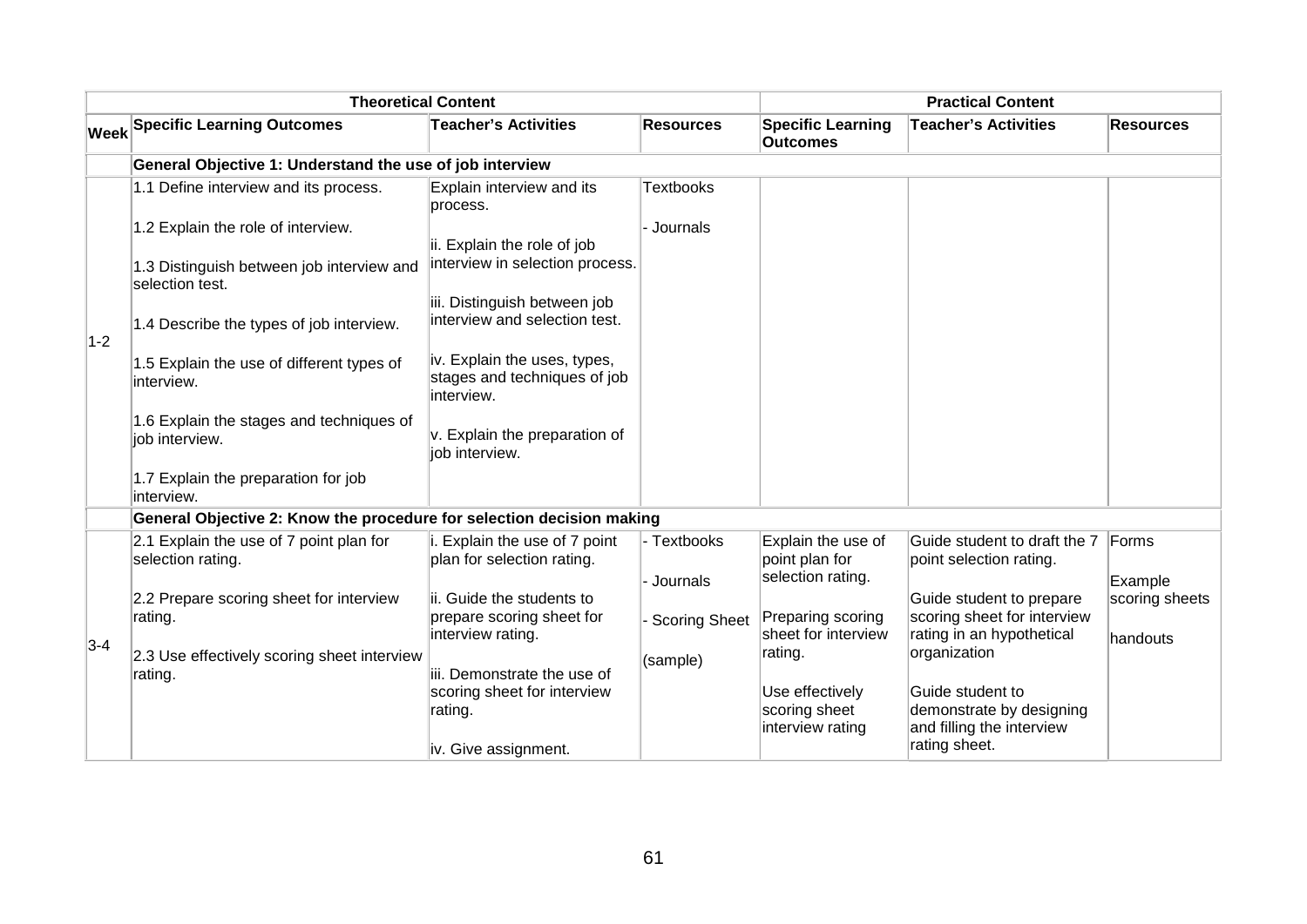|       | <b>Theoretical Content</b>                                                                 |                                                                        |                            | <b>Practical Content</b>                                                         |                                                                                          |                          |
|-------|--------------------------------------------------------------------------------------------|------------------------------------------------------------------------|----------------------------|----------------------------------------------------------------------------------|------------------------------------------------------------------------------------------|--------------------------|
|       | <b>Week Specific Learning Outcomes</b>                                                     | <b>Teacher's Activities</b>                                            | <b>Resources</b>           | <b>Specific Learning</b><br><b>Outcomes</b>                                      | <b>Teacher's Activities</b>                                                              | <b>Resources</b>         |
|       | General Objective 3: Understand medical check in selection procedure                       |                                                                        |                            |                                                                                  |                                                                                          |                          |
|       | 3.1 Explain the importance of medical<br>check.                                            | i. Explain the importance of<br>medical check.                         | - Textbooks<br>- Journals  | Explain the<br>importance of<br>medical check.                                   | Demonstrate with the aid of<br>medical report, the content<br>and uses of medical check. | Example of<br>reports    |
|       | 3.2 Explain the practice of obtaining<br>medical check.                                    | ii Explain the practice of<br>obtaining medical check.                 | - Medical<br>reports.      | Explain the practice<br>of obtaining medical                                     | With aid of medical<br>certificate, demonstrate the                                      | Handouts<br>Pictures and |
| $5-6$ | 3.3 Identify the format for medical check.                                                 | iii. Demonstrate the format for<br>medical check.                      |                            | check.                                                                           | practice and format for<br>medical check.                                                | photos                   |
|       | 3.4 Explain the use of medical check<br>when obtained                                      | iv. Explain the use of medical<br>check when obtained.                 |                            | Identify the format<br>for medical check<br>Explain the use of<br>medical check. | Arrange a visit to any<br>organization to explain the<br>uses and importance.            |                          |
|       | General Objective 4: Understand the use of employment references                           |                                                                        |                            |                                                                                  |                                                                                          |                          |
|       | 4.1 Identify various types of employment<br>references.                                    | i. Explain types, uses and<br>limitations of employment<br>references. | - Textbooks<br>- Journals  |                                                                                  |                                                                                          |                          |
| 7     | 4.2 Explain the use of various types of<br>employment references and their<br>limitations. | ii. Explain the practical usage<br>of employment references.           | - Reference<br>Letter      |                                                                                  |                                                                                          |                          |
|       | 4.3 Explain the practice of the use of<br>employment references                            |                                                                        |                            |                                                                                  |                                                                                          |                          |
|       | <b>General Objective 5: Understand induction procedure:</b>                                |                                                                        |                            |                                                                                  |                                                                                          |                          |
|       | 5.1 Define induction                                                                       | i. Explain an induction<br>process in an organization                  | - Textbooks                |                                                                                  |                                                                                          |                          |
| 8     | 5.2 Distinguish between formal and<br>informal induction.                                  | ii Explain types of induction<br>pointing out the differences          | - Journals<br>Sample of an |                                                                                  |                                                                                          |                          |
|       | 5.3 Explain the need for induction.                                                        | between the processes.                                                 | induction<br>programme.    |                                                                                  |                                                                                          |                          |
|       | 5.4 Identify the tasks involved in induction.                                              | iii. Explain the rational for                                          |                            |                                                                                  |                                                                                          |                          |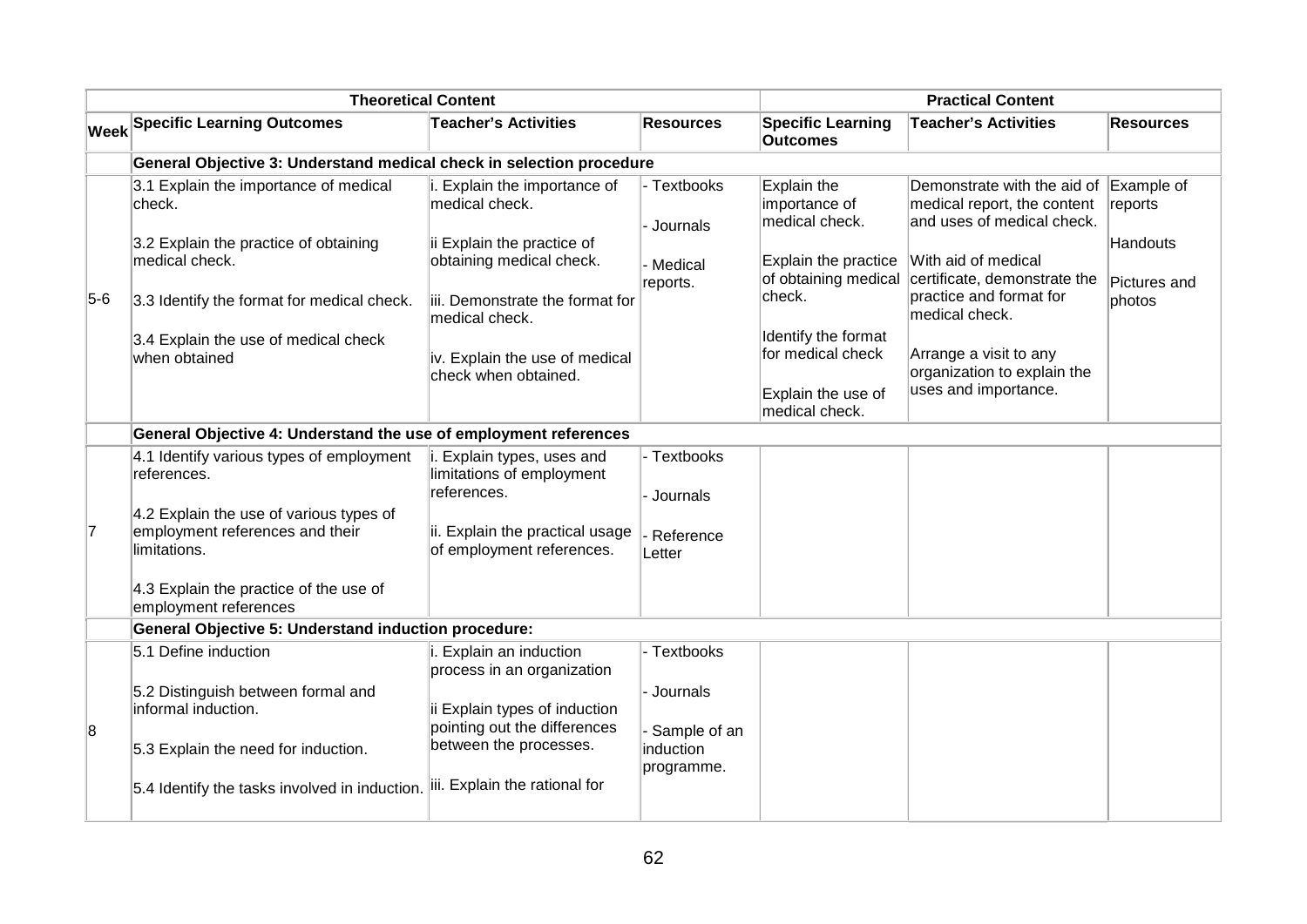|          | <b>Theoretical Content</b>                                                           |                                                                                    |                           |                                              | <b>Practical Content</b>                                                  |                            |
|----------|--------------------------------------------------------------------------------------|------------------------------------------------------------------------------------|---------------------------|----------------------------------------------|---------------------------------------------------------------------------|----------------------------|
|          | <b>Week Specific Learning Outcomes</b>                                               | <b>Teacher's Activities</b>                                                        | <b>Resources</b>          | <b>Specific Learning</b><br><b>Outcomes</b>  | <b>Teacher's Activities</b>                                               | <b>Resources</b>           |
|          | 5.5 Prepare an induction programme.                                                  | inductions.                                                                        |                           |                                              |                                                                           |                            |
|          | 5.6 Identify who has responsibility for<br>implementation of induction programme.    | liv. Guide the students to<br>prepare an induction<br>programme.                   |                           |                                              |                                                                           |                            |
|          | 5.7 Explain the procedure for induction<br>follow up.                                | v. Describe the officers<br>responsible for instructing an<br>induction programme. |                           |                                              |                                                                           |                            |
|          |                                                                                      | vi. Guide students on how to<br>follow up induction<br>programme.                  |                           |                                              |                                                                           |                            |
|          | General Objective 6: Understand employee performance appraisal                       |                                                                                    |                           |                                              |                                                                           |                            |
|          | 6.1 Define employee performance<br>appraisal.                                        | i. Explain employee<br>performance appraisal, its<br>rational and uses.            | - Textbooks<br>- Journals | Describe the<br>techniques of<br>performance | Using example,<br>demonstrate to the student<br>how performance appraisal | Appraisal<br>form/example  |
|          | 6.2 State the rational and uses of<br>employee performance appraisal.                | ii. Differentiate between<br>confidential and open                                 | Samples of                | appraisal system<br>Design an                | system can be developed.<br>Guide student to prepare a                    | Example sheet<br>and forms |
|          | 6.3 Distinguish between confidential report<br>and open report on employee appraisal | reporting system of employee<br>performance appraisal.                             | appraisal<br>instrument   | appropriate<br>performance<br>appraisal      | performance appraisal<br>form/sheet.                                      | Free Internet<br>forms     |
| $9 - 10$ | 6.4 Enumerate the requirements of a<br>sound performance appraisal system.           | iii. Explain the characteristics<br>of a sound performance<br>appraisal system.    |                           | instrument.                                  |                                                                           | Handouts                   |
|          | 6.5 Describe the techniques of<br>performance appraisal system.                      | iv. Describe techniques of<br>employee performance                                 |                           |                                              |                                                                           |                            |
|          | 6.6 Design an appropriate performance<br>appraisal instrument.                       | appraisal.<br>v. Guide students to design<br>an appraisal instrument.              |                           |                                              |                                                                           |                            |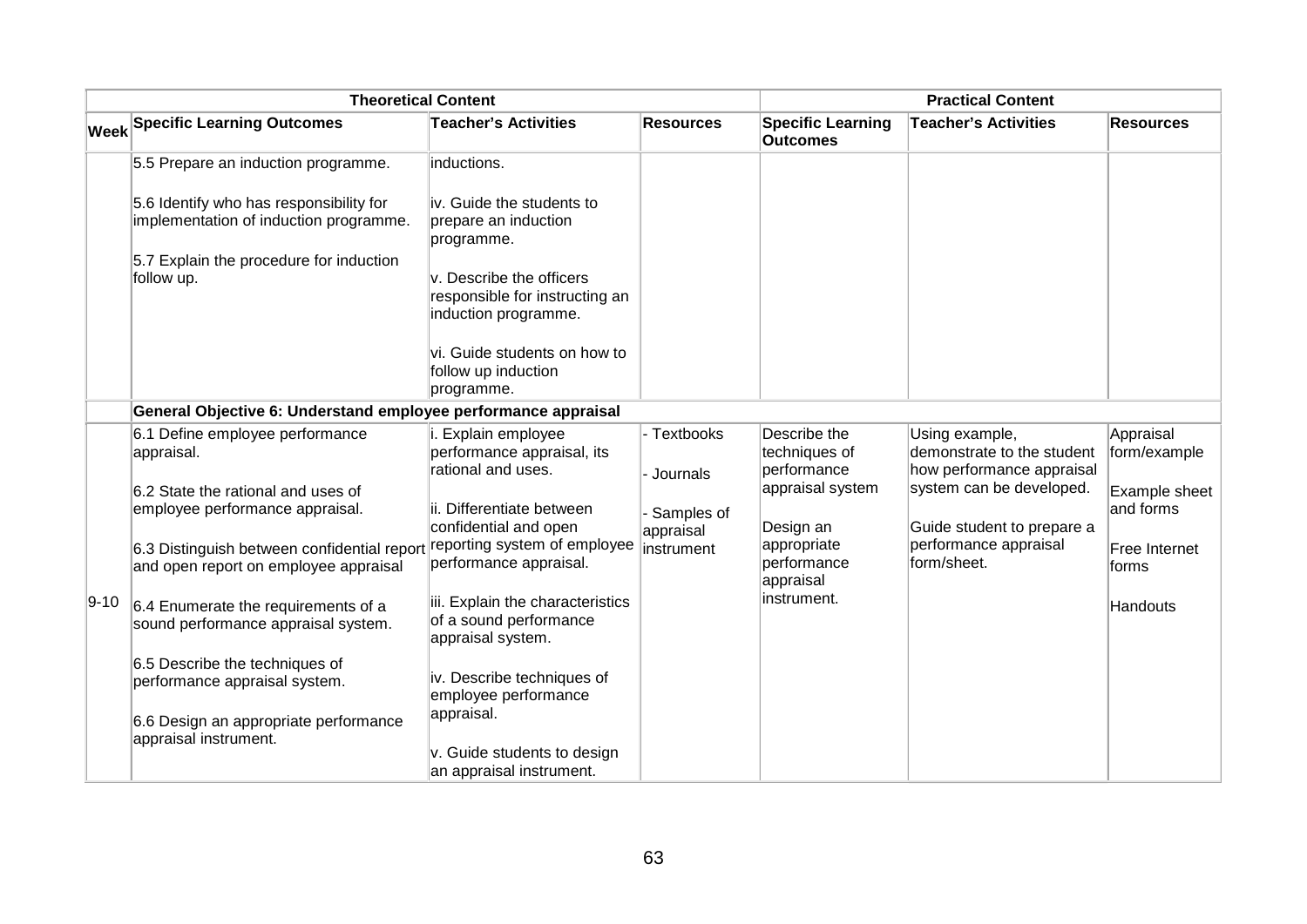| <b>Theoretical Content</b> |                                                                                                                   |                                                             | <b>Practical Content</b> |                                             |                             |                  |
|----------------------------|-------------------------------------------------------------------------------------------------------------------|-------------------------------------------------------------|--------------------------|---------------------------------------------|-----------------------------|------------------|
|                            | <b>Week Specific Learning Outcomes</b>                                                                            | <b>Teacher's Activities</b>                                 | <b>Resources</b>         | <b>Specific Learning</b><br><b>Outcomes</b> | <b>Teacher's Activities</b> | <b>Resources</b> |
|                            | <b>General Objective 7: Understand Training and Development</b>                                                   |                                                             |                          |                                             |                             |                  |
|                            | 7.1 Define training, development and<br>education.                                                                | i. Explain training, education<br>and development.          | - Textbooks              |                                             |                             |                  |
|                            | 7.2 Explain challenges of employee<br>training.                                                                   | ii. Explain challenges of<br>employee training.             | - Journals               |                                             |                             |                  |
|                            | 7.3 Distinguish among 7.1 above.                                                                                  | iii. Explain the challenges of<br>training.                 |                          |                                             |                             |                  |
|                            | 7.4 Explain challenges of employee<br>training under the heading of human<br>obsolence, technological challenges, | iv. Analyse training needs.                                 |                          |                                             |                             |                  |
|                            | environmental challenges and government $ v $ . Explain steps in a training<br>challenges.                        | cycle.                                                      |                          |                                             |                             |                  |
|                            | 11-12 7.5 Analyze training needs of employees.                                                                    | vi. Explain programme<br>objective, content and training    |                          |                                             |                             |                  |
|                            | 7.6 Identify 7 steps in training.                                                                                 | sequence.                                                   |                          |                                             |                             |                  |
|                            | 7.7 Describe programme objective,<br>content and sequence.                                                        | vii. Explain learning principles<br>and training methods.   |                          |                                             |                             |                  |
|                            | 7.8 Explain learning principle and training<br>method.                                                            | viii. Explain training and<br>evaluation process.           |                          |                                             |                             |                  |
|                            | 7.9 Evaluate training                                                                                             | ix. Explain methods of<br>employee and management           |                          |                                             |                             |                  |
|                            | 7.10 Identify methods of employee<br>development and management                                                   | development.                                                |                          |                                             |                             |                  |
|                            | development                                                                                                       | x. Give assignment                                          |                          |                                             |                             |                  |
|                            | General Objective 8: Understand compensation administration                                                       |                                                             |                          |                                             |                             |                  |
|                            | 8.1 Explain the importance of                                                                                     | i. Explain compensation, its<br>importance objectives, uses | - Textbooks              |                                             |                             |                  |
|                            | 13-14 compensation                                                                                                | and benefits.                                               | - Journals               |                                             |                             |                  |
|                            | 8.2 Explain objectives, and benefits of a                                                                         |                                                             |                          |                                             |                             |                  |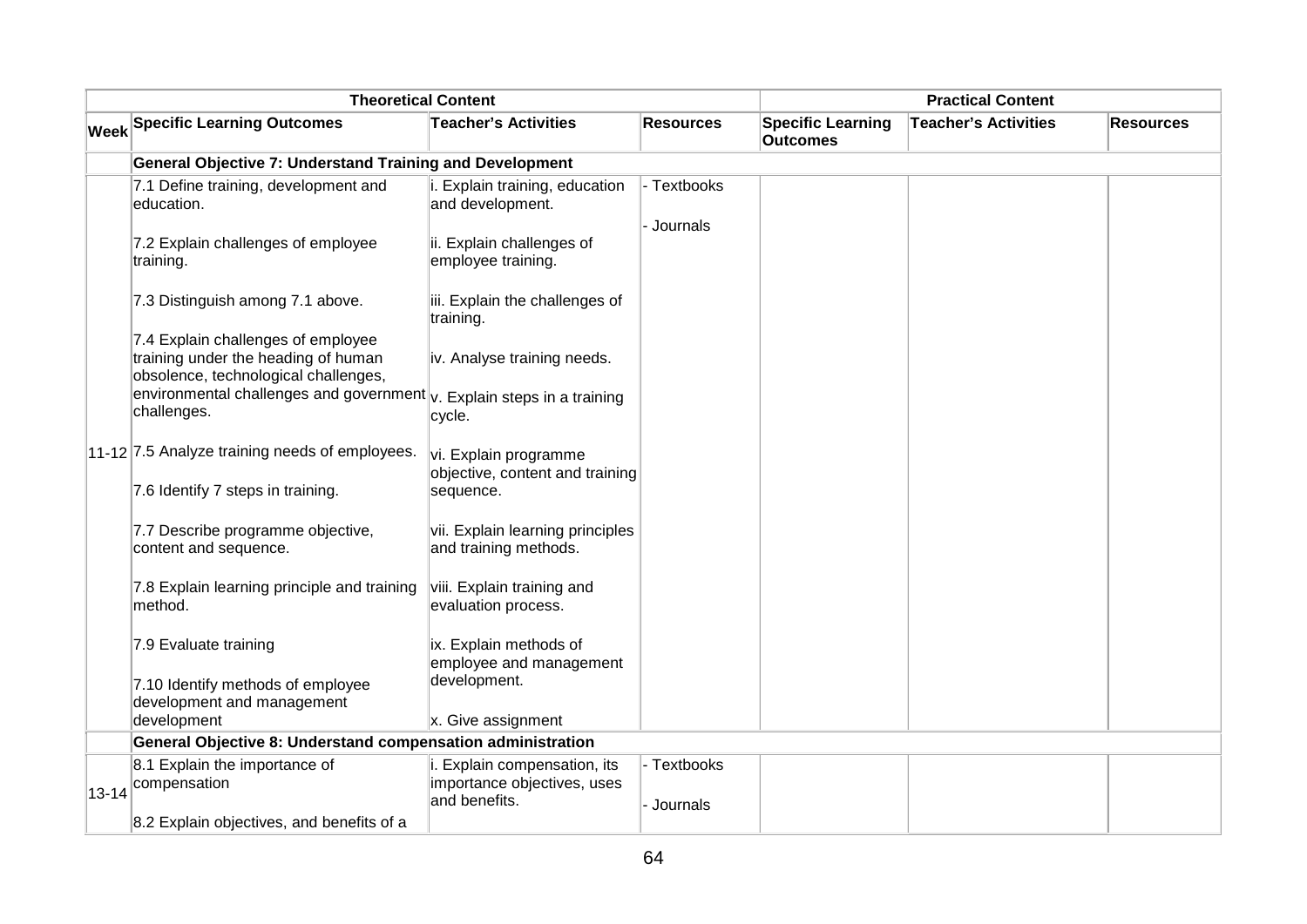|    | <b>Theoretical Content</b>                                    |                                                                     |                  |                                             | <b>Practical Content</b>    |                  |
|----|---------------------------------------------------------------|---------------------------------------------------------------------|------------------|---------------------------------------------|-----------------------------|------------------|
|    | <b>Week Specific Learning Outcomes</b>                        | <b>Teacher's Activities</b>                                         | <b>Resources</b> | <b>Specific Learning</b><br><b>Outcomes</b> | <b>Teacher's Activities</b> | <b>Resources</b> |
|    | good compensation administration<br>objectives.               | ii. Reconcile conflicting<br>compensation objectives.               |                  |                                             |                             |                  |
|    | 8.3 Reconcile conflicting compensation<br>objective.          | iii. Explain job evaluation, its<br>uses, procedure and<br>methods. |                  |                                             |                             |                  |
|    | 8.4 Explain job evaluation.                                   |                                                                     |                  |                                             |                             |                  |
|    | 8.5 Explain the use of job evaluation                         | iv. Explain systems of<br>remuneration                              |                  |                                             |                             |                  |
|    | 8.6 Explain job evaluation procedure.                         | v. Explain types of incentive<br>schemes, their merits and          |                  |                                             |                             |                  |
|    | 8.7 Describe common job evaluation<br>methods.                | limitations.                                                        |                  |                                             |                             |                  |
|    | 8.8 Explain systems of remuneration.                          |                                                                     |                  |                                             |                             |                  |
|    | 8.9 Explain incentive methods.                                |                                                                     |                  |                                             |                             |                  |
|    | Explain merit and limitations of incentive<br>methods.        |                                                                     |                  |                                             |                             |                  |
|    | General Objective 9: Understand employee discipline procedure |                                                                     |                  |                                             |                             |                  |
|    | 9.1 Explain discipline.                                       | i. Explain discipline.                                              | - Textbooks      |                                             |                             |                  |
|    | 9.2 Identify types of discipline (preventive,                 | ii. Explain types of discipline.                                    | Journals         |                                             |                             |                  |
| 15 | corrective) etc.                                              | iii. Explain the red hot stove<br>rule.                             |                  |                                             |                             |                  |
|    | 9.3 Explain the red hot stove rule.                           | iv. Explain disciplinary<br>procedure                               |                  |                                             |                             |                  |
|    | 9.4 Explain disciplinary procedure.                           |                                                                     |                  |                                             |                             |                  |

|     |   |         | <b>ASSESSMENT CRITERIA</b>                                             |
|-----|---|---------|------------------------------------------------------------------------|
|     |   |         | Coursework Course test Practical Other (Examination/project/portfolio) |
| 25% | % | $25 \%$ | .50%                                                                   |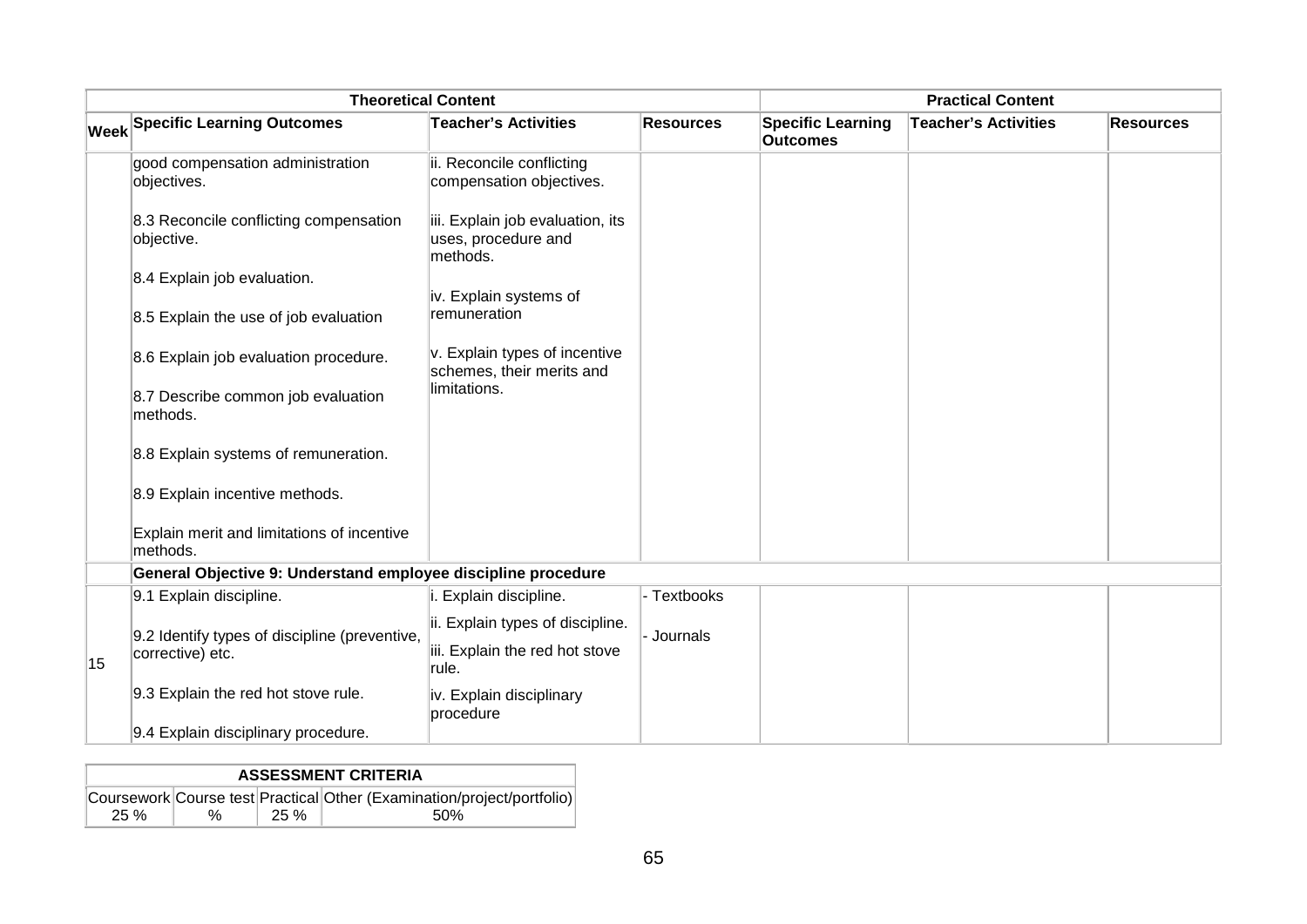### **SEMESTER: 3**

### **Advanced Transcription**

| <b>PROGRAMME: HND Office Technology and Management</b>                                                                                                                                                                                                                                                                                                        |                                                                                                                                                     |                            |                                      |  |
|---------------------------------------------------------------------------------------------------------------------------------------------------------------------------------------------------------------------------------------------------------------------------------------------------------------------------------------------------------------|-----------------------------------------------------------------------------------------------------------------------------------------------------|----------------------------|--------------------------------------|--|
| <b>Course: Advanced Transcription</b>                                                                                                                                                                                                                                                                                                                         | Code: OTM 411                                                                                                                                       | <b>Credit Hours:</b>       | 4 hours x week                       |  |
| Semester: 1                                                                                                                                                                                                                                                                                                                                                   | <b>Pre-requisite: Nil</b>                                                                                                                           | Theoretical:<br>Practical: | 1 hours/week - %<br>3 hours/week - % |  |
| Course main Aim/Goal: This module is designed to enable the student develop, coordinate and synthesize the knowledge of use of English and other course with<br>the skill of Shorthand and Keyboarding for the production of mailable document at a production rate of 20-25 wam and a minimum of 98% accuracy and 5.1 of 1.40.<br><b>General Objectives:</b> |                                                                                                                                                     |                            |                                      |  |
| with an S.I of 1.30.                                                                                                                                                                                                                                                                                                                                          | 1.0 Know and develop the ability to take down dictation passages for production work and varied materials at irregular speed of not less than 80wpm |                            |                                      |  |

2.0 Know how to compose business and other relevant documents form limited information or instructions

3.0 Know how to plan, organize and produce mailable documents.

4.0 Understand the techniques for covering meetings and recording the proceedings of a meeting.

5.0 Acquire the skills for collecting relevant information from source documents.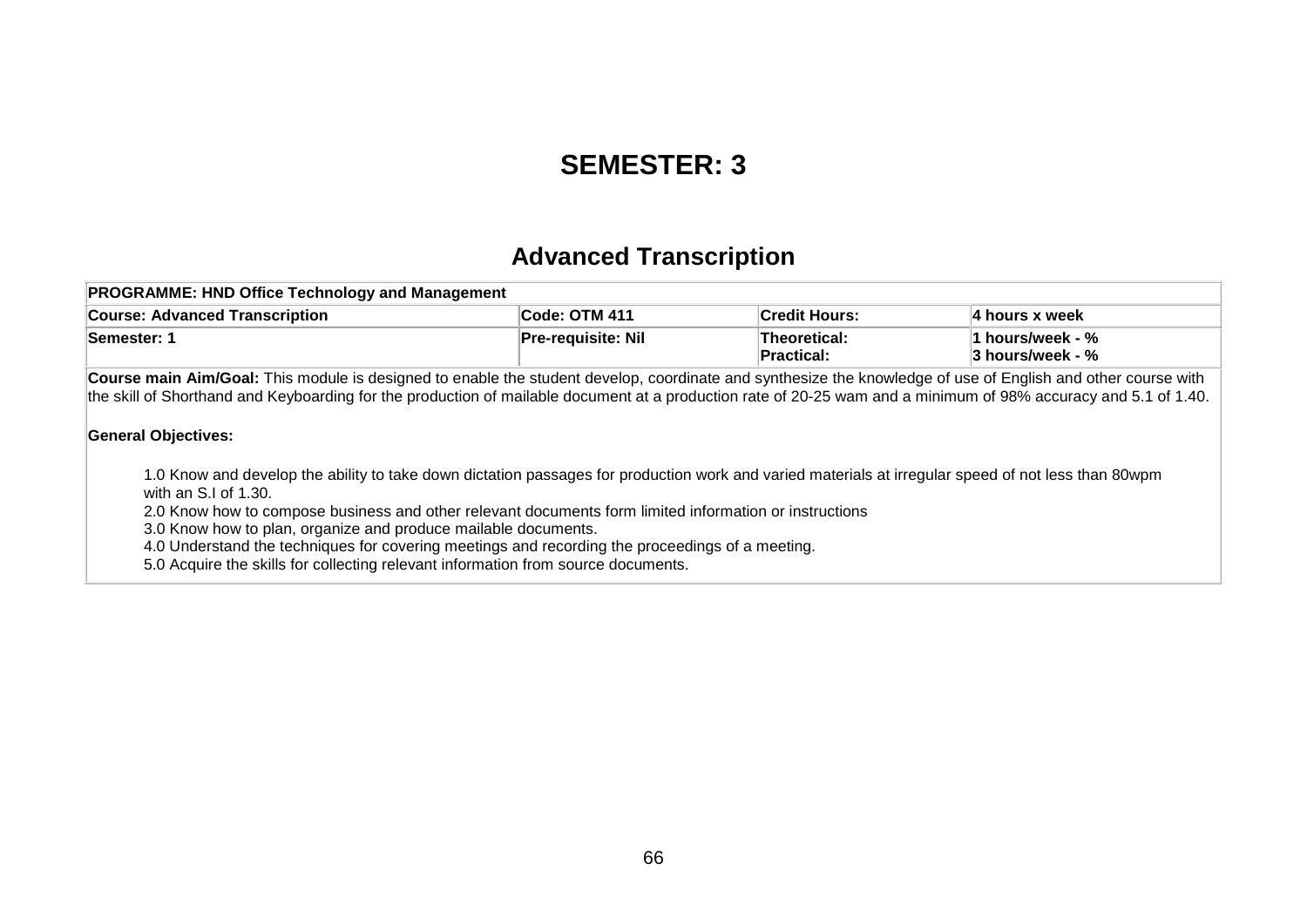|           | <b>Theoretical Content</b>                                                        |                                                                                                                                                  |                                          | <b>Practical Content</b>                                                           |                                                                                           |                        |
|-----------|-----------------------------------------------------------------------------------|--------------------------------------------------------------------------------------------------------------------------------------------------|------------------------------------------|------------------------------------------------------------------------------------|-------------------------------------------------------------------------------------------|------------------------|
|           | <b>Week Specific Learning Outcomes</b>                                            | <b>Teacher's Activities</b>                                                                                                                      | <b>Resources</b>                         | <b>Specific Learning</b><br><b>Outcomes</b>                                        | <b>Teacher's Activities</b>                                                               | <b>Resources</b>       |
|           | of not less than 80wpm with an S.I of 1.30.                                       | General Objective 1.0: Know and develop the ability to take down dictation passages for production work and varied materials at irregular speeds |                                          |                                                                                    |                                                                                           |                        |
|           | materials at irregular speed.                                                     | 1.1 Take down dictation on varied - Dictate varied materials at irregular Electronic<br>speeds of 70-9wpm.                                       | <b>Typewriters</b>                       | Students to read back or<br>transcribe all passages<br>taken, as instructed by the | Dictate varied passages<br>and instruct students to<br>read back and transcribe. (One per | Computers              |
|           | 1.2 Read back dictated passages<br>in groups and individually.                    | - Instruct students to read back<br>dictated passages in groups or<br>individually.                                                              | <b>Computers</b><br>(one per<br>student) | teacher.                                                                           | Supervise students as<br>they transcribe.                                                 | student)<br>Stop watch |
|           | 1.3 Take down previewed<br>passage and read back.                                 | Dictate more passages and ask<br>them to transcribe.                                                                                             | Stop watch                               |                                                                                    | Evaluate and give<br>students feed back.                                                  | Shorthand<br>pens      |
| $\vert$ 1 | 1.4 Take down passages for<br>transcription on electronic<br>typewriter/computer. |                                                                                                                                                  | Shorthand<br>pens                        |                                                                                    |                                                                                           | HP Pencils             |
|           |                                                                                   |                                                                                                                                                  | <b>HP Pencils</b>                        |                                                                                    |                                                                                           | Chalkboard             |
|           |                                                                                   |                                                                                                                                                  | Chalkboard                               |                                                                                    |                                                                                           | Newspapers             |
|           |                                                                                   |                                                                                                                                                  | Newspapers                               |                                                                                    |                                                                                           | Magazines              |
|           |                                                                                   |                                                                                                                                                  | Magazines                                |                                                                                    |                                                                                           |                        |
|           |                                                                                   | GENERAL OBJECTIVE 2:0: Know how to compose business and other relevant documents from limited information or instruction.                        |                                          |                                                                                    |                                                                                           |                        |
|           | 2.1 Compose and type<br>documents, letters, memos,<br>reports etc.                | -Give students limited oral, written<br>and implied instructions to compose<br>business letter and other relevant                                | Chalkboard                               | Students to compose<br>documents as instructed by work.<br>the teacher.            | Supervise students at                                                                     | <b>Ditto</b>           |
|           | 2.2 Compose letters or other                                                      | documents.                                                                                                                                       | Electric<br><b>Typewriters</b>           | Transcribe passages as                                                             | Evaluate and give<br>feedback.                                                            |                        |
| $5-7$     | documents straight on the<br>computer/electronic typewriter.                      | -Instruct students to compose 2<br>shorthand passages at 90wpm for 3                                                                             | Computers                                | instructed by the teacher.                                                         | Give assignments and                                                                      |                        |
|           | 2.3 Do and submit assignment.                                                     | minutes as assignment.                                                                                                                           | <b>Typing Sheets</b>                     |                                                                                    | evaluate.                                                                                 |                        |
|           |                                                                                   |                                                                                                                                                  | Company<br>Reports                       |                                                                                    |                                                                                           |                        |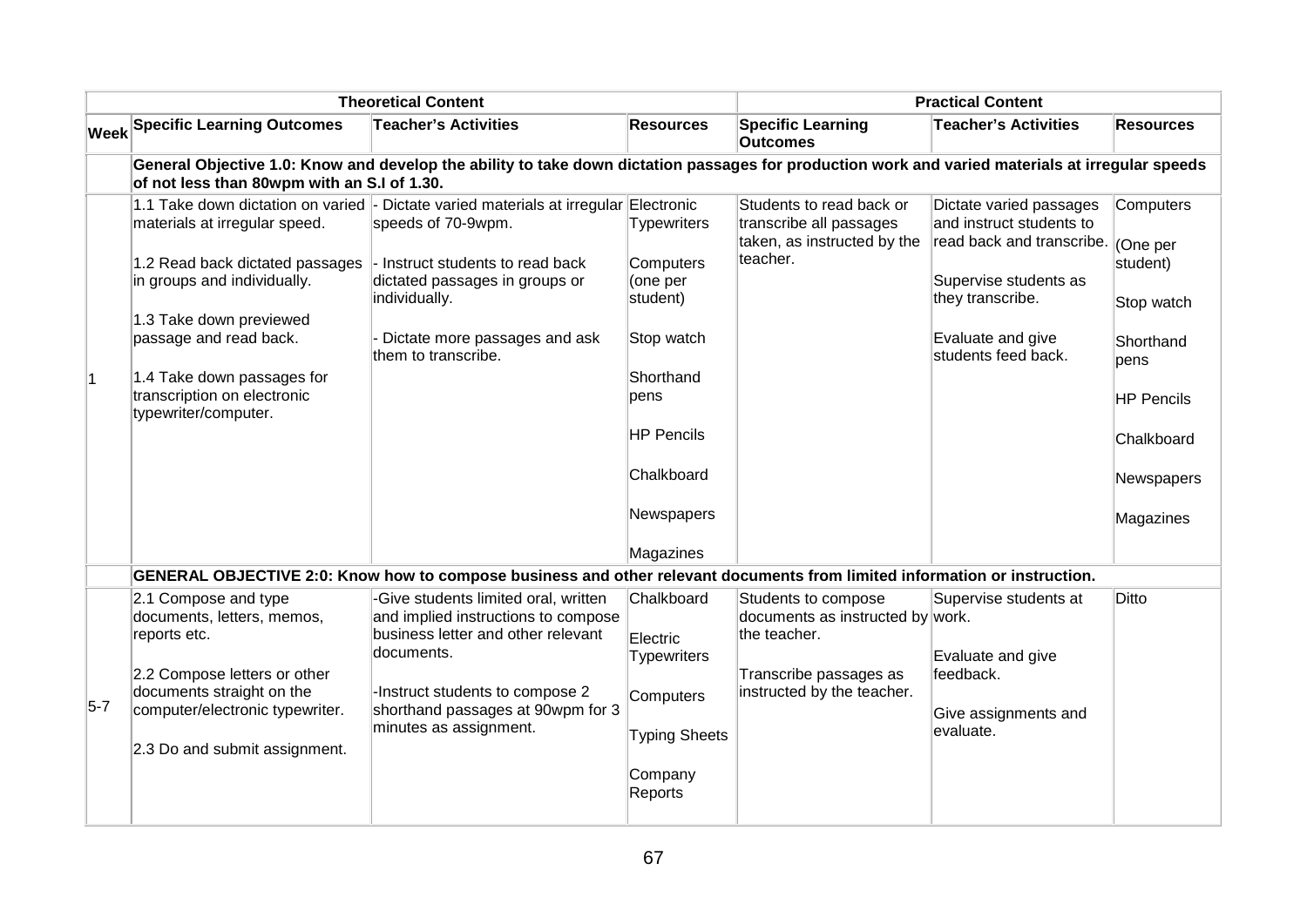| <b>Theoretical Content</b> |                                                                      |                                                                                         | <b>Practical Content</b> |                                                                                   |                                                        |                                  |
|----------------------------|----------------------------------------------------------------------|-----------------------------------------------------------------------------------------|--------------------------|-----------------------------------------------------------------------------------|--------------------------------------------------------|----------------------------------|
|                            | <b>Week Specific Learning Outcomes</b>                               | <b>Teacher's Activities</b>                                                             | <b>Resources</b>         | <b>Specific Learning</b><br><b>Outcomes</b>                                       | <b>Teacher's Activities</b>                            | <b>Resources</b>                 |
|                            |                                                                      |                                                                                         | Financial<br>Reports     |                                                                                   |                                                        |                                  |
|                            |                                                                      |                                                                                         | Journals                 |                                                                                   |                                                        |                                  |
|                            |                                                                      |                                                                                         | Newspaper                |                                                                                   |                                                        |                                  |
|                            |                                                                      |                                                                                         | Shorthand<br>Pen/Pencils |                                                                                   |                                                        |                                  |
|                            |                                                                      | GENERAL OBJECTIVE: 3.0: Know how to plan, organize and produce mailable documents.      |                          |                                                                                   |                                                        |                                  |
|                            | 3.1 Plan and identify priorities.                                    | Explain to students the importance Ditto<br>of planning and how to identify             |                          | Use correct sizes of paper<br>to transcribe passages                              | Demonstrate to students<br>how to identify priorities. | Chalkboard                       |
|                            | 3.2 Use corrects sizes of paper<br>for varying jobs                  | priorities e.g urgent, immediate,<br>important for attention, private,<br>confidential. |                          | dictated by the teacher and<br>manage time effectively.                           | Dictate passages and<br>asks student to read back      | Electronic<br><b>Typewriters</b> |
|                            | 3.3 Assemble materials before<br>commencement and use required       | Explain the need to use correct<br>sizes of paper                                       |                          | Read back or transcribe all<br>dictated passages as<br>instructed by the teacher. | or transcribe.                                         | Computers                        |
|                            | materials for each task.                                             |                                                                                         |                          |                                                                                   | Supervise students' work<br>and evaluate.              | Typing Sheets                    |
|                            | 3.4 Manage time judiciously.                                         | Explain the need to have required<br>materials for each task.                           |                          |                                                                                   |                                                        | Company<br>Reports               |
| $ 8-10 $                   | 3.5 Take dictation and transcribe<br>using the above the guidelines. | Explain the need of time<br>management.                                                 |                          |                                                                                   |                                                        | Financial<br>Reports             |
|                            |                                                                      | Dictate varying passages to<br>accommodate 3.5.                                         |                          |                                                                                   |                                                        | Journals                         |
|                            |                                                                      |                                                                                         |                          |                                                                                   |                                                        | Newspapers                       |
|                            |                                                                      |                                                                                         |                          |                                                                                   |                                                        | Shorthand                        |
|                            |                                                                      |                                                                                         |                          |                                                                                   |                                                        | Pen/Pencils.                     |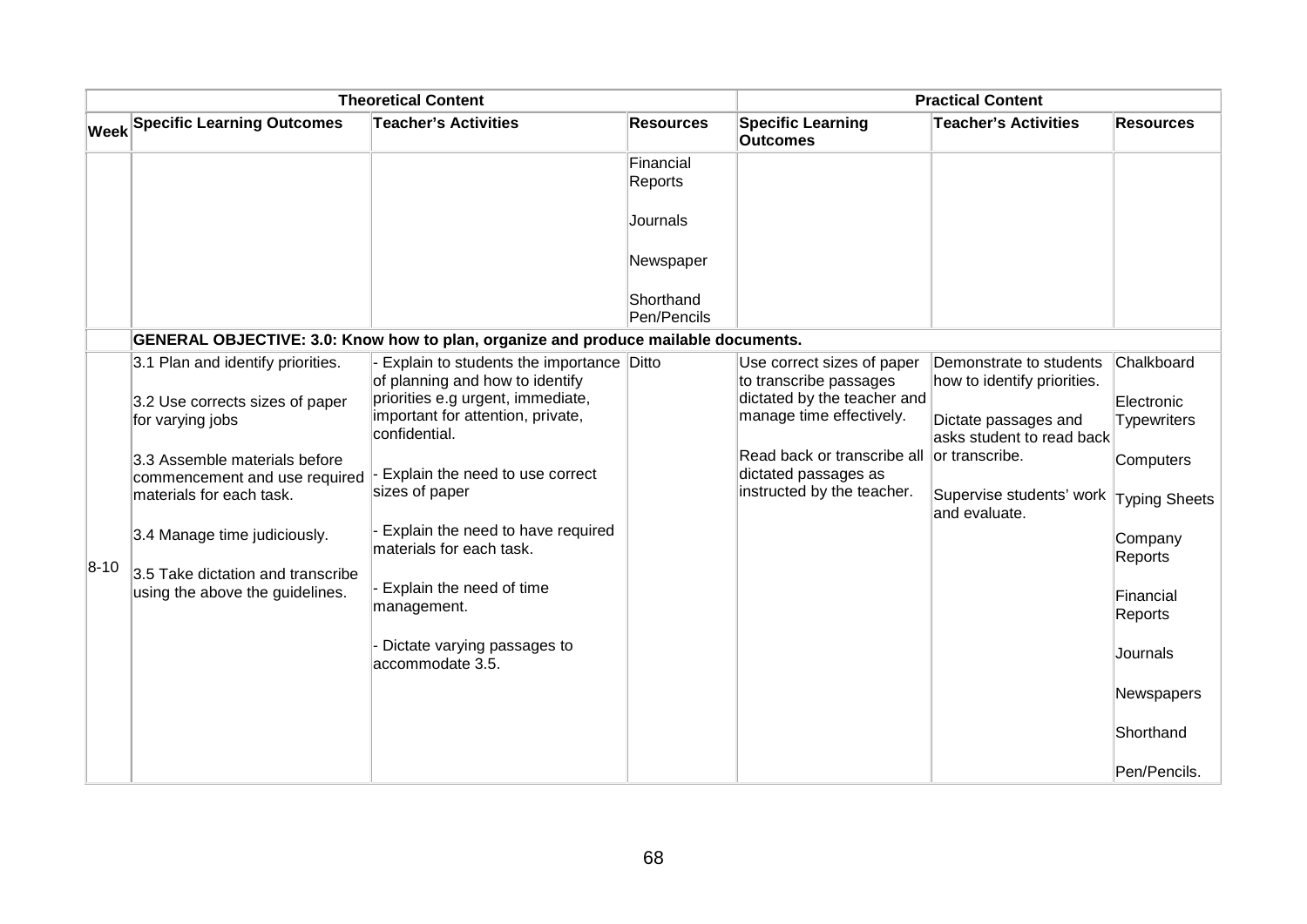| <b>Theoretical Content</b>                                                                                                                                                                                                                                                                         |                                                                                                                                                                                                                                                                                               |                                                                                              | <b>Practical Content</b>                                                                                       |                                                                                                                                                                                   |                                        |
|----------------------------------------------------------------------------------------------------------------------------------------------------------------------------------------------------------------------------------------------------------------------------------------------------|-----------------------------------------------------------------------------------------------------------------------------------------------------------------------------------------------------------------------------------------------------------------------------------------------|----------------------------------------------------------------------------------------------|----------------------------------------------------------------------------------------------------------------|-----------------------------------------------------------------------------------------------------------------------------------------------------------------------------------|----------------------------------------|
| <b>Week Specific Learning Outcomes</b>                                                                                                                                                                                                                                                             | <b>Teacher's Activities</b>                                                                                                                                                                                                                                                                   | <b>Resources</b>                                                                             | <b>Specific Learning</b><br><b>Outcomes</b>                                                                    | <b>Teacher's Activities</b>                                                                                                                                                       | <b>Resources</b>                       |
|                                                                                                                                                                                                                                                                                                    | GENERAL OBJECTIVE 4:0: Understand the techniques for covering meetings and recording the proceeding.                                                                                                                                                                                          |                                                                                              |                                                                                                                |                                                                                                                                                                                   |                                        |
| 4.1 Type varying meeting<br>documents - notices and<br>Agendas.<br>4.2 Display through simulation the Agenda.<br>responsibilities of a secretary<br>before, during and after a<br>$ 11-12 $ meeting.<br>4.3 Take down minutes of a<br>meeting and transcribe using the<br>correct form of display. | - Explain the techniques for covering Chalkboard<br>meetings<br>- Notices, Agenda, Chairman's<br>Discuss the responsibilities of a<br>OTM trainee before during and after<br>a meeting.<br>Explain the procedure for writing<br>minutes.<br>- Dictate meeting documents for<br>transcription. | <b>Typewriters</b><br>Computers<br><b>Typing Sheets</b><br>Company<br>Reports<br>Simulation. | Take down meeting<br>proceedings and transcribe and type Notice/Agenda<br>on computer and proof-<br>read work. | Ask students to prepare<br>for a particular meeting.<br>Role play<br>Dictate meeting<br>proceedings for students<br>to transcribe.<br>Supervise students at<br>work.<br>Evaluate. | Ditto                                  |
|                                                                                                                                                                                                                                                                                                    | GENERAL OBJECTIVES 5:0: Acquire the skills for collective relevant information from source document.                                                                                                                                                                                          |                                                                                              |                                                                                                                |                                                                                                                                                                                   |                                        |
| 5.1 Describe different types of<br>source documents.<br>5.2 Apply the techniques and<br>skills acquired in collecting                                                                                                                                                                              | Discuss different types of source<br>documents.<br>- Explain the techniques for<br>collecting relevant information from                                                                                                                                                                       | Chalkboard<br><b>Typewriters</b>                                                             | Type documents dictated<br>correctly as instructed by<br>teacher.                                              | Dictate relevant<br>documents and instruct<br>students to transcribe on<br>the computer.                                                                                          | Chalkboard<br>Electronic<br>Typewriter |
| relevant information from source<br>source documents.<br>documents.<br>13-15 5.3 Take down exercises and<br>apply the above learned skills.<br>transcribe same using the<br>acquired skills.                                                                                                       | - Dictate exercise to enable students                                                                                                                                                                                                                                                         | Computers<br><b>Typing Sheets</b>                                                            |                                                                                                                | Supervise students at<br>work.                                                                                                                                                    | Computers<br><b>Typing Sheets</b>      |
|                                                                                                                                                                                                                                                                                                    | Company<br>Reports                                                                                                                                                                                                                                                                            |                                                                                              | Evaluate and give<br>feedback.                                                                                 | Source<br>documents                                                                                                                                                               |                                        |
|                                                                                                                                                                                                                                                                                                    |                                                                                                                                                                                                                                                                                               | Dictionary<br>New Year<br><b>Book</b>                                                        |                                                                                                                |                                                                                                                                                                                   | Company<br>Reports                     |
|                                                                                                                                                                                                                                                                                                    |                                                                                                                                                                                                                                                                                               |                                                                                              |                                                                                                                |                                                                                                                                                                                   | Financial                              |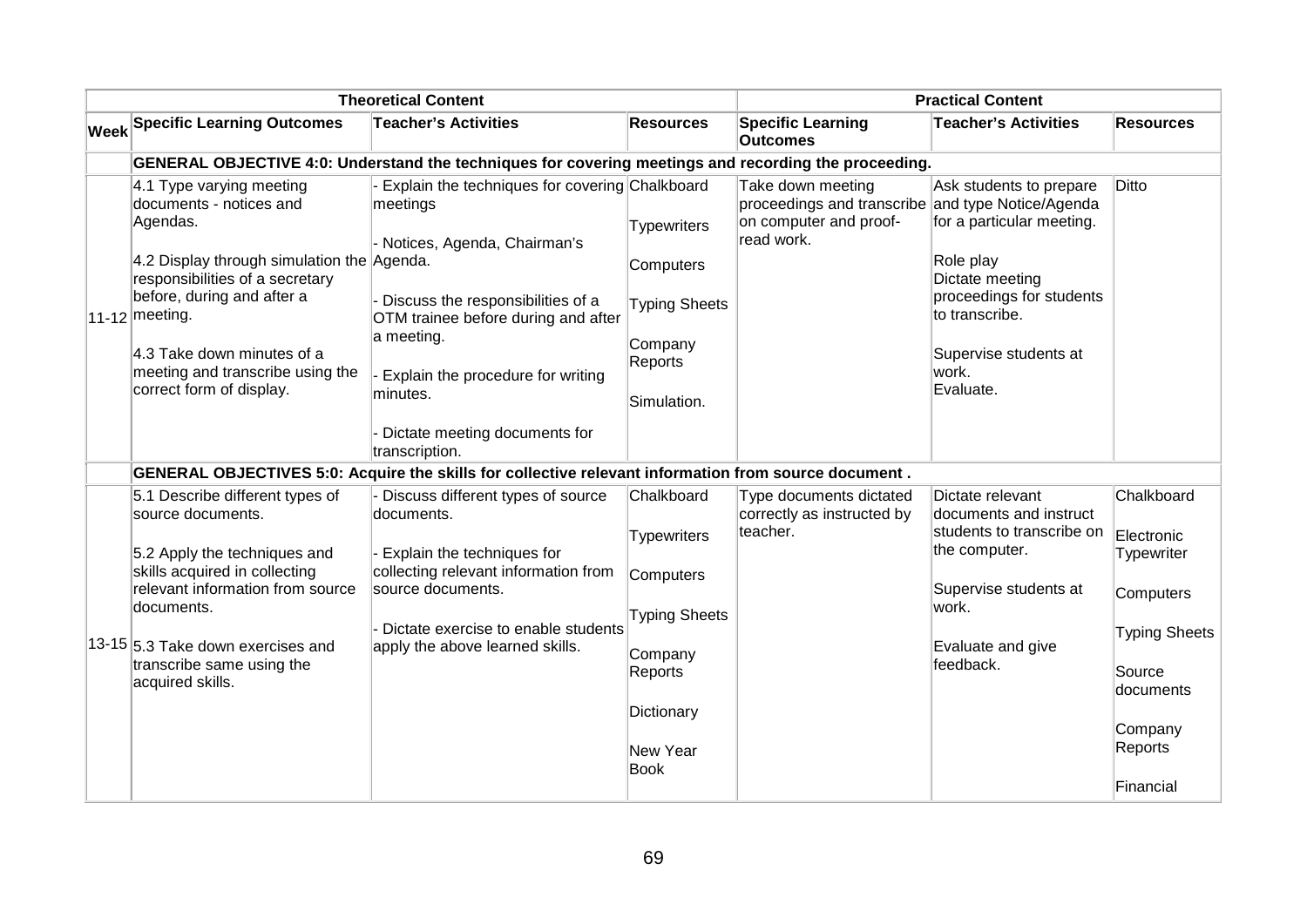| <b>Theoretical Content</b> |                                 |                             | <b>Practical Content</b> |                                             |                             |                                 |
|----------------------------|---------------------------------|-----------------------------|--------------------------|---------------------------------------------|-----------------------------|---------------------------------|
|                            | Week Specific Learning Outcomes | <b>Teacher's Activities</b> | Resources                | <b>Specific Learning</b><br><b>Outcomes</b> | <b>Teacher's Activities</b> | Resources                       |
|                            |                                 |                             | <b>Yellow Pages</b>      |                                             |                             | Report                          |
|                            |                                 |                             | Telephone<br>Directory.  |                                             |                             | Journals                        |
|                            |                                 |                             |                          |                                             |                             | Newspapers                      |
|                            |                                 |                             |                          |                                             |                             | Shorthand<br>Pen and<br>Pencils |

| <b>ASSESSMENT CRITERIA</b> |     |      |                                                                        |  |  |
|----------------------------|-----|------|------------------------------------------------------------------------|--|--|
|                            |     |      | Coursework Course test Practical Other (Examination/project/portfolio) |  |  |
| <b>25%</b>                 | 25% | .50% | %                                                                      |  |  |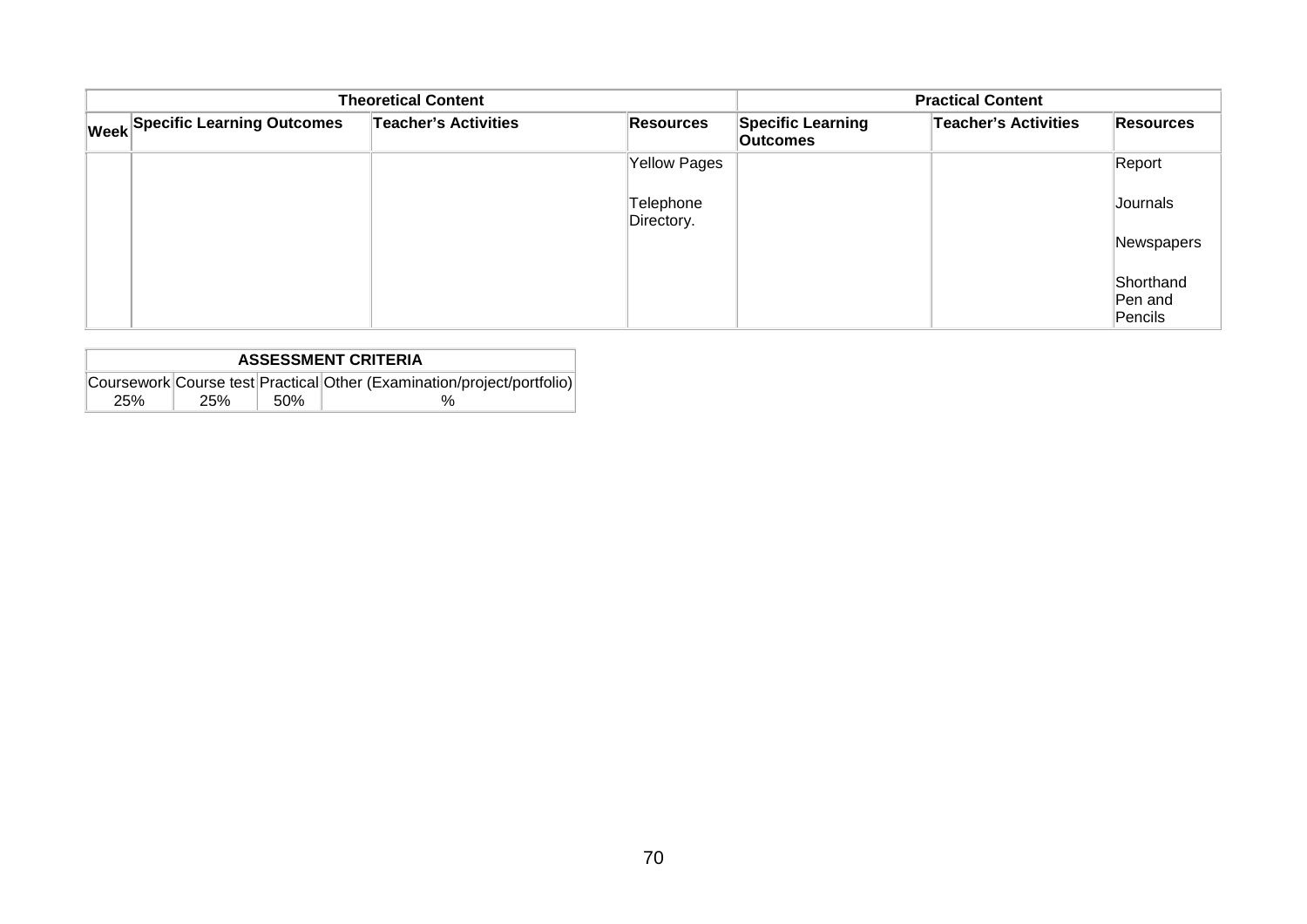#### **Business Communication II**

| <b>PROGRAMME: HND Office Technology and Management</b>                                                                                                                                                                                                                                                                                                                                                                                                                                                                                                                                                                                                                                                                                |                                                   |                                   |                                          |  |  |  |  |  |
|---------------------------------------------------------------------------------------------------------------------------------------------------------------------------------------------------------------------------------------------------------------------------------------------------------------------------------------------------------------------------------------------------------------------------------------------------------------------------------------------------------------------------------------------------------------------------------------------------------------------------------------------------------------------------------------------------------------------------------------|---------------------------------------------------|-----------------------------------|------------------------------------------|--|--|--|--|--|
| <b>Course: Business Communication II</b>                                                                                                                                                                                                                                                                                                                                                                                                                                                                                                                                                                                                                                                                                              | <b>Code: 412</b>                                  | <b>Credit Hours:</b>              | 4 hours                                  |  |  |  |  |  |
| Semester: 3                                                                                                                                                                                                                                                                                                                                                                                                                                                                                                                                                                                                                                                                                                                           | Pre-requisite:<br><b>Business Communication I</b> | Theoretical:<br><b>Practical:</b> | 2 hours/week - 50%<br>2 hours/week - 50% |  |  |  |  |  |
| Course main Aim/Goal: This course is intended to further improve the student's level of proficiency and competence in language use, consolidate his<br>understanding of the principles and practice of written communication, and mastery of skills in use of English Language in the various professions.<br><b>General Objectives:</b><br>1.0 Know how to construct good sentences.<br>2.0 Know how to reason applying the basic principle of logic.<br>3.0 Know how to write different types of essay.<br>4.0 Appreciate literature in English.<br>5.0 Understand the principles and practice of written communication.<br>6.0 Comprehend more difficult reading materials.<br>7.0 Know the procedure for writing project reports. |                                                   |                                   |                                          |  |  |  |  |  |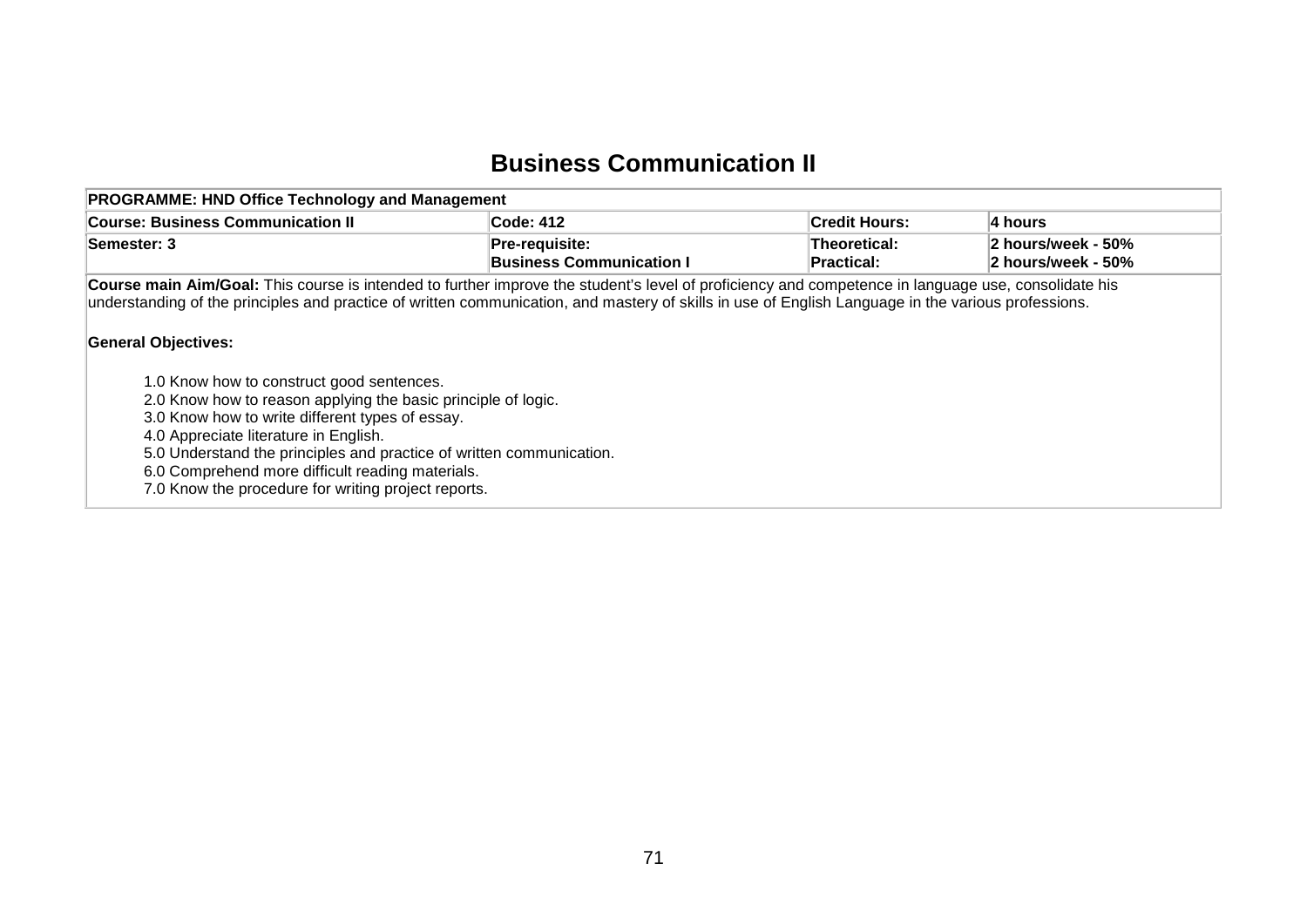| <b>Theoretical Content</b> |                                                                             | <b>Practical Content</b>                                                                                    |                                              |                                                                                    |                                                          |                                  |
|----------------------------|-----------------------------------------------------------------------------|-------------------------------------------------------------------------------------------------------------|----------------------------------------------|------------------------------------------------------------------------------------|----------------------------------------------------------|----------------------------------|
| <b>Week</b>                | <b>Specific Learning</b><br><b>Outcomes</b>                                 | <b>Teacher's Activities</b>                                                                                 | <b>Resources</b>                             | <b>Specific Learning Outcomes</b>                                                  | Teacher's<br><b>Activities</b>                           | <b>Resources</b>                 |
|                            |                                                                             | General Objective 1.0: Know how to construct good sentences.                                                |                                              |                                                                                    |                                                          |                                  |
| 11.                        | types of sentences.                                                         | 1.1 List the different Explain and illustrate the different<br>types of sentences.                          | Relevant<br>textbooks in<br>English Grammar. | Construct sentences                                                                | Guide and evaluate Relevant<br>student's<br>performance. | textbooks in<br>English Grammar. |
| 2                          | sentences.                                                                  | 1.2 Note the parts of Explain and illustrate the parts of a<br>sentence.                                    | As in 1.1 above.                             | Write sentences showing parts.                                                     | As in 1.1 above.                                         | As in 1.1 above.                 |
| 3                          | 1.3 Note various<br>tenses.                                                 | Explain and illustrate tenses.                                                                              | As in 1.2 above                              | List the various tenses.                                                           | Assess students'<br>tenses for<br>improvement.           | As in 1.2 above                  |
| 4                          | 1.4 Analyse types of<br>concord.                                            | Explain concord using suitable<br>examples                                                                  | As in 1.3 Above                              | Apply the rules of concord in<br>sentence construction.                            | Assess students'<br>sentences for<br>improvement.        | As in 1.3                        |
|                            |                                                                             | General Objective 2.0: Know how to reason applying the basic principles of Logic.                           |                                              |                                                                                    |                                                          |                                  |
| 5                          | 2.1 Appreciate the<br>concept of logical<br>thinking.                       | Explain the concept of logical thinking<br>using suitable examples.                                         |                                              | Give examples of logical thinking.                                                 | Assess the logicality<br>of students'<br>statements.     |                                  |
| 6                          | 2.2 Appreciate the<br>principles of logic.                                  | Explain the basic principles of logic<br>such form, validity and argument.                                  |                                              | Apply the principles of logic to<br>distinguish facts from opinion.                | Assess the logicality<br>of students'<br>statements      | Relevant<br>textbooks in         |
|                            | and its role 8in<br>coming to<br>conclusion.                                | 2.3 Note the premise Explain the premise as a step towards<br>the conclusion.                               |                                              | Apply the premise as a step toward<br>the conclusion.                              | Guide the students<br>in the application.                | English Grammar<br>Handouts      |
| 7                          | 2.4 Note the<br>characteristics of<br>inductive and<br>deductive reasoning. | Differentiate between deductive and<br>inductive reasoning using suitable<br>examples.                      |                                              | Give examples of deductive and<br>inductive reasoning using suitable<br>sentences. | Guide students in<br>their sentences.                    |                                  |
|                            |                                                                             | General Objective 3.0 Know how to write different types of essays.                                          |                                              |                                                                                    |                                                          |                                  |
| 8                          | types of essay.                                                             | 3.1 List the different Explain the different types of essay<br>showing the characteristics of each<br>type. | Examples<br>Handouts                         | Analyse the characteristics of each<br>type of essay.                              | Guide and correct<br>their defects in their<br>analysis. | Handouts                         |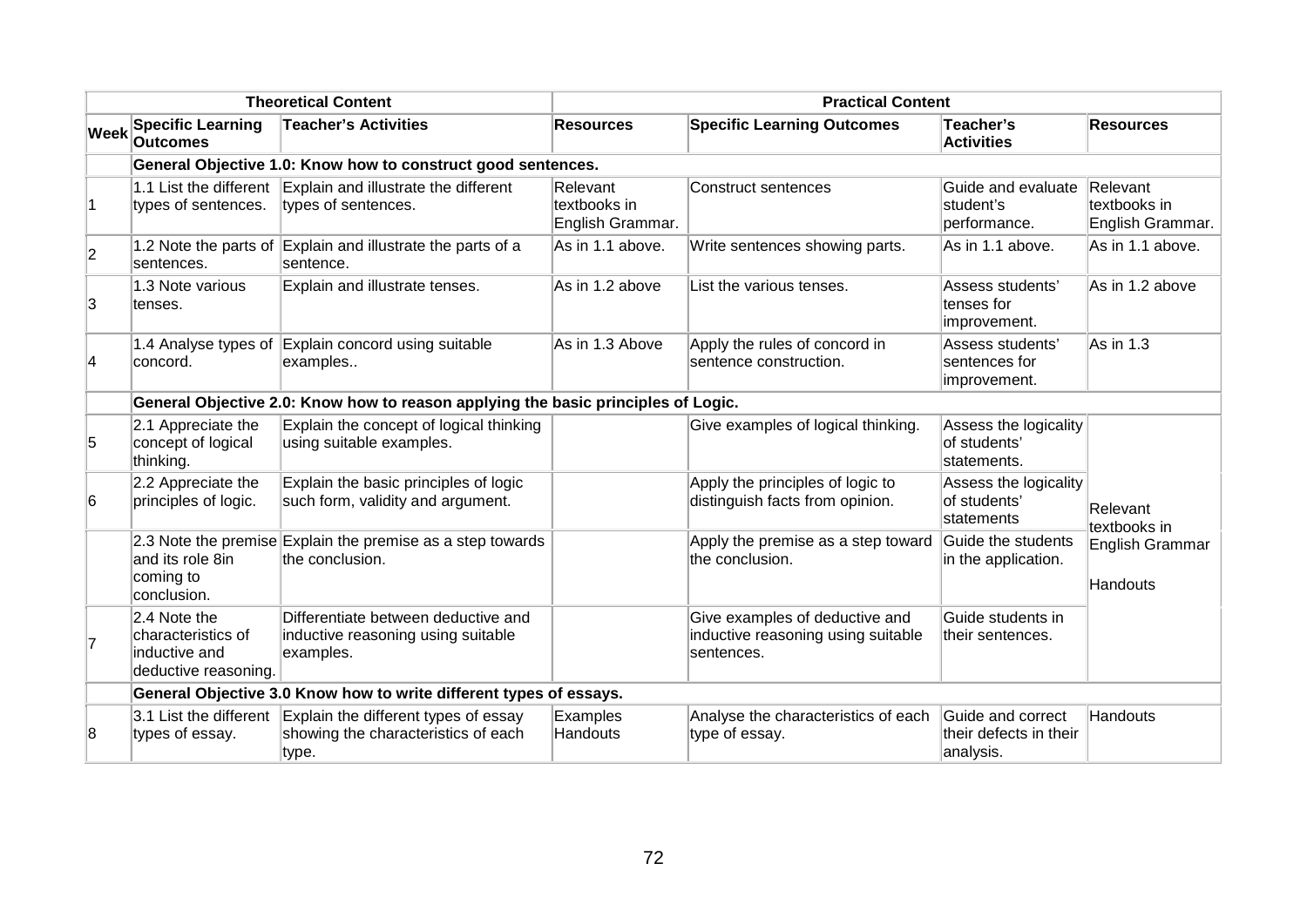| <b>Theoretical Content</b> |                                                                              | <b>Practical Content</b>                                                                                                                                                                                |                                                                       |                                                                                                                                                                                                               |                                                                             |                                                |
|----------------------------|------------------------------------------------------------------------------|---------------------------------------------------------------------------------------------------------------------------------------------------------------------------------------------------------|-----------------------------------------------------------------------|---------------------------------------------------------------------------------------------------------------------------------------------------------------------------------------------------------------|-----------------------------------------------------------------------------|------------------------------------------------|
| <b>Week</b>                | <b>Specific Learning</b><br><b>Outcomes</b>                                  | <b>Teacher's Activities</b>                                                                                                                                                                             | <b>Resources</b>                                                      | <b>Specific Learning Outcomes</b>                                                                                                                                                                             | Teacher's<br><b>Activities</b>                                              | <b>Resources</b>                               |
| Ι9                         | 3.2 List the logical<br>orders of presenting<br>different types of<br>essay. | Explain the logical orders of<br>presentation eg. Chronological,<br>spatial, general to -specific, specific-<br>to-general, alternation inductive,<br>deductive, etc.                                   | distinguished<br>authors.                                             | Model essays from Write essays based on the following<br>expository, augmentative, etc.                                                                                                                       | Grade students<br>performance using<br>appropriate criteria.                | Model essays<br>from distinguished<br>authors. |
|                            |                                                                              | General Objective 4.0: Appreciate literature in English.                                                                                                                                                |                                                                       |                                                                                                                                                                                                               |                                                                             |                                                |
| 10                         | 4.1 List the genres<br>of literature.                                        | Explain the term literature and list the<br>genres of literature.                                                                                                                                       | <b>Textbooks</b>                                                      |                                                                                                                                                                                                               |                                                                             |                                                |
|                            | 4.1 Note the<br>terminologies of<br>poetry.                                  | Explain the terminology of poetry eg<br>rhyme, rhythm, enjambment, etc                                                                                                                                  | <b>Textbooks</b>                                                      | a. Analyse given poems, identify the Guide their<br>terminologies. b. Answer essay<br>questions on poetry.                                                                                                    | performance.                                                                | Handouts<br><b>Selected literature</b>         |
|                            |                                                                              | General Objective 5.0: Understand the principles and practice of written communication.                                                                                                                 |                                                                       |                                                                                                                                                                                                               |                                                                             |                                                |
| 11                         | $5.1$ List the<br>principles of writing<br>a letter.                         | Explain the principles of letter writing<br>using suitable examples.                                                                                                                                    | <b>Textbooks</b>                                                      |                                                                                                                                                                                                               |                                                                             |                                                |
|                            | 5.2 List the<br>components of a<br>business letter.                          | Explain the components of a business<br>letter.                                                                                                                                                         | Samples of<br>different types of<br>business<br>correspond-<br>dence. | Write following types of letter:<br>Application, appointment,<br>appreciation, collation, query,<br>complaint, congratulation, enquiry,<br>follow-up, introduction, invitation,<br>order, sales, transmittal. | Guide the students<br>in writing the<br>business letters.                   | Example of written<br>letters<br>handouts      |
| 12                         | 5.3 List envelope<br>formats.                                                | List and explain envelope formats eg<br>common format, major parts, return<br>address, postage and mail<br>instructions, notation, address block,<br>zip code                                           | Examples                                                              | Address envelopes using different<br>formats.                                                                                                                                                                 | Evaluate students<br>production.                                            | Example<br>envelopes                           |
|                            | 5.4 List the major<br>part of a memo                                         | Explain major part of a memo eg<br>confidential notation, headings,<br>message, identification line, enclosure<br>notation, copy-distribution notation,<br>postscript and continuation page<br>heading. | <b>Handouts</b><br><b>Textbooks</b>                                   | Write a memo indicating major<br>parts.                                                                                                                                                                       | Guide the students<br>and assess the<br>correctness of their<br>production. | Handouts                                       |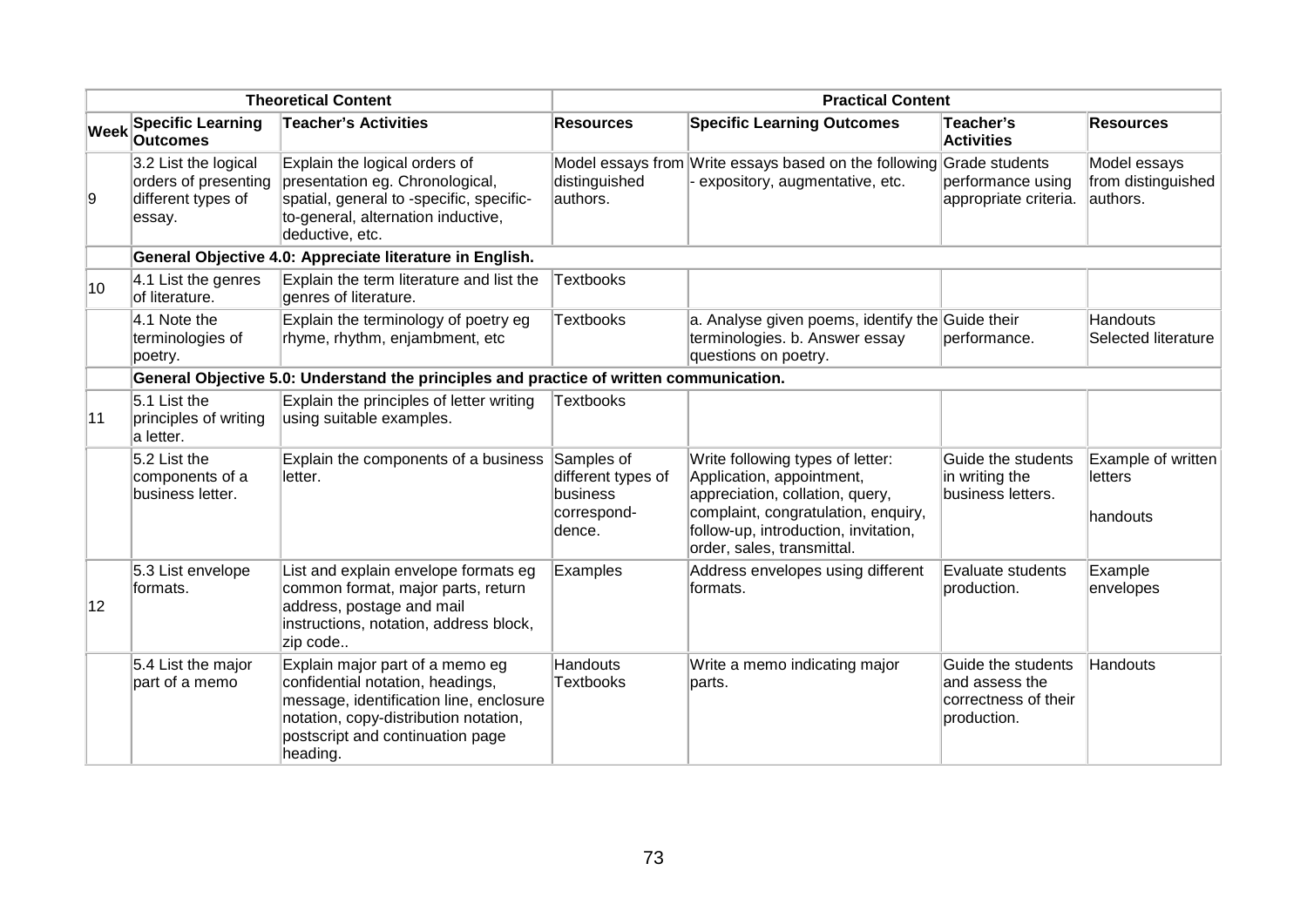| <b>Theoretical Content</b> |                                                                            | <b>Practical Content</b>                                                                   |                      |                                                                                            |                                                                |                                                       |
|----------------------------|----------------------------------------------------------------------------|--------------------------------------------------------------------------------------------|----------------------|--------------------------------------------------------------------------------------------|----------------------------------------------------------------|-------------------------------------------------------|
| Week                       | <b>Specific Learning</b><br><b>Outcomes</b>                                | <b>Teacher's Activities</b>                                                                | <b>Resources</b>     | <b>Specific Learning Outcomes</b>                                                          | Teacher's<br><b>Activities</b>                                 | <b>Resources</b>                                      |
|                            |                                                                            | General Objective 6.0: comprehend more difficult reading materials.                        |                      |                                                                                            |                                                                |                                                       |
| 13                         | 6.1 Read passages<br>of expository and<br>argumentative<br>writing.        | Explain the sources of difficulty in<br>expository and argumentative<br>writing/passages.  | relevant texts.      | a. Differentiate between facts and<br>opinion.<br>b. Answer questions on passages<br>read. | Provide appropriate<br>passages.                               | Argumentative<br>passages,<br>Expositing<br>passages. |
|                            |                                                                            | General Objective 7.0: Know the procedure for writing project reports.                     |                      |                                                                                            |                                                                |                                                       |
| 14                         | 7.1 List the<br>characteristics of a<br>project report.                    | Explain the characteristics of a project Textbooks<br>report, viz part, format, style, etc |                      | Group discussion on characteristics<br>of project report.                                  | Provide materials<br>for group<br>discussion.                  | Materials and<br>handouts                             |
|                            | 7.2 Note the<br>methods of<br>gathering data.                              | Explain the methods of gathering data<br>from primary and secondary sources.               | Textbooks            |                                                                                            |                                                                |                                                       |
|                            | 7.3 Note the<br>procedure for writing project report.<br>a project report. | Explain the procedure for writing a                                                        | Textbook<br>Handouts | (a) Select a suitable topic for a<br>project report.                                       | Guide the students<br>in selecting.                            | Example of project<br>reports                         |
|                            |                                                                            |                                                                                            |                      | (b) Write an outline of a project<br>report.                                               | Assess the quality<br>of production and<br>provide correction. | Handouts                                              |
| 15                         |                                                                            |                                                                                            |                      | (c) Use reference materials for<br>gathering data.                                         |                                                                |                                                       |
|                            |                                                                            |                                                                                            |                      | (d) Use appropriate citation and<br>documentation styles.                                  |                                                                |                                                       |
|                            |                                                                            |                                                                                            |                      | (e) Write a project report.                                                                |                                                                |                                                       |

| <b>ASSESSMENT CRITERIA</b> |   |            |                                                                        |  |  |  |  |
|----------------------------|---|------------|------------------------------------------------------------------------|--|--|--|--|
|                            |   |            | Coursework Course test Practical Other (Examination/project/portfolio) |  |  |  |  |
| 25%                        | % | <b>25%</b> | .50%                                                                   |  |  |  |  |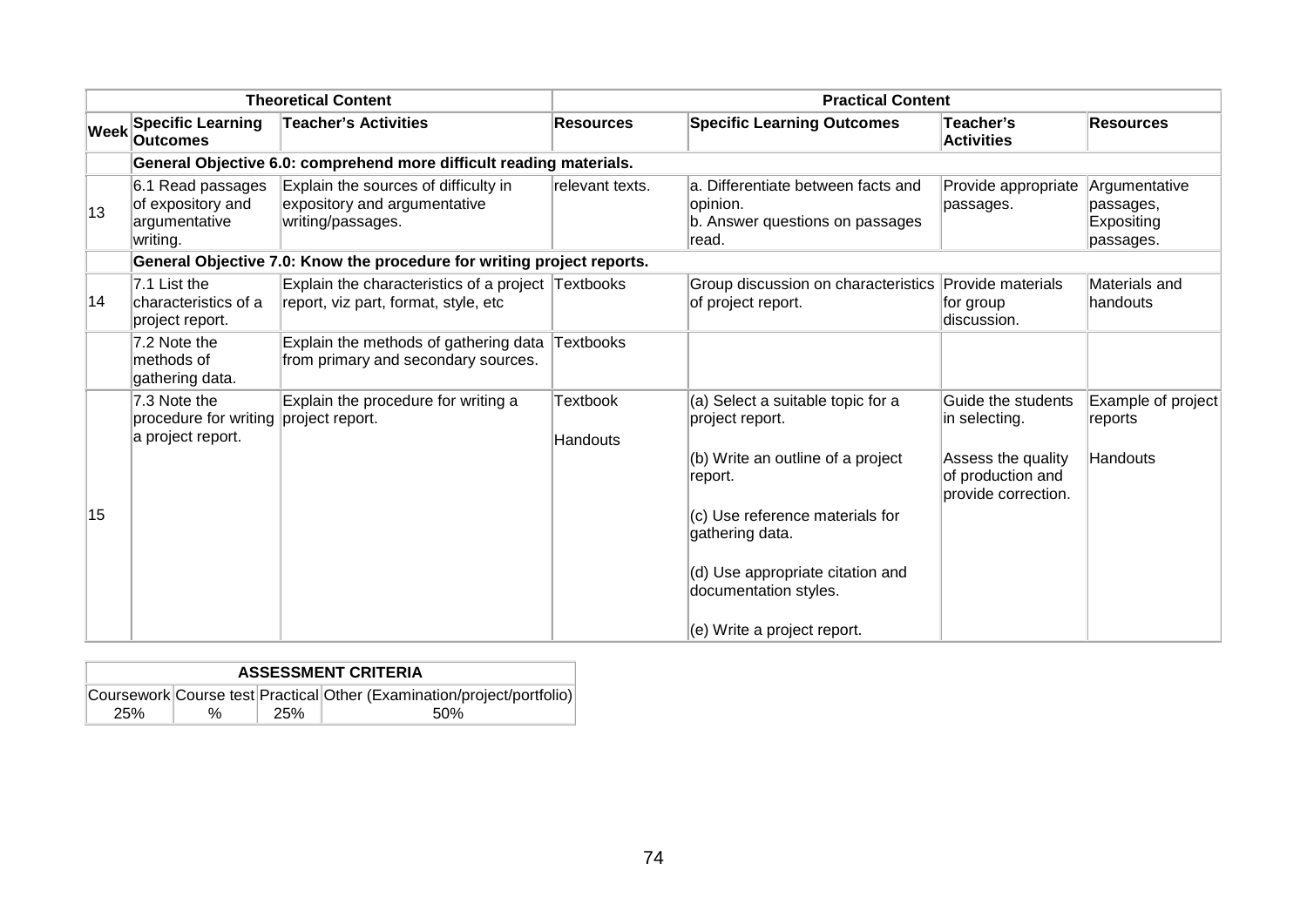#### **Database Management Systems**

| <b>PROGRAMME: HND Office Technology and Management</b>                                                                                                               |                                                                   |                            |                                                       |  |  |  |  |
|----------------------------------------------------------------------------------------------------------------------------------------------------------------------|-------------------------------------------------------------------|----------------------------|-------------------------------------------------------|--|--|--|--|
| <b>Course: Database Management Systems</b>                                                                                                                           | <b>Code: OTM 413</b>                                              | <b>Credit Unit:</b>        | ∣4 hours                                              |  |  |  |  |
| Semester: 3                                                                                                                                                          | <b>Pre-requisite:</b><br><b>ICT Office Application I &amp; II</b> | Theoretical:<br>Practical: | 1 hours/week - 25 $\%$<br>$\vert$ 3 hours/week - 75 % |  |  |  |  |
| Aim/Goal: This course is intended to enable the students acquire in-depth knowledge of office information system with particular emphasis to file creation, storage, |                                                                   |                            |                                                       |  |  |  |  |

management and manipulation. It is also intended to generate management reports using a modern computer software application system.

#### **General Objectives:**

1. Understand key database (DTB) concepts and applications in modern office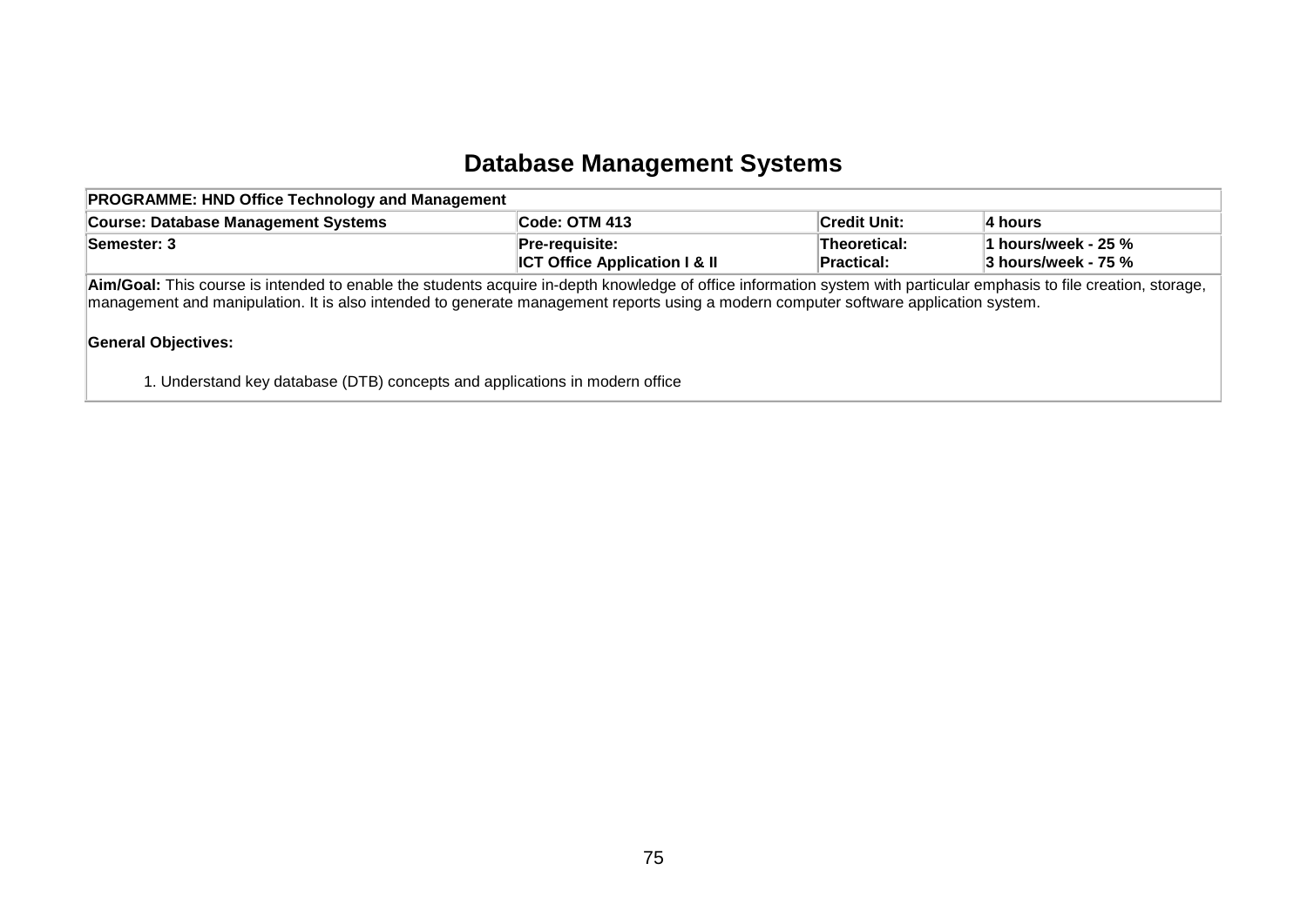| <b>Theoretical Content</b> |                                                                        |                                                                            | <b>Practical Content</b>              |                                                                                                                                                          |                                                                                                                                                                                                                                                                                                        |                                                                                                                                                                                          |
|----------------------------|------------------------------------------------------------------------|----------------------------------------------------------------------------|---------------------------------------|----------------------------------------------------------------------------------------------------------------------------------------------------------|--------------------------------------------------------------------------------------------------------------------------------------------------------------------------------------------------------------------------------------------------------------------------------------------------------|------------------------------------------------------------------------------------------------------------------------------------------------------------------------------------------|
| <b>Week</b>                | <b>Specific Learning</b><br><b>Outcomes</b>                            | <b>Teacher's Activities</b>                                                |                                       | <b>Resources Specific Learning</b><br><b>Outcomes</b>                                                                                                    | <b>Teacher's Activities</b>                                                                                                                                                                                                                                                                            | <b>Resources</b>                                                                                                                                                                         |
|                            |                                                                        |                                                                            |                                       | General Objective 1: Introduce students to Information and Communication Technologies                                                                    |                                                                                                                                                                                                                                                                                                        |                                                                                                                                                                                          |
|                            | Define database<br>systems and its<br>importance in modern<br>offices. | Explain the impact of<br>accurate database<br>creation and<br>maintenance. | Hand-outs<br><b>Notes</b><br>Examples |                                                                                                                                                          |                                                                                                                                                                                                                                                                                                        |                                                                                                                                                                                          |
|                            |                                                                        |                                                                            | Hand-outs                             | Explain dtb tables, fields,                                                                                                                              | Show how to identify the following:                                                                                                                                                                                                                                                                    | Maximum of 2 students to a                                                                                                                                                               |
| 2                          |                                                                        |                                                                            | <b>Notes</b><br>Examples              | records and primary key<br>field.<br>* Illustrate Database tables,<br>fields, records and primary<br>key fields.<br>* Understand the meaning of<br>DBMS. | Data,<br>Information, Database,<br>Database Management system.<br>Explain with illustrations the<br>following:<br>Database tables, a field, a record<br>and a primary key field.<br>Promote students group<br>discussions on possible<br>applications of DTBMS and their<br>impacts on modern offices. | computer system. Papers<br>and computer accessories.<br>Magic boardries<br>Marty media projector<br>system<br>Maximum of 7 computers to<br>a printer except when a<br>Network is in use. |
| $3-4$                      | Define file systems                                                    | Explain in detail the<br>elements of a file                                | Hand-outs<br><b>Notes</b><br>Examples | Describe types of file and<br>identify file organisation<br>methods                                                                                      | * Identify file access methods<br>* Identify file characteristics<br>* Explain file processing operations<br>* Explain file security and<br>techniques.<br>Group students and make them to<br>identify qualities of a good filing                                                                      | <b>Diskettes</b><br>Compact disk (CD)<br>Multi-media projector<br>system<br>PCs                                                                                                          |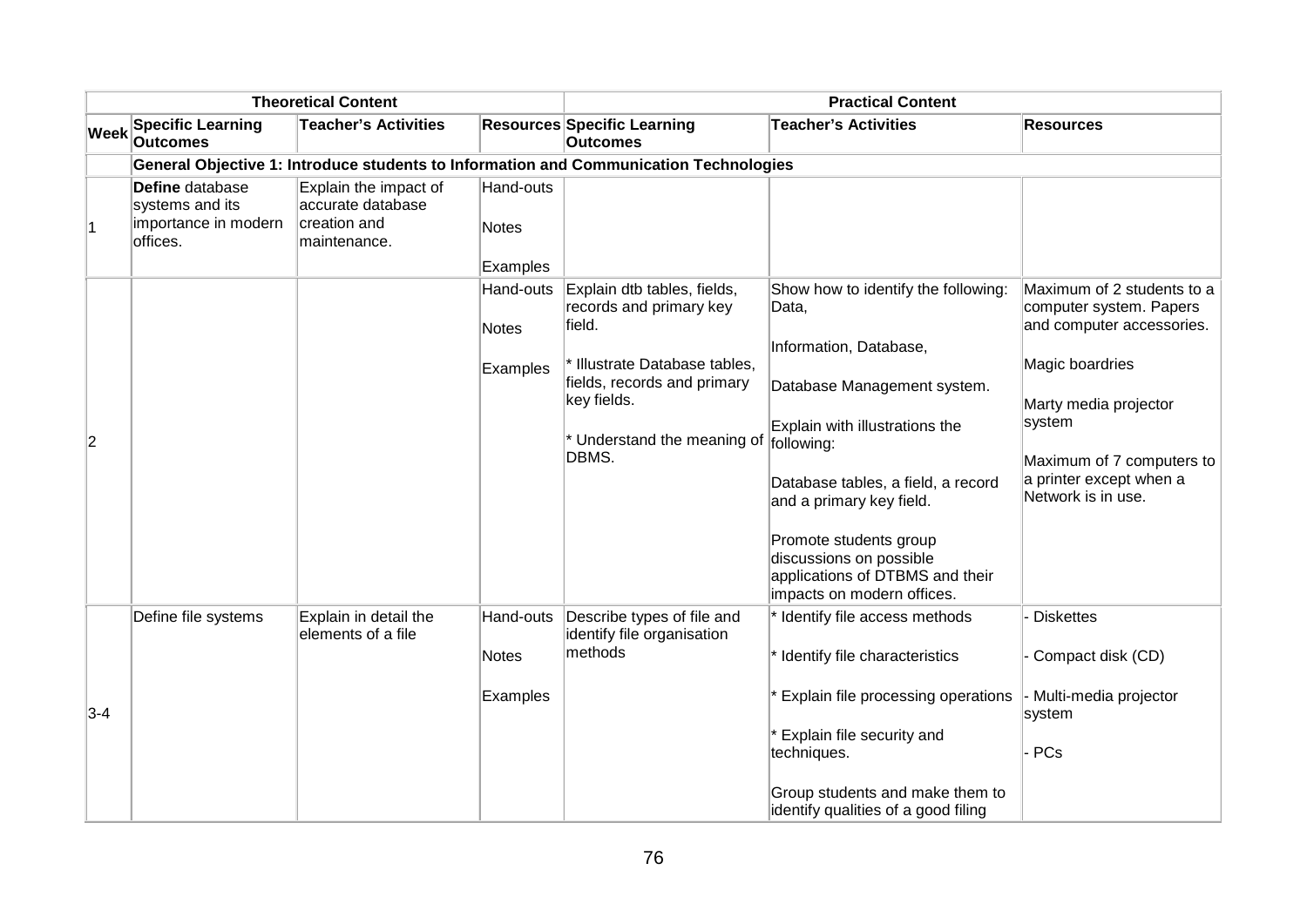| <b>Theoretical Content</b> |                                                                                   |                             | <b>Practical Content</b>    |                                                                                                                       |                                                                                                    |                                                                                    |
|----------------------------|-----------------------------------------------------------------------------------|-----------------------------|-----------------------------|-----------------------------------------------------------------------------------------------------------------------|----------------------------------------------------------------------------------------------------|------------------------------------------------------------------------------------|
| <b>Week</b>                | <b>Specific Learning</b><br><b>Outcomes</b>                                       | <b>Teacher's Activities</b> |                             | <b>Resources Specific Learning</b><br><b>Outcomes</b>                                                                 | <b>Teacher's Activities</b>                                                                        | <b>Resources</b>                                                                   |
|                            |                                                                                   |                             |                             |                                                                                                                       | system                                                                                             |                                                                                    |
|                            |                                                                                   |                             |                             | Demonstrate how to start a<br><b>DBM</b> application                                                                  | Explain the various ways of<br>loading DBMS.                                                       | Maximum of 2 students to a<br>computer system. Papers<br>and computer accessories. |
|                            |                                                                                   |                             |                             | Know how to quit DBM<br>application                                                                                   | * Discuss the various ways of<br>quitting DBMS.                                                    | Magic boardries                                                                    |
| 5                          |                                                                                   |                             |                             | Understanding DBM toolbars <sup>*</sup> Explain fully the different<br>and making use of the<br>various menu commands |                                                                                                    | Marty media projector<br>system                                                    |
|                            |                                                                                   |                             |                             |                                                                                                                       | Toolbars in DBMS.                                                                                  | Maximum of 7 computers to                                                          |
|                            |                                                                                   |                             |                             |                                                                                                                       | * Utilize the various menu<br>commands in DBMS.                                                    | a printer except when a<br>Network is in use.                                      |
|                            | Understand the<br>principles for creating a creating a database.<br>new database. | Explain how to start        | <b>Handouts</b><br>Examples | *Demonstrate how to create<br>a New Database using<br>Database Wizard.                                                | Show how to open a Database<br>table, setting field properties. And<br>modifying table structures. | PCs with DTB software<br>available (eg. MS Access).                                |
| 6                          |                                                                                   |                             |                             |                                                                                                                       |                                                                                                    | Floppy disks                                                                       |
|                            |                                                                                   |                             |                             | Apply the techniques for<br>saving a New Database.                                                                    |                                                                                                    |                                                                                    |
|                            |                                                                                   |                             |                             | Demonstrate practically                                                                                               | Discuss the procedures of creating,                                                                | PCs with DTB software                                                              |
|                            |                                                                                   |                             |                             | how to create a New<br>Database Table from                                                                            | and saving a database.                                                                             | available (eg. MS Access).                                                         |
|                            |                                                                                   |                             |                             | scratch.                                                                                                              | Set tasks to students to practice<br>with real data.                                               | Floppy disks                                                                       |
|                            |                                                                                   |                             |                             | Demonstrate the use of                                                                                                |                                                                                                    |                                                                                    |
| $7-9$                      |                                                                                   |                             |                             | Database Wizard in creating<br>a new Database.                                                                        |                                                                                                    |                                                                                    |
|                            |                                                                                   |                             |                             | Open a Database table in<br>Datasheet view.                                                                           |                                                                                                    |                                                                                    |
|                            |                                                                                   |                             |                             | * Illustrate how table<br>structures could be changed<br>or improved.                                                 |                                                                                                    |                                                                                    |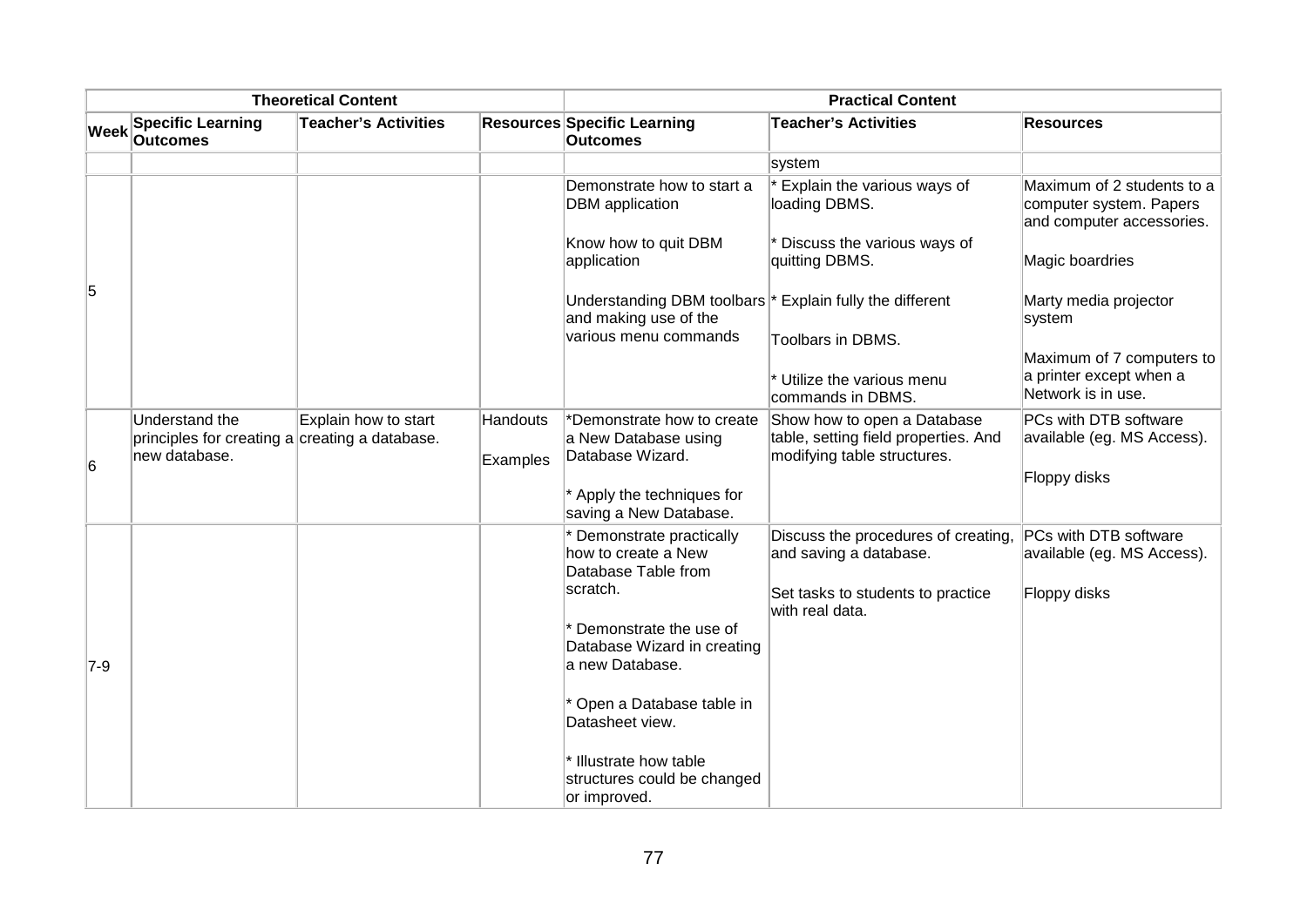|             |                                             | <b>Theoretical Content</b>  | <b>Practical Content</b>                              |                                                                                            |                  |  |
|-------------|---------------------------------------------|-----------------------------|-------------------------------------------------------|--------------------------------------------------------------------------------------------|------------------|--|
| Week        | <b>Specific Learning</b><br><b>Outcomes</b> | <b>Teacher's Activities</b> | <b>Resources Specific Learning</b><br><b>Outcomes</b> | Teacher's Activities                                                                       | <b>Resources</b> |  |
|             |                                             |                             | data.                                                 | Demonstrate entering table (1) Perform Data entry in Datasheet<br>view.                    |                  |  |
|             |                                             |                             | * Apply DBMS data types.                              | 2) Discuss the various types of<br>Data that could be entered in                           |                  |  |
|             |                                             |                             | Demonstrate formats of<br>entering Dates and Time.    | Database view.                                                                             |                  |  |
| $ 10 - 15 $ |                                             |                             | Demonstrate working in the                            | 3) Discuss the formats of entering<br>Dates and Times.                                     |                  |  |
|             |                                             |                             | Database view.                                        |                                                                                            |                  |  |
|             |                                             |                             | *Demonstrate organizing a<br>Database.                | 4) Discuss the procedures of<br>switching between table design<br>view and Database view.  |                  |  |
|             |                                             |                             |                                                       | 5) Explain the physical order and<br>the logical order of entering records<br>in Database. |                  |  |

| <b>ASSESSMENT CRITERIA</b> |   |     |                                                                          |  |  |
|----------------------------|---|-----|--------------------------------------------------------------------------|--|--|
|                            |   |     | Coursework Course test Practical Other (Examination/project/portfolio) % |  |  |
| 25%                        | % | 25% | Portfolio 50%                                                            |  |  |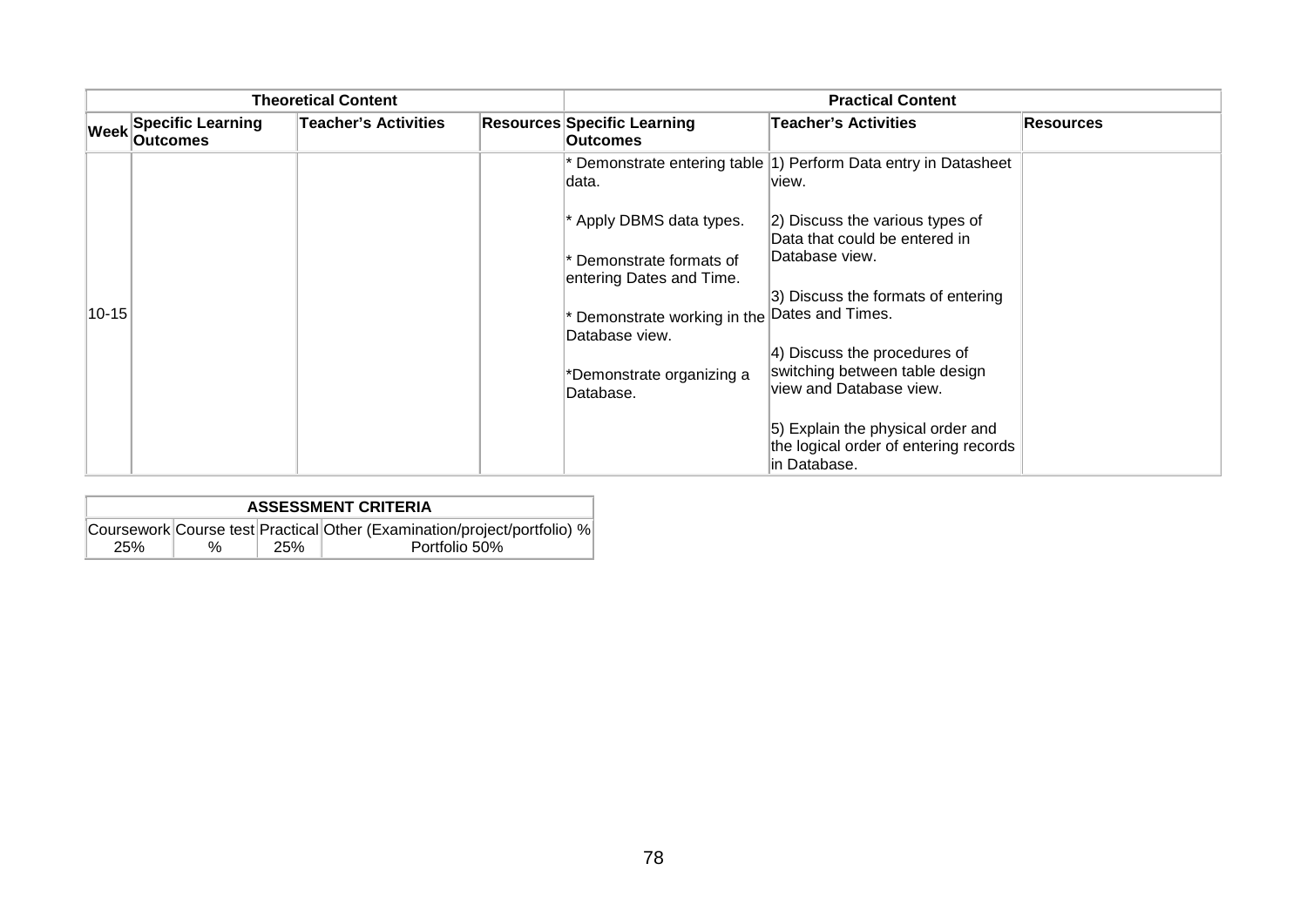#### **Oral Communication Skills**

| <b>PROGRAMME: HND Office Technology and Management</b> |                                                                   |                      |                                             |  |  |  |  |
|--------------------------------------------------------|-------------------------------------------------------------------|----------------------|---------------------------------------------|--|--|--|--|
| <b>Course: Oral Communication Skills</b>               | ∣Code: OTM 414                                                    | <b>Credit Hours:</b> | ∣4 hours                                    |  |  |  |  |
| Semester: 3                                            | <b>Pre-requisite: Shorthand III</b><br>Theoretical:<br>Practical: |                      | 1 hours/week - 25 %<br> 3 hours/week - 75 % |  |  |  |  |
| <b>Course main Aim/Goal:</b>                           |                                                                   |                      |                                             |  |  |  |  |

This module is designed to stimulate and sensitize students' participation in analysis, synthesis and discussion of contemporary issues of professional interests and concerns.

#### **General Objectives:**

- 1. Know the various parts of a seminar paper
- 2. Know how to acknowledge sources of information
- 3. Know how to develop confidence in speaking
- 4. Know how to present a speech
- 5. Conceptualise a seminar topic
- 6. Know how to present seminar paper.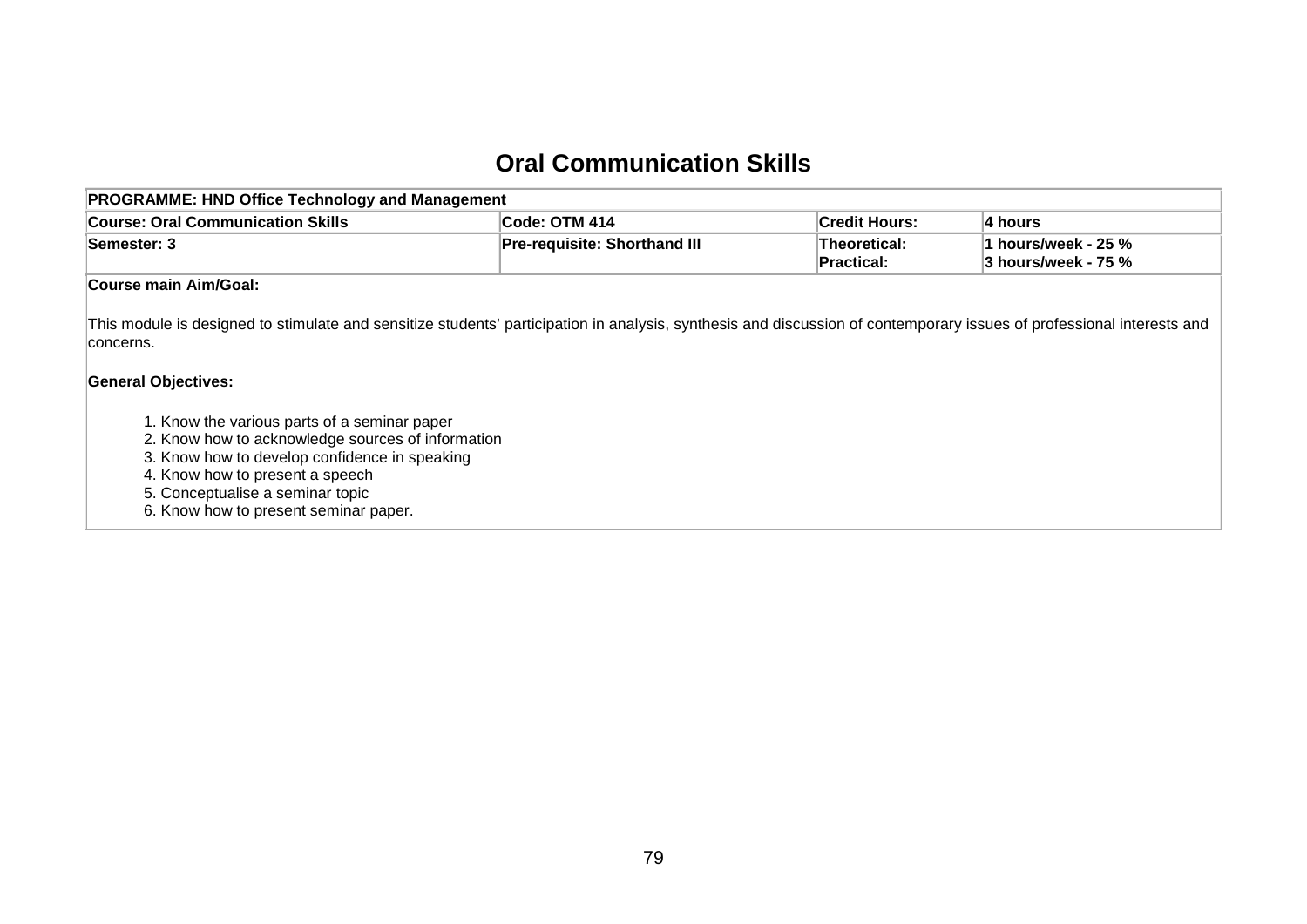|             | <b>Theoretical Content</b>                                 |                                                                                                                      |                                                         | <b>Practical Content</b>                    |                                                 |                                    |  |
|-------------|------------------------------------------------------------|----------------------------------------------------------------------------------------------------------------------|---------------------------------------------------------|---------------------------------------------|-------------------------------------------------|------------------------------------|--|
| <b>Week</b> | <b>Specific Learning</b><br><b>Outcomes</b>                | <b>Teacher's Activities</b>                                                                                          | <b>Resources</b>                                        | <b>Specific Learning</b><br><b>Outcomes</b> | <b>Teacher's Activities</b>                     | <b>Resources</b>                   |  |
|             |                                                            | General Objective 1.0: Know the various parts of a seminar paper                                                     |                                                         |                                             |                                                 |                                    |  |
|             | 1.1 State the content of<br>introduction.                  | Explain the purpose of<br>introduction, body, conclusion<br>and recommendations of a                                 | Past seminar<br>paper.                                  |                                             |                                                 |                                    |  |
| $1 - 2$     | 1.2 State what consists of<br>the body.                    | paper.                                                                                                               |                                                         |                                             |                                                 |                                    |  |
|             | 1.3 Identify need for<br>conclusion and<br>recommendation. |                                                                                                                      |                                                         |                                             |                                                 |                                    |  |
|             |                                                            | <b>GENERAL OBJECTIVE 2:0: Know how to acknowledge sources of information</b>                                         |                                                         |                                             |                                                 |                                    |  |
|             | 2.1 Identify materials<br>within the test.                 | Explain the format for citation.                                                                                     | Past seminar<br>papers.                                 |                                             |                                                 |                                    |  |
| $3-4$       | 2.2 Compile references.                                    | Explain the current APA<br>reference style, as it relates to<br>books articles, journals,<br>unpublished works, etc. |                                                         |                                             |                                                 |                                    |  |
|             |                                                            | GENERAL OBJECTIVE: 3.0: Know how to develop confidence in speaking                                                   |                                                         |                                             |                                                 |                                    |  |
|             | 3.1 Speak confidently.                                     | Explain how to speak<br>confidently and formally.                                                                    | Video Cameras                                           |                                             |                                                 |                                    |  |
| $5-6$       | 3.2 Speak formally.                                        | Explain how to overcome                                                                                              | Video cassettes                                         |                                             |                                                 |                                    |  |
|             | 3.3 Overcome anxiety.                                      | anxiety.                                                                                                             | Video cassettes<br>recorders, charts,<br>projectors etc |                                             |                                                 |                                    |  |
|             |                                                            | <b>GENERAL OBJECTIVE 4:0: Know how to present a speech</b>                                                           |                                                         |                                             |                                                 |                                    |  |
|             | 4.1 Prepare to speak.                                      | Explain how to prepare to<br>speak.                                                                                  | Ditto                                                   | Know the preparations<br>involved in speech | Show students how to<br>prepare to speak using, | Video cameras                      |  |
| $ 7-8 $     | 4.2 Choose language.                                       | Explain the use of the right                                                                                         |                                                         | presentation.                               | slides, video clippings of<br>various speeches. | Video cassettes                    |  |
|             | 4.3 Evaluate audience.                                     | choice of words.                                                                                                     |                                                         |                                             |                                                 | Video cassette<br>recorders chart, |  |
|             | 4.4 Use instructional aids                                 | Explain that simple sentences<br>are to be used when presenting                                                      |                                                         |                                             |                                                 | project etc.                       |  |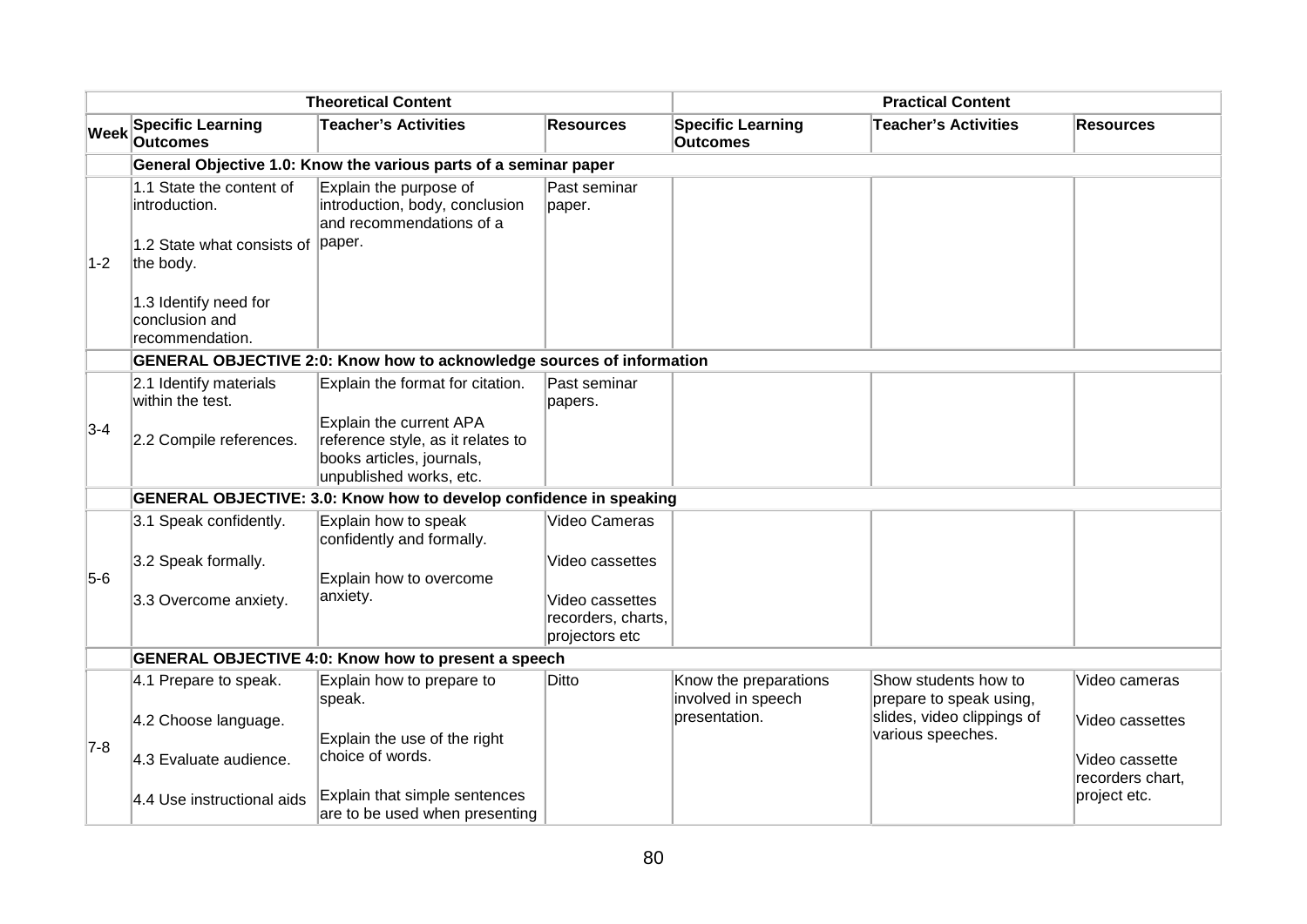|             |                                                                                                 | <b>Theoretical Content</b>                                                                |                  |                                                                    | <b>Practical Content</b>                     |                                 |
|-------------|-------------------------------------------------------------------------------------------------|-------------------------------------------------------------------------------------------|------------------|--------------------------------------------------------------------|----------------------------------------------|---------------------------------|
| <b>Week</b> | <b>Specific Learning</b><br><b>Outcomes</b>                                                     | <b>Teacher's Activities</b>                                                               | <b>Resources</b> | <b>Specific Learning</b><br><b>Outcomes</b>                        | <b>Teacher's Activities</b>                  | <b>Resources</b>                |
|             | in presentation.                                                                                | a speech.                                                                                 |                  |                                                                    |                                              |                                 |
|             | 4.5 Deliver a speech.                                                                           | Explain how to adapt to and<br>understand audience.                                       |                  |                                                                    |                                              |                                 |
|             |                                                                                                 | Explain various types of audio-<br>visual aids.                                           |                  |                                                                    |                                              |                                 |
|             |                                                                                                 | Explain various methods<br>(verbal, non verbal) of<br>communication etc.                  |                  |                                                                    |                                              |                                 |
|             |                                                                                                 | <b>GENERAL OBJECTIVES 5:0: Conceptualise a seminar topic.</b>                             |                  |                                                                    |                                              |                                 |
|             | 5.1 State the problem<br>being presented.                                                       | - Guide students in stating the<br>problem.                                               |                  |                                                                    |                                              | Ditto                           |
| $9 - 10$    | 5.2 State the background<br>information of the<br>problem.                                      | - Guide students in stating the<br>background information to the<br>problem.              |                  |                                                                    |                                              |                                 |
|             | is important.                                                                                   | 5.3 State why the problem - Assist students in identifying<br>the relevance of the topic. |                  |                                                                    |                                              |                                 |
|             | 5.4 Enumerate the<br>advantages to be derived<br>from solving the problem. solving the problem. | - Assist student in explaining the<br>advantages to be derived from                       |                  |                                                                    |                                              |                                 |
|             |                                                                                                 | General Objective 6.0: Know how to present a seminar paper.                               |                  |                                                                    |                                              |                                 |
|             |                                                                                                 |                                                                                           |                  | 6.1 Give to colleagues<br>copies of paper presented.               | - Request students to<br>represent paper and | Copies of papers                |
|             |                                                                                                 |                                                                                           |                  |                                                                    | encourage them to ask<br>questions and use   | OHP                             |
| $11 - 15$   |                                                                                                 |                                                                                           |                  | 6.2 Make a verbal<br>presentation of the<br>issues/problems to the | instructional aids.                          | Dataprojector                   |
|             |                                                                                                 |                                                                                           |                  | class in a logical manner.                                         | - Evaluate after presentation<br>of paper.   | PC with PP software<br>or other |
|             |                                                                                                 |                                                                                           |                  | 6.3 Illustrate the                                                 |                                              |                                 |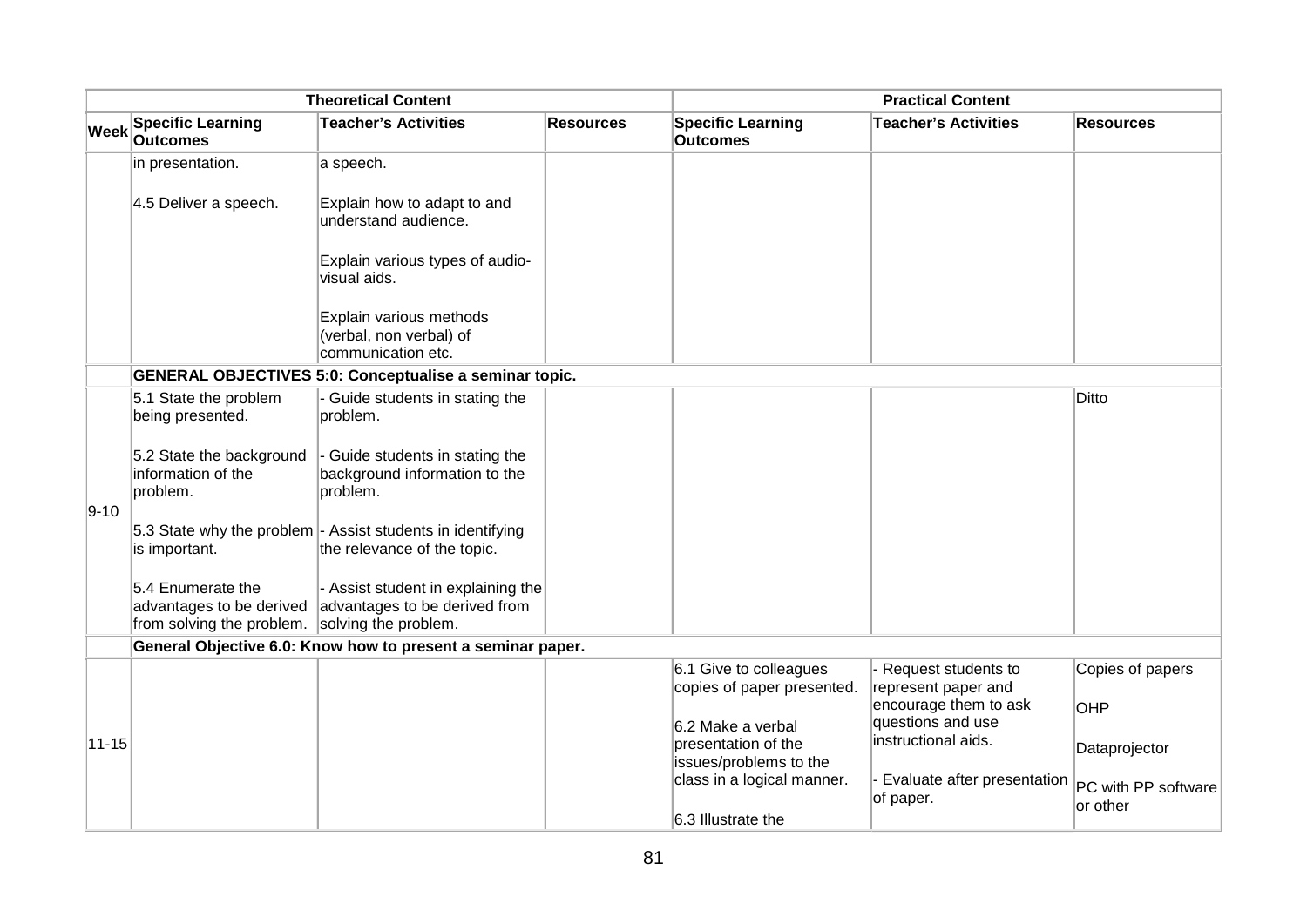|                                           | <b>Theoretical Content</b>  |           | <b>Practical Content</b>                                              |                                                                                                     |                  |  |
|-------------------------------------------|-----------------------------|-----------|-----------------------------------------------------------------------|-----------------------------------------------------------------------------------------------------|------------------|--|
| Week Specific Learning<br><b>Outcomes</b> | <b>Teacher's Activities</b> | Resources | <b>Specific Learning</b><br><b>Outcomes</b>                           | Teacher's Activities                                                                                | <b>Resources</b> |  |
|                                           |                             |           | presentation with relevant<br>apparatus/aids.                         | - Evaluation should focus on presentational<br>presentation, appearances,<br>neatness of work, etc. | software         |  |
|                                           |                             |           | 6.4 Answer questions that<br>may arise from<br>presentation.          | - Encourage other students<br>to give answers to questions<br>asked by students.                    |                  |  |
|                                           |                             |           | 6.5 Ask questions to<br>stimulate discussion and<br>emphasize points. | - Discuss answers and make<br>corrections where<br>necessary.                                       |                  |  |

| <b>ASSESSMENT CRITERIA</b> |      |   |                                                                        |  |  |  |  |  |
|----------------------------|------|---|------------------------------------------------------------------------|--|--|--|--|--|
|                            |      |   | Coursework Course test Practical Other (Examination/project/portfolio) |  |  |  |  |  |
| 30%                        | $\%$ | % | 70%                                                                    |  |  |  |  |  |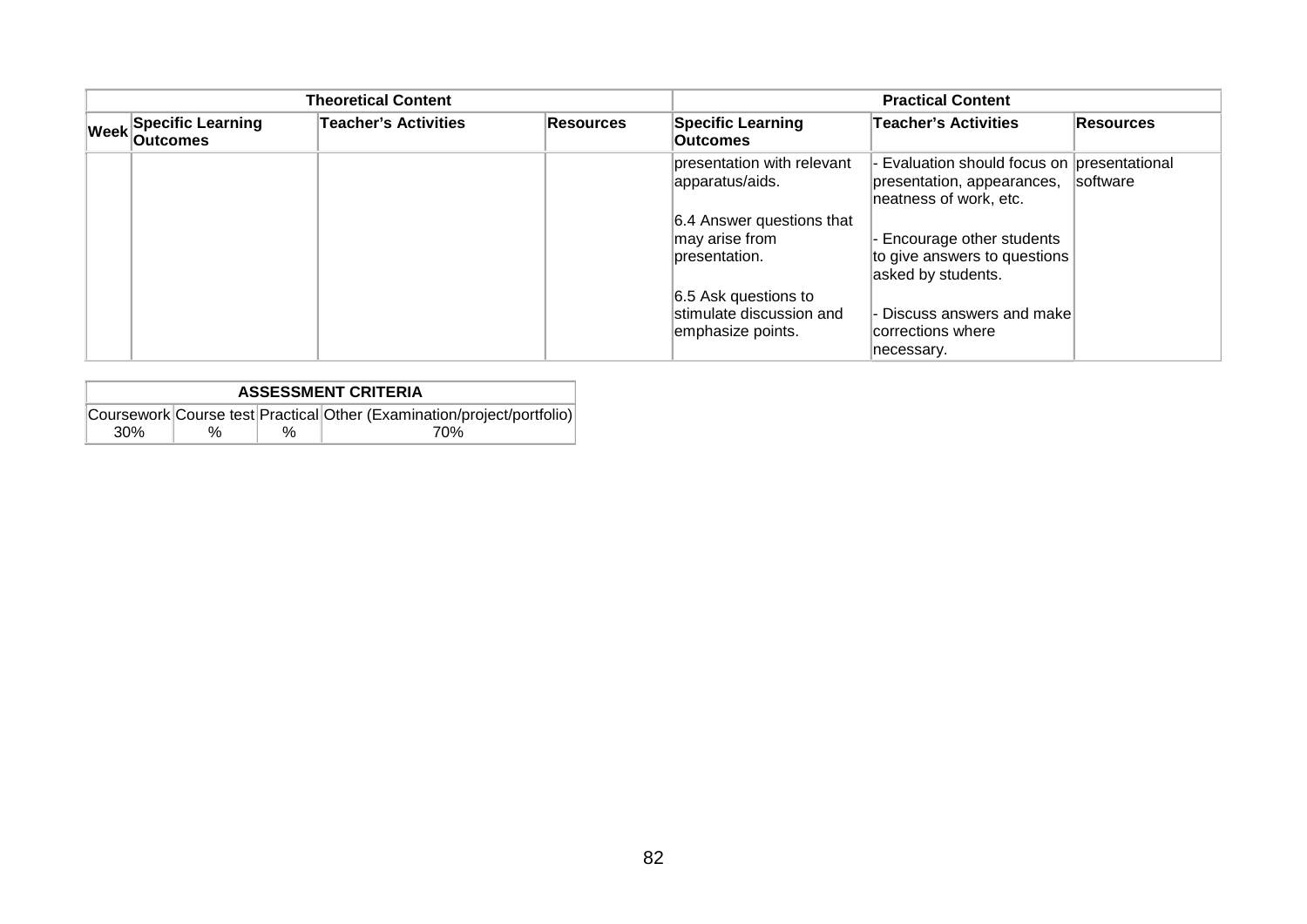# **Elements of Human Capital Management**

| <b>PROGRAMME: HND Office Technology and Management</b>                                                                                                                                                                                                                                                                                                                              |                       |                            |                                      |  |  |  |
|-------------------------------------------------------------------------------------------------------------------------------------------------------------------------------------------------------------------------------------------------------------------------------------------------------------------------------------------------------------------------------------|-----------------------|----------------------------|--------------------------------------|--|--|--|
| Course: ELEMENTS OF HUMAN CAPITAL MANAGEMENT                                                                                                                                                                                                                                                                                                                                        | <b>Code: BAM 224</b>  | <b>Credit Hours:</b>       | hours 3                              |  |  |  |
| Semester: 3                                                                                                                                                                                                                                                                                                                                                                         | <b>Pre-requisite:</b> | Theoretical:<br>Practical: | 2 hours/week - %<br>1 hours/week - % |  |  |  |
| Course main Aim/Goal                                                                                                                                                                                                                                                                                                                                                                |                       |                            |                                      |  |  |  |
| This course is designed to provide the student with the basic knowledge of Human Capital policies and practices in an organisation.<br><b>General Objectives:</b>                                                                                                                                                                                                                   |                       |                            |                                      |  |  |  |
| 1. Understand the concept and scope of Human Capital Management<br>2. Know the functions of the Human Capital Management Department in an organization<br>3. Understand the role of trade unions in personnel policies and Human Capital Management Practices in an Organization<br>4. Understand procedures for handling conflicts in an organization<br>5. Understand motivation. |                       |                            |                                      |  |  |  |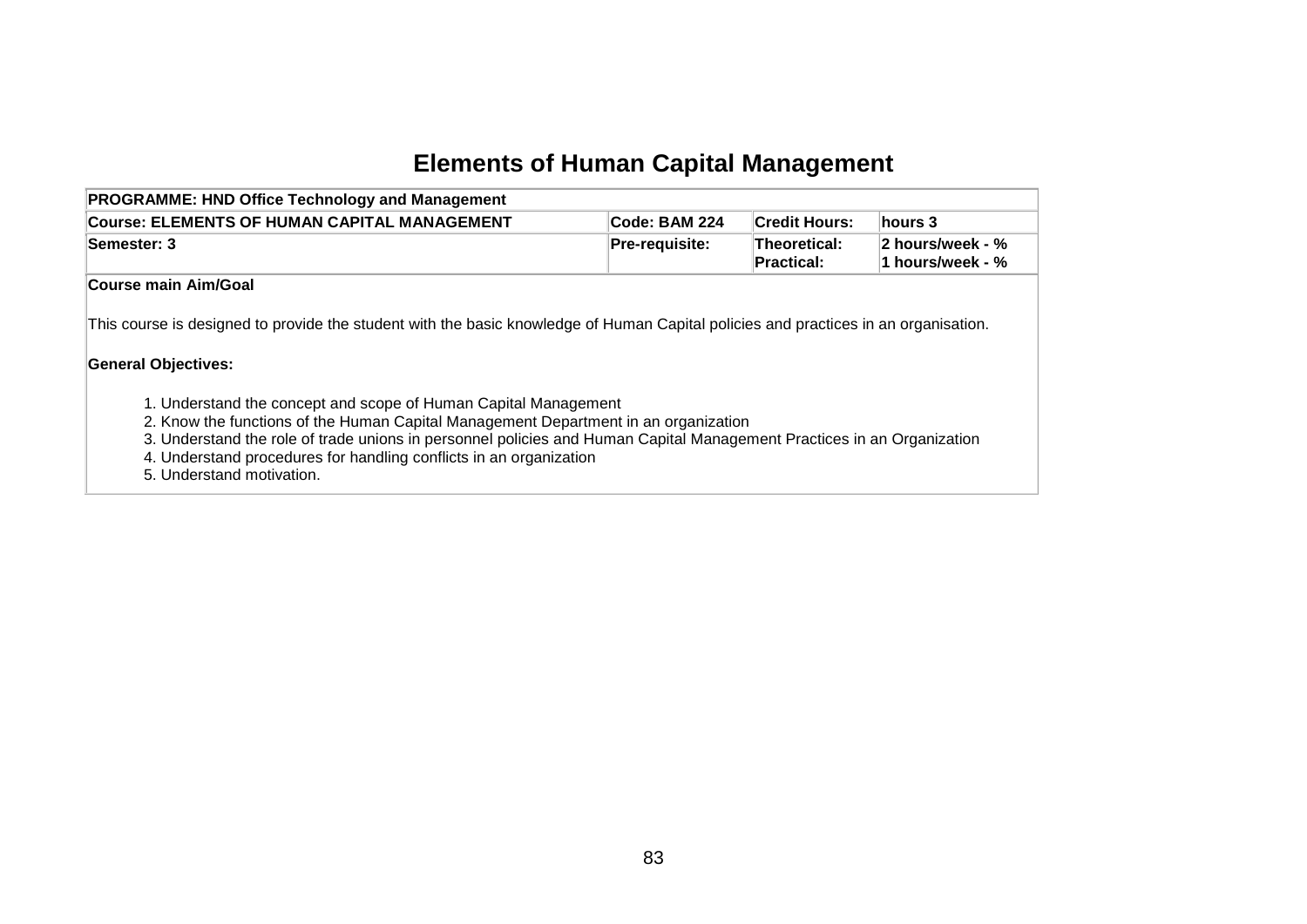|       | <b>Theoretical Content</b>                                                                                                               |                                                                            |                        |                                                       | <b>Practical Content</b>               |                  |
|-------|------------------------------------------------------------------------------------------------------------------------------------------|----------------------------------------------------------------------------|------------------------|-------------------------------------------------------|----------------------------------------|------------------|
|       | <b>Week Specific Learning Outcomes</b>                                                                                                   | <b>Teacher's Activities</b>                                                |                        | <b>Resources Specific Learning</b><br><b>Outcomes</b> | <b>Teacher's Activities</b>            | <b>Resources</b> |
|       | General Objective 1: Understand the concept and scope of Human Capital Management                                                        |                                                                            |                        |                                                       |                                        |                  |
|       | 1.1 Explain the meaning of Human Capital<br>Management.                                                                                  | Explain the meaning,<br>evolution and scope of human<br>capital management | 1)<br>Textbooks        |                                                       |                                        |                  |
| $1-2$ | 1.2 Explain the origin, emergence and aim of<br>Human Capital Management.                                                                |                                                                            | 2) Journals            |                                                       |                                        |                  |
|       | 1.3 Understand the scope of Human Capital<br>Management.                                                                                 |                                                                            |                        |                                                       |                                        |                  |
|       | General Objective 2: Know the functions of the Human Capital Management Department in an Organization.                                   |                                                                            |                        |                                                       |                                        |                  |
|       | 2.1 Explain organization, design and<br>development                                                                                      | $\cdot$ Explain organization design<br>and development.                    | 1)<br><b>Textbooks</b> | Organise a mock<br>training programme.                | Guide students to<br>organize:         |                  |
|       | 2.2 Explain:                                                                                                                             | Explain the functions of<br>Human                                          | 2) Journals            | Organise a mock<br>recruitment and                    | Training programme                     |                  |
|       | i) Manpower planning ii)<br>Manpower training and                                                                                        | Capital Manager.                                                           |                        | selection programme                                   | Recruitment and selection<br>programme |                  |
| $3-5$ | development<br>iii) Recruitment and selection                                                                                            |                                                                            |                        | Prepare a functional<br>employee welfare              |                                        |                  |
|       | iv) Postings                                                                                                                             | • Give assignment.                                                         |                        | package.                                              | Welfare package                        |                  |
|       | v) Discipline vi) Job design and<br>evaluation                                                                                           |                                                                            |                        | Prepare sample                                        | Personnel record.                      |                  |
|       | vii) Employee welfare<br>viii) Personnel records                                                                                         |                                                                            |                        | personnel records.                                    |                                        |                  |
|       | 2.3 Information systems, etc.                                                                                                            |                                                                            |                        |                                                       |                                        |                  |
|       | General Objective 3: Understand the role of trade unions in personnel policies and Human Capital Management practices in an Organization |                                                                            |                        |                                                       |                                        |                  |
|       | 3.1 Describe industrial relations                                                                                                        | <b>Explain industrial relations.</b>                                       | <b>Textbooks</b>       |                                                       |                                        |                  |
|       | 3.2 Describe trade union                                                                                                                 | · Explain trade union, its role                                            | Journals               |                                                       |                                        |                  |
| $6-7$ | 3.3 Explain the role of a trade union in an<br>organization.                                                                             | and relationship with<br>management.                                       |                        |                                                       |                                        |                  |
|       | 3.4 Explain Management/Union relationship in<br>an organization.                                                                         | Conduct test                                                               |                        |                                                       |                                        |                  |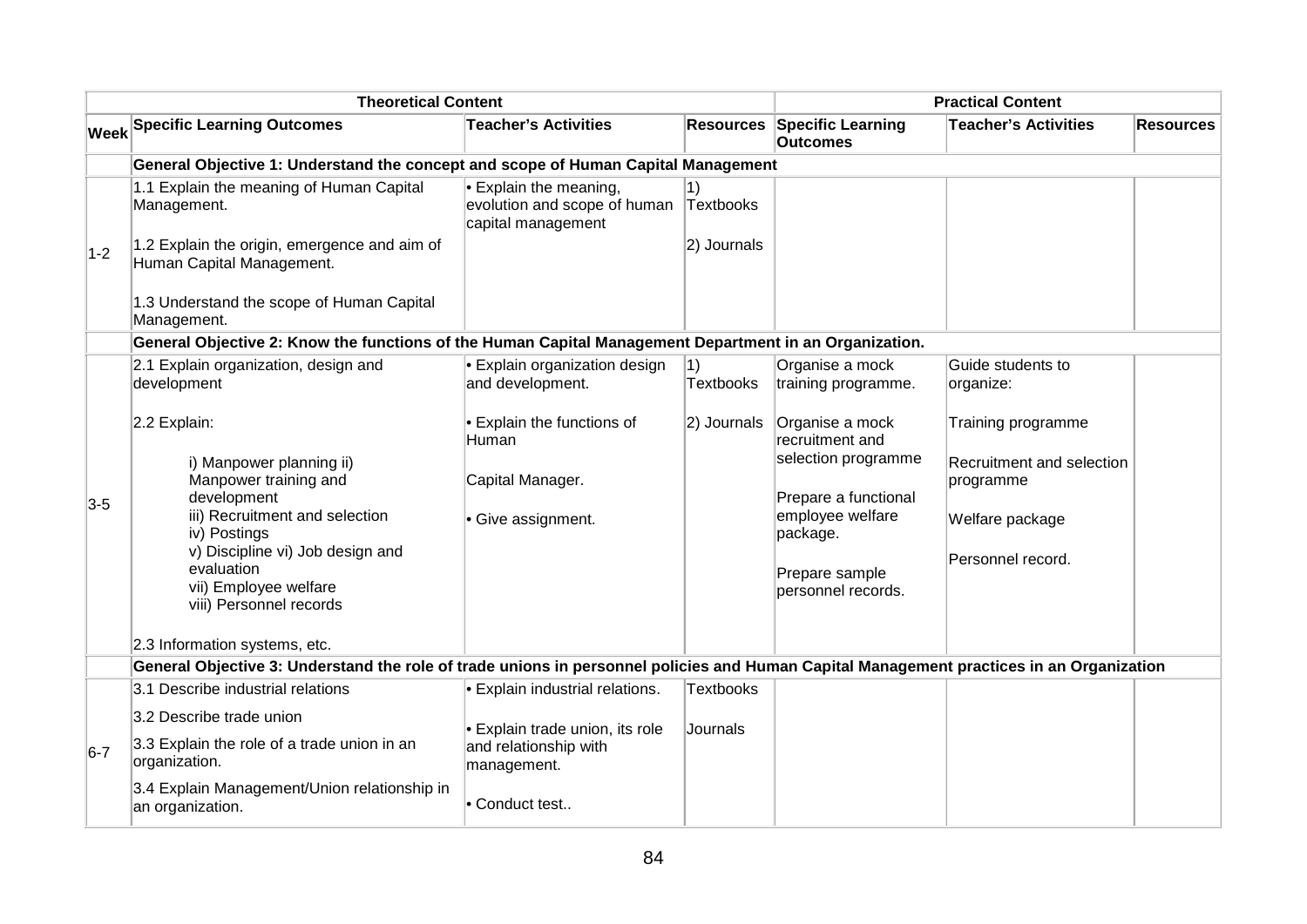|           | <b>Theoretical Content</b>                                                                                                                                                                        |                                                                                                                                                                                                               | <b>Practical Content</b>     |                                                                        |                                           |                              |
|-----------|---------------------------------------------------------------------------------------------------------------------------------------------------------------------------------------------------|---------------------------------------------------------------------------------------------------------------------------------------------------------------------------------------------------------------|------------------------------|------------------------------------------------------------------------|-------------------------------------------|------------------------------|
|           | <b>Week Specific Learning Outcomes</b>                                                                                                                                                            | <b>Teacher's Activities</b>                                                                                                                                                                                   | <b>Resources</b>             | <b>Specific Learning</b><br><b>Outcomes</b>                            | <b>Teacher's Activities</b>               | <b>Resources</b>             |
|           | General Objective 4: Understand procedures for handling conflicts/grievances/disputes in an organization                                                                                          |                                                                                                                                                                                                               |                              |                                                                        |                                           |                              |
| $8-10$    | 4.1 Explain industrial<br>conflicts/grievances/disputes.<br>4.2 Describe the causes of<br>conflicts/grievances/disputes in an<br>organization.<br>4.3 Describe the nature of industrial disputes. | • Explain grievances, conflicts, Textbooks<br>disputes and their causes in an<br>organization.<br>$\bullet$ Explain nature and procedure $ $ Publications<br>for resolving industrial disputes<br>in Nigeria. | Journals                     | Solve industrial conflicts Guide students solve<br>using case material | industrial conflicts from<br>cases.       | Case-<br>studies<br>Handouts |
|           | 4.4 Describe the procedures for resolving<br>industrial disputes in Nigeria.<br><b>General Objective 5: Understand Motivation</b>                                                                 |                                                                                                                                                                                                               |                              |                                                                        |                                           |                              |
|           | 5.1 Describe motivation.                                                                                                                                                                          |                                                                                                                                                                                                               |                              | Solve motivation                                                       | Guide students to solve                   | Case-                        |
|           | 5.2 Explain theories of motivation<br>5.3 Explain the concept of:                                                                                                                                 | • Explain motivation and its<br>theories.<br>• Evaluate the practice of<br>motivation in any selected                                                                                                         | <b>Textbooks</b><br>Journals | problem from cases.                                                    | motivation problem from<br>case material. | studies<br>Handouts          |
| $11 - 15$ | (i) Alienation<br>(ii) Boredom<br>(iii) Frustration, etc.                                                                                                                                         | Nigerian organization.<br>• Explain alienation, boredom<br>frustration, etc.                                                                                                                                  |                              |                                                                        |                                           |                              |
|           | 5.4 Identify ways of preventing worker<br>dissatisfaction in an organization.<br>5.5 Examine the practice of motivation in any                                                                    | · Identify ways of preventing<br>Dis-satisfaction.<br>• Conduct test.                                                                                                                                         |                              |                                                                        |                                           |                              |
|           | selected public or private organization in<br>Nigeria.                                                                                                                                            |                                                                                                                                                                                                               |                              |                                                                        |                                           |                              |

| <b>ASSESSMENT CRITERIA</b> |   |   |                                                                          |  |  |  |  |
|----------------------------|---|---|--------------------------------------------------------------------------|--|--|--|--|
|                            |   |   | Coursework Course test Practical Other (Examination/project/portfolio) % |  |  |  |  |
| .50%                       | % | % | 50                                                                       |  |  |  |  |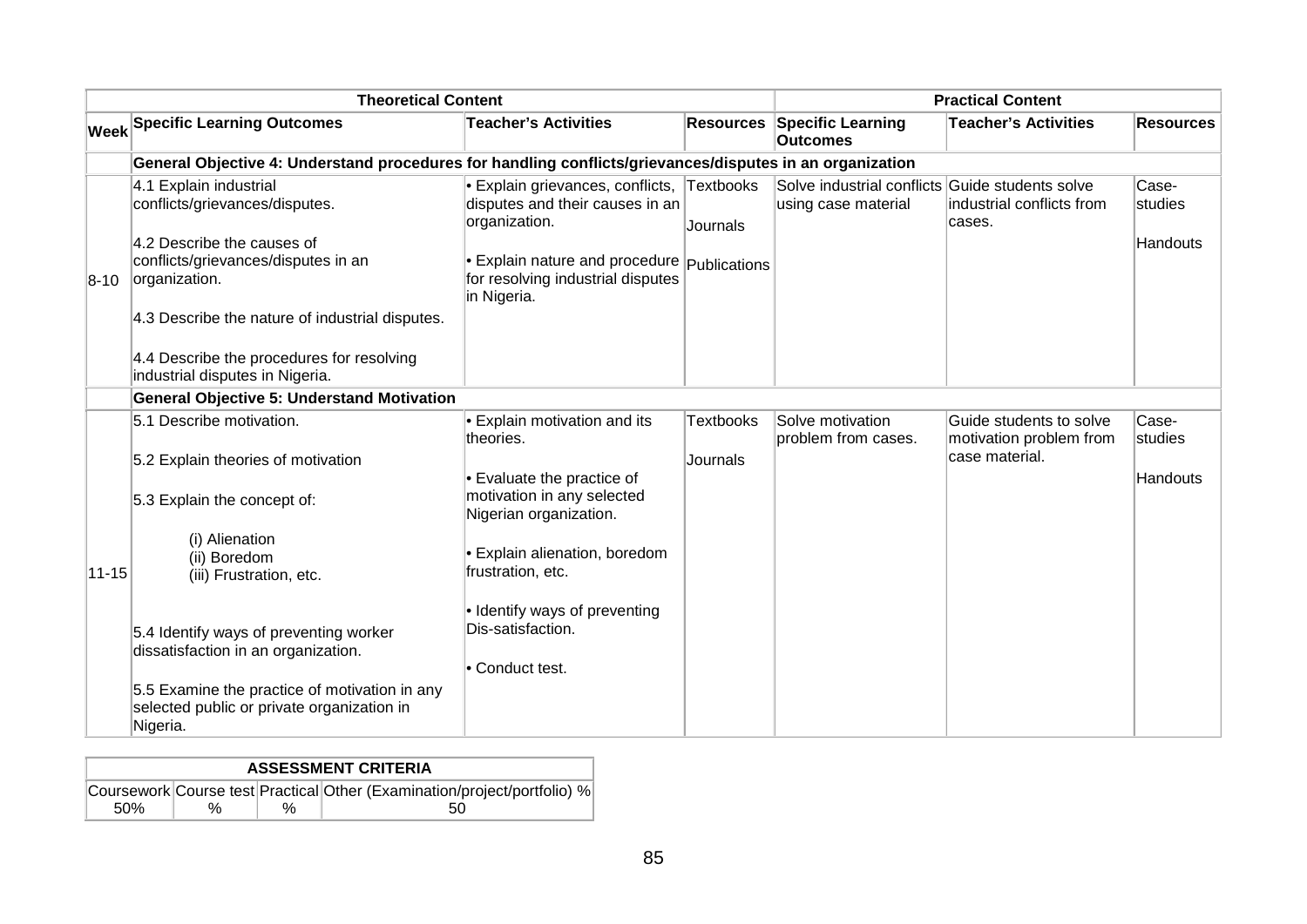# **Advanced Desktop Publishing**

| <b>PROGRAMME: HND Office Technology and Management</b>                                                                                                                        |               |                     |         |  |  |  |  |  |
|-------------------------------------------------------------------------------------------------------------------------------------------------------------------------------|---------------|---------------------|---------|--|--|--|--|--|
| <b>Course: Advanced Desktop Publishing</b>                                                                                                                                    | Code: OTM 415 | <b>Credit Unit:</b> | 8 hours |  |  |  |  |  |
| Pre-requisite:<br>2 hours/week - 34 %<br>Semester: 3<br><b>Theoretical:</b><br><b>ICT Office Application I</b><br>6 hours/week - 66 %<br>Practical:                           |               |                     |         |  |  |  |  |  |
| Aim/Goal: This module is designed to enable students to develop their skills using a publication software in the office: MS Desktop publishing.<br><b>General Objectives:</b> |               |                     |         |  |  |  |  |  |
| 1. Understand the difference and importance between a word processors and desktop publishing in the office<br>2. Develop student skills using a Desktop Publishing software.  |               |                     |         |  |  |  |  |  |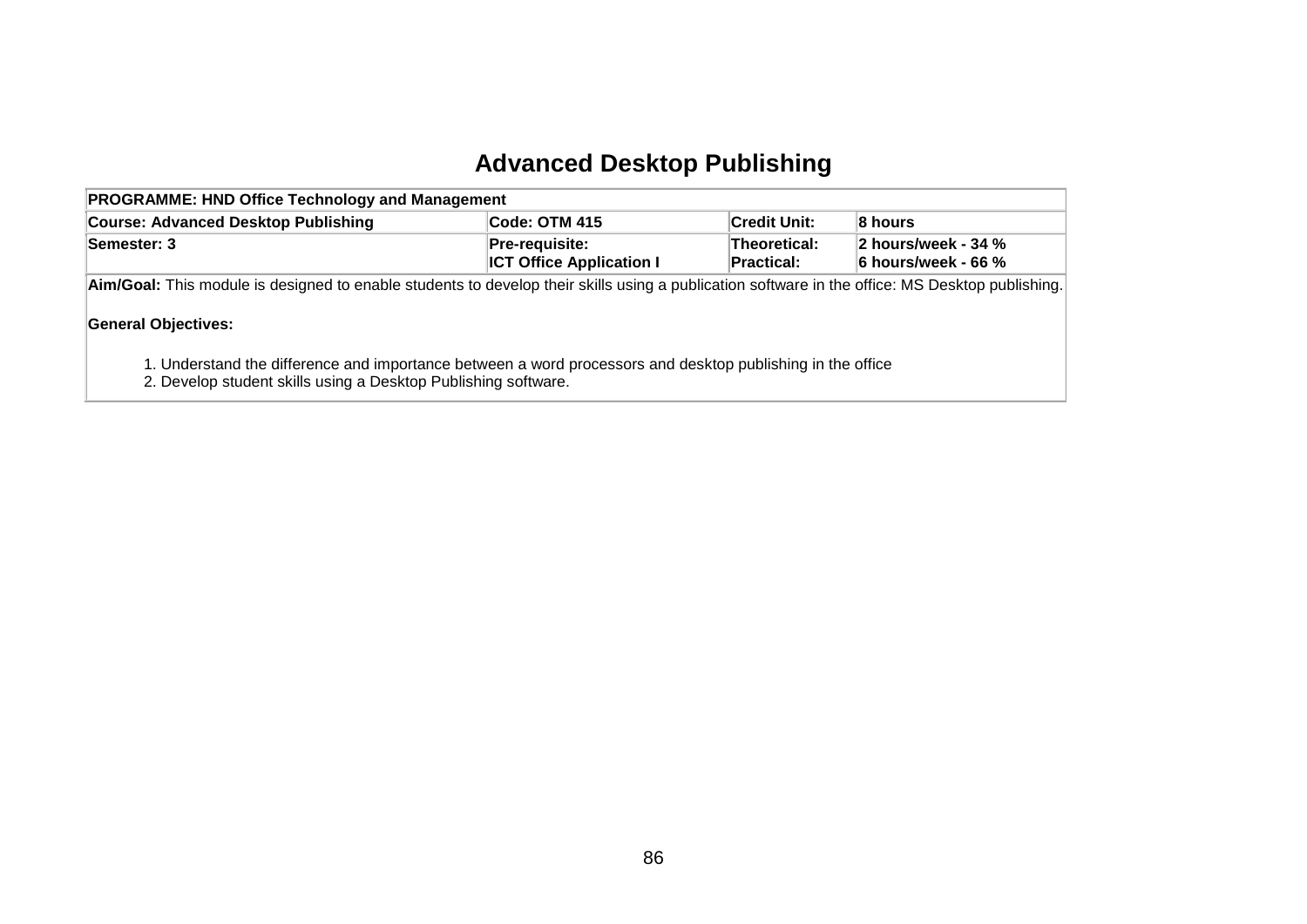|             |                                                                                                                                                                             | <b>Theoretical Content</b>                                                                                                                                                                                         |                       |                                                                                                                                                                                                                                       | <b>Practical Content</b>                                                                                                                                                                                                                                                                                                                                                                                                                                               |                                                                                                      |
|-------------|-----------------------------------------------------------------------------------------------------------------------------------------------------------------------------|--------------------------------------------------------------------------------------------------------------------------------------------------------------------------------------------------------------------|-----------------------|---------------------------------------------------------------------------------------------------------------------------------------------------------------------------------------------------------------------------------------|------------------------------------------------------------------------------------------------------------------------------------------------------------------------------------------------------------------------------------------------------------------------------------------------------------------------------------------------------------------------------------------------------------------------------------------------------------------------|------------------------------------------------------------------------------------------------------|
| <b>Week</b> | <b>Specific Learning</b><br><b>Outcomes</b>                                                                                                                                 | <b>Teacher's Activities</b>                                                                                                                                                                                        |                       | <b>Resources Specific Learning Outcomes</b>                                                                                                                                                                                           | <b>Teacher's Activities</b>                                                                                                                                                                                                                                                                                                                                                                                                                                            | <b>Resources</b>                                                                                     |
|             |                                                                                                                                                                             |                                                                                                                                                                                                                    |                       | General Objective 1: Understand the difference and importance between a word processors and desktop publishing in the office                                                                                                          |                                                                                                                                                                                                                                                                                                                                                                                                                                                                        |                                                                                                      |
| $1 - 2$     | <b>Revise</b> the concept of<br>word processors and<br>compare them to other<br>computer applications<br>available to design<br>brochures, cards,<br>pamphlets and posters. | State the importance of<br>using the right software<br>in the office to design<br>documentation,<br>depending on the task<br>and aim.<br><b>Explain the concept of</b><br>dtp and its impact in a<br>modern office | Hands-out<br>Examples | <b>Identify</b> basic competencies in using<br>desktop publishing concepts to<br>produce a simple publication:<br><b>Emphasise</b> the impact of using DTP in<br>a modern office and show examples of<br>publications.                | Explain the advantages of using<br>desktop publishing applications in<br>the office to produce quality<br>documentation.<br>Practice with an appropriate<br>software for the tasks (eg. dtp or a<br>page layout software).<br>Highlight the main differences<br>between dtp software and word<br>processors (eg. text flow, image<br>control, purpose).<br>Group students to explore, compare<br>and discuss the impact of quality<br>publications in a modern office. | *1 PC per<br>student<br>Desktop<br>Publishing<br>(DTP) software<br>available in<br>each computer     |
|             |                                                                                                                                                                             | General Objective 2: Develop student skills using a Desktop Publishing software                                                                                                                                    |                       |                                                                                                                                                                                                                                       |                                                                                                                                                                                                                                                                                                                                                                                                                                                                        |                                                                                                      |
| $3 - 15$    |                                                                                                                                                                             |                                                                                                                                                                                                                    |                       | Apply the principles of standard page<br>layout and text properties using dtp<br>software, to produce quality results:<br>· Setting page size/orientation and<br>margins<br>• Create quality and attractive text<br>areas/text frames | Explain the advantages of using<br>desktop publishing applications in<br>the office to produce quality<br>documentation.<br>Practice with an appropriate<br>software for the tasks (eg. dtp or a<br>page layout software).<br>Highlight the main differences<br>between dtp software and word                                                                                                                                                                          | *1 PC per 1-2<br>student<br>Desktop<br>Publishing<br>(DTP) software<br>available in<br>each computer |
|             |                                                                                                                                                                             |                                                                                                                                                                                                                    |                       | • Set up column widths/spacing<br>according to marketing standards<br>• Use of serif/sans serif fonts to create<br>impact on the audience                                                                                             | processors (eg. text flow, image<br>control, purpose).<br>Explain the use of master pages,<br>templates and equivalent to produce                                                                                                                                                                                                                                                                                                                                      |                                                                                                      |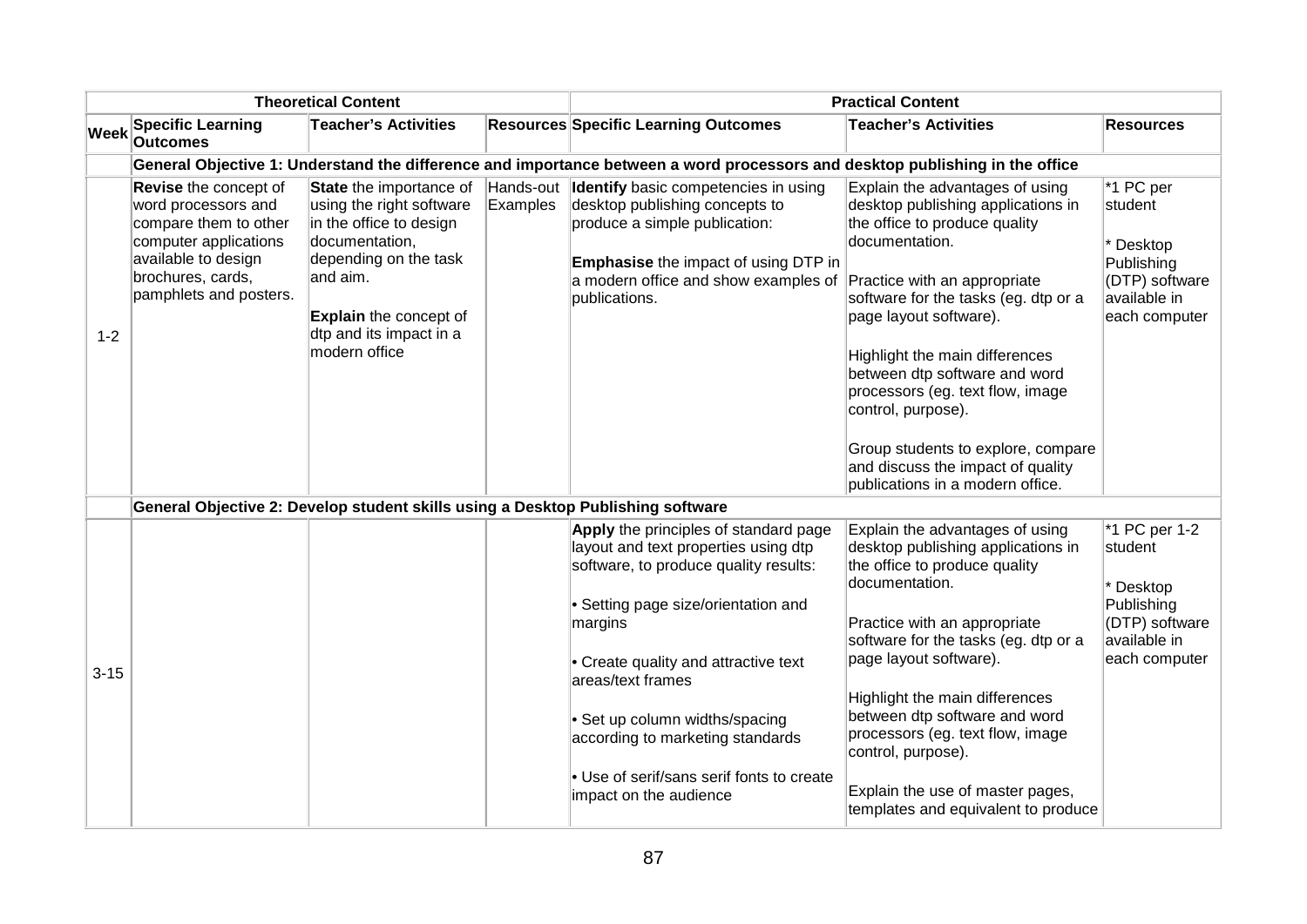|             |                                             | <b>Theoretical Content</b>  |                                                                                                                                                                   | <b>Practical Content</b>                                                                                              |                  |
|-------------|---------------------------------------------|-----------------------------|-------------------------------------------------------------------------------------------------------------------------------------------------------------------|-----------------------------------------------------------------------------------------------------------------------|------------------|
| <b>Week</b> | <b>Specific Learning</b><br><b>Outcomes</b> | <b>Teacher's Activities</b> | <b>Resources Specific Learning Outcomes</b>                                                                                                                       | <b>Teacher's Activities</b>                                                                                           | <b>Resources</b> |
|             |                                             |                             | $\bullet$ Use multiple font sizes applying<br>accessibility standards                                                                                             | quality documents. Student practice<br>on how to set page size and<br>margins, in such a way that impact              |                  |
|             |                                             |                             | Means by which text/images can be<br>imported and placed in a publication                                                                                         | the audience with quality outputs.                                                                                    |                  |
|             |                                             |                             | from different sources. • Import text<br>file(s) from different sources • Import<br>image(s) from different sources . Enter<br>headings and use of line or border | Show the use and control of text<br>frames or equivalent, applying<br>international accessibility standards.          |                  |
|             |                                             |                             | feature to produce quality and<br>impacting messages.                                                                                                             | Explain the difference between serif<br>and sans serif typefaces and show<br>how to select them, to produce           |                  |
|             |                                             |                             | <b>Manipulate</b> text and images to balance<br>page                                                                                                              | quality output. Explain how to set<br>and amend text sizes and apply<br>standards. Show how to test the               |                  |
|             |                                             |                             | • Apply alignment and justification                                                                                                                               | quality and assess the standards.                                                                                     |                  |
|             |                                             |                             | • Set paragraph spacing and/or first<br>line indent                                                                                                               | Explain how text files and images<br>can be imported. Show how to enter<br>small amount of text.                      |                  |
|             |                                             |                             | • Move/resize image                                                                                                                                               | Explain the basic graphic                                                                                             |                  |
|             |                                             |                             | $\cdot$ Fit headline text to page width                                                                                                                           | capabilities of dtp software and how<br>to use lines and borders to separate                                          |                  |
|             |                                             |                             | · Balance columns                                                                                                                                                 | areas of text. Explain the use of left<br>and centre alignment and of full<br>justification in a desktop publication. |                  |
|             |                                             |                             | <b>Manage</b> publications and print                                                                                                                              |                                                                                                                       |                  |
|             |                                             |                             | composite proofs                                                                                                                                                  | Show the importance of common<br>dtp conventions such as first line                                                   |                  |
|             |                                             |                             | • Create new publication                                                                                                                                          | indents and demonstrates how to<br>use them consistently.                                                             |                  |
|             |                                             |                             | • Save master page/template                                                                                                                                       |                                                                                                                       |                  |
|             |                                             |                             | • Save publication                                                                                                                                                | Practice the manipulation, move and<br>resize of images. Show how to place<br>correctly and accurately text in        |                  |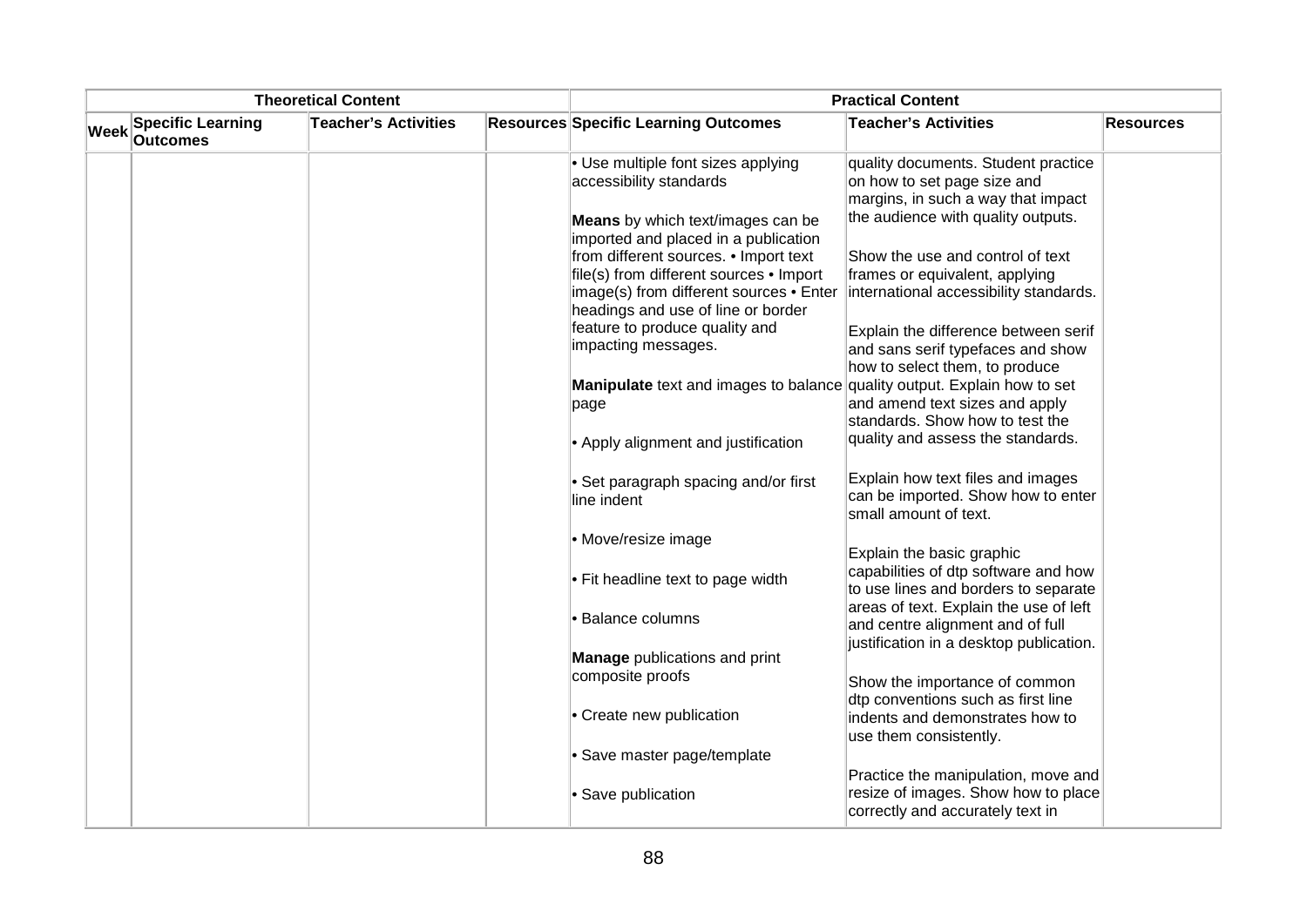| <b>Theoretical Content</b> |                                             |                             | <b>Practical Content</b>                    |                                                                                                                                                                                                                                       |                  |  |
|----------------------------|---------------------------------------------|-----------------------------|---------------------------------------------|---------------------------------------------------------------------------------------------------------------------------------------------------------------------------------------------------------------------------------------|------------------|--|
| Week                       | <b>Specific Learning</b><br><b>Outcomes</b> | <b>Teacher's Activities</b> | <b>Resources Specific Learning Outcomes</b> | <b>Teacher's Activities</b>                                                                                                                                                                                                           | <b>Resources</b> |  |
|                            |                                             |                             | • Print composite proof(s)                  | columns and how to adjust text size<br>and spacing in order to achieve this.                                                                                                                                                          |                  |  |
|                            |                                             |                             | • Close publication                         |                                                                                                                                                                                                                                       |                  |  |
|                            |                                             |                             |                                             | Explain the document management<br>techniques for the chosen dtp<br>software and the differences from                                                                                                                                 |                  |  |
|                            |                                             |                             |                                             | generic document management<br>terms (eg. master pages).                                                                                                                                                                              |                  |  |
|                            |                                             |                             |                                             | Demonstrate how to print composite<br>proofs from the chosen software<br>using default print setting.                                                                                                                                 |                  |  |
|                            |                                             |                             |                                             | Set individual and group tasks to<br>produce portfolio of documentations<br>that include: brochures, pamphlets,<br>posters, and any other publication<br>that could help the business to have<br>a positive impact in its businesses. |                  |  |
|                            |                                             |                             |                                             | Group students to compare and<br>discuss portfolios and select the<br>ideal set of publication for a selected<br>business. Promote creativity in the<br>design and production of<br>ldocuments.                                       |                  |  |

|     | <b>ASSESSMENT CRITERIA</b> |            |                                                                          |  |  |  |  |  |
|-----|----------------------------|------------|--------------------------------------------------------------------------|--|--|--|--|--|
|     |                            |            | Coursework Course test Practical Other (Examination/project/portfolio) % |  |  |  |  |  |
| 25% | %                          | <b>25%</b> | Portfolio 50%                                                            |  |  |  |  |  |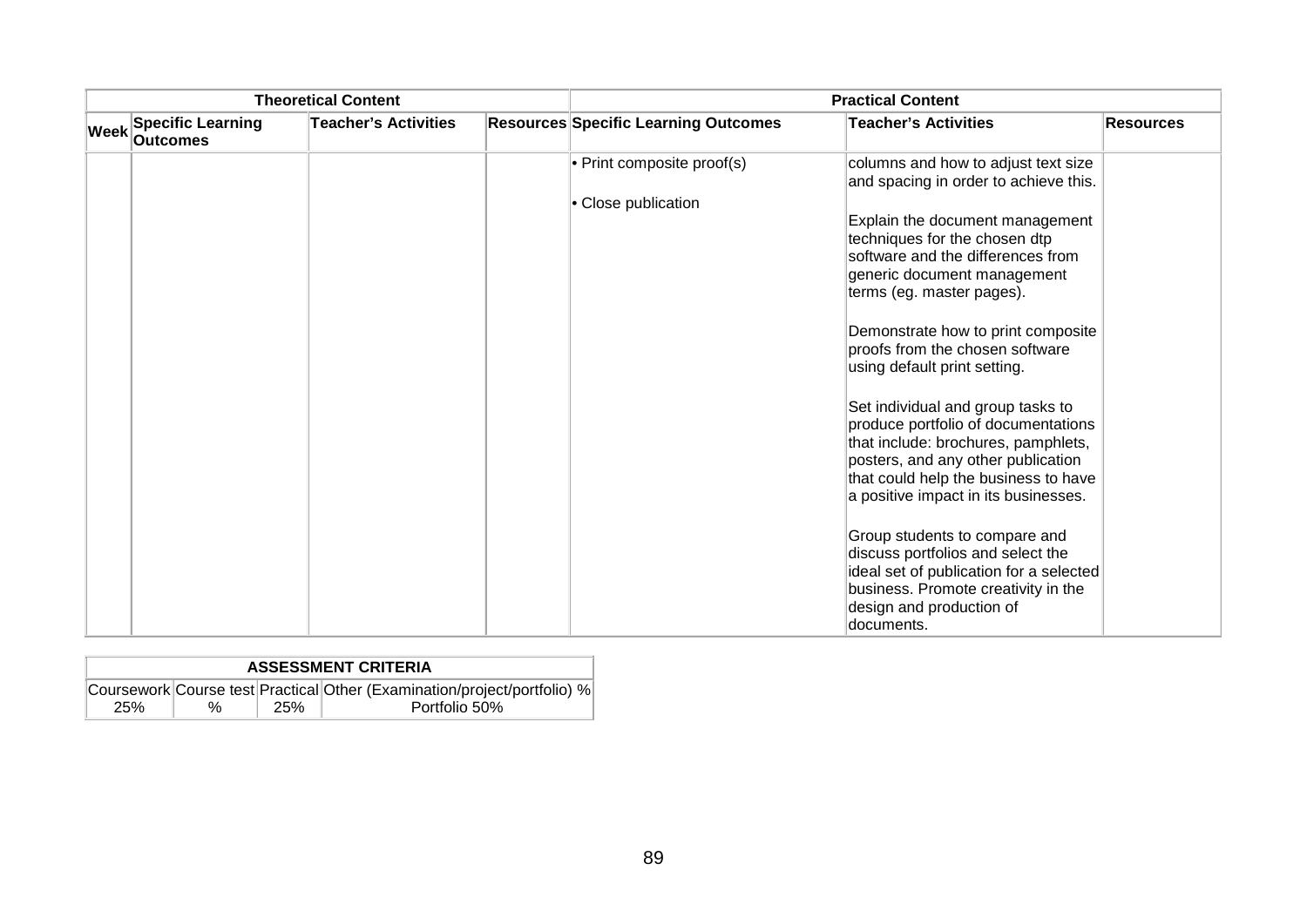### **SEMESTER: 4**

### **Management Information Systems**

| <b>PROGRAMME: HND Office Technology and Management</b>                              |                                                                                                                                                                 |                                   |                                                  |  |  |  |  |  |  |
|-------------------------------------------------------------------------------------|-----------------------------------------------------------------------------------------------------------------------------------------------------------------|-----------------------------------|--------------------------------------------------|--|--|--|--|--|--|
| <b>Course: Management Information Systems</b>                                       | Code: OTM 423                                                                                                                                                   | <b>Credit Unit:</b>               | ∣4 hours                                         |  |  |  |  |  |  |
| Semester: 4                                                                         | <b>Pre-requisite:</b><br><b>ICT Office Application I &amp; ICT Office Application II</b>                                                                        | Theoretical:<br><b>Practical:</b> | 1 hours/week - 25 $%$<br>$3$ hours/week - 75 $%$ |  |  |  |  |  |  |
| Management.                                                                         | Aim/Goal: This course is intended to enable the students acquire the knowledge of Data and Information processing techniques and communication to all levels of |                                   |                                                  |  |  |  |  |  |  |
| <b>General Objective:</b> Understand systems analysis and design in a modern office |                                                                                                                                                                 |                                   |                                                  |  |  |  |  |  |  |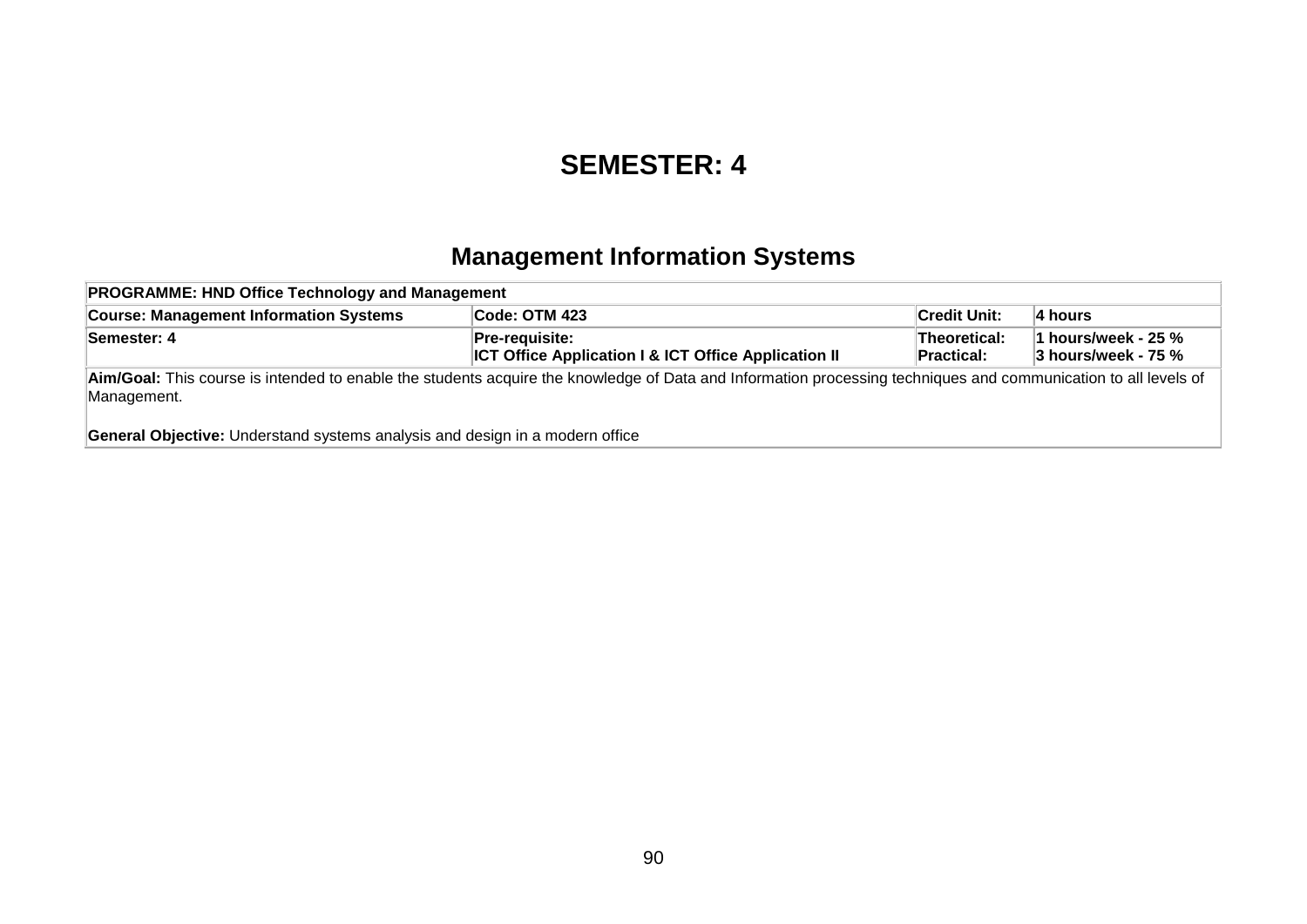|                |                                                                        | <b>Theoretical Content</b>                                                   |                                                                    |                                                                                                                                  | <b>Practical Content</b>                                                                              |                                                                                                                                            |
|----------------|------------------------------------------------------------------------|------------------------------------------------------------------------------|--------------------------------------------------------------------|----------------------------------------------------------------------------------------------------------------------------------|-------------------------------------------------------------------------------------------------------|--------------------------------------------------------------------------------------------------------------------------------------------|
|                | <b>Week Specific Learning</b><br>Outcomes                              | <b>Teacher's Activities</b>                                                  |                                                                    | <b>Resources Specific Learning</b><br><b>Outcomes</b>                                                                            | <b>Teacher's Activities</b>                                                                           | <b>Resources</b>                                                                                                                           |
|                |                                                                        | General Objective: Understand systems analysis and design in a modern office |                                                                    |                                                                                                                                  |                                                                                                       |                                                                                                                                            |
| 1              | Define database<br>systems and its<br>importance in modern<br>offices. | Explain the impact of<br>accurate database<br>creation and<br>maintenance.   | Hand-outs<br><b>Notes</b><br>Examples<br>Hand-outs<br><b>Notes</b> |                                                                                                                                  |                                                                                                       |                                                                                                                                            |
|                |                                                                        |                                                                              | Examples                                                           |                                                                                                                                  |                                                                                                       |                                                                                                                                            |
|                |                                                                        |                                                                              | Hand-outs<br><b>Notes</b><br>Examples                              | Explain dtb tables, fields,<br>records and primary key<br>field.<br>* Illustrate Database tables,<br>fields, records and primary | Show how to identify the following:<br>Data,<br>Information, Database,<br>Database Management system. | Maximum of 2 students to a<br>computer system. Papers<br>and computer accessories.<br>Maximum of 7 computers to<br>a printer except when a |
|                |                                                                        |                                                                              |                                                                    | key fields.                                                                                                                      |                                                                                                       | Network is in use.                                                                                                                         |
| $\overline{2}$ |                                                                        |                                                                              |                                                                    | * Understand the meaning of<br>DBMS.                                                                                             | Explain with illustrations the<br>following:                                                          | <b>Diskettes</b>                                                                                                                           |
|                |                                                                        |                                                                              |                                                                    |                                                                                                                                  | Database tables, a field, a record<br>and a primary key field.                                        | Compact disk (CD)                                                                                                                          |
|                |                                                                        |                                                                              |                                                                    |                                                                                                                                  |                                                                                                       | - Multi-media projector<br>system                                                                                                          |
|                |                                                                        |                                                                              |                                                                    |                                                                                                                                  | Promote students group<br>discussions on possible                                                     |                                                                                                                                            |
|                |                                                                        |                                                                              |                                                                    |                                                                                                                                  | applications of DTBMS and their<br>impacts on modern offices.                                         | PCs                                                                                                                                        |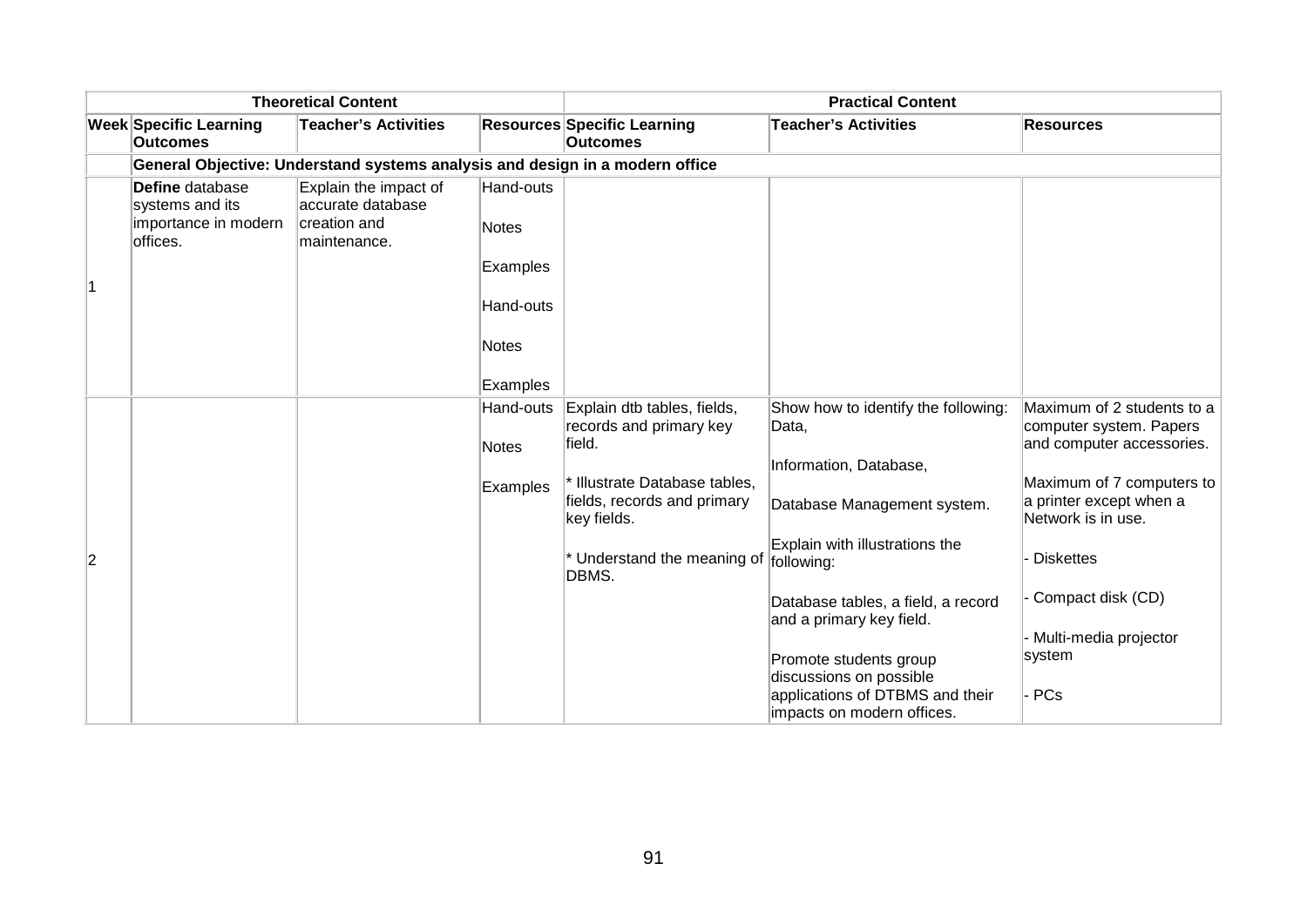| <b>Theoretical Content</b> |                                                                                   |                                             | <b>Practical Content</b>    |                                                                        |                                                                                                    |                                                                                    |  |
|----------------------------|-----------------------------------------------------------------------------------|---------------------------------------------|-----------------------------|------------------------------------------------------------------------|----------------------------------------------------------------------------------------------------|------------------------------------------------------------------------------------|--|
|                            | <b>Week Specific Learning</b><br><b>Outcomes</b>                                  | <b>Teacher's Activities</b>                 |                             | <b>Resources Specific Learning</b><br><b>Outcomes</b>                  | <b>Teacher's Activities</b>                                                                        | <b>Resources</b>                                                                   |  |
|                            | Define file systems                                                               | Explain in detail the<br>elements of a file |                             | Describe types of file and<br>identify file organisation<br>methods    | * Identify file access methods<br>* Identify file characteristics                                  |                                                                                    |  |
| $3-4$                      |                                                                                   |                                             |                             |                                                                        | Explain file processing operations                                                                 |                                                                                    |  |
|                            |                                                                                   |                                             |                             |                                                                        | Explain file security and<br>techniques.                                                           |                                                                                    |  |
|                            |                                                                                   |                                             |                             |                                                                        | Group students and make them to<br>identify qualities of a good filing<br>system                   |                                                                                    |  |
|                            |                                                                                   |                                             |                             | Demonstrate how to start a<br><b>DBM</b> application                   | Explain the various ways of<br>loading DBMS.                                                       | Maximum of 2 students to a<br>computer system. Papers<br>and computer accessories. |  |
|                            |                                                                                   |                                             |                             | Know how to quit DBM<br>application                                    | Discuss the various ways of<br>quitting DBMS.                                                      | Magic boardries                                                                    |  |
| 5                          |                                                                                   |                                             |                             | Understanding DBM toolbars <sup>*</sup><br>and making use of the       | Explain fully the different                                                                        | Marty media projector<br>system                                                    |  |
|                            |                                                                                   |                                             |                             | various menu commands                                                  | Toolbars in DBMS.                                                                                  | Maximum of 7 computers to                                                          |  |
|                            |                                                                                   |                                             |                             |                                                                        | * Utilize the various menu<br>commands in DBMS.                                                    | a printer except when a<br>Network is in use.                                      |  |
|                            | Understand the<br>principles for creating a creating a database.<br>new database. | Explain how to start                        | <b>Handouts</b><br>Examples | *Demonstrate how to create<br>a New Database using<br>Database Wizard. | Show how to open a Database<br>table, setting field properties. And<br>modifying table structures. | PCs with DTB software<br>available (eg. MS Access).                                |  |
| $6-8$                      |                                                                                   |                                             |                             | * Apply the techniques for<br>saving a New Database.                   |                                                                                                    | Floppy disks                                                                       |  |
| $9 - 11$                   |                                                                                   |                                             |                             | Demonstrate practically<br>how to create a New                         | Discuss the procedures of creating,<br>and saving a database.                                      | PCs with DTB software<br>available (eg. MS Access).                                |  |
|                            |                                                                                   |                                             |                             | Database Table from                                                    | Set tasks to students to practice<br>with real data.                                               | Floppy disks                                                                       |  |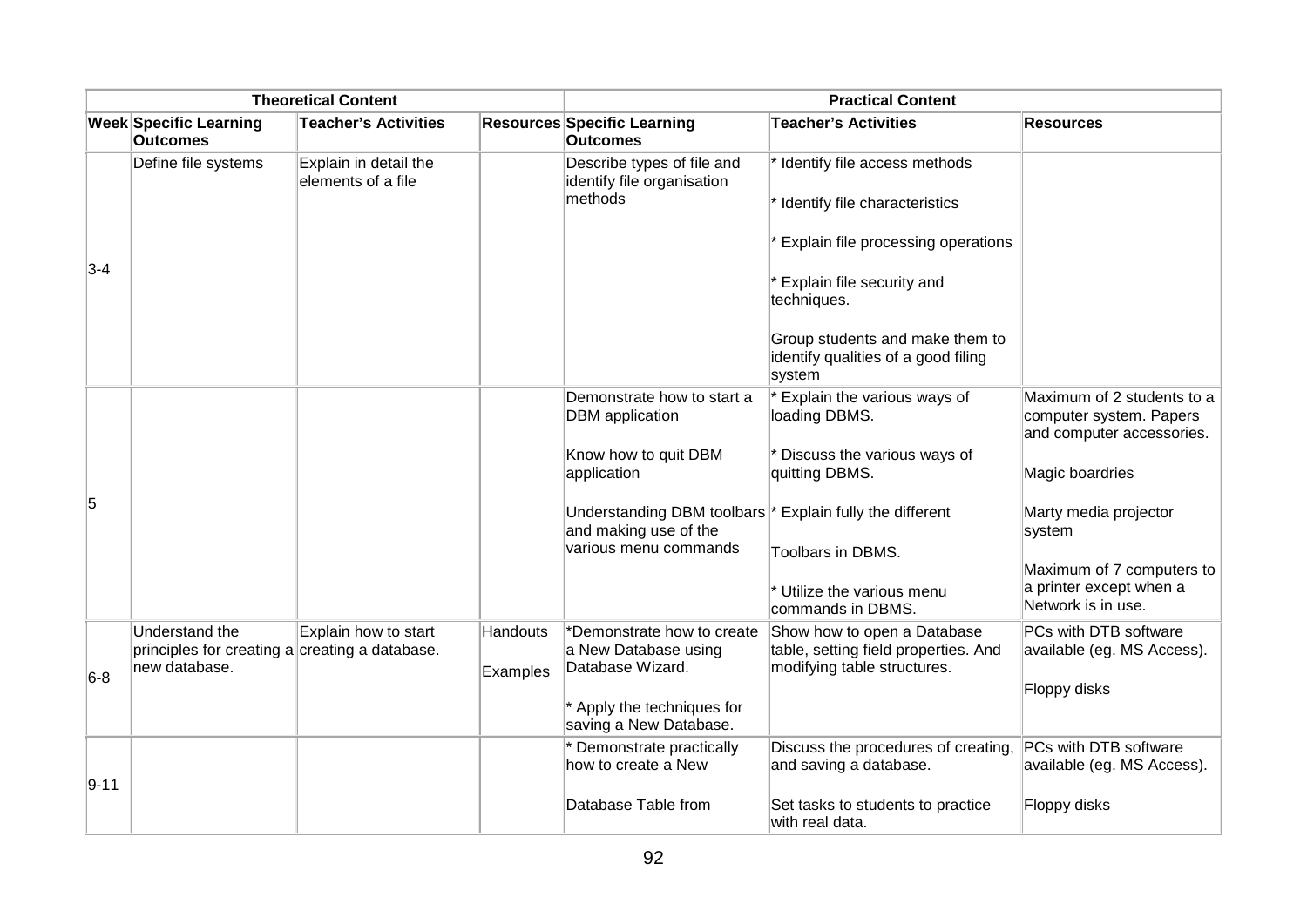| <b>Theoretical Content</b> |                                                  |                             | <b>Practical Content</b> |                                                                            |                                                                                            |                    |
|----------------------------|--------------------------------------------------|-----------------------------|--------------------------|----------------------------------------------------------------------------|--------------------------------------------------------------------------------------------|--------------------|
|                            | <b>Week Specific Learning</b><br><b>Outcomes</b> | <b>Teacher's Activities</b> |                          | <b>Resources Specific Learning</b><br><b>Outcomes</b>                      | <b>Teacher's Activities</b>                                                                | <b>Resources</b>   |
|                            |                                                  |                             |                          | scratch.                                                                   |                                                                                            |                    |
|                            |                                                  |                             |                          | * Demonstrate the use of<br>Database Wizard in creating<br>a new Database. |                                                                                            |                    |
|                            |                                                  |                             |                          | * Open a Database table in<br>Datasheet view.                              |                                                                                            |                    |
|                            |                                                  |                             |                          | * Illustrate how table<br>structures could be changed<br>or improved.      |                                                                                            |                    |
|                            |                                                  |                             |                          | data.                                                                      | * Demonstrate entering table 1) Perform Data entry in Datasheet PCs<br>view.               |                    |
|                            |                                                  |                             |                          |                                                                            |                                                                                            | <b>DB</b> software |
|                            |                                                  |                             |                          | * Apply DBMS data types.                                                   | 2) Discuss the various types of<br>Data that could be entered in                           |                    |
|                            |                                                  |                             |                          | Demonstrate formats of<br>entering Dates and Time.                         | Database view.                                                                             |                    |
|                            |                                                  |                             |                          |                                                                            | 3) Discuss the formats of entering                                                         |                    |
| $12 - 15$                  |                                                  |                             |                          | Demonstrate working in the<br>Database view.                               | Dates and Times.                                                                           |                    |
|                            |                                                  |                             |                          |                                                                            | 4) Discuss the procedures of<br>switching between table design                             |                    |
|                            |                                                  |                             |                          | *Demonstrate organizing a<br>Database.                                     | view and Database view.                                                                    |                    |
|                            |                                                  |                             |                          |                                                                            | 5) Explain the physical order and<br>the logical order of entering records<br>in Database. |                    |

|     | <b>ASSESSMENT CRITERIA</b> |     |                                                                          |  |  |  |  |  |
|-----|----------------------------|-----|--------------------------------------------------------------------------|--|--|--|--|--|
|     |                            |     | Coursework Course test Practical Other (Examination/project/portfolio) % |  |  |  |  |  |
| 25% | $\%$                       | 25% | Portfolio 50%                                                            |  |  |  |  |  |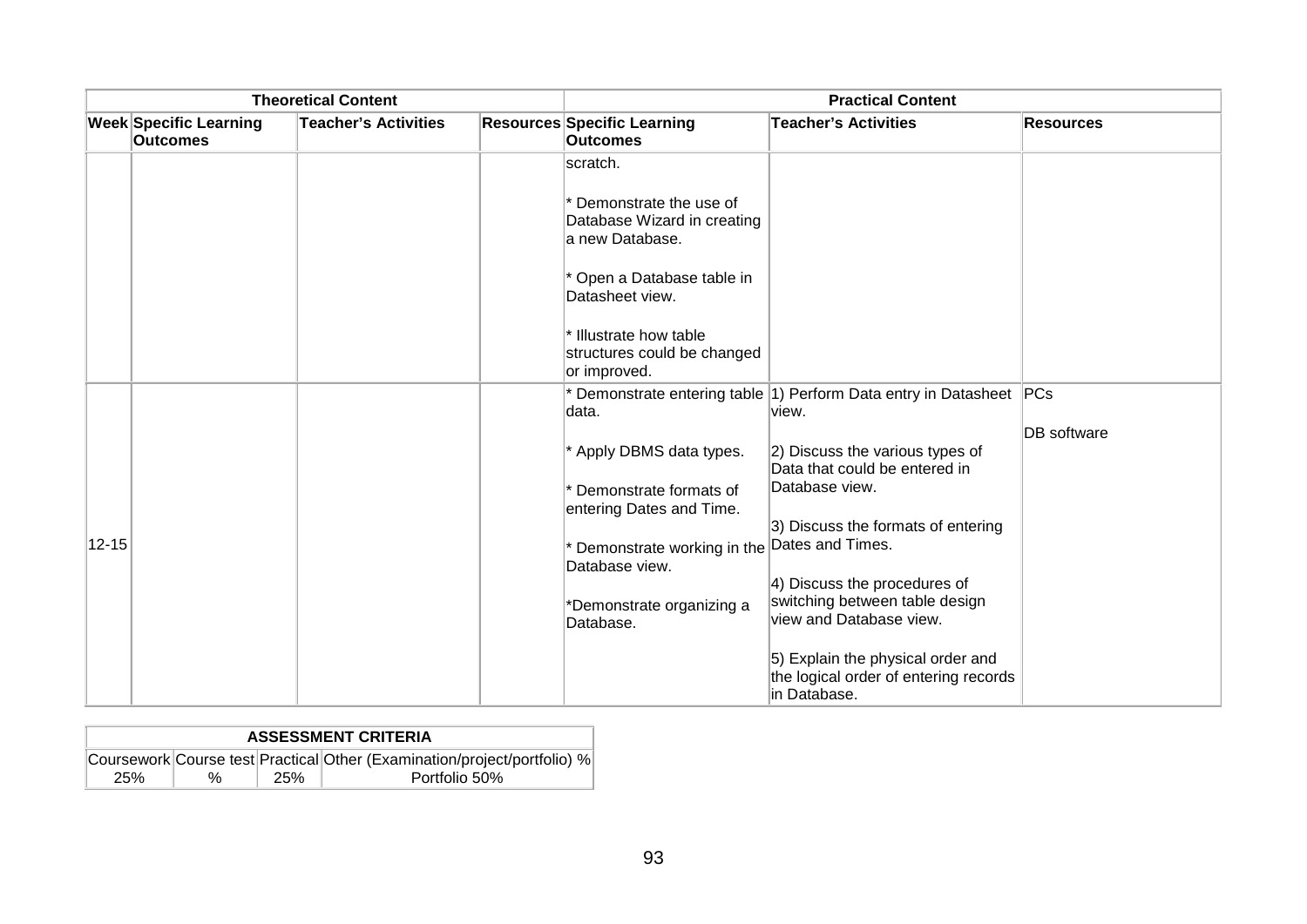# **Professional Ethics and Social Responsibility**

| <b>PROGRAMME: HND Office Technology and Management</b>                                                                                                                                                                                                                                                                                                                                                                                                 |                       |                                   |                                          |
|--------------------------------------------------------------------------------------------------------------------------------------------------------------------------------------------------------------------------------------------------------------------------------------------------------------------------------------------------------------------------------------------------------------------------------------------------------|-----------------------|-----------------------------------|------------------------------------------|
| <b>Course: Professional Ethics and Social Responsibility</b>                                                                                                                                                                                                                                                                                                                                                                                           | Code: OTM 424         | <b>Credit Hours:</b>              | 4 hours                                  |
| Semester: 4                                                                                                                                                                                                                                                                                                                                                                                                                                            | <b>Pre-requisite:</b> | Theoretical:<br><b>Practical:</b> | 2 hours/week - 50%<br>2 hours/week - 50% |
| Course main Aim/Goal: This course is designed to develop in the student the desirable professional work ethics required for successful work in a modern office.                                                                                                                                                                                                                                                                                        |                       |                                   |                                          |
| <b>General Objectives:</b><br>1.0 Understand the concept of profession and professionalism.<br>2.0 Understand the concepts of ethics and professional work ethics.<br>3.0 Understand ethical standards and behaviours in the office.<br>4.0 Know the difference between ethics and morality.<br>5.0 Understand the roles of professional bodies in promoting ethical practices.<br>6.0 Know the role of Government in regulating on ethical practices. |                       |                                   |                                          |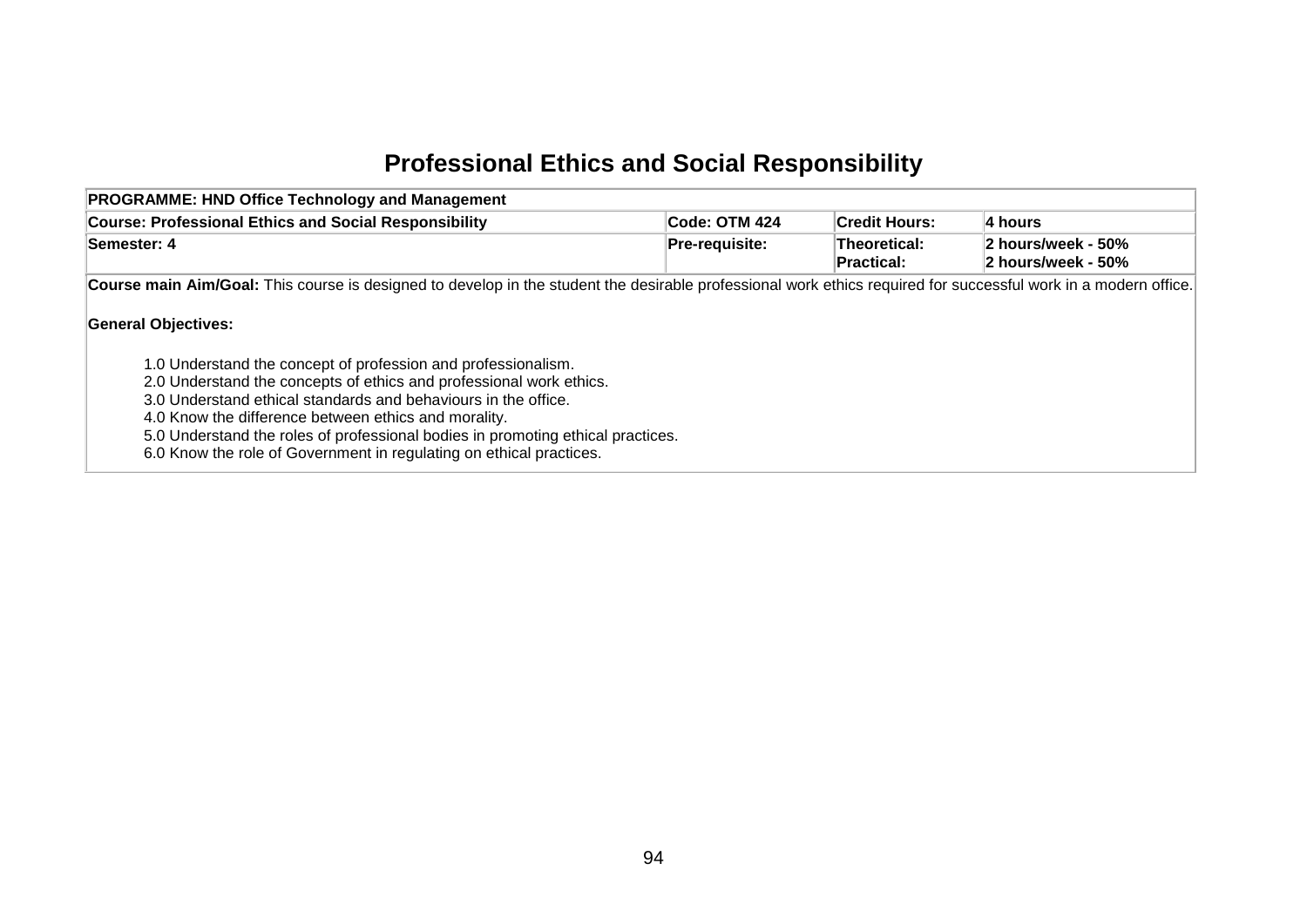|             |                                                                                            | <b>Theoretical Content</b>                                                                                   |                      |                                                                   | <b>Practical Content</b>                         |                                                      |
|-------------|--------------------------------------------------------------------------------------------|--------------------------------------------------------------------------------------------------------------|----------------------|-------------------------------------------------------------------|--------------------------------------------------|------------------------------------------------------|
| <b>Week</b> | <b>Specific Learning</b><br><b>Outcomes</b>                                                | <b>Teacher's Activities</b>                                                                                  |                      | <b>Resources Specific Learning</b><br><b>Outcomes</b>             | <b>Teacher's Activities</b>                      | <b>Resources</b>                                     |
|             |                                                                                            | General Objective 1.0: Understand the concept of profession and professionalism.                             |                      |                                                                   |                                                  |                                                      |
| $1-3$       | 1. Define the terms:<br>profession and<br>professionalism.                                 | Explain the terms profession and<br>professionalism and distinguish<br>between them.                         | <b>Text-books</b>    | Hand-outs Brain storming session                                  | Lead and correct<br>students, promote<br>debates | Hand-outs<br>Case-study                              |
|             |                                                                                            |                                                                                                              |                      |                                                                   |                                                  | Role-plays                                           |
|             |                                                                                            | GENERAL OBJECTIVE 2:0: Understand the concept of ethics and professional work ethics.                        |                      |                                                                   |                                                  |                                                      |
|             | 2.1. Note how ethics relates to Explain ethics as it relates to<br>professional practices. | professions.                                                                                                 |                      | Hand-outs Group discussion on<br>ethical behaviour.               | Guide the discussion.                            | Hand-outs                                            |
| $4-6$       |                                                                                            |                                                                                                              | Text-books           |                                                                   | Role-plays                                       | Case-study                                           |
|             | and professional work ethics.                                                              | 2.2 Define professional ethics Define and explain professional<br>ethics and professional work ethics.       | Hand-outs            | Group discussion on case<br>studies.                              | Guide the case studies.                          | <b>Case Studies</b>                                  |
|             |                                                                                            |                                                                                                              | Text-books           |                                                                   |                                                  |                                                      |
|             |                                                                                            | GENERAL OBJECTIVE: 3.0: Understand ethical standards and behaviours in the office.                           |                      |                                                                   |                                                  |                                                      |
|             | 3.1 List ethical principles                                                                | Explain different ethical principles eg<br>honesty, efficiency promptness, etc.                              | Hand-outs            | Relate these principles to<br>work behaviour.                     | Guide the students.                              | Textbooks                                            |
|             |                                                                                            |                                                                                                              | Text-books           |                                                                   |                                                  | Journal                                              |
| $7-9$       | 3.2 List positive work ethics.                                                             | Explain positive work ethics eg Self<br>Disciple, politeness, self commitment,                               | Hand-outs            | Discuss relevance of<br>positive work ethics in an                | Moderate the discussion. Textbooks               |                                                      |
|             |                                                                                            | etc                                                                                                          | Text-books           | organisation.                                                     |                                                  | Journal                                              |
|             | 3.3 List negative work ethics.                                                             | Explain negative work ethics eg<br>sexual harassment, abuse of trust,                                        | Hand-outs            | Role play positive and<br>negative work ethics.                   | Provide brief for the role<br>play.              | Textbooks                                            |
|             |                                                                                            | licentiousness, etc.                                                                                         | <b>Text-books</b>    |                                                                   |                                                  | Journal                                              |
|             |                                                                                            | <b>GENERAL OBJECTIVE 4:0: Know the difference between ethics and morality.</b>                               |                      |                                                                   |                                                  |                                                      |
|             | 10-12 ethics and morality.                                                                 | 4.1 Note the different between Differentiate between ethics and<br>morality.                                 | Hand-outs            | Examine the differences<br>between ethics and                     | Guide the students' work. Handouts               |                                                      |
|             |                                                                                            |                                                                                                              | Text-books morality. |                                                                   |                                                  |                                                      |
|             |                                                                                            | GENERAL OBJECTIVES 5:0: Understand the roles of professional bodies in promoting ethical practices.          |                      |                                                                   |                                                  |                                                      |
| 13          | 5.1 List some professional<br>bodies.                                                      | Give examples of professional bodies Hand-outs<br>and explain what they do to regulate<br>on ethical issues. | Text-books           | Discuss how professional<br>bodies regulate on ethical<br>issues. | Moderate the class<br>ldiscussion/debate         | Regulation and By-<br>law of Professional<br>bodies. |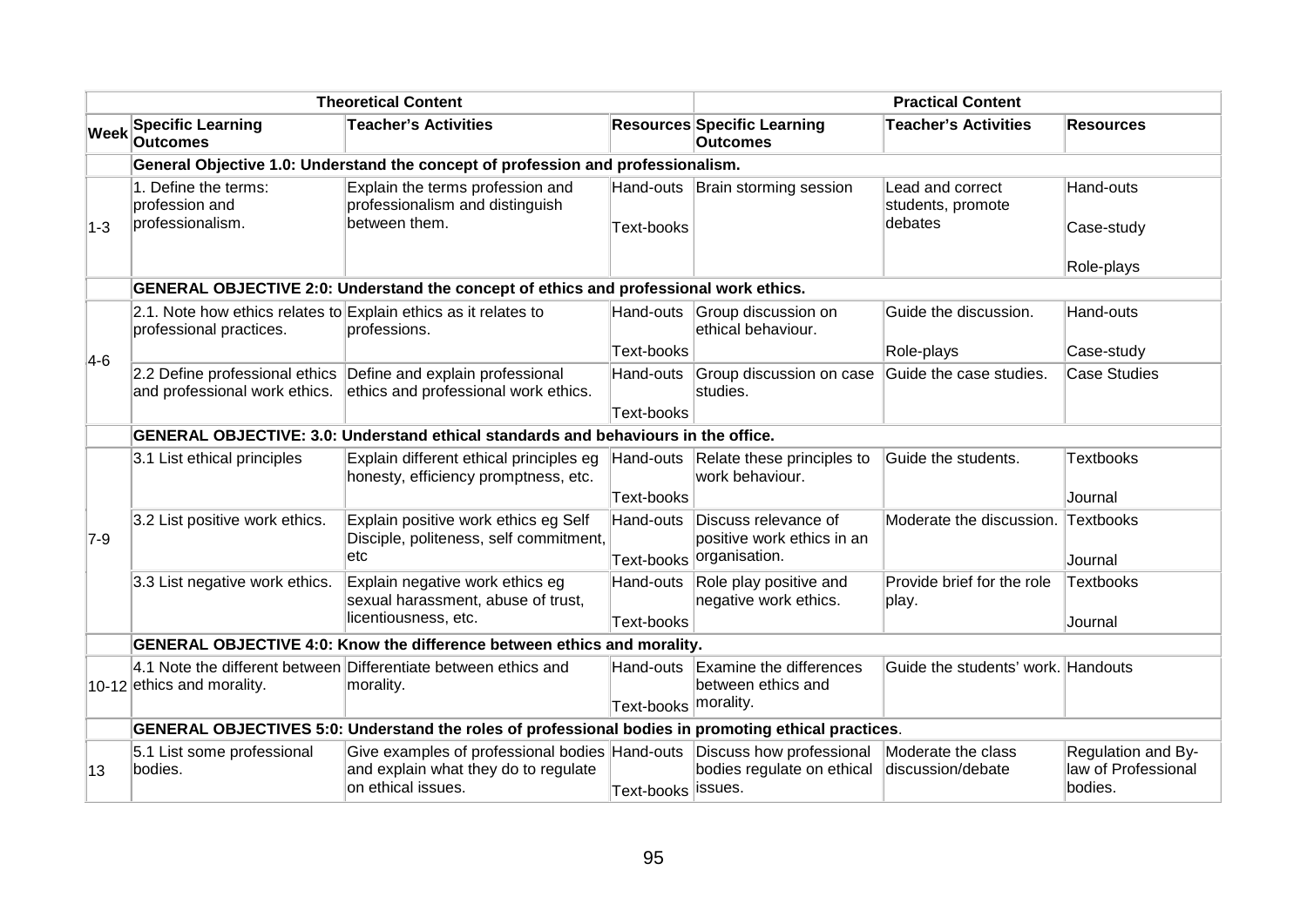| <b>Theoretical Content</b>                                                      | <b>Practical Content</b>                                                               |  |                                                                                                        |                             |                |
|---------------------------------------------------------------------------------|----------------------------------------------------------------------------------------|--|--------------------------------------------------------------------------------------------------------|-----------------------------|----------------|
| Week Specific Learning                                                          | Teacher's Activities                                                                   |  | <b>Resources Specific Learning</b><br><b>Outcomes</b>                                                  | <b>Teacher's Activities</b> | Resources      |
|                                                                                 | General Objective 6.0: Know the role of Government on regulating on ethical practices. |  |                                                                                                        |                             |                |
| 6.1 Note the role of<br>14-15 government in regulating on<br>ethical practices. | Explain the role of government in<br>regulating on ethical practices.                  |  | Hand-outs Discuss the role of<br>organizations such as<br>$\mathbb{F}_{\text{Text-books}}$  ICPC, EFCC | Moderate                    | Relevant Acts. |

| <b>ASSESSMENT CRITERIA</b> |   |      |                                                                        |  |  |  |  |
|----------------------------|---|------|------------------------------------------------------------------------|--|--|--|--|
|                            |   |      | Coursework Course test Practical Other (Examination/project/portfolio) |  |  |  |  |
| $\%$                       | % | .50% | .50%                                                                   |  |  |  |  |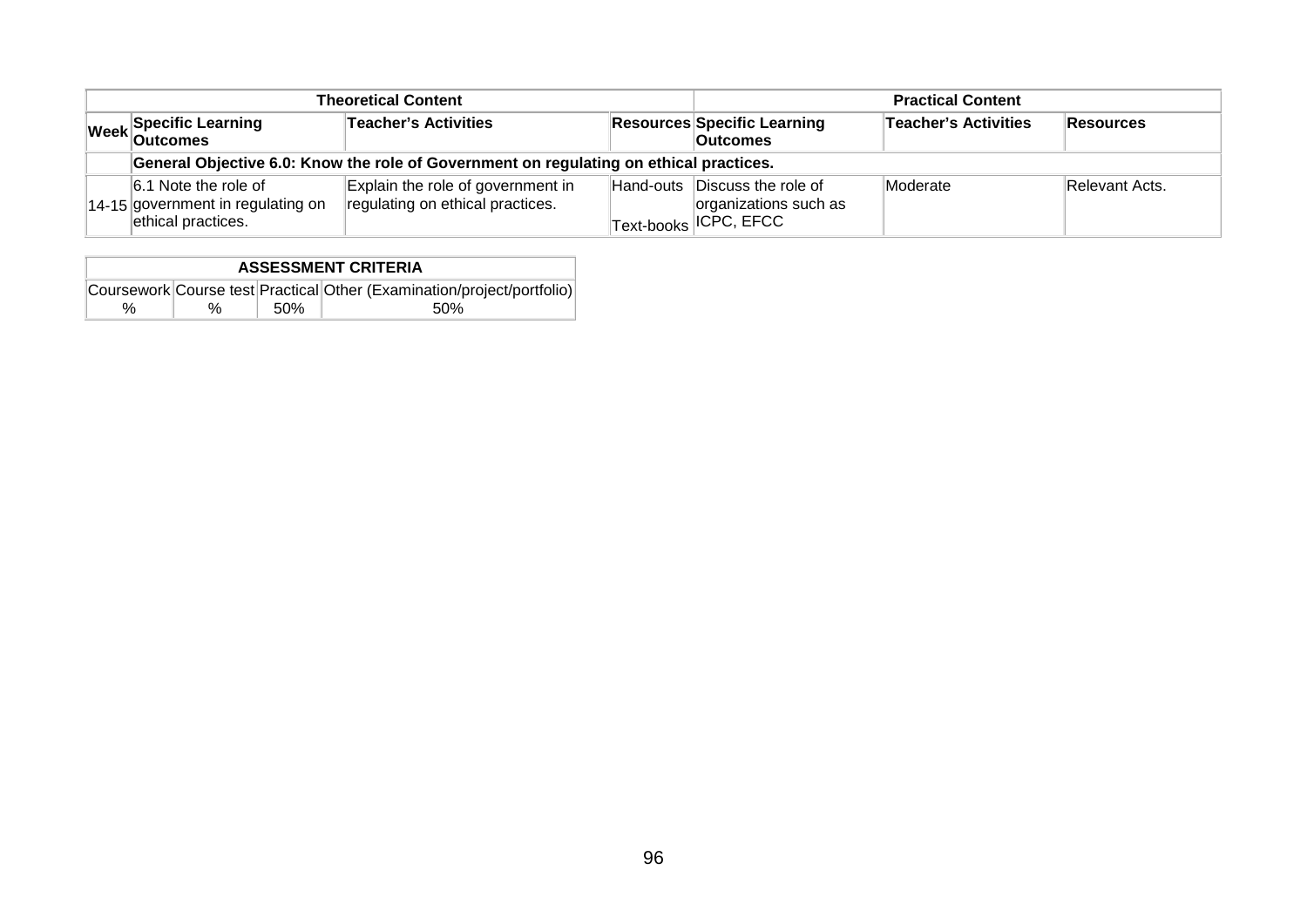# **Entrepreneurship Development**

| <b>Course: ENTREPRENEURSHIP DEVELOPMENT</b>                                                                                                                                                                                                                                                                                                                                                                                                                                                                                                                                                                                                                                                                                                                                                                                                                                                                                                                                                                                                                                                                                                                                                                  | Code: BAM 413  | <b>Credit Hours:</b>       | 4 hours 3                                |
|--------------------------------------------------------------------------------------------------------------------------------------------------------------------------------------------------------------------------------------------------------------------------------------------------------------------------------------------------------------------------------------------------------------------------------------------------------------------------------------------------------------------------------------------------------------------------------------------------------------------------------------------------------------------------------------------------------------------------------------------------------------------------------------------------------------------------------------------------------------------------------------------------------------------------------------------------------------------------------------------------------------------------------------------------------------------------------------------------------------------------------------------------------------------------------------------------------------|----------------|----------------------------|------------------------------------------|
| Semester: third                                                                                                                                                                                                                                                                                                                                                                                                                                                                                                                                                                                                                                                                                                                                                                                                                                                                                                                                                                                                                                                                                                                                                                                              | Pre-requisite: | Theoretical:<br>Practical: | 2 hours/week - 50%<br>2 hours/week - 50% |
| <b>Course main Aim/Goal</b>                                                                                                                                                                                                                                                                                                                                                                                                                                                                                                                                                                                                                                                                                                                                                                                                                                                                                                                                                                                                                                                                                                                                                                                  |                |                            |                                          |
| This course is intended to create awareness in a student and motivate him towards self-employment through the development of personal skills, competencies<br>effectiveness and aptitudes using project based work in an economic setting to set-up and manage a small and medium enterprises successful.<br><b>General Objectives:</b><br>1. Understand the history of Entrepreneurship development in Nigeria<br>2. Understand the need, scope and characteristic of entrepreneurship<br>3. Understand the various sources of information for entrepreneurship development<br>4. Appreciate the roles of commercial and development banks in small scale industrial development<br>5. Understand the functions of various support agencies in small and medium scale industrial development<br>6. Understand methods of product selection.<br>7. Understand the activities of different industrial association in relation to entrepreneurship<br>8. Know self through analysis of strengths, weaknesses, goal-setting and risk-taking behaviour<br>9. Know the motivational pattern of entrepreneurs<br>10. Understand the functional areas of business<br>11. Understand the need for business planning. |                |                            |                                          |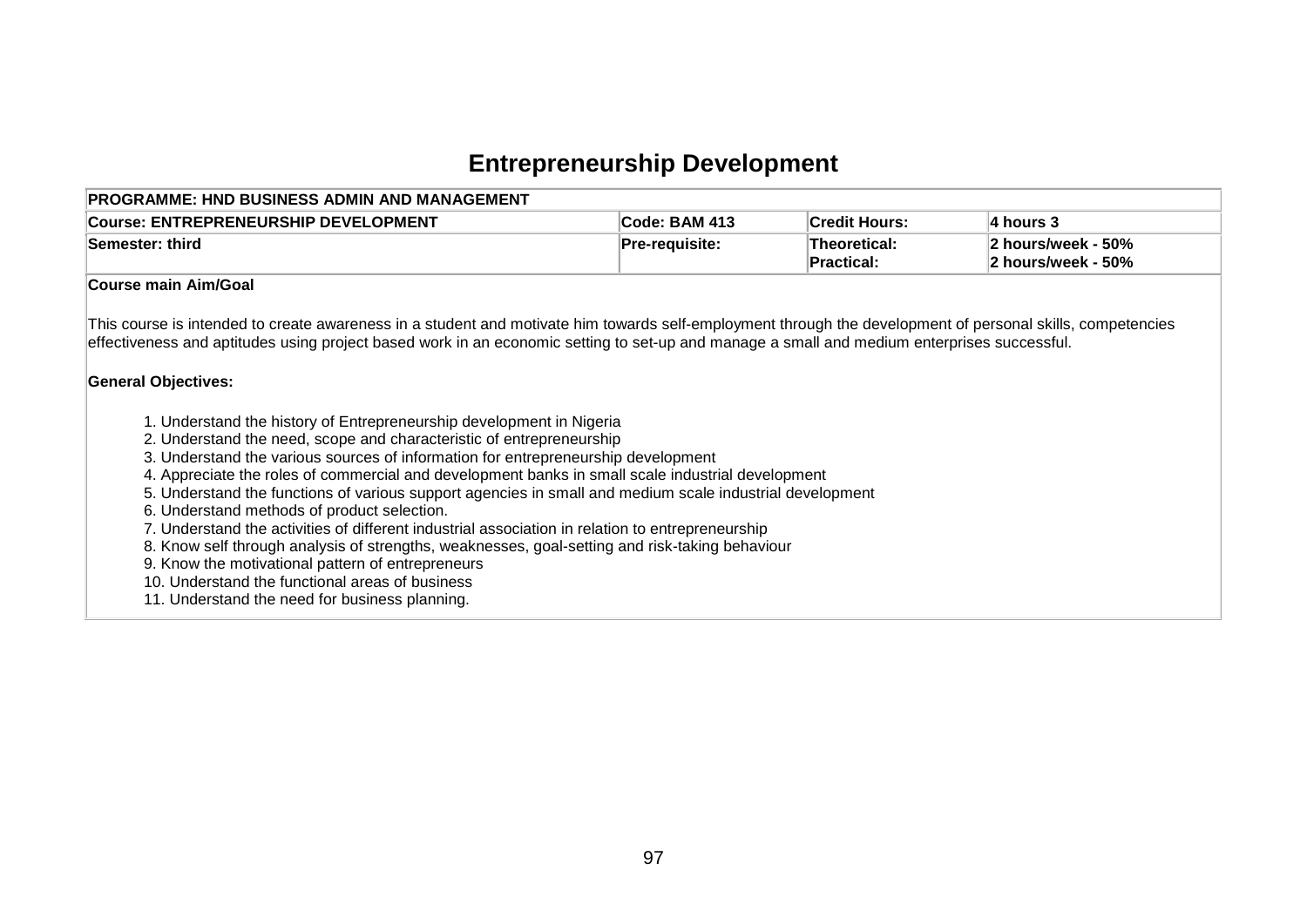|       | <b>Theoretical Content</b>                                                                                                                                                                                                                                                                                             |                                                                                                                                                                                                                                                                                                                                                                                  |                                                                              | <b>Practical Content</b>                                                                          |                                                                                                                                                        |                                                                                                   |  |
|-------|------------------------------------------------------------------------------------------------------------------------------------------------------------------------------------------------------------------------------------------------------------------------------------------------------------------------|----------------------------------------------------------------------------------------------------------------------------------------------------------------------------------------------------------------------------------------------------------------------------------------------------------------------------------------------------------------------------------|------------------------------------------------------------------------------|---------------------------------------------------------------------------------------------------|--------------------------------------------------------------------------------------------------------------------------------------------------------|---------------------------------------------------------------------------------------------------|--|
|       | <b>Week Specific Learning Outcomes</b>                                                                                                                                                                                                                                                                                 | <b>Teacher's Activities Resources</b>                                                                                                                                                                                                                                                                                                                                            |                                                                              | <b>Specific Learning</b><br><b>Outcomes</b>                                                       | <b>Teacher's Activities Resources</b>                                                                                                                  |                                                                                                   |  |
|       | General Objective 1: Understand the history of entrepreneurship development in Nigeria.                                                                                                                                                                                                                                |                                                                                                                                                                                                                                                                                                                                                                                  |                                                                              |                                                                                                   |                                                                                                                                                        |                                                                                                   |  |
| $1-2$ | 1.1 Narrate the Entrepreneurship history in Nigeria.<br>1.2 Compare entrepreneurship in Nigeria with Japan, India,<br>China, Malaysia, South Korea, etc.<br>1.3 Explain Nigeria's values and entrepreneurship.<br>1.4 Describe the role of entrepreneurship in the development of<br>small and medium scale industries | Explain<br>Entrepreneurship, its<br>historical<br>development in<br>Nigeria and role in<br>small and medium<br>scale industries.<br>ii. Compare<br>entrepreneurship in<br>Nigeria with other<br>countries of the<br>world - Japan, India,<br>China etc.<br>iii .Show students<br>video film of<br>entrepreneurship<br>development in any<br>of the countries<br>mentioned above: | - Text books<br>- Journals<br>Publications<br>- Video Film<br>$-TV$<br>- VCR | Know<br>entrepreneurship in<br>Nigeria, Japan,<br>India, China,<br>Malaysia, South<br>Korea, etc. | Use web-based<br>information, guide<br>students to explore<br>entrepreneurship in<br>Nigeria. Japan,<br>India, China,<br>Malaysia, South<br>Korea etc. | Computer<br>land<br>accessories<br>Internet<br>facilities<br>Encarta Ref.<br>Library<br>software. |  |
|       |                                                                                                                                                                                                                                                                                                                        | iv. Explain Nigeria's<br>values and<br>entrepreneurship.                                                                                                                                                                                                                                                                                                                         |                                                                              |                                                                                                   |                                                                                                                                                        |                                                                                                   |  |
|       | General Objective 2: Understand the need, scope and characteristics of entrepreneurship                                                                                                                                                                                                                                |                                                                                                                                                                                                                                                                                                                                                                                  |                                                                              |                                                                                                   |                                                                                                                                                        |                                                                                                   |  |
|       | 2.1 Define entrepreneurship and entrepreneur.                                                                                                                                                                                                                                                                          | i. Explain<br>entrepreneurship                                                                                                                                                                                                                                                                                                                                                   | - Text books                                                                 | Know the roles and<br>functions of an                                                             | Guide student to<br>research into the                                                                                                                  | <b>Visits</b>                                                                                     |  |
|       | 2.2 Define the role and functions of entrepreneurship.                                                                                                                                                                                                                                                                 | and entrepreneur.                                                                                                                                                                                                                                                                                                                                                                | - Journals                                                                   | entrepreneur                                                                                      | roles and functions<br>of an entrepreneur.                                                                                                             | Publication                                                                                       |  |
| 3     | 2.3 Identify the entrepreneurial traits.                                                                                                                                                                                                                                                                               | ii. Explain the<br>functions of                                                                                                                                                                                                                                                                                                                                                  | Publications                                                                 | Know the need for<br>entrepreneurship in                                                          | Invite a successful                                                                                                                                    | Text books                                                                                        |  |
|       | 2.4 Explain entrepreneurial tasks.                                                                                                                                                                                                                                                                                     | entrepreneurship<br>and its roles in<br>national economic                                                                                                                                                                                                                                                                                                                        |                                                                              | national economic<br>development.                                                                 | entrepreneur to give<br>a talk to students on<br>entrepreneurial                                                                                       | Entrepreneur                                                                                      |  |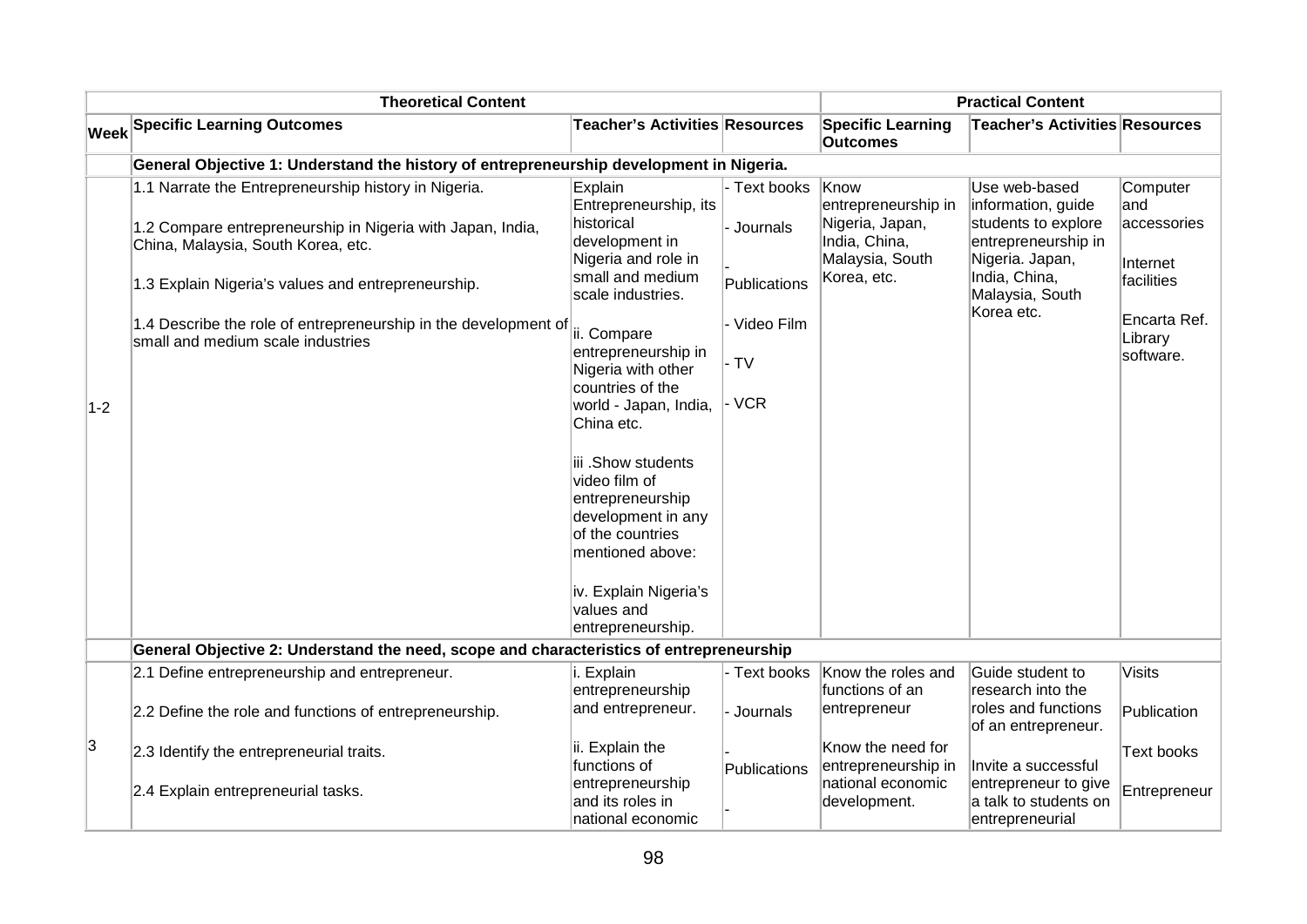|   | <b>Theoretical Content</b>                                                                               |                                                                                                                                                     |                              | <b>Practical Content</b>                                        |                                                                                                                                                          |                                      |  |
|---|----------------------------------------------------------------------------------------------------------|-----------------------------------------------------------------------------------------------------------------------------------------------------|------------------------------|-----------------------------------------------------------------|----------------------------------------------------------------------------------------------------------------------------------------------------------|--------------------------------------|--|
|   | <b>Week Specific Learning Outcomes</b>                                                                   | <b>Teacher's Activities Resources</b>                                                                                                               |                              | <b>Specific Learning</b><br><b>Outcomes</b>                     | <b>Teacher's Activities Resources</b>                                                                                                                    |                                      |  |
|   | 2.5 Explain the need for entrepreneurship in national economic development.<br>development.              | iii. Explain the                                                                                                                                    | Entrepreneur                 |                                                                 | traits, talks, hazards<br>and the need for<br>entrepreneurship in<br>national economic                                                                   | Internet and<br>relevant<br>websites |  |
|   | 2.6 Identify entrepreneurial risks and hazards                                                           | various traits of an<br>entrepreneur.<br>iv. Explain<br>entrepreneurial<br>tasks, the inherent<br>risks and hazards.                                |                              |                                                                 | development.                                                                                                                                             |                                      |  |
|   |                                                                                                          | v. Invite a successful<br>entrepreneur to give<br>a talk to students                                                                                |                              |                                                                 |                                                                                                                                                          |                                      |  |
|   | General Objective 3: Understand the various sources of information for entrepreneurship development      |                                                                                                                                                     |                              |                                                                 |                                                                                                                                                          |                                      |  |
|   | 3.1 Identify organizations and agencies involved in the<br>promotion and development of entrepreneurship | i. Explain the various<br>organizations and<br>agencies involved in                                                                                 | - Text books<br>- Journal of | Know the various<br>organizations and<br>agencies involved in   | Guide students to<br>research to<br>organizations and                                                                                                    | Computer<br>Accessories              |  |
|   | 3.2 Explain the roles of banks and financial institutions in<br>enterprise creation.                     | the promotion and<br>development of<br>entrepreneurship.                                                                                            | Management<br>and            | the promotion and<br>development of<br>entrepreneurship         | agencies involved in<br>the promotion and<br>development of<br>entrepreneurship.                                                                         | Internet<br>facility                 |  |
|   | 3.3 Describe the contributions of government agencies in<br>sourcing information including patent rights | ii. Explain the roles<br>of banks and<br>financial institutions                                                                                     | Economic<br>Digest           | Know the roles of<br>banks and financial<br>institutions in the | Use Web-based<br>information to                                                                                                                          | Application<br>software              |  |
| 4 |                                                                                                          | in the creation of<br>enterprises.                                                                                                                  | Publications.                | creation of<br>enterprises.                                     | understand the<br>international org.<br>involved in assisting<br>SME <sub>s</sub> .                                                                      | <b>Text books</b><br>Journal.        |  |
|   |                                                                                                          | iii. Explain the<br>contributions of<br>government<br>agencies in sourcing<br>information and<br>protecting<br>enterprises. iv. Give<br>assignment. |                              |                                                                 | Guide student to<br>conduct research to<br>the roles banks and<br>financial institutions<br>in creation and<br>efficient operation of<br>an enterprises. |                                      |  |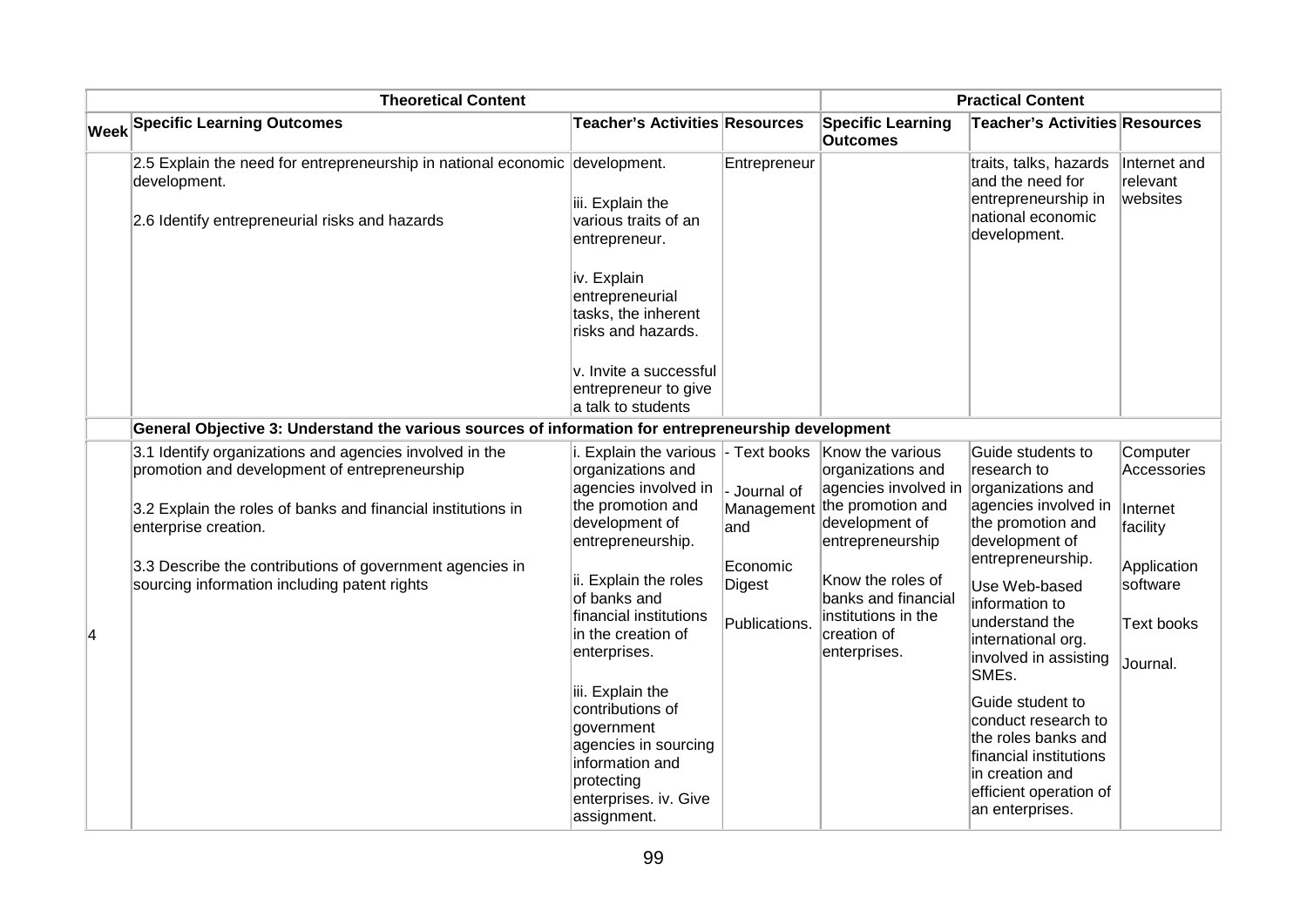|       | <b>Theoretical Content</b>                                                                                                                                                                                                                                                                                                                                                                                                                                                                                                                       |                                                                                                                                                                                                                                                                     |                                                                | <b>Practical Content</b>                                                                                                                                                                                                   |                                                                                                                                                                                                                                                                                                 |                                                                                                                                   |  |
|-------|--------------------------------------------------------------------------------------------------------------------------------------------------------------------------------------------------------------------------------------------------------------------------------------------------------------------------------------------------------------------------------------------------------------------------------------------------------------------------------------------------------------------------------------------------|---------------------------------------------------------------------------------------------------------------------------------------------------------------------------------------------------------------------------------------------------------------------|----------------------------------------------------------------|----------------------------------------------------------------------------------------------------------------------------------------------------------------------------------------------------------------------------|-------------------------------------------------------------------------------------------------------------------------------------------------------------------------------------------------------------------------------------------------------------------------------------------------|-----------------------------------------------------------------------------------------------------------------------------------|--|
|       | <b>Week Specific Learning Outcomes</b>                                                                                                                                                                                                                                                                                                                                                                                                                                                                                                           | Teacher's Activities Resources                                                                                                                                                                                                                                      |                                                                | <b>Specific Learning</b><br><b>Outcomes</b>                                                                                                                                                                                | <b>Teacher's Activities Resources</b>                                                                                                                                                                                                                                                           |                                                                                                                                   |  |
|       | General Objective 4: Appreciate the roles of commercial and development banks in small scale industries development                                                                                                                                                                                                                                                                                                                                                                                                                              |                                                                                                                                                                                                                                                                     |                                                                |                                                                                                                                                                                                                            |                                                                                                                                                                                                                                                                                                 |                                                                                                                                   |  |
| 5     | 4.1 Identify financial institutions involved in entrepreneurship<br>development.<br>4.2 Describe the assistance provided by commercial banks.<br>4.3 Explain the roles of development banks in the promotion<br>and development of small and medium scale enterprises<br>$(SME's)$ .<br>Describe government policy on financing small and medium<br>scale enterprises (SME's).                                                                                                                                                                   | Explain financial<br>institutions involved<br>in entrepreneurship<br>development.<br>ii. Explain the roles<br>of commercial and<br>development banks<br>in the promotion and<br>development of<br>SME's.<br>iii. Explain<br>government policy<br>on financing SME's | - Text books<br>- Journals<br>Publications                     | Know the various<br>financial institutions<br>and their roles in the knowledge of<br>development and<br>promotion of small<br>Know the<br>government policy<br>on financing small<br>and medium scale<br>enterprises (SME) | Guide student to<br>demonstrate the<br>commercial,<br>merchang and<br>medium enterprises. development bank in<br>the promotion of<br>small and medium<br>scale enterprises.<br>Guide student to<br>research to<br>Government policies<br>on financing small<br>and medium scale<br>enterprises. | Visitation and<br>research<br>Publications<br><b>Text Books</b><br>Computer<br>with internet<br>connection<br>Video and<br>films. |  |
|       | General Objective 5: Understand the functions of various agencies in small and medium scale industries                                                                                                                                                                                                                                                                                                                                                                                                                                           |                                                                                                                                                                                                                                                                     |                                                                |                                                                                                                                                                                                                            |                                                                                                                                                                                                                                                                                                 |                                                                                                                                   |  |
| $6-7$ | 5.1 Identify various support agencies involved in the promotion $\vert$ i. Explain the various<br>and development of entrepreneurship.<br>5.2 Enumerate the functions of support agencies.<br>5.3 Explain the assistance rendered by Research<br>Institutions/Universities/Polytechnics/Monotechnics/Technical<br>Colleges in entrepreneurship development.<br>5.4 Explain the roles of:<br>Nigerian Export Promotion Council (NEPC)<br>a) Nigerian Investment Promotion Commission (NIPC)<br>b) National Economic Reconstruction Fund (NERFUND) | support agencies<br>involved in the<br>promotion and<br>development of<br>entrepreneurship<br>and their functions.<br>ii. Explain the roles<br>lof research<br>institutes, institutions<br>of higher learning in<br>the development of                              | - Text books<br>Journals<br>Publications<br>- TV<br><b>VCR</b> | Know the various<br>support agencies<br>and their functions to Research<br>the promotion and<br>development of<br>entrepreneurships.                                                                                       | Guide students to<br>research to<br>institutions,<br>universities,<br>polytechnics,<br>Nigerian Expert<br>promotion Council<br>NIPC, NERFUND,<br>NDE, IDC etc.<br>Show a film on                                                                                                                | Internet and<br>relevant<br>websites                                                                                              |  |
|       | c) National Directorate of Employment (NDE)<br>d) Raw Materials Research and Development Council<br>(RMRDC)<br>5.5 Industrial Development Centres (IDC) and TBICs in the<br>Promotion and Development of Entrepreneurship                                                                                                                                                                                                                                                                                                                        | entrepreneurship.<br>iii. Show a film on<br>Technology<br>Business Incubation<br>Centre (TBIC)<br>operation.<br>iv. Conduct Test.                                                                                                                                   | Relevant<br>Video<br>Cassettes.                                |                                                                                                                                                                                                                            | technology business<br>incubation center.                                                                                                                                                                                                                                                       |                                                                                                                                   |  |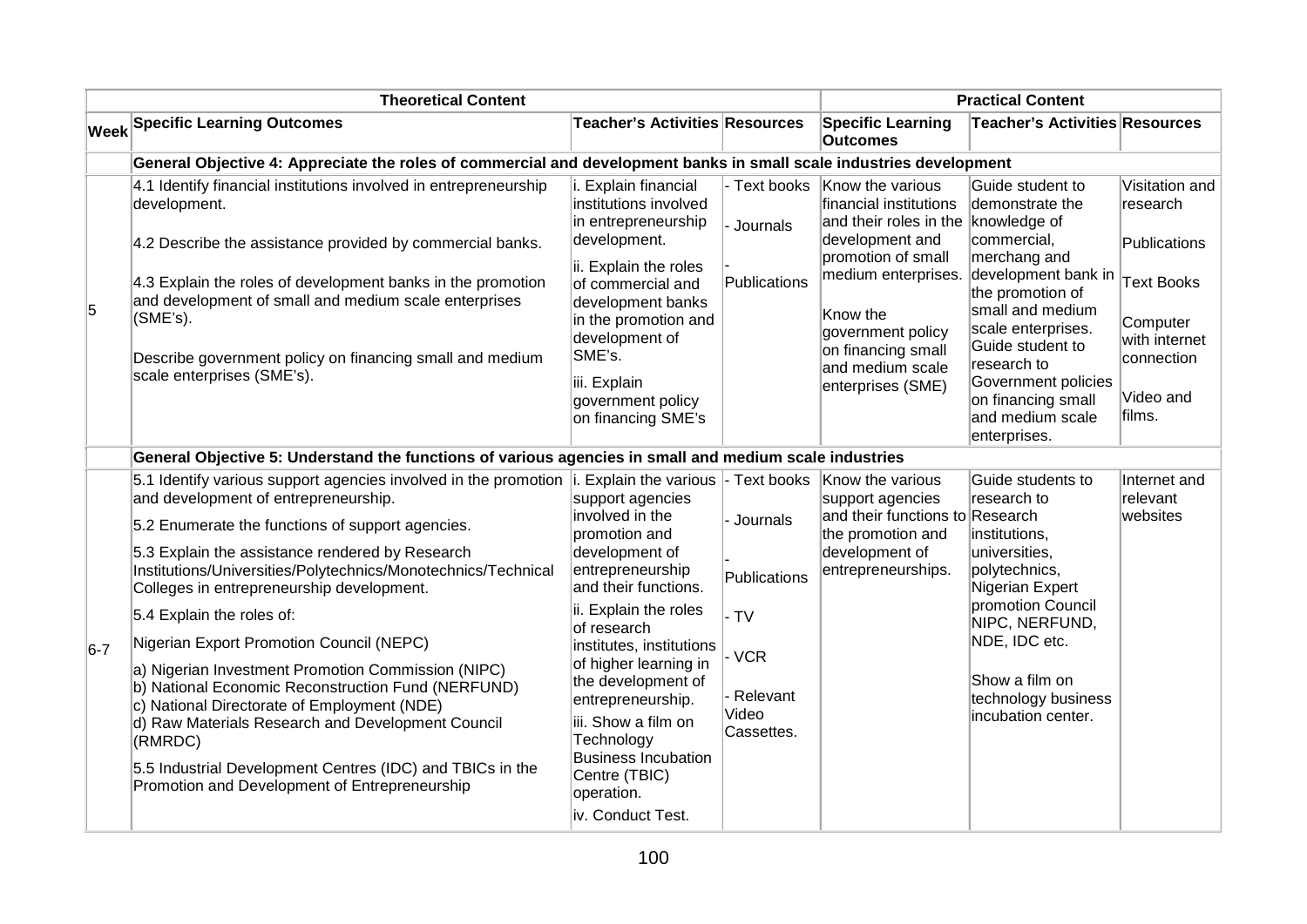|       | <b>Theoretical Content</b>                                                            |                                                                                             |                             | <b>Practical Content</b>                                                                                                                                                                                                                                                                               |                                                                                                                                                                                                                                                                                                                                                                               |                                                  |  |  |  |
|-------|---------------------------------------------------------------------------------------|---------------------------------------------------------------------------------------------|-----------------------------|--------------------------------------------------------------------------------------------------------------------------------------------------------------------------------------------------------------------------------------------------------------------------------------------------------|-------------------------------------------------------------------------------------------------------------------------------------------------------------------------------------------------------------------------------------------------------------------------------------------------------------------------------------------------------------------------------|--------------------------------------------------|--|--|--|
| Week  | <b>Specific Learning Outcomes</b>                                                     | <b>Teacher's Activities Resources</b>                                                       |                             | <b>Specific Learning</b><br><b>Outcomes</b>                                                                                                                                                                                                                                                            | <b>Teacher's Activities Resources</b>                                                                                                                                                                                                                                                                                                                                         |                                                  |  |  |  |
|       | General Objective 6: Understand the methods of Product selection                      |                                                                                             |                             |                                                                                                                                                                                                                                                                                                        |                                                                                                                                                                                                                                                                                                                                                                               |                                                  |  |  |  |
|       | 6.1 Explain product selection.<br>6.2 Explain product selection criteria.             | i. Explain product<br>selection, criteria and<br>factors associated<br>with selection.      | - Text books<br>- Journals  | Know product<br>selection, criteria<br>and factors<br>associated with<br>product selection.<br>Know venture idea<br>generation.<br>Know evaluation of<br>product idea and<br>steps in valued in<br>preliminary<br>screening.<br>Know steps in<br>preparing pre-<br>feasibility and<br>evaluate sources | Guide students to<br>selection of product<br>using criteria and<br>factors associated<br>with product<br>selection.<br>Guide students to<br>prepare a pre-<br>feasibility of a given<br>product and evaluate research<br>the viability,<br>methodology and<br>cost benefit analysis.<br>Use web-based<br>information to<br>generate venture<br>idea on exportable<br>product. | Computer<br>lwith<br>accessories<br>and internet |  |  |  |
|       | 6.3 Identify key factors associated with product selection.                           | ii. Explain venture<br>idea generation.                                                     | Publications                |                                                                                                                                                                                                                                                                                                        |                                                                                                                                                                                                                                                                                                                                                                               | connection.                                      |  |  |  |
|       | 6.4 Describe venture idea generation.                                                 | iii. Explain critical<br>evaluation of product                                              |                             |                                                                                                                                                                                                                                                                                                        |                                                                                                                                                                                                                                                                                                                                                                               | Application<br>packages                          |  |  |  |
|       | 6.5 Describe the steps involved in preliminary screening.                             | ideas and steps<br>involved in                                                              |                             |                                                                                                                                                                                                                                                                                                        |                                                                                                                                                                                                                                                                                                                                                                               | Visitation and                                   |  |  |  |
|       | 6.6 Evaluate critically, product ideas.                                               | preliminary<br>screening.                                                                   |                             |                                                                                                                                                                                                                                                                                                        |                                                                                                                                                                                                                                                                                                                                                                               | Publications                                     |  |  |  |
|       | 6.7 Explain the different steps in preparing pre-feasibility study.                   | iv. Explain steps in<br>preparing pre-<br>feasibility study.                                | and adequacies of<br>input. |                                                                                                                                                                                                                                                                                                        |                                                                                                                                                                                                                                                                                                                                                                               | Journal                                          |  |  |  |
|       | 6.8 Evaluate adequacy of infrastructural facilities for product<br>selection.         | v. Explain adequacy<br>of infrastructural<br>facilities for the<br>selected product.        |                             |                                                                                                                                                                                                                                                                                                        |                                                                                                                                                                                                                                                                                                                                                                               | Text books                                       |  |  |  |
| $8-9$ | 6.9 Identify the relevant technology available for the selected<br>product.           |                                                                                             |                             |                                                                                                                                                                                                                                                                                                        |                                                                                                                                                                                                                                                                                                                                                                               | Internet and                                     |  |  |  |
|       | 6.10 Evaluate sources and adequacy of raw materials for a<br>selected product.        | vi. Explain availability<br>of relevant<br>technology for the<br>selected product.          |                             |                                                                                                                                                                                                                                                                                                        | relevant<br>websites                                                                                                                                                                                                                                                                                                                                                          |                                                  |  |  |  |
|       | 6.11 Explain effects of government policy and regulations on<br>the selected product. | vii. Explain sources<br>and adequacy of raw<br>materials.                                   |                             |                                                                                                                                                                                                                                                                                                        |                                                                                                                                                                                                                                                                                                                                                                               |                                                  |  |  |  |
|       | 6.12 Identify legal aspects of business in product selection.                         | viii. Explain effects of<br>government policy<br>and regulation on the<br>selected product. |                             |                                                                                                                                                                                                                                                                                                        |                                                                                                                                                                                                                                                                                                                                                                               |                                                  |  |  |  |
|       |                                                                                       | ix. Explain legal<br>aspects of business<br>on the selected<br>product.                     |                             |                                                                                                                                                                                                                                                                                                        |                                                                                                                                                                                                                                                                                                                                                                               |                                                  |  |  |  |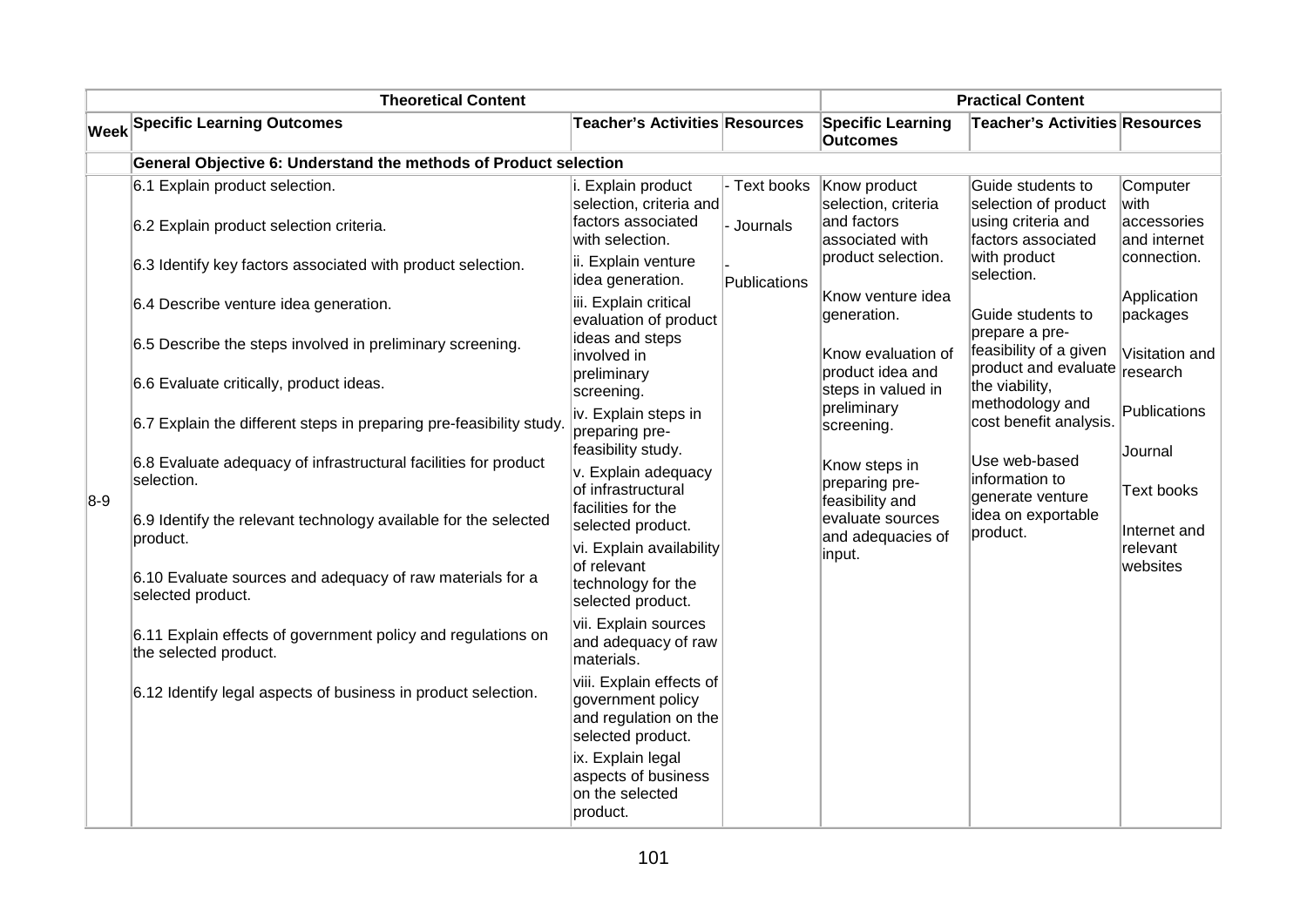|           | <b>Theoretical Content</b>                                                                                                                  |                                                                                              |              | <b>Practical Content</b>                                     |                                                                            |                          |
|-----------|---------------------------------------------------------------------------------------------------------------------------------------------|----------------------------------------------------------------------------------------------|--------------|--------------------------------------------------------------|----------------------------------------------------------------------------|--------------------------|
|           | <b>Week Specific Learning Outcomes</b>                                                                                                      | <b>Teacher's Activities Resources</b>                                                        |              | <b>Specific Learning</b><br><b>Outcomes</b>                  | Teacher's Activities Resources                                             |                          |
|           | General Objective 7:: Understand the activities of different Industrial Associations in relation to entrepreneurship                        |                                                                                              |              |                                                              |                                                                            |                          |
|           | 7.1 Describe the roles of National Association of Small Scale                                                                               | Explain NASSI and<br>its roles in                                                            | - Text books | Know the various<br>Association and their research to NASSI, | Guide students to                                                          | Internet and<br>relevant |
|           | Industrialists (NASSI) in entrepreneurship.                                                                                                 | entrepreneurship<br>development.                                                             | - Journals   | roles to promotion<br>and Development of                     | NASME, NACCIMA,<br>CHAMBER of                                              | websites                 |
|           | 7.2 Describe the roles of National Association of Small and<br>Medium Entrepreneurs (NASME).                                                | Explain NASME and<br>its roles in                                                            | Publications | entrepreneursh[p                                             | COMMERCE, MAN,<br>NECA and<br>demonstrate                                  |                          |
|           | 7.3 Describe members of the Nigerian Association of<br>Chambers of Commerce, Industry Mines and Agriculture<br>(NACCIMA).                   | entrepreneurship<br>development.                                                             |              |                                                              | knowledge of their<br>roles and functions<br>to entrepreneurship.          |                          |
| $10 - 11$ | 7.4 Describe the roles of the Nigerian Association of Chambers<br>of Commerce, Industry Mines and Agriculture (NACCIMA).                    | <b>Explain City, States</b><br>and bi-lateral<br>chambers of<br>commerce and                 |              |                                                              | Use Web-based<br>information to<br>compare the                             |                          |
|           | 7.5 Explain the roles of Manufacturers Association of Nigeria<br>(MAN) in the development of Small and Medium Scale<br>Enterprises (SME's). | industry and their<br>roles in<br>entrepreneurship<br>development.                           |              |                                                              | services of<br>Chambers of<br>Commerce in UK,<br>USA, ASIA etc.            |                          |
|           | 7.6 Explain the activities of N.E.C.A and its roles in industry.                                                                            | Explain NACCIMA<br>and its role in<br>entrepreneurship<br>development.                       |              |                                                              | Carry out an<br>excursion to a<br>recognized trade fair<br>closest to you. |                          |
|           |                                                                                                                                             | Explain MAN and its<br>roles.                                                                |              |                                                              |                                                                            |                          |
|           |                                                                                                                                             | Explain Nigerian<br>Employers<br>Consultative<br>Association<br>(N.E.C.A). and its<br>roles. |              |                                                              |                                                                            |                          |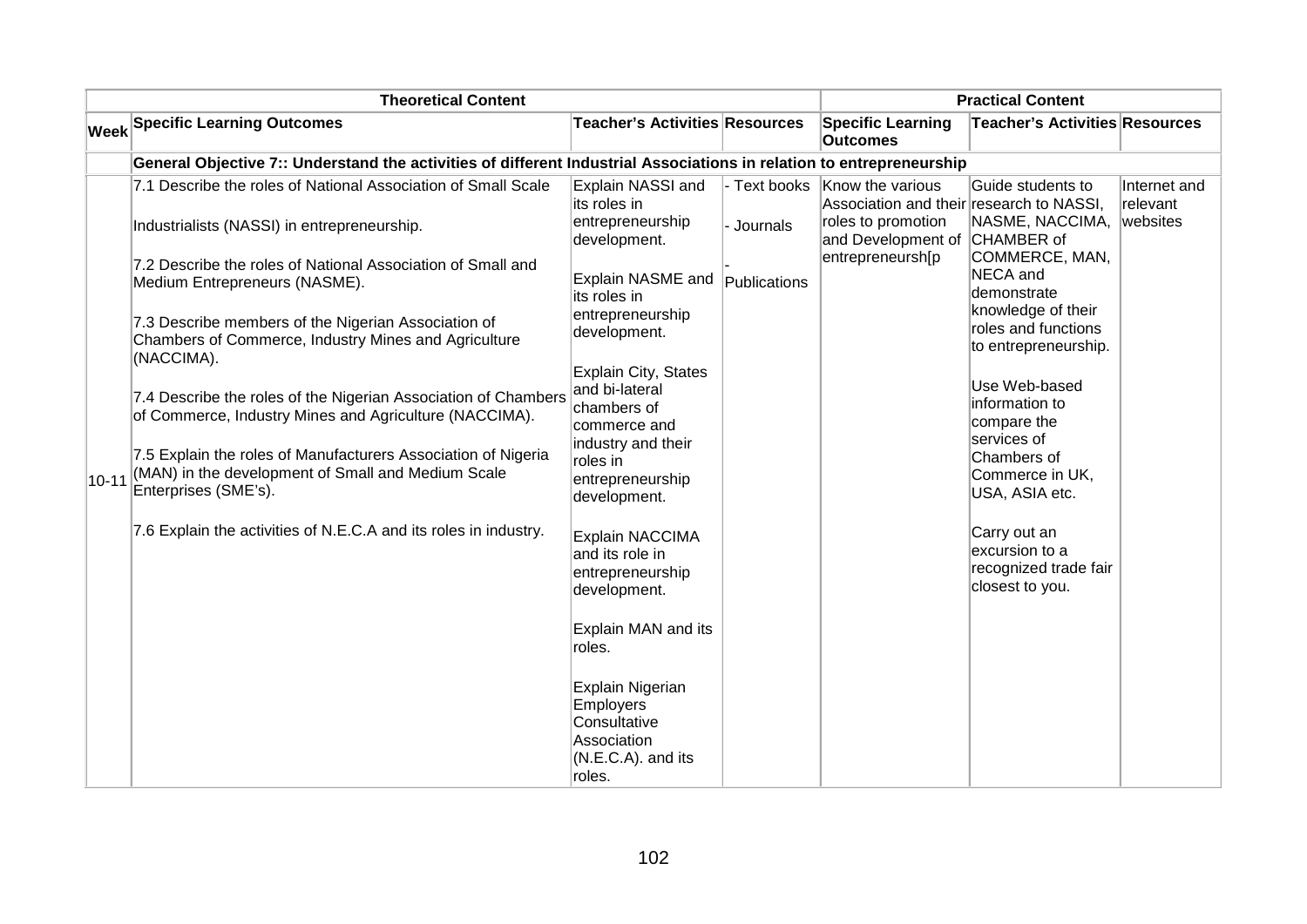|              | <b>Theoretical Content</b>                                                                                                                                                                                                                                                                                                                                                              |                                                                                                                                                                                                                                                                                                      |                                        |                                                                  | <b>Practical Content</b>                                                                                                                                                                                                                            |                                                                                                                                                 |
|--------------|-----------------------------------------------------------------------------------------------------------------------------------------------------------------------------------------------------------------------------------------------------------------------------------------------------------------------------------------------------------------------------------------|------------------------------------------------------------------------------------------------------------------------------------------------------------------------------------------------------------------------------------------------------------------------------------------------------|----------------------------------------|------------------------------------------------------------------|-----------------------------------------------------------------------------------------------------------------------------------------------------------------------------------------------------------------------------------------------------|-------------------------------------------------------------------------------------------------------------------------------------------------|
|              | <b>Week Specific Learning Outcomes</b>                                                                                                                                                                                                                                                                                                                                                  | <b>Teacher's Activities Resources</b>                                                                                                                                                                                                                                                                |                                        | <b>Specific Learning</b><br><b>Outcomes</b>                      | <b>Teacher's Activities Resources</b>                                                                                                                                                                                                               |                                                                                                                                                 |
|              | General Objective 8: Know self through analysis of strength, weakness, goal setting and risk taking behaviour.                                                                                                                                                                                                                                                                          |                                                                                                                                                                                                                                                                                                      |                                        |                                                                  |                                                                                                                                                                                                                                                     |                                                                                                                                                 |
|              | 8.1 Explain the following terms:<br>a) Data collection about self.<br>b) Who am I (personal efficacy)<br>c) Rating of concepts<br>d) Self Knowledge.<br>8.2 Define individual life goal and link it to entrepreneurship.<br>8.3 Identify the strengths and weaknesses in 8.2 above.<br>8.4 Carry out a Ring TOSS Game.<br>8.5 Explain the behavioural pattern observed in 8.4 above on: | Explain the term:-<br>Data collection<br>about self<br>- Personal efficacy<br>Rating of concepts<br>Self knowledge<br>Explain individual life<br>goal of<br>entrepreneurship,<br>their strengths and<br>weaknesses.<br>Explain Ring TOSS                                                             | Text books<br>Journals<br>Publications | Know self on<br>entrepreneurship<br>development and<br>promotion | Guide students to<br>demonstrate<br>knowledge of<br>themselves, goals,<br>entrepreneurship<br>strength and<br>weakness.<br>Give practical<br>assignments to<br>student on personal<br>efficacy, goals - link<br>to entrepreneurship<br>strength and | Computer<br>and<br>accessories<br>with internet<br>connection<br>Visitation and<br>research<br>Research<br>Internet and<br>relevant<br>websites |
| $ 12\rangle$ | a) Moderate risk taking.<br>b) Goal setting<br>c) Learning from feed back<br>d) Taking personal responsibility<br>Confidence and self reliance                                                                                                                                                                                                                                          | Guide students to<br>carry out a Ring<br><b>TOSS Game.</b><br>Explain the<br>behavioural pattern<br>observed in a Ring<br><b>TOSS Game:</b><br>- Moderate Risk<br>Taking<br>Goal Setting<br>- Learning from feed<br>back<br>- Taking personal<br>responsibility<br>Confidence and self-<br>Ireliance |                                        |                                                                  | weakness.<br>Use web-based<br>information to carry<br>out simulation<br>business games.<br>Guide student to<br>observe the pattern<br>on:<br><b>Risk Taking</b><br>Goal Setting etc.                                                                |                                                                                                                                                 |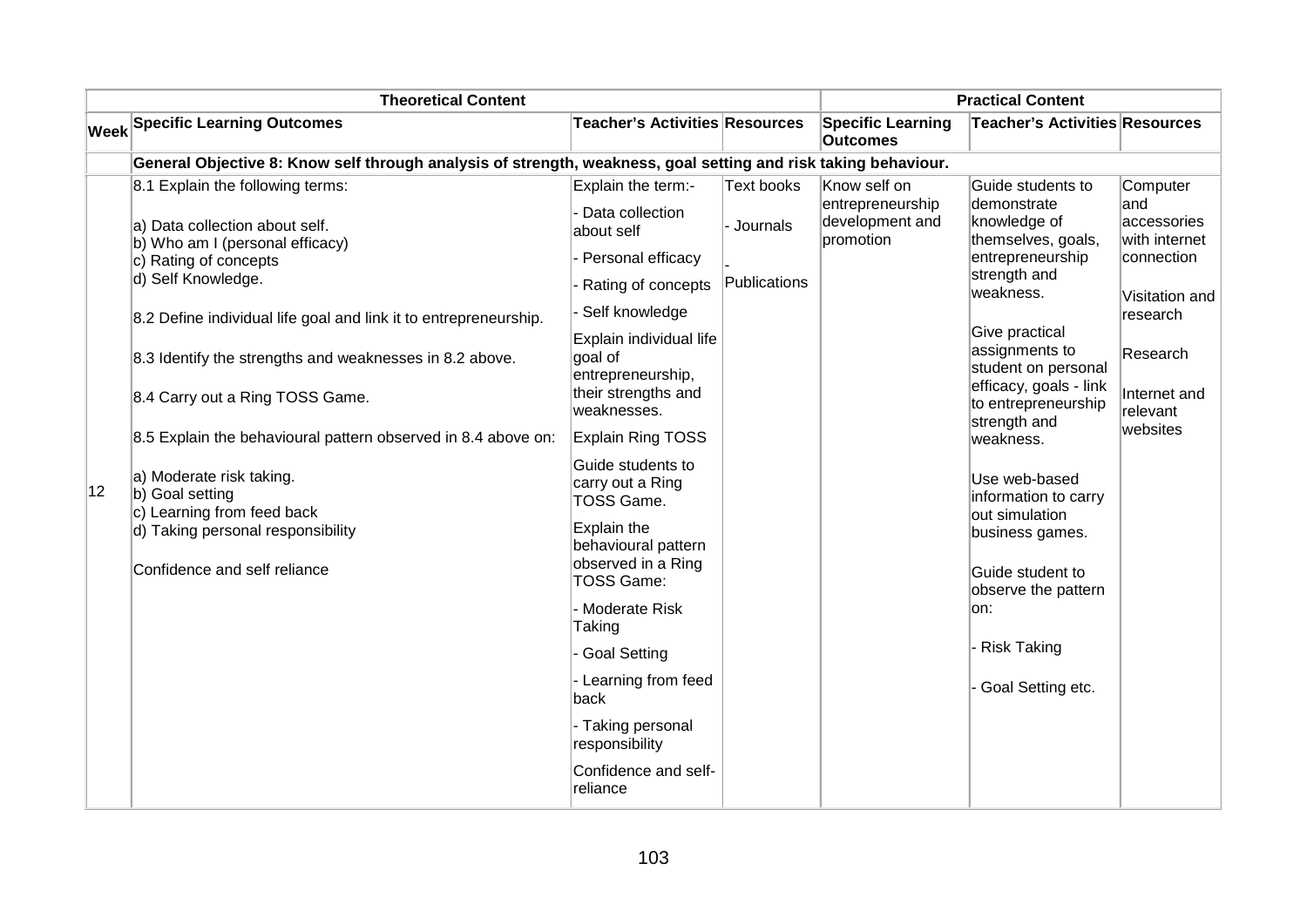| <b>Theoretical Content</b> |                                                                                               |                                                                   |                   | <b>Practical Content</b>                                         |                                                                    |                                            |
|----------------------------|-----------------------------------------------------------------------------------------------|-------------------------------------------------------------------|-------------------|------------------------------------------------------------------|--------------------------------------------------------------------|--------------------------------------------|
|                            | <b>Week Specific Learning Outcomes</b>                                                        | <b>Teacher's Activities Resources</b>                             |                   | <b>Specific Learning</b><br><b>Outcomes</b>                      | <b>Teacher's Activities Resources</b>                              |                                            |
|                            | General Objective 9: Know the motivational pattern of entrepreneurs                           |                                                                   |                   |                                                                  |                                                                    |                                            |
| $ 13\rangle$               | 9.1 Define motivation                                                                         | i. Explain motivation,<br>its objectives, merits<br>and demerits. | - Text books      | Know Thermatic<br><b>Appreciation Test</b>                       | Guide student to<br>carry-out Thermatic<br><b>Application Test</b> | Formulated<br>case study.                  |
|                            | 9.2 List the objectives of motivation<br>9.3 Identify barriers to motivation and achievement. | ii. Carry out analysis                                            | - Journals        | (TAT)                                                            | (TAT) on a related<br>case study model.                            | Journal                                    |
|                            | 9.4 Analyse motive strength (from TAT scores) by:                                             | on motive strength<br>(from TAT scores)                           | Publications      |                                                                  |                                                                    | Publication                                |
|                            | a) Locating achievement agencies                                                              | by:                                                               |                   |                                                                  |                                                                    | Text Books.                                |
|                            | Intensity of motives.                                                                         | - Locating<br>achievement                                         |                   |                                                                  |                                                                    | Internet and<br>relevant                   |
|                            |                                                                                               | Imageries                                                         |                   |                                                                  |                                                                    | websites                                   |
|                            |                                                                                               | - Intensity of motives<br>iii. Give assignment                    |                   |                                                                  |                                                                    |                                            |
|                            | General Objective 10: Understand the functional areas of business                             |                                                                   |                   |                                                                  |                                                                    |                                            |
|                            | 10.1 Explain basic management concepts and functions.                                         | Explain basic                                                     | <b>Text books</b> | Know the concepts                                                | Guide students to                                                  | Computer                                   |
|                            |                                                                                               | Management                                                        |                   | and basic functions                                              | research to                                                        | with                                       |
|                            | 10.2 Describe human capital function in small enterprise.                                     | concepts and<br>functions.                                        | - Journals        | of management and<br>personnel.                                  | functional areas of<br>business.                                   | accessories<br>and internet<br>connection. |
|                            | 10.3 Identify the sources of finance and financial needs.                                     | Explain significance                                              | Publications      | Know books of                                                    | Use web-based                                                      |                                            |
| 14                         | 10.4 List the books of accounts necessary for operation of<br>small enterprises.              | lof insurance<br>coverage for small<br>enterprises.               | Text books        | accounts necessary<br>for the operation of<br>small enterprises. | information to<br>explore E-business,<br>E-commerce and            | Application<br>packages.                   |
|                            | 10.5 Identify the financial regulations and taxes affecting small<br>enterprise operation.    | Explain the role of<br>marketing and                              | - Journals        | Know financial<br>regulations and                                | other processes of<br>trading and doing<br>business on internet    | Prime Books<br>of Accounts.                |
|                            | 10.6 Explain the significance of insurance coverage for small<br>enterprise.                  | importance of<br>marketing mix to the<br>development and          | Publications      | relevant taxes                                                   | Guide students to<br>prepare prime books                           | <b>Text Books</b><br>and                   |
|                            | 10.7 Describe the role of marketing in a small enterprise                                     | growth of a small                                                 |                   | Know marketing,<br>product planning<br>and control,              | of Account using                                                   | publication.<br>Internet and               |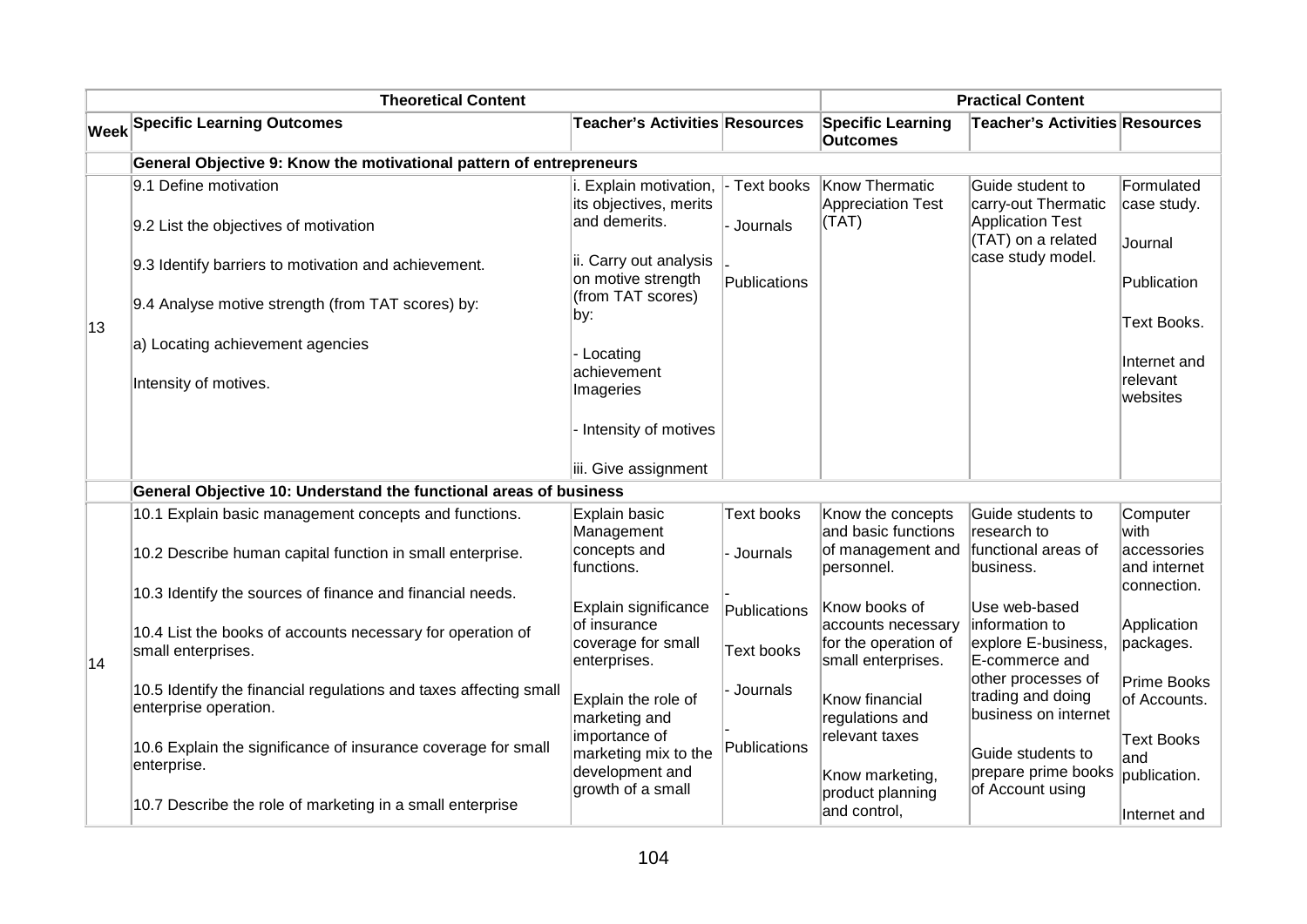| <b>Theoretical Content</b> |                                                                                                                                        |                                                                             |  | <b>Practical Content</b>                    |                                                                           |                      |
|----------------------------|----------------------------------------------------------------------------------------------------------------------------------------|-----------------------------------------------------------------------------|--|---------------------------------------------|---------------------------------------------------------------------------|----------------------|
|                            | <b>Week Specific Learning Outcomes</b>                                                                                                 | Teacher's Activities Resources                                              |  | <b>Specific Learning</b><br><b>Outcomes</b> | <b>Teacher's Activities Resources</b>                                     |                      |
|                            | development.                                                                                                                           | enterprise.                                                                 |  | maintenance, etc.                           | appropriate DBASE.                                                        | relevant<br>websites |
|                            | 10.8 Explain the importance of marketing mix to the growth and Explain the roles and<br>expansion of a small enterprise.               | functions of:                                                               |  |                                             | Give practical<br>assignment to<br>students on the<br>functional areas of |                      |
|                            | 10.9 Explain the roles and functions of the following:-                                                                                | <b>Product Planning</b><br>and control.                                     |  |                                             | business and their                                                        |                      |
|                            | a) Product Planning and Control<br>b) Production Forms and Techniques<br>c) Factory and facilities layout d) Work Process              | Production forms<br>and Techniques                                          |  |                                             | various roles to<br>enterprise.                                           |                      |
|                            | 10.10 Explain the importance of quality control and production<br>standards.<br>10.11 Explain the need for maintenance management with | - Factory and<br>facilities layout                                          |  |                                             |                                                                           |                      |
|                            | special reference to:                                                                                                                  | - Work Process.                                                             |  |                                             |                                                                           |                      |
|                            | a. Routine maintenance<br>b. Scheduled Maintenance<br>c. Spare parts management and control                                            | Explain importance<br>of                                                    |  |                                             |                                                                           |                      |
|                            | <b>Preventive Maintenance</b>                                                                                                          | Quality control and<br>production<br>standards.                             |  |                                             |                                                                           |                      |
|                            |                                                                                                                                        | Explain need for<br>maintenance<br>management with<br>special reference to: |  |                                             |                                                                           |                      |
|                            |                                                                                                                                        | Routine<br>maintenance                                                      |  |                                             |                                                                           |                      |
|                            |                                                                                                                                        | Scheduled<br>maintenance                                                    |  |                                             |                                                                           |                      |
|                            |                                                                                                                                        | Preventive                                                                  |  |                                             |                                                                           |                      |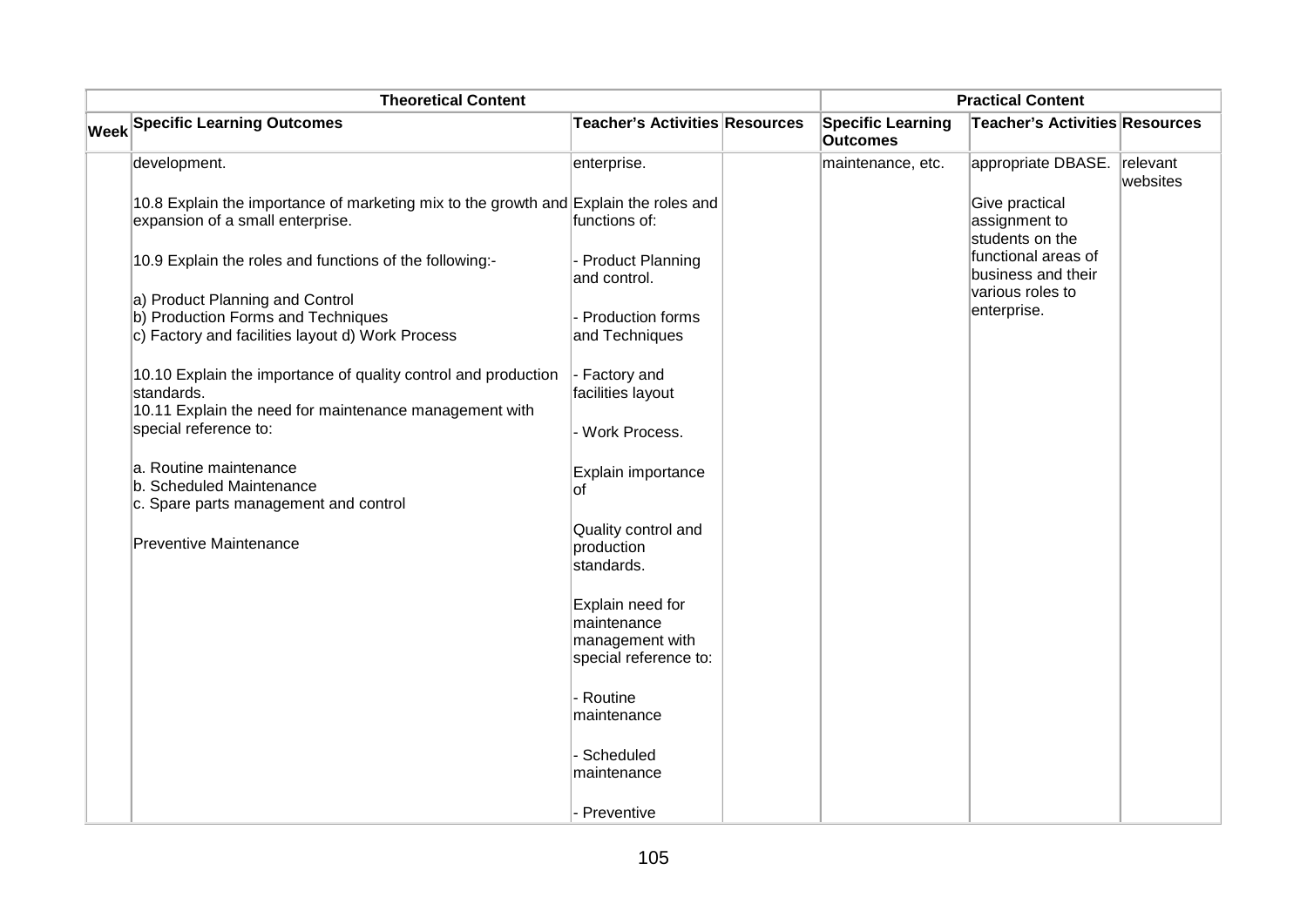| <b>Theoretical Content</b>             |                                                                                                                        |  |                                             | <b>Practical Content</b>       |  |
|----------------------------------------|------------------------------------------------------------------------------------------------------------------------|--|---------------------------------------------|--------------------------------|--|
| <b>Week Specific Learning Outcomes</b> | <b>Teacher's Activities Resources</b>                                                                                  |  | <b>Specific Learning</b><br><b>Outcomes</b> | Teacher's Activities Resources |  |
|                                        | maintenance                                                                                                            |  |                                             |                                |  |
|                                        | - Spare parts<br>management and<br>control. xii. Invite a<br>successful<br>entrepreneur to give<br>a talk to students. |  |                                             |                                |  |
|                                        | Explain the basic<br>functions of<br>personnel in a small<br>enterprise.                                               |  |                                             |                                |  |
|                                        | Explain sources of<br>finance and financial<br>needs for a small<br>enteprise.                                         |  |                                             |                                |  |
|                                        | Explain books of<br>accounts necessary<br>for operation in a<br>small enterprise<br>concern.                           |  |                                             |                                |  |
|                                        | Guide students to<br>prepare simple<br>formats of prime<br>books of accounts.                                          |  |                                             |                                |  |
|                                        | Explain financial<br>regulations and<br>taxes affecting<br>operations of small<br>enterprises.                         |  |                                             |                                |  |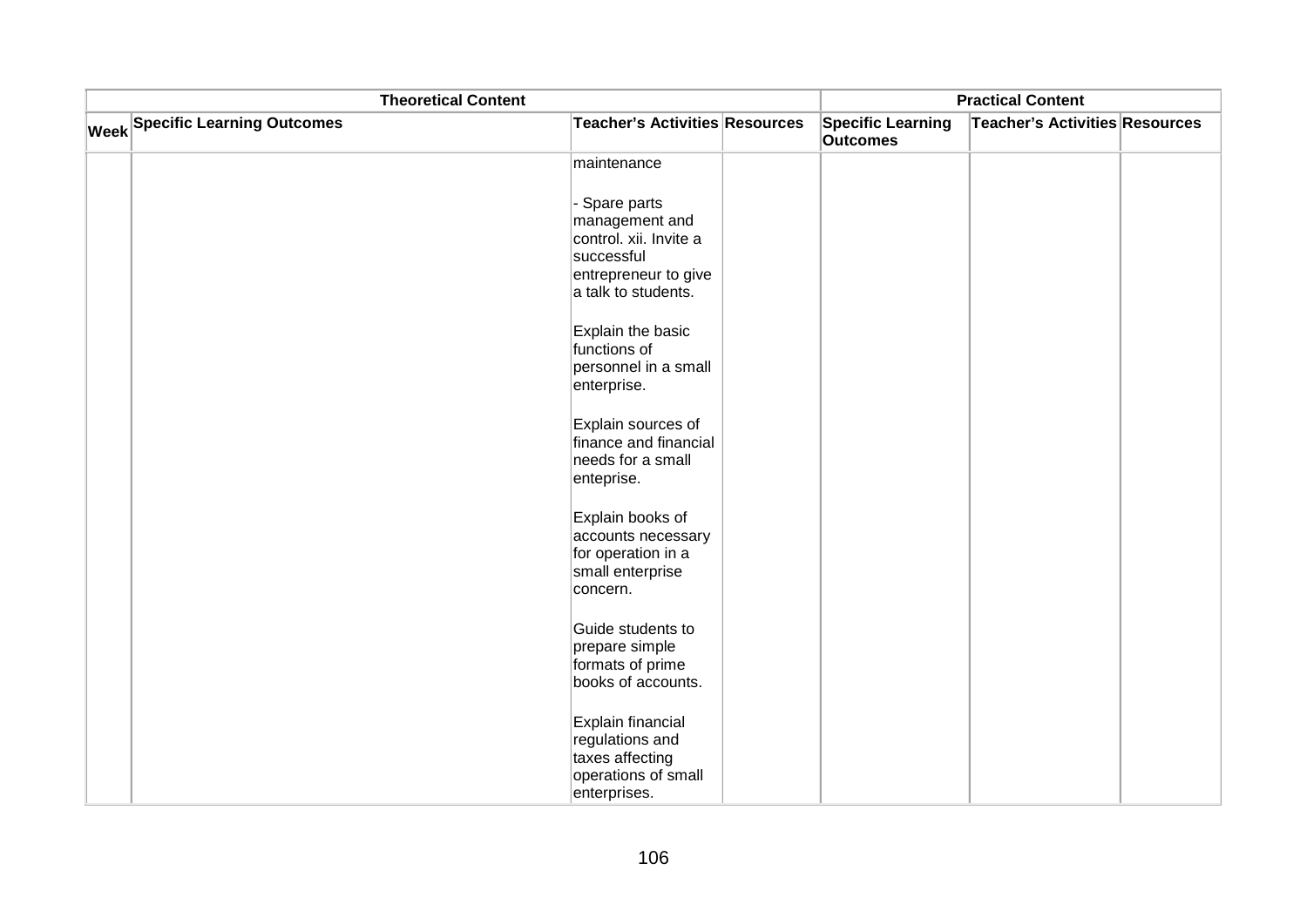|    | <b>Theoretical Content</b>                                                                                                                                                                                                                                                                                                          |                                                                                                                                                                                                                                                                                                                                                  |                                               |                                                                                                                                                               | <b>Practical Content</b>                                                                                                                                                                                                                                                                                           |                                                                                                                       |
|----|-------------------------------------------------------------------------------------------------------------------------------------------------------------------------------------------------------------------------------------------------------------------------------------------------------------------------------------|--------------------------------------------------------------------------------------------------------------------------------------------------------------------------------------------------------------------------------------------------------------------------------------------------------------------------------------------------|-----------------------------------------------|---------------------------------------------------------------------------------------------------------------------------------------------------------------|--------------------------------------------------------------------------------------------------------------------------------------------------------------------------------------------------------------------------------------------------------------------------------------------------------------------|-----------------------------------------------------------------------------------------------------------------------|
|    | <b>Week Specific Learning Outcomes</b>                                                                                                                                                                                                                                                                                              | <b>Teacher's Activities Resources</b>                                                                                                                                                                                                                                                                                                            |                                               | <b>Specific Learning</b><br><b>Outcomes</b>                                                                                                                   | Teacher's Activities Resources                                                                                                                                                                                                                                                                                     |                                                                                                                       |
|    | General Objective 11: Understand the need for business planning                                                                                                                                                                                                                                                                     |                                                                                                                                                                                                                                                                                                                                                  |                                               |                                                                                                                                                               |                                                                                                                                                                                                                                                                                                                    |                                                                                                                       |
| 15 | 12.1 Identify a viable business opportunity based on<br>la) Demand<br>b) Availability of resources<br>c) Import substitution<br>d) Export oriented products<br>11.2 Explain the different steps in preparing a preliminary<br>project report.<br>11.3 Formulate a bankable project report.<br>11.4 Analyse a sample project report. | Explain viable<br>business and<br> business<br>opportunities based<br>lon:<br>demand<br>availability of<br>resources<br>import substitution<br>export oriented<br>products ii. Explain<br>different steps in<br>preparing a<br>preliminary project<br>and bankable project<br>report. iii. Guide<br>students to prepare a<br>preliminary project | <b>Text books</b><br>Journals<br>Publications | Know a viable<br>business<br>opportunity.<br>Know the different<br>steps in preparing<br>preliminary project<br>report.<br>Know a bankable<br>project report. | Guide students to<br>prepare a feasibility<br>study, using<br>application<br>softwares.<br>lGuide students to<br>prepare:<br>A bankable project<br>report and analyse<br>∣the<br>Technical<br>operational<br>economic viability<br>Methodology<br>Cost benefit analysis<br>on equips, dev.,<br>cost, running cost. | Computers<br>land<br>application<br>software<br>Text bools<br>Journals<br>Publications<br>Visitation and<br>research. |

| <b>ASSESSMENT CRITERIA</b>                                                                         |                    |                  |                                       |  |  |  |  |
|----------------------------------------------------------------------------------------------------|--------------------|------------------|---------------------------------------|--|--|--|--|
| Coursework<br>40%                                                                                  | Course test<br>20% | Practical<br>40% | Other (Examination/project/portfolio) |  |  |  |  |
| Competency: On completing the course, the student should be able to understand/estimate/define/etc |                    |                  |                                       |  |  |  |  |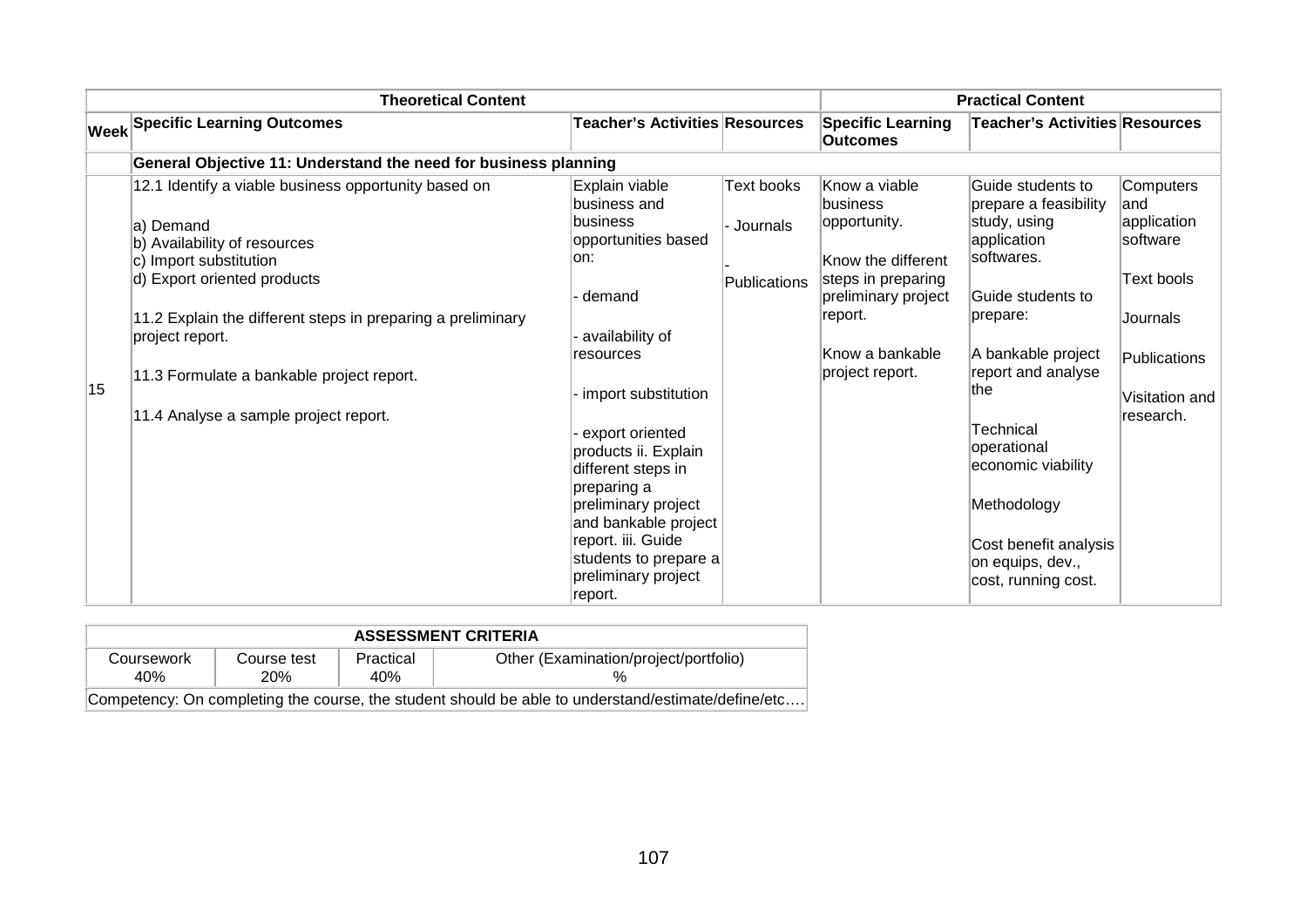### **Advanced Webpage Design**

| <b>PROGRAMME: HND Office Technology and Management</b> |                                                                                          |                                    |                                                                                |  |  |  |  |
|--------------------------------------------------------|------------------------------------------------------------------------------------------|------------------------------------|--------------------------------------------------------------------------------|--|--|--|--|
| Course: Advanced WebPage Design                        | Code: OTM 425                                                                            | <b>Credit Unit:</b>                | ∣8 hours                                                                       |  |  |  |  |
| Semester: 4                                            | <b>Pre-requisite:</b><br><b>ICT Office Application I &amp; ICT Office Application II</b> | ∣Theoretical:<br><b>Practical:</b> | $\parallel$ 2 hours/week - 25 % $\parallel$<br>$\parallel$ 6 hours/week - 75 % |  |  |  |  |

**Aim/Goal:** This module is designed to enable students to understand the importance of designing web pages for modern offices; have a full command of a web design software application to improve business online performance; and understand the impact of using the Internet for business and commerce in the modern economy.

#### **General Objectives:**

1. Understand the principles of Web Page Design and their impact on businesses

2. Develop student skills designing successful WebPages for business.

3. Importance of the Internet in business practice: E-business and E-commerce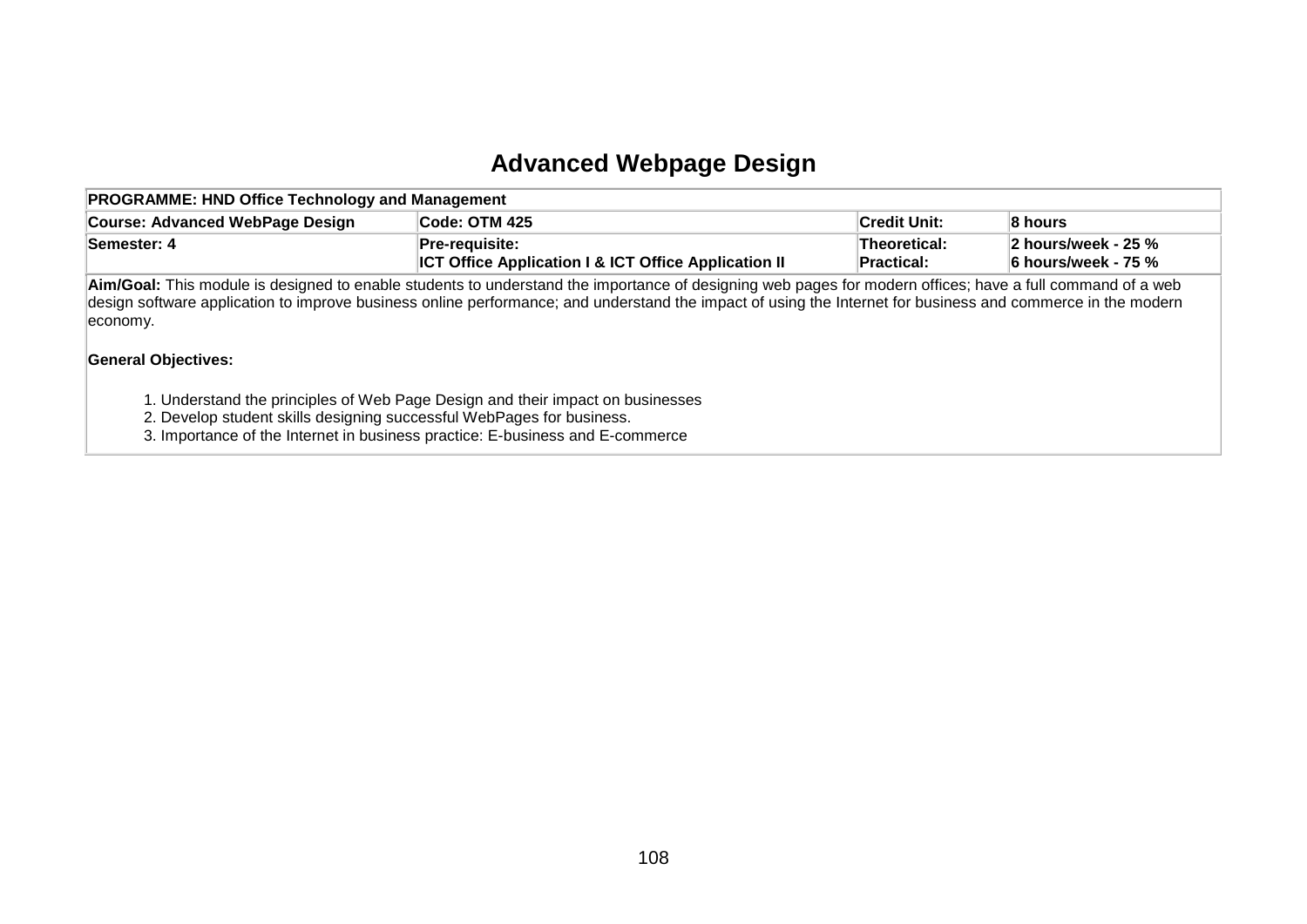| <b>Theoretical Content</b> |                                                                  | <b>Practical Content</b>                                                                            |                       |                                                                                                                                         |                                                                                                                                                                                                 |                                                                       |
|----------------------------|------------------------------------------------------------------|-----------------------------------------------------------------------------------------------------|-----------------------|-----------------------------------------------------------------------------------------------------------------------------------------|-------------------------------------------------------------------------------------------------------------------------------------------------------------------------------------------------|-----------------------------------------------------------------------|
|                            | <b>Specific</b><br>Week Learning<br><b>Outcomes</b>              | <b>Teacher's Activities</b>                                                                         | <b>Resources</b>      | <b>Specific Learning</b><br><b>Outcomes</b>                                                                                             | <b>Teacher's Activities</b>                                                                                                                                                                     | <b>Resources</b>                                                      |
|                            |                                                                  | General Objective 1: Understand the principles of Web Page Design                                   |                       |                                                                                                                                         |                                                                                                                                                                                                 |                                                                       |
|                            | <b>State the</b><br>importance of<br>websites for<br>businesses. | <b>Explain the different</b><br>types of websites and<br>information delivery<br>using the Internet | Hands-out<br>Examples | <b>Advantages of using</b><br>software to create, link and<br>format simple web pages.<br>· Identify and use of<br>appropriate software | Explain differences, advantages and<br>disadvantages between software<br>available for the task (eg HTML<br>editor/text editor & browser software).<br>Group students and produce a game        | $ 2$ printers<br>available per<br>computer lab.<br>* MS Front<br>Page |
| $1 - 2$                    |                                                                  |                                                                                                     |                       | correctly<br>$\cdot$ Find MS Front Page in the<br>using Windows 98, 2000 or<br>XP)                                                      | where they select the right software<br>for specific tasks.<br>windows environment (when Student group presentations<br>explaining the reason why preferring<br>a software for a specific task. | application<br>available in<br>each computer                          |
|                            |                                                                  |                                                                                                     |                       | General Objective 2: Develop the students skills designing successful WebPages for business.                                            |                                                                                                                                                                                                 |                                                                       |
|                            | <b>Identify</b>                                                  | <b>Explain</b> how to identify                                                                      | Hand-outs             |                                                                                                                                         | Explain the role of mapping Show how to produce a web-site map 2 printers                                                                                                                       |                                                                       |
|                            | methods for<br>developing<br>competitive web                     | the business key areas                                                                              | Text-books            | webpages<br>Explain key steps to                                                                                                        | based on the business competitive<br>needs and aims.                                                                                                                                            | available per<br>computer lab.                                        |
|                            | pages in<br>businesses.                                          |                                                                                                     |                       | develop successful web<br>pages:                                                                                                        | Explain the basic mechanism of web<br>page formatting (HTML tags).                                                                                                                              | * MS Front<br>Page<br>application                                     |
| $3-8$                      |                                                                  |                                                                                                     |                       | • Import and paste text and<br>image files                                                                                              | Explain how to import/insert and<br>image into a web page using the<br>chosen software, and following                                                                                           | available in<br>each computer<br>and hand-out                         |
|                            |                                                                  |                                                                                                     |                       | • Align page items                                                                                                                      | copyrights.                                                                                                                                                                                     | support<br>material                                                   |
|                            |                                                                  |                                                                                                     |                       | • Use of 3 different font<br>sizes                                                                                                      | Explain how to emphasise texts (bold,<br>italic), and to set the font size for<br>specific text, following international<br>and accessibility standards).                                       |                                                                       |
|                            |                                                                  |                                                                                                     |                       | • Change background colou<br><b>Emphasise text</b>                                                                                      | Demonstrate how to set background<br>colour and differences between<br>background colour and background                                                                                         |                                                                       |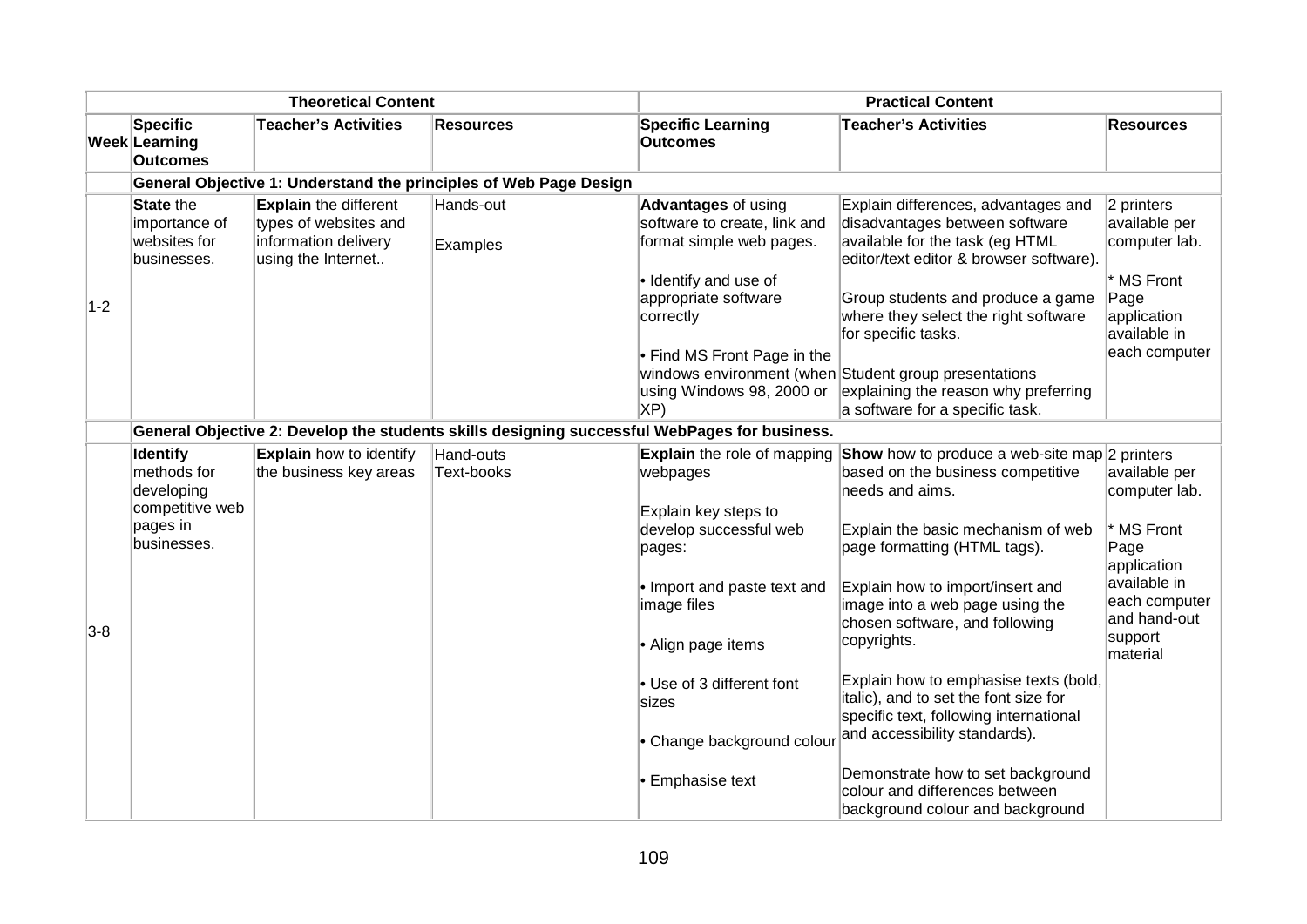| <b>Theoretical Content</b>                   |                             |                  | <b>Practical Content</b>                                   |                                                                                                                |                  |
|----------------------------------------------|-----------------------------|------------------|------------------------------------------------------------|----------------------------------------------------------------------------------------------------------------|------------------|
| Specific<br>Week Learning<br><b>Outcomes</b> | <b>Teacher's Activities</b> | <b>Resources</b> | <b>Specific Learning</b><br><b>Outcomes</b>                | <b>Teacher's Activities</b>                                                                                    | <b>Resources</b> |
|                                              |                             |                  | $\bullet$ Edit text                                        | image (following international and<br>accessibility standards).                                                |                  |
|                                              |                             |                  | • Control text flow                                        | Explain the correct use and format of                                                                          |                  |
|                                              |                             |                  | • Alignment of page items to<br>the left, right and centre | basic hypertext links. Show the<br>correct use of external hyperlinks<br>using http: and mailto:               |                  |
|                                              |                             |                  | <b>Use</b> of E-mail hyperlinks                            | Explain the importance of testing that                                                                         |                  |
|                                              |                             |                  | $\bullet$ Link pages                                       | hyperlink function correctly.                                                                                  |                  |
|                                              |                             |                  | le Insert external links                                   | Show the effects pf editing HTML<br>format code on the browser display.                                        |                  |
|                                              |                             |                  | • Insert Email link                                        | Explain the need to refresh or reload<br>web pages after editing.                                              |                  |
|                                              |                             |                  | • Test links                                               |                                                                                                                |                  |
|                                              |                             |                  | • Insert link text                                         | Explain and demonstrate the main<br>management techniques of file menu,<br>open, save, save as, close).        |                  |
|                                              |                             |                  | • Retain original data                                     |                                                                                                                |                  |
|                                              |                             |                  | formatting                                                 | Explain the basic structure of basic<br>structure of an HTML page.                                             |                  |
|                                              |                             |                  | <b>Understand the document</b>                             |                                                                                                                |                  |
|                                              |                             |                  | management techniques for<br>the chosen software           | Show how to print from the chosen<br>browser software using default print<br>settings.                         |                  |
|                                              |                             |                  | • Create a new document                                    |                                                                                                                |                  |
|                                              |                             |                  | • Save document                                            | Explain the importance of Meta tags<br>to define content. Show how to select<br>and publish a pre-designed web |                  |
|                                              |                             |                  | • Print web pages                                          | page.                                                                                                          |                  |
|                                              |                             |                  |                                                            | Group students and set tasks to<br>produce a simple webpage for a                                              |                  |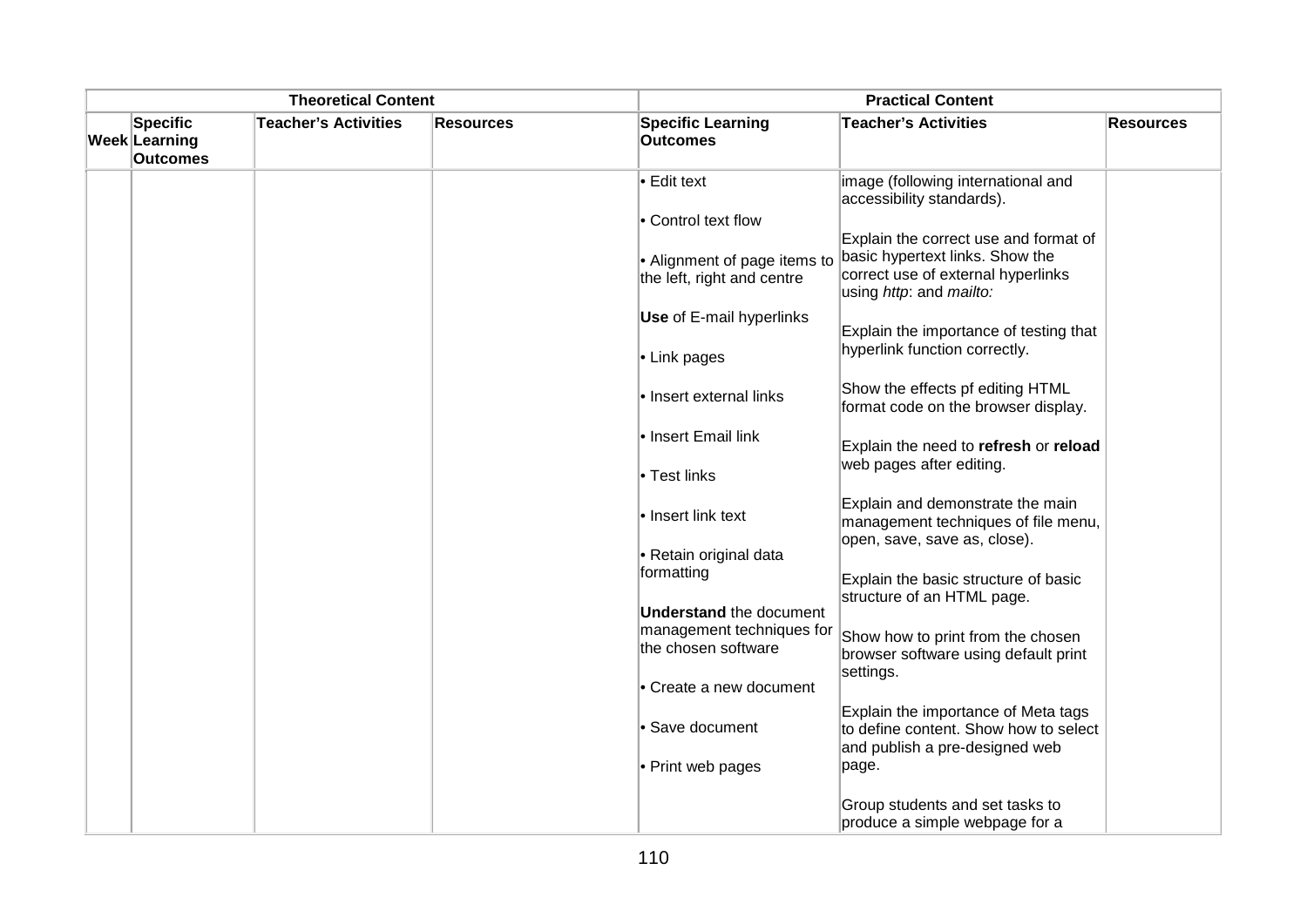| <b>Theoretical Content</b> |                                                                                                                        | <b>Practical Content</b>                                                                                                                                                                                                                                                  |                                                                                                                                                             |                                                                                                                                                                                                                                                                      |                                                                                                                                                                                                                                                                                                                                                                                            |                                                                  |
|----------------------------|------------------------------------------------------------------------------------------------------------------------|---------------------------------------------------------------------------------------------------------------------------------------------------------------------------------------------------------------------------------------------------------------------------|-------------------------------------------------------------------------------------------------------------------------------------------------------------|----------------------------------------------------------------------------------------------------------------------------------------------------------------------------------------------------------------------------------------------------------------------|--------------------------------------------------------------------------------------------------------------------------------------------------------------------------------------------------------------------------------------------------------------------------------------------------------------------------------------------------------------------------------------------|------------------------------------------------------------------|
|                            | <b>Specific</b><br>Week Learning<br><b>Outcomes</b>                                                                    | <b>Teacher's Activities</b>                                                                                                                                                                                                                                               | <b>Resources</b>                                                                                                                                            | <b>Specific Learning</b><br><b>Outcomes</b>                                                                                                                                                                                                                          | <b>Teacher's Activities</b>                                                                                                                                                                                                                                                                                                                                                                | <b>Resources</b>                                                 |
|                            |                                                                                                                        |                                                                                                                                                                                                                                                                           |                                                                                                                                                             | • Print html source code<br>• Close document<br>• Publish web pages on<br>local and public search<br>engines<br>Show 'Bobby' testing<br>website for successful<br>website design.                                                                                    | fictitious business following<br>standards, principles and guidelines.<br>Group students ask them to test their<br>website development.<br>Promote student discussions to<br>reflect upon Dos and Dont's when<br>designing webpages for businesses.                                                                                                                                        |                                                                  |
|                            | <b>State the</b><br>importance of<br>testing websites<br>to follow<br>international<br>standards for<br>webpage design | <b>Explain</b> the importance<br>of applying different tests<br>to assure international<br>standards in web design,<br>usability and<br>accessibility standards.                                                                                                          | Hand-outs<br>'Bobby' URL<br><b>URLs explaining latest</b><br>guidelines and international<br>web design standards,<br>etc.(i.e.:<br>http://www.w3.org/WAI/) | Emphasise the importance<br>of getting copyright<br>permission when<br>appropriate.                                                                                                                                                                                  | Produce in group a list of key<br>guidelines for designing successful<br>web pages.<br>Group students to search the web<br>and compare webpages vs<br><b>International Standards</b>                                                                                                                                                                                                       | Hand-outs<br>Guidelines<br>Internet<br>Max. 3 students<br>$x$ PC |
|                            |                                                                                                                        |                                                                                                                                                                                                                                                                           | General Objective 3: Importance of the Internet in business practice: E-business and E-commerce                                                             |                                                                                                                                                                                                                                                                      |                                                                                                                                                                                                                                                                                                                                                                                            |                                                                  |
| $8 - 11$                   | <b>Define</b><br>information<br>technology in<br>concepts of E-<br>business and e-<br>commerce.                        | Explain the driving<br>principles of the new<br>economy and<br>business and the information economy<br>trends.<br>Explain the dynamics of<br>linnovation and the<br>organisational<br>consequences of moving<br>commerce to the<br>internet. Explain the<br>importance of | Hand-outs<br><b>Text-books</b><br>Urls                                                                                                                      | <b>Explain</b> the impact of<br>information technology on<br>the practice of business<br>• Show examples of<br>business models of e-<br>business: Business to<br>Business (B2B) and<br><b>Business to Customers</b><br>(B2C) e-commerce<br>• The scope and impact of | Explain the importance of customers<br>for business. Reflect with students on<br>using Internet for marketing and the<br>importance of successful and<br>competitive webpages.<br>Show some Nigerians (and or other<br>African countries) E-businesses and<br>identify the way they do the online<br>marketing of their products and/or<br>services.<br>Show online examples of successful | Handouts<br>Text-books<br>Internet<br>Max. 3 students<br>per PC  |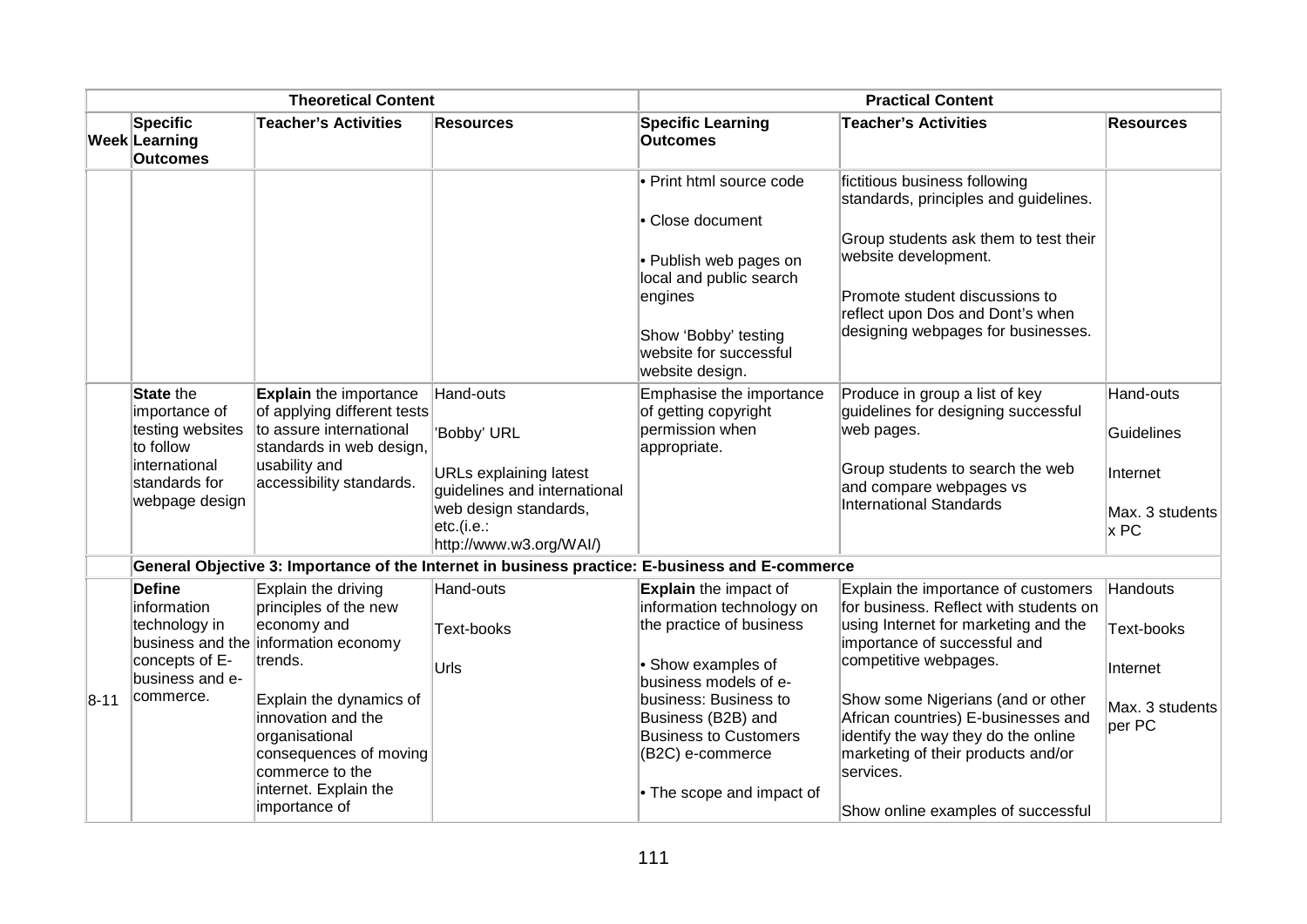|           |                                                     |                                                                                                                                                                                                                                                                | <b>Theoretical Content</b><br><b>Practical Content</b> |                                                                                                                                                                                                                                                       |                                                                                                                                                                                                                                                                                                                                                                                                                                                                                                                                                                                                                                                                  |                  |
|-----------|-----------------------------------------------------|----------------------------------------------------------------------------------------------------------------------------------------------------------------------------------------------------------------------------------------------------------------|--------------------------------------------------------|-------------------------------------------------------------------------------------------------------------------------------------------------------------------------------------------------------------------------------------------------------|------------------------------------------------------------------------------------------------------------------------------------------------------------------------------------------------------------------------------------------------------------------------------------------------------------------------------------------------------------------------------------------------------------------------------------------------------------------------------------------------------------------------------------------------------------------------------------------------------------------------------------------------------------------|------------------|
|           | <b>Specific</b><br>Week Learning<br><b>Outcomes</b> | <b>Teacher's Activities</b>                                                                                                                                                                                                                                    | <b>Resources</b>                                       | <b>Specific Learning</b><br><b>Outcomes</b>                                                                                                                                                                                                           | <b>Teacher's Activities</b>                                                                                                                                                                                                                                                                                                                                                                                                                                                                                                                                                                                                                                      | <b>Resources</b> |
|           |                                                     | information as the basis<br>for products and<br>production.<br>Explain the main<br>difference between: B2B<br>& B <sub>2</sub> C<br>Explain the appreciation<br>of integrating technology<br>and business strategies<br>and the effective use of<br>web pages. |                                                        | e-commerce<br>• What an E-strategy is E-<br>business strategies<br>• Enterprise logistics and<br>resource planning<br>· Opportunities and barriers<br>of E-commerce<br>• Main methods to<br>overcome barriers<br>• Planning an E-commerce<br>strategy | Internet-based businesses (eg.<br>www.amazon.com,<br>www.cheapflights.com,<br>www.barclays.com).<br>Group students and make them to<br>identify main features of the sites:<br>buying goods and or services,<br>advertising products, general paying<br>procedures; design international<br>standards, audience addressed, etc.<br>Ask students to select two sites with<br>all the main online store features.<br>Practice book-marking at least 6 sites<br>relating to successful e-tailing<br>examples from the web. Ask them to<br>locate at least 3 stores that compete<br>in the same business arena. Define<br>their individual competitive<br>advantages |                  |
| $12 - 15$ | Define E-tailing,<br>and its trend in<br>Nigeria    | <b>Explain</b> the importance<br>of E-tailing in Nigeria                                                                                                                                                                                                       | Hand-outs<br>Text-books<br><b>URIs</b>                 | <b>Explain E-tailing works</b><br>• Online stores and portals<br>• Principles of e-marketing<br>and e-customer care<br>• Main features of an online<br>store: browsing, ordering,<br>secure payment, delivery,<br>billing, returns and<br>warranties. | Explain the importance of use of<br>standard forms and electronic<br>resources to assured safe trade,<br>transactions and effective<br>communications.<br>Discuss security features in a e-<br>business website (e.g. the bigger the<br>padlock - a small yellow feature<br>present at the bottom of the e-<br>commerce website- the more the<br>security in online transactions, etc.;<br>importance of effective firewalls in                                                                                                                                                                                                                                  |                  |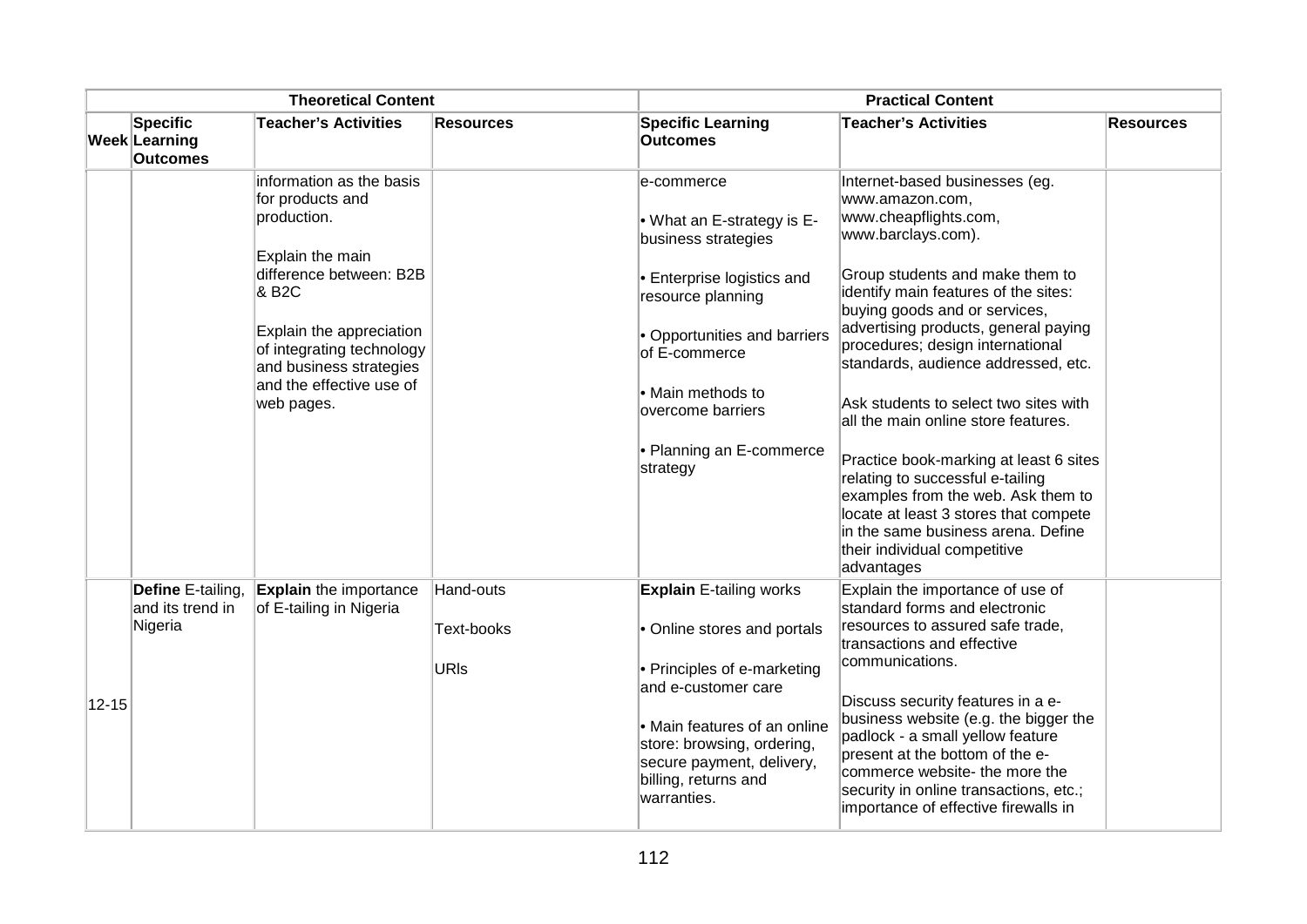| <b>Theoretical Content</b><br><b>Practical Content</b> |                                              |                             |           |                                                                                                                                                                                                                                                                                                                                                                                                                                                                                                                                                                                                                                                                             |                                                                                                                                                                                                                                                                                                                                                                                                                                                                                                                                                                                                                                |                  |
|--------------------------------------------------------|----------------------------------------------|-----------------------------|-----------|-----------------------------------------------------------------------------------------------------------------------------------------------------------------------------------------------------------------------------------------------------------------------------------------------------------------------------------------------------------------------------------------------------------------------------------------------------------------------------------------------------------------------------------------------------------------------------------------------------------------------------------------------------------------------------|--------------------------------------------------------------------------------------------------------------------------------------------------------------------------------------------------------------------------------------------------------------------------------------------------------------------------------------------------------------------------------------------------------------------------------------------------------------------------------------------------------------------------------------------------------------------------------------------------------------------------------|------------------|
|                                                        | Specific<br>Week Learning<br><b>Outcomes</b> | <b>Teacher's Activities</b> | Resources | <b>Specific Learning</b><br><b>Outcomes</b>                                                                                                                                                                                                                                                                                                                                                                                                                                                                                                                                                                                                                                 | <b>Teacher's Activities</b>                                                                                                                                                                                                                                                                                                                                                                                                                                                                                                                                                                                                    | <b>Resources</b> |
|                                                        |                                              |                             |           | a variety of Internet<br>business: identification of 6<br>in some of the following<br>areas: books, music,<br>furniture, social events and<br>conferences, electronic<br>equipments, stationary,<br>travel, baking, insurance,<br>letc.<br>• Location of online stores<br>that compete in the same<br>sector.<br><b>Explain</b> the importance of<br>security in the e-business<br>(Transaction security, public<br>key infrastructure, hackers,<br>firewalls and e-mail security<br><b>Identify</b> main legal issues<br>related to e-commerce<br>• Online privacy principles<br>(data protection)<br>$\cdot$ Technology & policy<br>frameworks for e-commerce<br>Cyberlaw | $\bullet$ Evaluate the operations of business and use of passwords).<br>Explain the need to understand net<br>sites which includes e-tailing user's attitude about online privacy<br>(data protection). Legality of cookies<br>in personal and corporate computer<br>networks.<br>Visit sites about Cyberlaw, to promote<br>discussions on legal issues about<br>impact of e-commerce in personal<br>and corporate privacy rules.<br>Discuss disclaimers terms and<br>conditions, intellectual property rights,<br>online advertising, trading standard<br>issues, and impact of other countries<br>jurisdiction when trading. |                  |

|     | <b>ASSESSMENT CRITERIA</b> |     |                                                                          |  |  |  |  |  |  |
|-----|----------------------------|-----|--------------------------------------------------------------------------|--|--|--|--|--|--|
|     |                            |     | Coursework Course test Practical Other (Examination/project/portfolio) % |  |  |  |  |  |  |
| 25% | %                          | 25% | Project 50                                                               |  |  |  |  |  |  |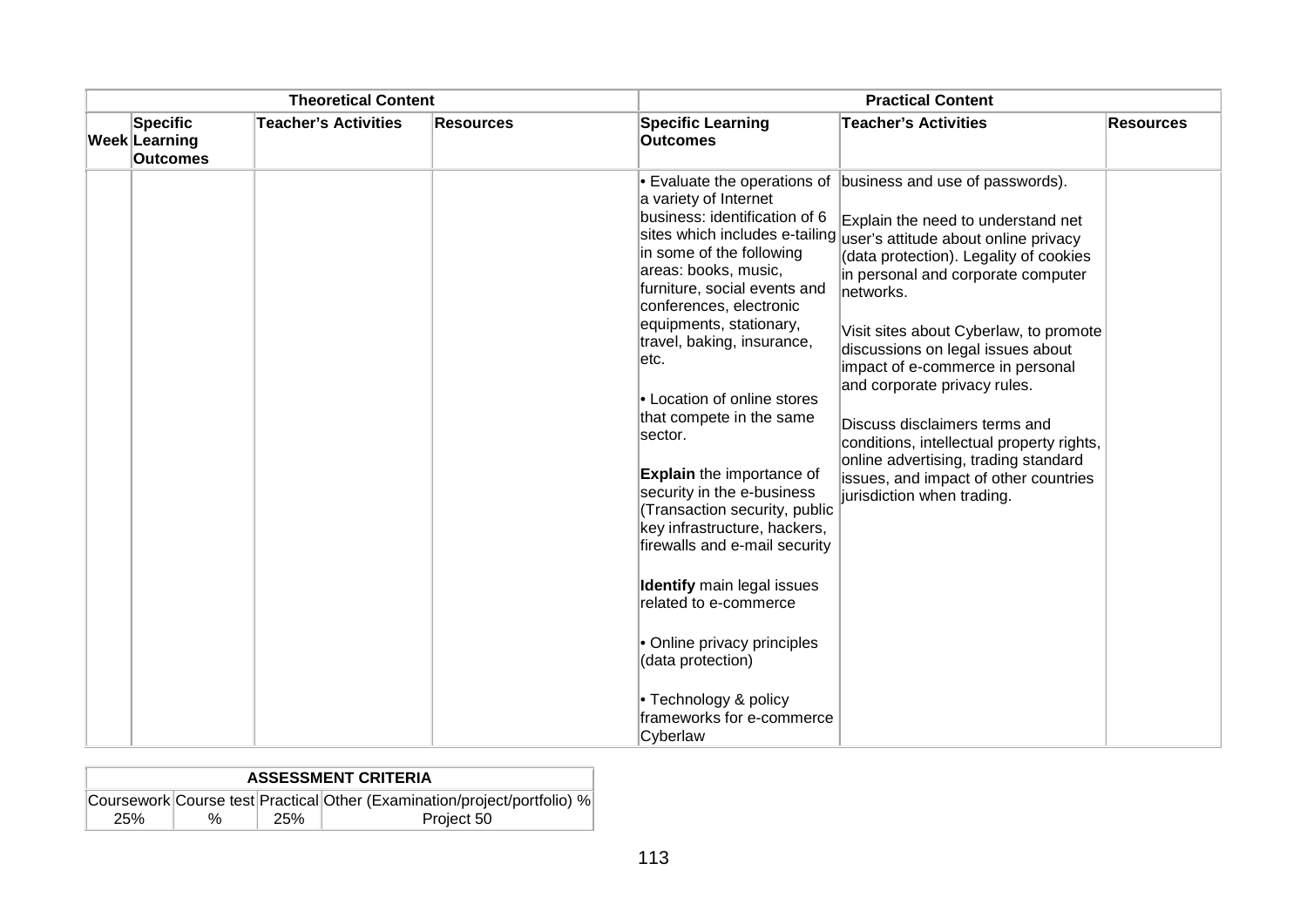## **Nigerian Labour Law**

| <b>PROGRAMME: HND BUSINESS ADMIN AND MANAGEMENT</b>                                                                                                                                                                                                                                                                                                                                                                                                                                                                                                   |                                                  |                            |                                            |
|-------------------------------------------------------------------------------------------------------------------------------------------------------------------------------------------------------------------------------------------------------------------------------------------------------------------------------------------------------------------------------------------------------------------------------------------------------------------------------------------------------------------------------------------------------|--------------------------------------------------|----------------------------|--------------------------------------------|
| <b>Course: NIGERIAN LABOUR LAW</b>                                                                                                                                                                                                                                                                                                                                                                                                                                                                                                                    | Code: BAM 427                                    | <b>Credit Hours:</b>       | 3 hours                                    |
| Semester: 4                                                                                                                                                                                                                                                                                                                                                                                                                                                                                                                                           | Pre-requisite:                                   | Theoretical:<br>Practical: | 2 hours/week - 67 %<br>1 hours/week - 33 % |
| Course main Aim/Goal                                                                                                                                                                                                                                                                                                                                                                                                                                                                                                                                  |                                                  |                            |                                            |
| To enable the student understand ways in which management of labour within industry is regulated by law.<br><b>General Objectives:</b>                                                                                                                                                                                                                                                                                                                                                                                                                |                                                  |                            |                                            |
| 1. Understand the scope of Industrial Law and the contract of employment<br>2. Know the method of termination of contract of employment and the consequences.<br>3. Know the legal position of parties of employment contract<br>4. Understand the implied duties of employers and employees<br>5. Understand the scope of the law relating to safety, health and welfare of workers under the common law.<br>6. Know the legislation protecting safety, health and welfare of workers.<br>7. Understand the legal framework of industrial relations. | 8. Understand industrial injury and disablement. |                            |                                            |

9. Know fatal accident and right of dependents of a deceased worker.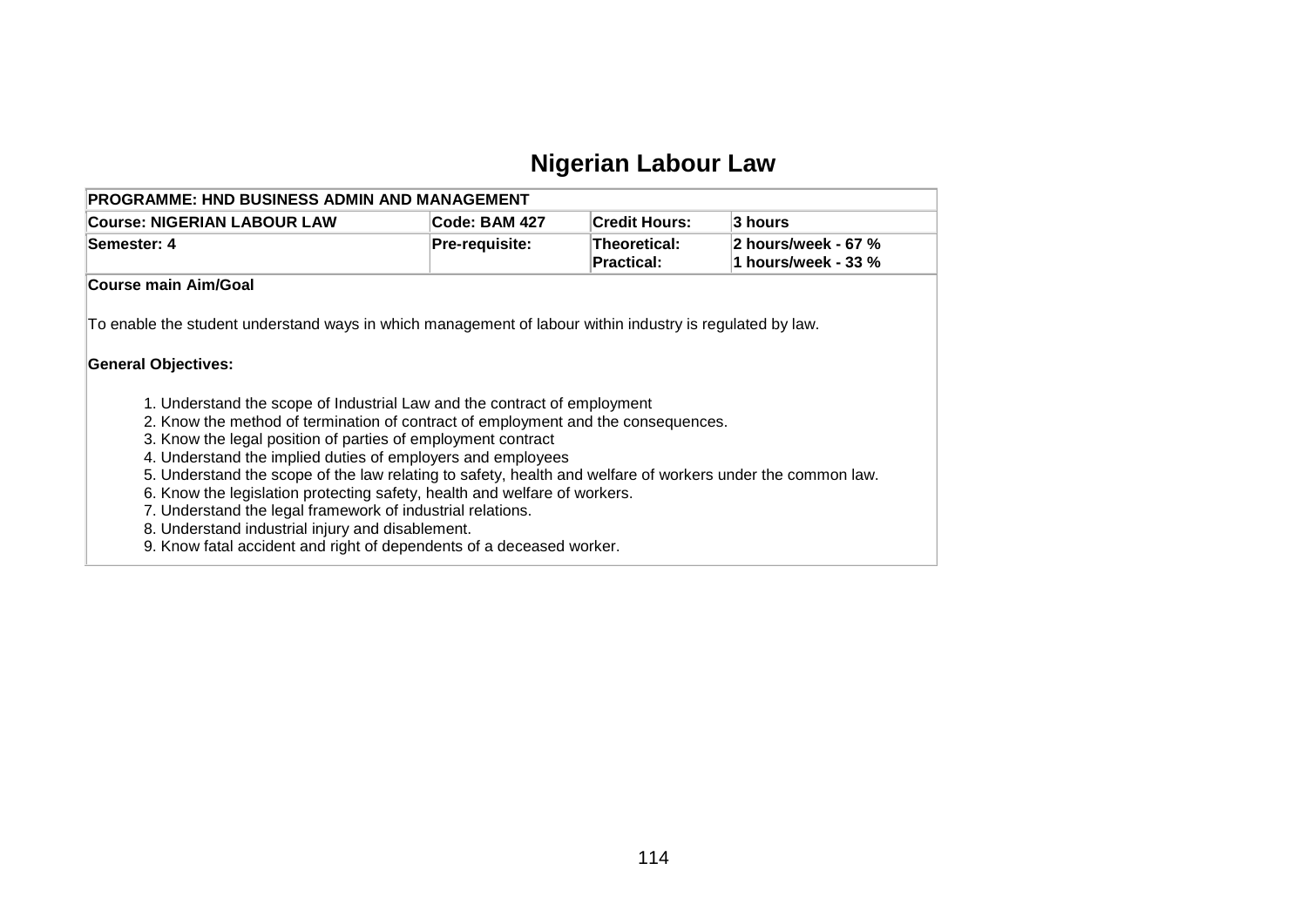|       |                                                                                                                                                                                                                                                              | <b>Theoretical Content</b>                                                                                                                                                                                                                                                                                                    |                                                                                                       |                                                                                                                                                                                                                        | <b>Practical Content</b>                                                                                                                                                                                     |                                                              |
|-------|--------------------------------------------------------------------------------------------------------------------------------------------------------------------------------------------------------------------------------------------------------------|-------------------------------------------------------------------------------------------------------------------------------------------------------------------------------------------------------------------------------------------------------------------------------------------------------------------------------|-------------------------------------------------------------------------------------------------------|------------------------------------------------------------------------------------------------------------------------------------------------------------------------------------------------------------------------|--------------------------------------------------------------------------------------------------------------------------------------------------------------------------------------------------------------|--------------------------------------------------------------|
|       | <b>Week Specific Learning Outcomes</b>                                                                                                                                                                                                                       | <b>Teacher's Activities</b>                                                                                                                                                                                                                                                                                                   | <b>Resources</b>                                                                                      | <b>Specific Learning</b><br><b>Outcomes</b>                                                                                                                                                                            | <b>Teacher's Activities</b>                                                                                                                                                                                  | <b>Resources</b>                                             |
|       |                                                                                                                                                                                                                                                              | General Objective 1: Understand the scope of industrial law and the contract of employment                                                                                                                                                                                                                                    |                                                                                                       |                                                                                                                                                                                                                        |                                                                                                                                                                                                              |                                                              |
| $1-2$ | 1.1 Explain the scope and sources<br>of industrial law.<br>1.2 Distinguish between contract of<br>employment and contract of<br>apprenticeship.<br>other subsequent amendments.<br>1.4 Describe the principles of<br>formation of contract of                | Explain sources of industrial law.<br>li.<br>ii. Explain contract of employment<br>and contract of apprenticeship<br>pointing out their differences and<br>citing examples.<br>1.3 Explain the labour Act 1974 and iii. Examine the labour Act 1974 and<br>its subsequent amendments.<br>iv. Explain contract of and contract | Textbooks<br>Copies of labour<br>Act 1974 and the<br>subsequent<br>amendments.<br>Civil service rules | Distinguish between<br>contract of employment<br>and contract of<br>apprenticeship.<br>Explain the Labour Act<br>1974 and other<br>subsequent<br>amendments.<br>Describe the principles of<br>formation of contract of | Guidance on the<br>principles of<br>employment law.<br>Working in pairs -<br>examine case law and<br>examples to distinguish<br>between contract of<br>and contract for<br>services<br>Refer to questions on | Internet and<br>relevant<br>websites<br>Relevant<br>Case Law |
|       | employment.<br>1.5 Distinguish contract of service<br>from contract for service                                                                                                                                                                              | for service giving their differences<br>and citing examples.<br>v. Describe principles of formation of<br>contract of employment                                                                                                                                                                                              |                                                                                                       | employment.<br>Distinguish contract of<br>service from contract for<br>services                                                                                                                                        | the formation of a<br>contract of employment                                                                                                                                                                 |                                                              |
|       |                                                                                                                                                                                                                                                              | General Objective 2: Know the methods of termination of contract of employment and the consequences                                                                                                                                                                                                                           |                                                                                                       |                                                                                                                                                                                                                        |                                                                                                                                                                                                              |                                                              |
|       | 2.1 Explain dismissal with or<br>without notice.<br>2.2 Explain summary dismissal and<br>consequences.                                                                                                                                                       | Explain dismissal with or without<br>notice, summary dismissal and<br>consequences, written statement of<br>reasons for dismissal, action for<br>wrongful dismissal and damages,                                                                                                                                              | <b>Textbooks</b><br>Law journals                                                                      | Identify conduct that<br>could lead to and<br>procedure for dismissal<br>and legal implications.                                                                                                                       | Advise and guide<br>students on improper<br>conduct and capability<br>issues leading to<br>possible termination of                                                                                           | Internet and<br>relevant<br>websites<br>Relevant             |
| $3-4$ | 2.3 Explain written statement of<br>reasons for dismissal.<br>2.4 Explain action for wrongful<br>dismissal and damages.<br>2.5 Explain termination of contract<br>of employment.<br>2.6 Explain remedies of specific<br>performance, injunction, declaration | termination of contract of<br>employment and its conditions.<br>ii. Explain specific performance,<br>injunction and declaration and their<br>remedies.                                                                                                                                                                        | Civil service rules<br>Constitution of<br><b>NLC</b>                                                  | Explain termination of<br>contract of employment.<br>Explain remedies of<br>specific performance,<br>injunction, declaration                                                                                           | the contract.<br>Group work on the<br>case studies and the<br>problems.<br>Presentation of the<br>outcomes.                                                                                                  | Case Law                                                     |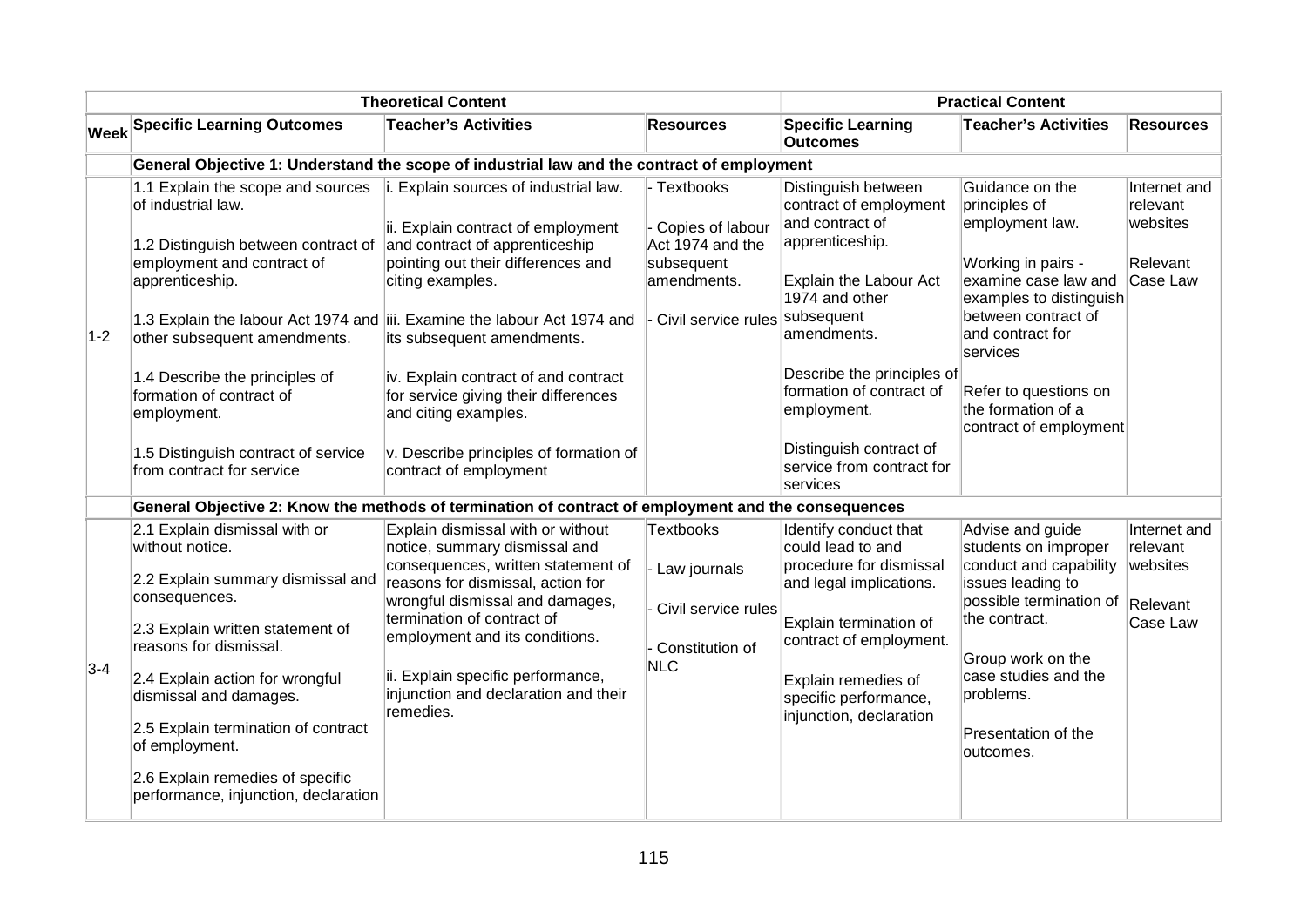|       |                                                                                                                                                                                                                                                                                                                                                          | <b>Theoretical Content</b>                                                                                                                                                                                                                                                                                                              |                                                                                              |                                                                                                                                                                                              | <b>Practical Content</b>                                                                               |                                                              |
|-------|----------------------------------------------------------------------------------------------------------------------------------------------------------------------------------------------------------------------------------------------------------------------------------------------------------------------------------------------------------|-----------------------------------------------------------------------------------------------------------------------------------------------------------------------------------------------------------------------------------------------------------------------------------------------------------------------------------------|----------------------------------------------------------------------------------------------|----------------------------------------------------------------------------------------------------------------------------------------------------------------------------------------------|--------------------------------------------------------------------------------------------------------|--------------------------------------------------------------|
|       | <b>Week Specific Learning Outcomes</b>                                                                                                                                                                                                                                                                                                                   | <b>Teacher's Activities</b>                                                                                                                                                                                                                                                                                                             | <b>Resources</b>                                                                             | <b>Specific Learning</b><br><b>Outcomes</b>                                                                                                                                                  | <b>Teacher's Activities</b>                                                                            | <b>Resources</b>                                             |
|       |                                                                                                                                                                                                                                                                                                                                                          | General Objective 3: Know the legal position of parties to employment contract                                                                                                                                                                                                                                                          |                                                                                              |                                                                                                                                                                                              |                                                                                                        |                                                              |
| 5     | 3.1 Explain the contractual capacity i<br>of public servants, armed forces<br>and the police.<br>3.2 Explain the legal position of<br>directors.<br>3.3 Explain the capacity to contract<br>by minors, partners, companies.<br>3.4 Explain temporary employees,<br>probationary employees, etc.<br>3.5 Distinguish permanent<br>employment from contract | Explain the contractual capacity of<br>public servants, armed forces and<br>the police.<br>ii. Examine the legal position of<br>directors.<br>iii. Explain minors, partners, and<br>companies. and their capacity to<br>contract. iv. Distinguish temporary,<br>probationary, permanent and<br>contract employment.<br>Give assignment. | - Textbooks<br>- Journals<br>Copy of civil<br>service rules<br>Constitution of<br><b>NLC</b> | Identify cases<br>contractual, relationships<br>by minors, partners<br>companies and partners.<br>Explain the contractual<br>capacity of public<br>servants, armed forces<br>and the police. | Individual problems<br>dealing with<br>contractual capacity<br>with reference to<br>relevant case law. | Internet and<br>relevant<br>websites<br>Relevant<br>Case Law |
|       | employment                                                                                                                                                                                                                                                                                                                                               | General Objective 4: Understand the implied duties of employers and employees                                                                                                                                                                                                                                                           |                                                                                              |                                                                                                                                                                                              |                                                                                                        |                                                              |
|       | 4.1 Explain the employer's duty to                                                                                                                                                                                                                                                                                                                       | i. Explain remuneration, and                                                                                                                                                                                                                                                                                                            | - Civil service                                                                              | Describe the contractual                                                                                                                                                                     | Guide students on                                                                                      | Internet and                                                 |
|       | pay remuneration, and indemnity to<br>employee and sick person                                                                                                                                                                                                                                                                                           | indemnity and the employer's duty to rules.<br>pay employee and sick person.                                                                                                                                                                                                                                                            | - Scheme of                                                                                  | relationship between<br>employer and employee,<br>employer and sick                                                                                                                          | contractual<br>relationships and duty<br>of care in employment                                         | relevant<br>websites                                         |
|       | 4.2 Explain hours of work, holidays,<br>time off-work for public duties.                                                                                                                                                                                                                                                                                 | ii. Examine hours of work, holidays,<br>time off-work for public duties in<br>relation to the Nigerian Civil Service                                                                                                                                                                                                                    | service of the<br>polytechnic.                                                               | person.<br>Explain the employees'                                                                                                                                                            | contracts. Also<br>employees duties to<br>act in good faith.                                           | Relevant<br>Case Law                                         |
| $6-7$ | 4.3 Discuss the importance of<br>providing references to employees.                                                                                                                                                                                                                                                                                      | today.<br>iii. Explain references and the                                                                                                                                                                                                                                                                                               | - Financial<br>regulations.                                                                  | duty to be ready and<br>willing to work to use<br>reasonable care and                                                                                                                        | Working in pairs to<br>examine legal                                                                   |                                                              |
|       | 4.4 Explain the employees' duty to<br>be ready and willing to work to use<br>reasonable care and skills.                                                                                                                                                                                                                                                 | importance of providing them to<br>employees.<br>iv. Explain readiness and willingness                                                                                                                                                                                                                                                  | - Textbooks<br>- Journals                                                                    | skills.<br>Explain the employees'<br>duty to obey lawful                                                                                                                                     | problems relating to<br>negligence and breach<br>of good faith etc.                                    |                                                              |
|       | 4.5 Explain the employees' duty to<br>obey lawful orders and to act in                                                                                                                                                                                                                                                                                   | to work, use of reasonable care and<br>skill and the employee's duty in                                                                                                                                                                                                                                                                 | Constitution of<br>NL                                                                        | orders and to act in good Refer to relevant<br>faith.                                                                                                                                        | cases.                                                                                                 |                                                              |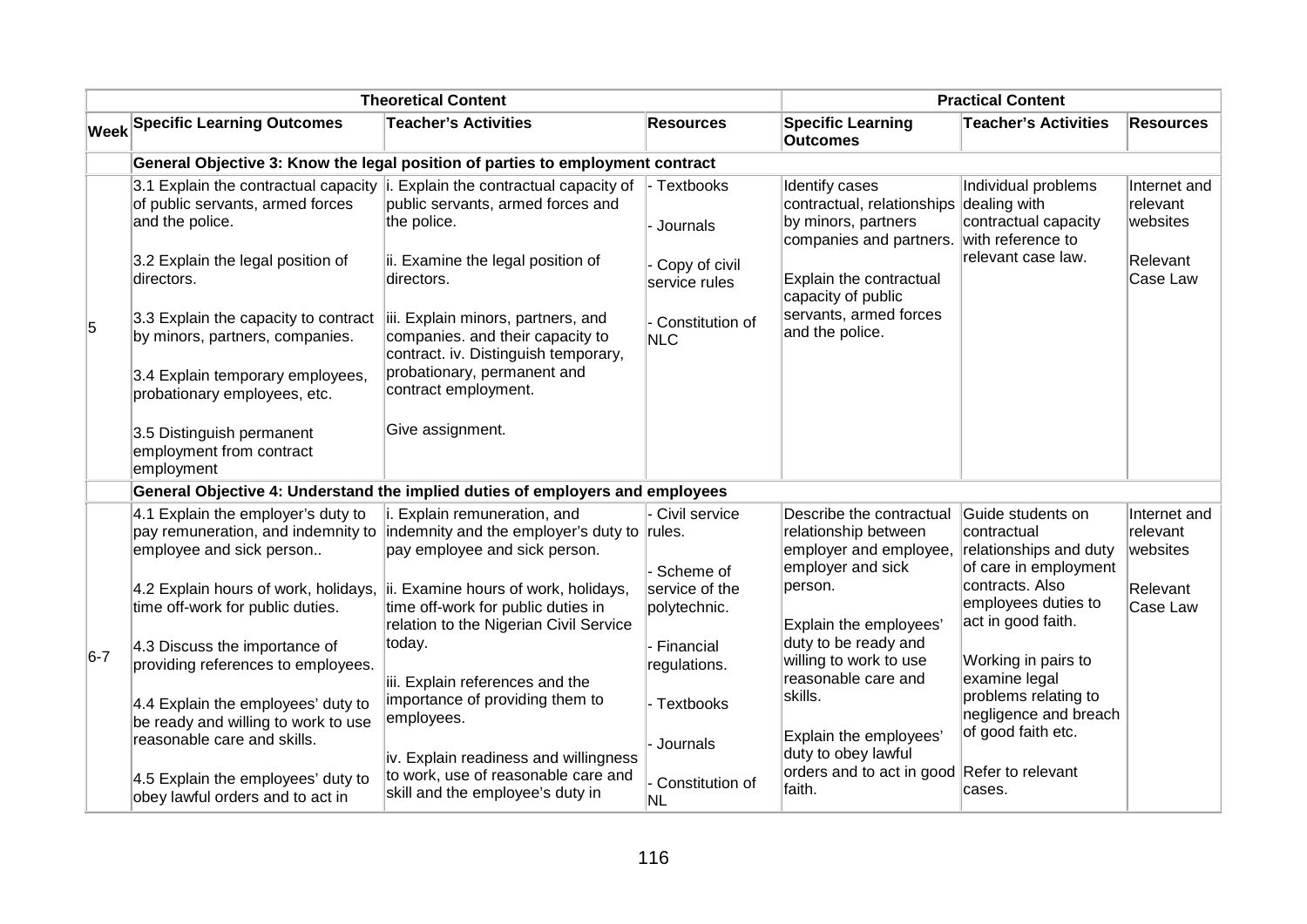|       |                                                                                                                                                        | <b>Theoretical Content</b>                                                                                                                                                |                           |                                                                               | <b>Practical Content</b>                                                      |                                      |
|-------|--------------------------------------------------------------------------------------------------------------------------------------------------------|---------------------------------------------------------------------------------------------------------------------------------------------------------------------------|---------------------------|-------------------------------------------------------------------------------|-------------------------------------------------------------------------------|--------------------------------------|
|       | <b>Week Specific Learning Outcomes</b>                                                                                                                 | <b>Teacher's Activities</b>                                                                                                                                               | <b>Resources</b>          | <b>Specific Learning</b><br><b>Outcomes</b>                                   | <b>Teacher's Activities</b>                                                   | <b>Resources</b>                     |
|       | good faith.                                                                                                                                            | these regard.                                                                                                                                                             |                           |                                                                               |                                                                               |                                      |
|       | 4.6 Explain the importance of<br>covenants in restraint of trade                                                                                       | v. Explain lawful orders and the<br>employee's duty to obey them and to<br>act in good faith.                                                                             |                           |                                                                               |                                                                               |                                      |
|       |                                                                                                                                                        | General Objective 5: Understand the scope of the law relating to safety, health and welfare of workers under the common law.                                              |                           |                                                                               |                                                                               |                                      |
|       | 5.1 Explain the principles of the<br>common law of safety health and<br>welfare of employees.                                                          | i. Explain common law of safety,<br>health and welfare of employees and<br>its principles.                                                                                | - Textbooks<br>$-TV$      | Theory.<br>Identify adequate safety                                           | Guide students to<br>brouse the internet to<br>see a typical industrial       | Internet and<br>relevant<br>websites |
|       | 5.2 Explain the duty to provide safe $\vert$ ii. Explain the need for safe system<br>system of work and competent staff of work and competent staff to |                                                                                                                                                                           | - VCR                     | and protective equipment setting and the safety<br>in an industrial workplan. | equipment used.                                                               | Relevant<br>Case Law                 |
|       | to enforce the rules.                                                                                                                                  | enforce the rules.                                                                                                                                                        | Relevant film.            |                                                                               | Also show relevant film<br>to demonstrate                                     |                                      |
| $8-9$ | 5.3 Describe the importance of the<br>provision of proper safe working<br>premises and safe working<br>equipment.                                      | iii. Describe safe working premises<br>and safe working equipment and the<br>need to provide them.                                                                        |                           |                                                                               | industrial hazards carry<br>out field trip to a typical<br>industrial outfit. |                                      |
|       | 5.4 Explain the relevance of<br>providing adequate safety and<br>protective equipment                                                                  | iv. Describe protective equipment<br>and their role in providing adequate<br>safety in a work environment.                                                                |                           |                                                                               |                                                                               |                                      |
|       |                                                                                                                                                        | v. Show film to demonstrate<br>industrial hazards. vi. Carry out field<br>trip to a manufacturing industry to<br>see a typical work environment and<br>working equipment. |                           |                                                                               |                                                                               |                                      |
|       |                                                                                                                                                        | General Objective 6: Know the legislation protecting safety, health and welfare of workers                                                                                |                           |                                                                               |                                                                               |                                      |
|       | 6.1 Identify the broad scope of the<br>Factories Act 1987 (Nigeria)                                                                                    | Explain the scope of the Factories<br>Act 1987 (Nigeria). ii. Define "factor"<br>as contained in the Act in (i) above.                                                    | Copies of the<br>1958 and | Assess compliance with<br>mineral regulations the prossesions of the<br>Acts  | Carry out an industrial<br>visit to assess<br>compliance with the             | Internet and<br>relevant<br>websites |
|       | 10-11 6.2 Explain the meaning of a 'factor'<br>within the Act.                                                                                         | iii. Examine the provisions of the Act Petroleum<br>in relation to:                                                                                                       | regulations 1967.         |                                                                               | provisions of the Acts.                                                       | Relevant<br>Case Law                 |
|       | 6.3 Explain the duty imposed by the                                                                                                                    | a) fencing of                                                                                                                                                             |                           |                                                                               |                                                                               |                                      |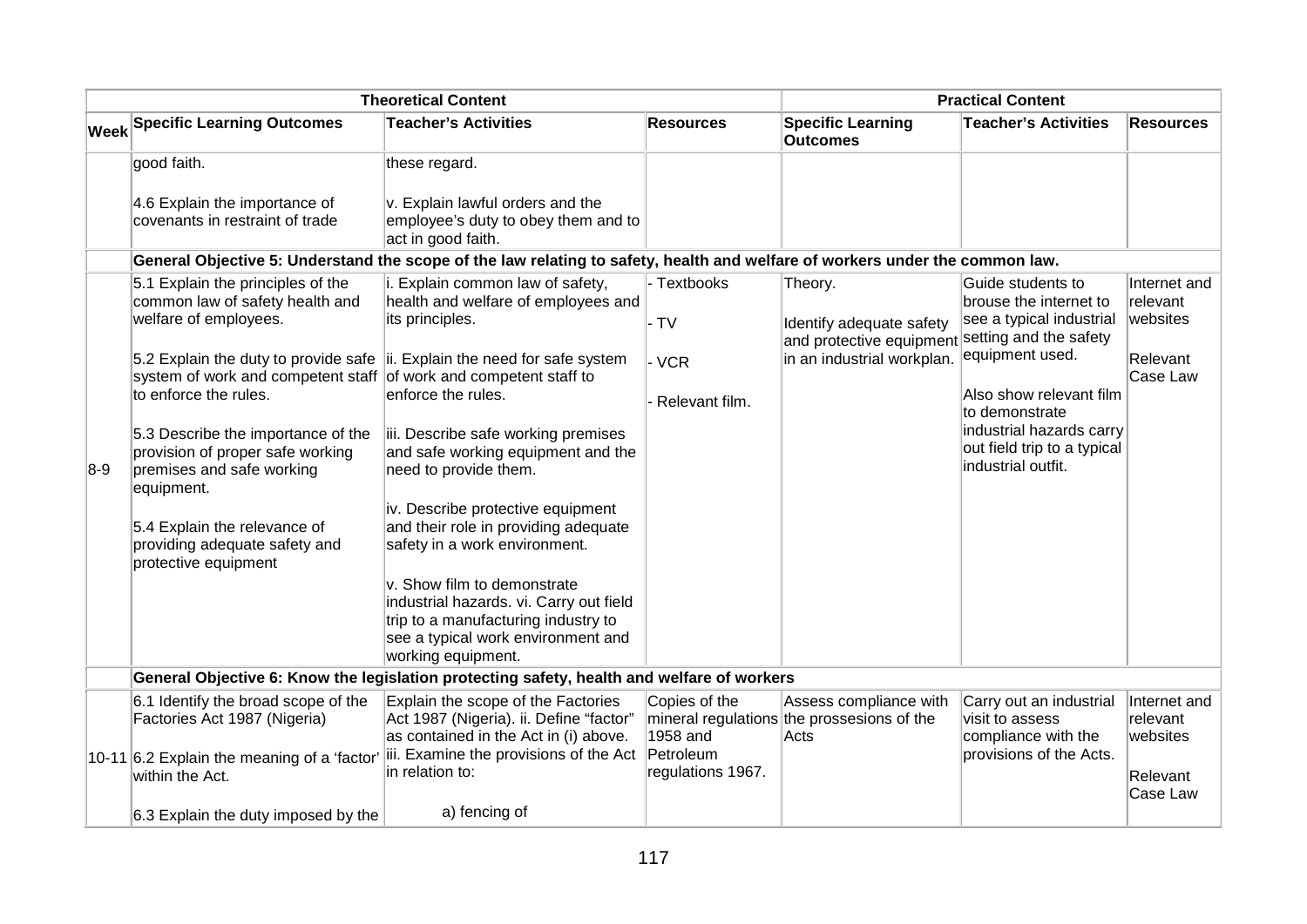|                                                                                                                                                                                                                                                                                                                                                                                                                        | <b>Theoretical Content</b>                                                                                                                                                                                                                                                                                                                                                                                                                                                                                                                        |                  |                                             | <b>Practical Content</b>    |                  |
|------------------------------------------------------------------------------------------------------------------------------------------------------------------------------------------------------------------------------------------------------------------------------------------------------------------------------------------------------------------------------------------------------------------------|---------------------------------------------------------------------------------------------------------------------------------------------------------------------------------------------------------------------------------------------------------------------------------------------------------------------------------------------------------------------------------------------------------------------------------------------------------------------------------------------------------------------------------------------------|------------------|---------------------------------------------|-----------------------------|------------------|
| <b>Week Specific Learning Outcomes</b>                                                                                                                                                                                                                                                                                                                                                                                 | <b>Teacher's Activities</b>                                                                                                                                                                                                                                                                                                                                                                                                                                                                                                                       | <b>Resources</b> | <b>Specific Learning</b><br><b>Outcomes</b> | <b>Teacher's Activities</b> | <b>Resources</b> |
| act in respect of fencing of<br>machinery, construction and<br>maintenance of fencing,<br>construction and maintenance of<br>new machinery, handling of vessels<br>containing dangerous liquids, and<br>the construction of hoist, lifts, crane<br>and lifting tackles.<br>6.4 Explain the absence of direct<br>legislation on offices, shops and<br>railway premises in Nigeria other<br>than the Factories Act 1987. | machinery<br>b) construction and<br>maintenance of<br>fencing.<br>c) Construction and<br>maintenance of new<br>machinery.<br>d) Handling of<br>vessels containing<br>dangerous liquids.<br>e) Construction of<br>hoists, lifts, cranes<br>and lifting tackles.                                                                                                                                                                                                                                                                                    |                  |                                             |                             |                  |
| 6.5 Identify the subsidiary<br>legislation protecting working in<br>mining industry - the Mineral (safe<br>mining) Regulation 1958 and<br>Petroleum Regulations 1967.                                                                                                                                                                                                                                                  | iv. Relate iii(a-e) above to the<br>provision of adequate security to<br>work premises and employee safety.<br>v. Explain the absence of separate<br>legislation on offices, shops and<br>railway premises in Nigeria other<br>than the its security situation.<br>Act in (i) above and its effects.<br>vi. Explain the subsidiary legislation<br>protecting working in mining industry<br>- the Mineral (safe mining)<br>Regulation 1958 and Petroleum<br>Regulations 1967 etc.<br>vii. Visit a typical factory to assess (iii<br>a-e) above and |                  |                                             |                             |                  |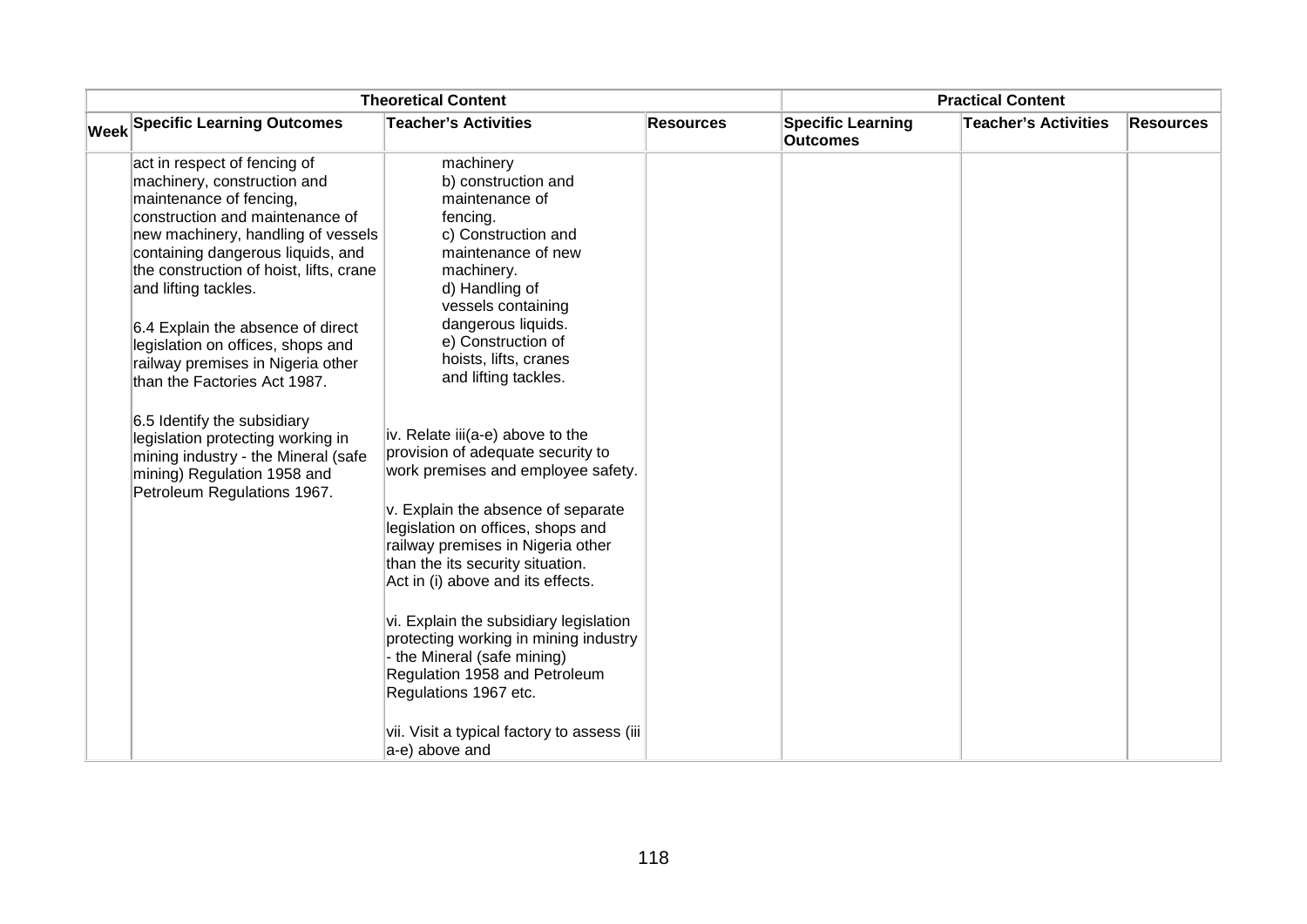|    |                                                                                                                                                                                                                                                                                                                                                                                                                                                                                                                                                                         | <b>Theoretical Content</b>                                                                                                                                                                                                                                                                                                                                                                                                                                                                                                                                                                 |                                                                                                                                                                                    |                                                                                                                                                                                                                                                                           | <b>Practical Content</b>                                                                                                                                  |                                                  |
|----|-------------------------------------------------------------------------------------------------------------------------------------------------------------------------------------------------------------------------------------------------------------------------------------------------------------------------------------------------------------------------------------------------------------------------------------------------------------------------------------------------------------------------------------------------------------------------|--------------------------------------------------------------------------------------------------------------------------------------------------------------------------------------------------------------------------------------------------------------------------------------------------------------------------------------------------------------------------------------------------------------------------------------------------------------------------------------------------------------------------------------------------------------------------------------------|------------------------------------------------------------------------------------------------------------------------------------------------------------------------------------|---------------------------------------------------------------------------------------------------------------------------------------------------------------------------------------------------------------------------------------------------------------------------|-----------------------------------------------------------------------------------------------------------------------------------------------------------|--------------------------------------------------|
|    | Week Specific Learning Outcomes                                                                                                                                                                                                                                                                                                                                                                                                                                                                                                                                         | <b>Teacher's Activities</b>                                                                                                                                                                                                                                                                                                                                                                                                                                                                                                                                                                | <b>Resources</b>                                                                                                                                                                   | <b>Specific Learning</b><br><b>Outcomes</b>                                                                                                                                                                                                                               | <b>Teacher's Activities</b>                                                                                                                               | <b>Resources</b>                                 |
|    |                                                                                                                                                                                                                                                                                                                                                                                                                                                                                                                                                                         | General Objective 7: Understand the legal framework of industrial relations                                                                                                                                                                                                                                                                                                                                                                                                                                                                                                                |                                                                                                                                                                                    |                                                                                                                                                                                                                                                                           |                                                                                                                                                           |                                                  |
|    | 7.1 Explain the status of registered<br>and unregistered trade unions and<br>the consequences of the Trade<br>Union Act 1973.<br>7.2 Explain the legal meaning of<br>trade disputes.<br>7.3 Explain collective bargaining.<br>$12-13$ <sup>7.4</sup> Explain the legal rights of<br>workers to strike.<br>7.5 Examine the existence of the<br>Wages Board and Industrial Council<br>Act 1973.<br>7.6 Identify the Trade Disputes Act<br>1976 and explain the powers of the<br>Minister of Labour on the<br>conciliation and arbitrations of trade amendments.<br>unions | i. Explain registered and<br>unregistered trade unions, their legal Union Act 1973<br>status and the consequences of the<br>Trade Union Act 1973.<br>ii. Explain the legal meaning of trade<br>disputes and the rights of workers to<br>strike.<br>iii. Explain collective bargaining.<br>iv. Describe the functions of the<br>Wages Board as spelt out in the<br>Industrial Council Act 1973.<br>v. Explain the powers of the Minister<br>of Labour on the conciliation and<br>arbitrations of trade unions disputes<br>as spelt out in the Trade Disputes<br>Act 1976 and its subsequent | Copies of Trade<br>and subsequent<br>amendments.<br>- Industrial Council<br>Act 1973 and<br>subsequent<br>amendments.<br>- Trade Disputes<br>Act 1976 and<br>subsequent<br>amendme | Carry out hypothetical<br>registration of a trade<br>union using given<br>guidelines.<br>Cite examples of the<br>most recent trade<br>disputes leading to major<br>strikes in Nigeria.<br>Demonstrate how<br>different types of strikes<br>are carried out.<br>Role play. | Guide the students<br>appropriately.<br>Create a hypothetical<br>round-table situation to Relevant<br>demonstrate an<br>industrial bargaining<br>process. | Internet and<br>relevant<br>websites<br>Case Law |
|    | General Objective 8: Understand industrial injury and disablement                                                                                                                                                                                                                                                                                                                                                                                                                                                                                                       |                                                                                                                                                                                                                                                                                                                                                                                                                                                                                                                                                                                            |                                                                                                                                                                                    |                                                                                                                                                                                                                                                                           |                                                                                                                                                           |                                                  |
|    | 8.1 Explain industrial injury and<br>disablement.<br>8.2 Explain occupational disease or                                                                                                                                                                                                                                                                                                                                                                                                                                                                                | i. Explain industrial injury and<br>disablement, occupational disease or<br>industrial disease and the basis for<br>claims arising from industrial injury,                                                                                                                                                                                                                                                                                                                                                                                                                                 | 1) Textbooks<br>2) Copies of<br>workman                                                                                                                                            | Describe industrial injury, Show relevant film, cite Internet and<br>disablement,<br>occupational disease or<br>industrial disease.                                                                                                                                       | relevant cases in<br>Nigeria.                                                                                                                             | relevant<br>websites                             |
| 14 | "industrial disease"<br>8.3 Explain the basis for claims for                                                                                                                                                                                                                                                                                                                                                                                                                                                                                                            | citing relevant examples.<br>ii. Show relevant management films.                                                                                                                                                                                                                                                                                                                                                                                                                                                                                                                           | compensation<br>Decree.                                                                                                                                                            | Establish the basis for<br>claims arising from                                                                                                                                                                                                                            | Show samples of<br>documents required for Case Law<br>making claims.                                                                                      | Relevant                                         |
|    | industrial injury.                                                                                                                                                                                                                                                                                                                                                                                                                                                                                                                                                      | iii. Explain the need for a national                                                                                                                                                                                                                                                                                                                                                                                                                                                                                                                                                       | 3) Journals                                                                                                                                                                        | industrial injury.                                                                                                                                                                                                                                                        | Demonstrate with                                                                                                                                          |                                                  |
|    | 8.4 Explain the absence of national                                                                                                                                                                                                                                                                                                                                                                                                                                                                                                                                     | insurance scheme in Nigeria and the                                                                                                                                                                                                                                                                                                                                                                                                                                                                                                                                                        | $ 4)$ TV                                                                                                                                                                           | Identify workers rights<br>under the Act and be                                                                                                                                                                                                                           | relevant documents.                                                                                                                                       |                                                  |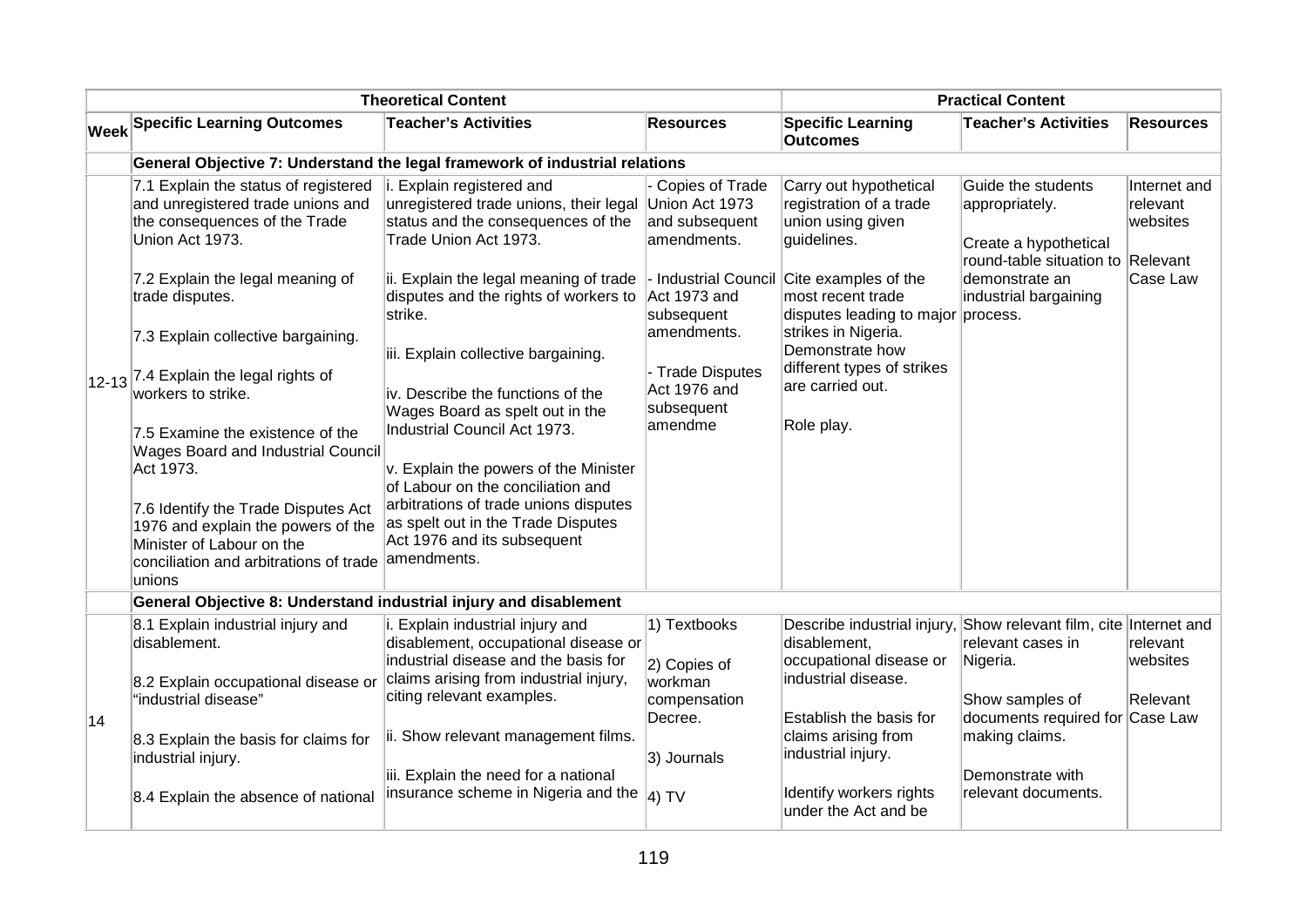|    |                                                                                                                                                                                                                                                                                                                                                                                                                                                | <b>Theoretical Content</b>                                                                                                                                                                                                                                                                                                                                                                                                                                                                                                                                                                              |                                                                                                           |                                                                                                                                                            | <b>Practical Content</b>                                                                                                                                                                       |                                              |
|----|------------------------------------------------------------------------------------------------------------------------------------------------------------------------------------------------------------------------------------------------------------------------------------------------------------------------------------------------------------------------------------------------------------------------------------------------|---------------------------------------------------------------------------------------------------------------------------------------------------------------------------------------------------------------------------------------------------------------------------------------------------------------------------------------------------------------------------------------------------------------------------------------------------------------------------------------------------------------------------------------------------------------------------------------------------------|-----------------------------------------------------------------------------------------------------------|------------------------------------------------------------------------------------------------------------------------------------------------------------|------------------------------------------------------------------------------------------------------------------------------------------------------------------------------------------------|----------------------------------------------|
|    | <b>Week Specific Learning Outcomes</b>                                                                                                                                                                                                                                                                                                                                                                                                         | <b>Teacher's Activities</b>                                                                                                                                                                                                                                                                                                                                                                                                                                                                                                                                                                             | <b>Resources</b>                                                                                          | <b>Specific Learning</b><br><b>Outcomes</b>                                                                                                                | <b>Teacher's Activities</b>                                                                                                                                                                    | <b>Resources</b>                             |
|    | insurance scheme in Nigeria.<br>8.5 Explain the rights of a worker<br>under the workman Compensation<br>Act and other subsequent<br>amendments.                                                                                                                                                                                                                                                                                                | consequences of its absence.<br>iv. Explain workman compensation<br>scheme in relation to the Act<br>establishing it and the rights of the<br>worker as provided for in the Act and                                                                                                                                                                                                                                                                                                                                                                                                                     | 5) VCR<br>6) Relevant Films                                                                               | able to seek redress<br>when necessary.                                                                                                                    |                                                                                                                                                                                                |                                              |
|    |                                                                                                                                                                                                                                                                                                                                                                                                                                                | its subsequent amendments.                                                                                                                                                                                                                                                                                                                                                                                                                                                                                                                                                                              |                                                                                                           |                                                                                                                                                            |                                                                                                                                                                                                |                                              |
| 15 | 9.1 Explain what fatal accident<br>means.<br>9.2 Explain the legal position when<br>a servant is killed in the course of<br>his employment.<br>9.3 Identify the rights of the<br>dependents of a deceased worker<br>under the Fatal Accident Act 1961<br>and the Workman Compensation<br>Act 1987 and their subsequent<br>amendments.<br>9.4 Explain the conditions for<br>realization of the rights of the<br>dependents of a deceased worker | General Objective 9: Know fatal accident and rights of dependents of a deceased worker<br>. Explain the term 'fatal accident.'<br>ii. Explain the legal position when a<br>servant dies or is killed in the course Act 1961.<br>of his employment citing relevant<br>cases.<br>iii. Explain the rights of the<br>dependents of a deceased worker<br>under the Fatal Accident Act 1961<br>and the Work-man Compensation<br>Act 1987 and their subsequent<br>amendments.<br>iv. Explain the conditions for<br>realization of the rights of the<br>dependents of a deceased worker.<br>v. Give second Test | - Textbooks<br>- Fatal Accident<br>- Workman<br>Compensation Act<br>1987 and<br>subsequent<br>amendments. | Describe a fatal accident. Show a relevant film on Internet and<br>Analyse Relevant case<br>studies.<br>Identify and pursue their<br>rights appropriately. | fatal accident in<br>industry.<br>Cite a recent case to<br>show legal position<br>when a servant dies or<br>is killed in the course of<br>his employment.<br>Provide relevant case<br>studies. | relevant<br>websites<br>Relevant<br>Case Law |

|                 | <b>ASSESSMENT CRITERIA</b>                                                                         |                   |                                         |  |  |  |
|-----------------|----------------------------------------------------------------------------------------------------|-------------------|-----------------------------------------|--|--|--|
| Coursework<br>% | Course test<br>%                                                                                   | Practical<br>$\%$ | Other (Examination/project/portfolio) % |  |  |  |
|                 | Competency: On completing the course, the student should be able to understand/estimate/define/etc |                   |                                         |  |  |  |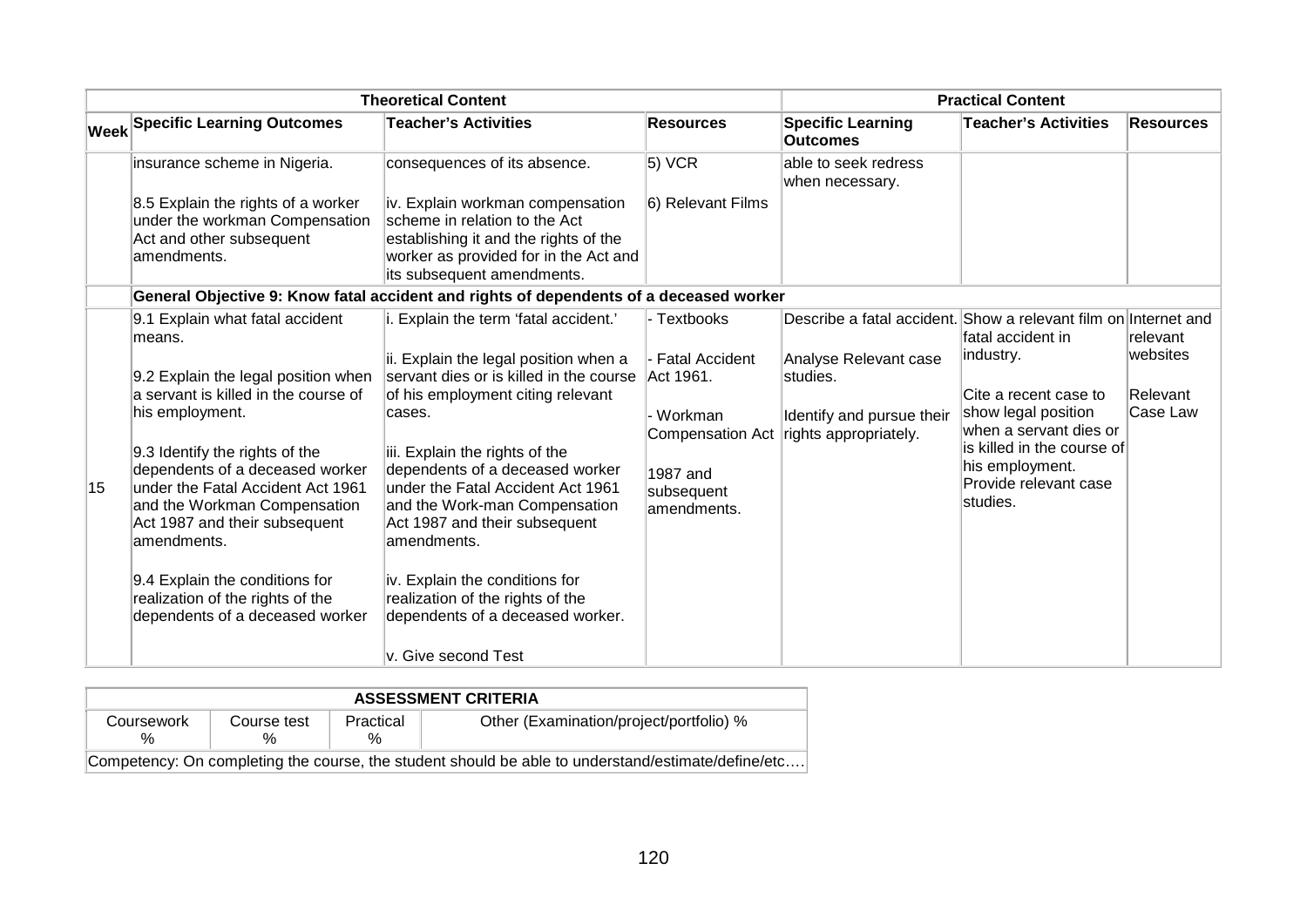# **Project**

| Programme: Higher National Diploma)                                   |                                                                                                                  |                                          |                                 |
|-----------------------------------------------------------------------|------------------------------------------------------------------------------------------------------------------|------------------------------------------|---------------------------------|
| Course Code: OTM 422<br><b>Course: Project</b><br><b>Total Hours:</b> |                                                                                                                  | 6                                        |                                 |
| Year: 2 Semester: 4                                                   | Pre-requisite:                                                                                                   | <b>Theoretical:</b><br><b>Practical:</b> | ∣0 hours /week<br>6 hours /week |
|                                                                       | Goal: This course is designed to enable the student to undertake an individual project and write a report on it. |                                          |                                 |
|                                                                       | <b>General Objectives:</b> On completion of this course, the diplomate should be able to:                        |                                          |                                 |
| 2. Collect data on the chosen topic.                                  | 1. Research a chosen topic at HND level from available sources.<br>3. Produce a report on the chosen topic.      |                                          |                                 |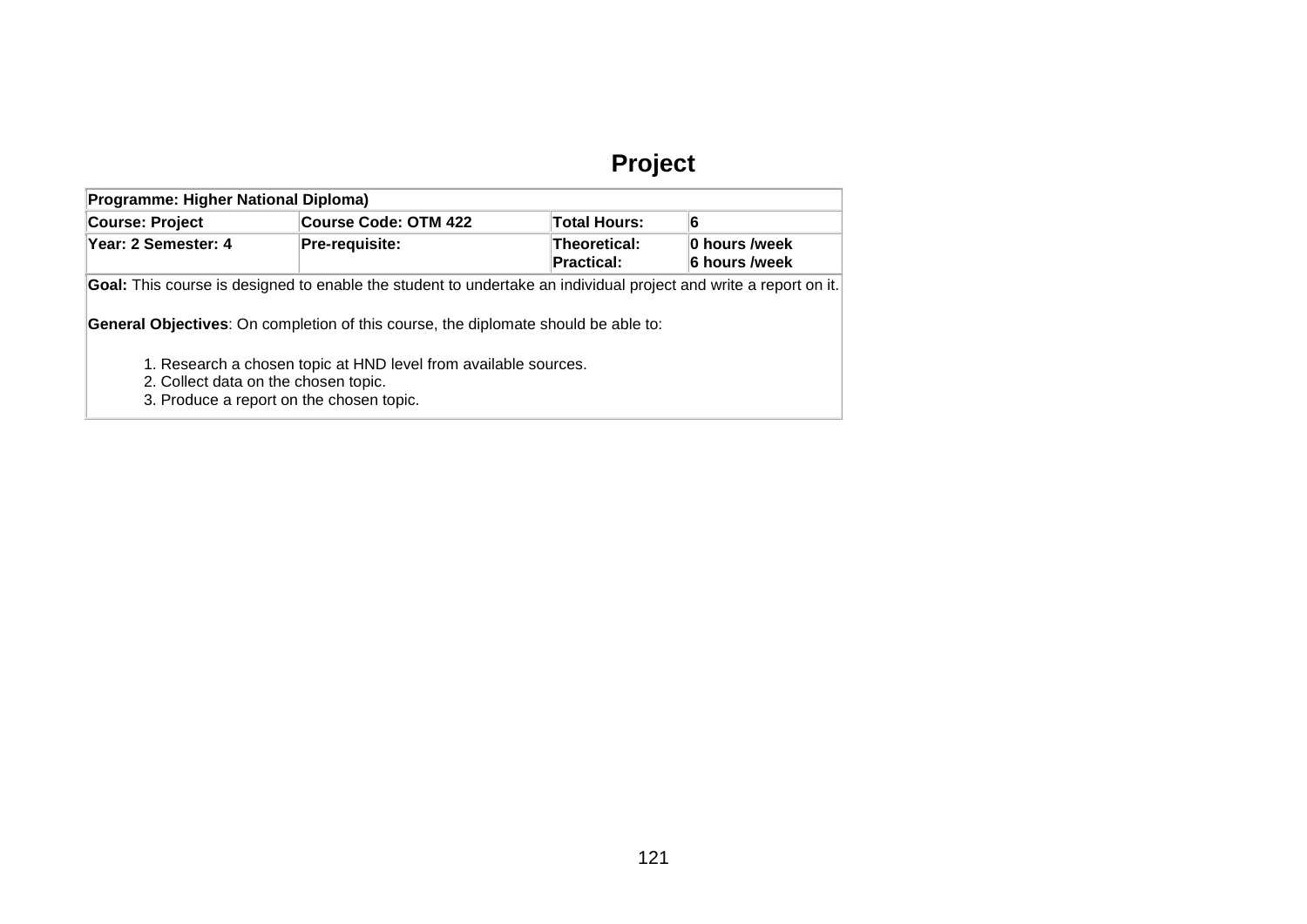|                | <b>Theoretical Content</b>                                                                   |                                                  |                         |                                             | <b>Practical Content</b>                         |                         |
|----------------|----------------------------------------------------------------------------------------------|--------------------------------------------------|-------------------------|---------------------------------------------|--------------------------------------------------|-------------------------|
|                | <b>Week Specific Learning Outcomes</b>                                                       | <b>Teacher's activities</b>                      | <b>Resources</b>        | <b>Specific Learning</b><br><b>Outcomes</b> | <b>Teacher's activities</b>                      | <b>Resources</b>        |
|                | General Objective 1: Research a chosen topic at HND level from available sources.            |                                                  |                         |                                             |                                                  |                         |
|                | 1.1 Choose, under guidance, an appropriate Provide guidance in finding<br>topic of interest. | suitable topics.                                 | <b>Textbooks</b>        | Selection of a topic of<br>linterest.       | Provide guidance in finding<br>suitable topics.  | <b>Textbooks</b>        |
| 1              |                                                                                              |                                                  | Lecture<br><b>Notes</b> |                                             |                                                  | Lecture<br><b>Notes</b> |
|                |                                                                                              |                                                  | Internet                |                                             |                                                  | Internet                |
|                | 1.2 Research a chosen topic from available<br>sources.                                       | Provide guidance in finding<br>suitable sources. | <b>Textbooks</b>        | Demonstrate research<br>ability             | Provide guidance in finding<br>suitable sources. | <b>Textbooks</b>        |
| $\overline{2}$ |                                                                                              |                                                  | Lecture<br><b>Notes</b> |                                             |                                                  | Lecture<br><b>Notes</b> |
|                |                                                                                              |                                                  | Internet                |                                             |                                                  | Internet                |
|                | 1.2 (continued) Research a chosen topic<br>from available sources.                           | Provide guidance in finding<br>suitable sources. | <b>Textbooks</b>        | Demonstrate research<br>ability             | Provide guidance in finding<br>suitable sources. | Textbooks               |
| 3              |                                                                                              |                                                  | Lecture<br><b>Notes</b> |                                             |                                                  | Lecture<br>Notes        |
|                |                                                                                              |                                                  | Internet                |                                             |                                                  | Internet                |
|                | 1.2 (continued) Research a chosen topic<br>from available sources.                           | Provide guidance in finding<br>suitable sources. | <b>Textbooks</b>        | Demonstrate research<br>ability             | Provide guidance in finding<br>suitable sources. | <b>Textbooks</b>        |
| 4              |                                                                                              |                                                  | Lecture<br><b>Notes</b> |                                             |                                                  | Lecture<br>Notes        |
|                |                                                                                              |                                                  | ∣Internet               |                                             |                                                  | Internet                |
|                | General Objective 2: Collect data on the chosen topic.                                       |                                                  |                         |                                             |                                                  |                         |
|                | 2.1 Collect data on the chosen topic from<br>available sources.                              | Provide guidance in<br>collecting data           | <b>Textbooks</b>        | Demonstrate ability to<br>collect data      | Provide guidance in<br>collecting data.          | Textbooks               |
| 5              |                                                                                              |                                                  | Lecture<br><b>Notes</b> |                                             |                                                  | Lecture<br>Notes        |
|                |                                                                                              |                                                  | Internet                |                                             |                                                  | Internet                |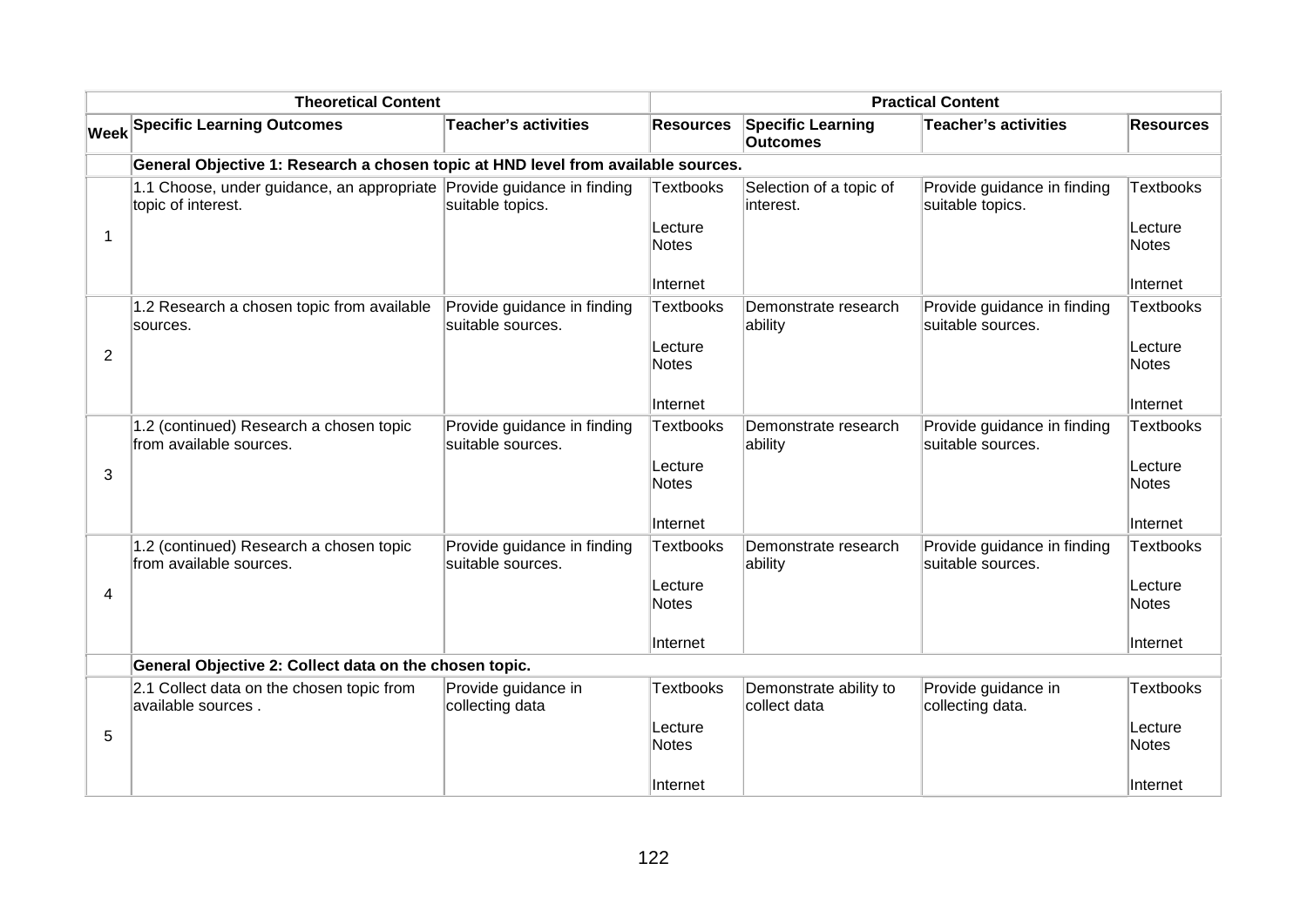|                | <b>Theoretical Content</b>                                                  |                                        |                                                  |                                             | <b>Practical Content</b>                |                                           |
|----------------|-----------------------------------------------------------------------------|----------------------------------------|--------------------------------------------------|---------------------------------------------|-----------------------------------------|-------------------------------------------|
|                | <b>Week Specific Learning Outcomes</b>                                      | <b>Teacher's activities</b>            | <b>Resources</b>                                 | <b>Specific Learning</b><br><b>Outcomes</b> | <b>Teacher's activities</b>             | <b>Resources</b>                          |
| 6              | 2.1 (continued) Collect data on the chosen<br>topic from available sources. | Provide guidance in<br>collecting data | <b>Textbooks</b><br>Lecture<br>Notes             | Demonstrate ability to<br>collect data      | Provide guidance in<br>collecting data. | Textbooks<br>Lecture<br>Notes             |
|                |                                                                             |                                        | Internet                                         |                                             |                                         | Internet                                  |
| $\overline{7}$ | 2.1 (continued) Collect data on the chosen<br>topic from available sources. | Provide guidance in<br>collecting data | <b>Textbooks</b><br>Lecture<br>Notes             | Demonstrate ability to<br>collect data      | Provide guidance in<br>collecting data. | Textbooks<br>Lecture<br>Notes             |
|                |                                                                             |                                        | Internet                                         |                                             |                                         | Internet                                  |
| 8              | 2.1 (continued) Collect data on the chosen<br>topic from available sources. | Provide guidance in<br>collecting data | <b>Textbooks</b><br>Lecture<br>Notes<br>Internet | Demonstrate ability to<br>collect data      | Provide guidance in<br>collecting data. | Textbooks<br>Lecture<br>Notes<br>Internet |
|                | 2.1 (continued) Collect data on the chosen                                  | Provide guidance in                    | <b>Textbooks</b>                                 | Demonstrate ability to                      | Provide guidance in                     | Textbooks                                 |
| 9              | topic from available sources.                                               | collecting data                        | Lecture<br>Notes                                 | collect data                                | collecting data.                        | Lecture<br>Notes                          |
|                |                                                                             |                                        | Internet                                         |                                             |                                         | Internet                                  |
|                | General Objective 3: Produce a report on the chosen topic.                  |                                        |                                                  |                                             |                                         |                                           |
| 10             | 3.1 Produce a report on the chosen topic.                                   | Provide guidance in report<br>writing  | <b>Textbooks</b><br>Lecture<br>Notes             | Demonstrate ability in<br>report writing    | Provide guidance in report<br>writing   | <b>Textbooks</b><br>Lecture<br>Notes      |
|                |                                                                             |                                        | Internet                                         |                                             |                                         | Internet                                  |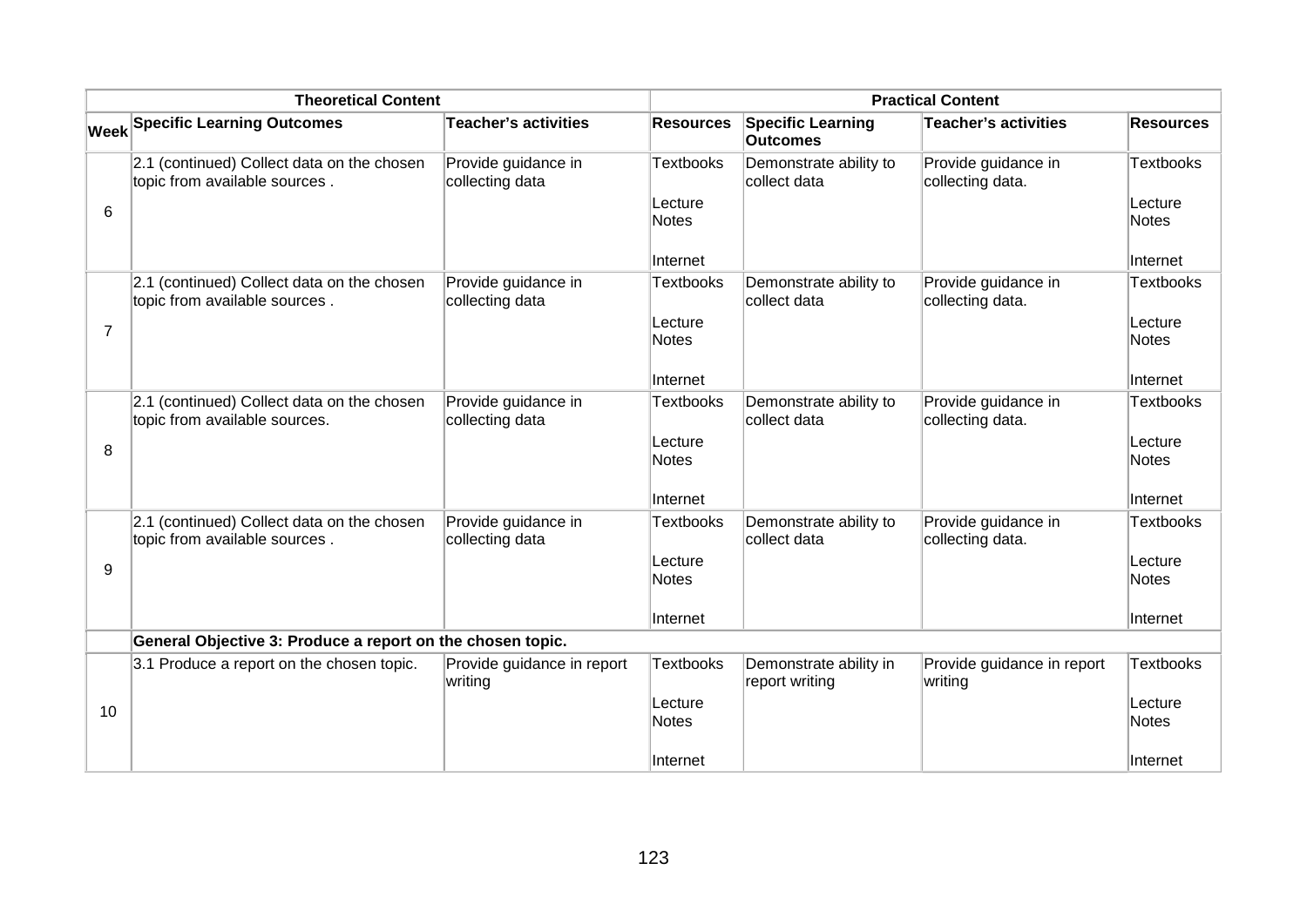| <b>Theoretical Content</b> |                                                          |                                       | <b>Practical Content</b>                                |                                             |                                       |                                                         |
|----------------------------|----------------------------------------------------------|---------------------------------------|---------------------------------------------------------|---------------------------------------------|---------------------------------------|---------------------------------------------------------|
|                            | <b>Week Specific Learning Outcomes</b>                   | <b>Teacher's activities</b>           | <b>Resources</b>                                        | <b>Specific Learning</b><br><b>Outcomes</b> | Teacher's activities                  | <b>Resources</b>                                        |
| 11                         | 3.1 (continued) Produce a report on the<br>chosen topic. | Provide guidance in report<br>writing | <b>Textbooks</b><br>Lecture<br><b>Notes</b><br>Internet | Demonstrate ability in<br>report writing    | Provide guidance in report<br>writing | <b>Textbooks</b><br>Lecture<br><b>Notes</b><br>Internet |
| 12                         | 3.1 (continued) Produce a report on the<br>chosen topic. | Provide guidance in report<br>writing | <b>Textbooks</b><br>Lecture<br><b>Notes</b><br>Internet | Demonstrate ability in<br>report writing    | Provide guidance in report<br>writing | Textbooks<br>Lecture<br><b>Notes</b><br>Internet        |
| 13                         | 3.1 (continued) Produce a report on the<br>chosen topic. | Provide guidance in report<br>writing | <b>Textbooks</b><br>Lecture<br><b>Notes</b><br>Internet | Demonstrate ability in<br>report writing    | Provide guidance in report<br>writing | <b>Textbooks</b><br>Lecture<br><b>Notes</b><br>Internet |
| 14                         | 3.1 (continued) Produce a report on the<br>chosen topic. | Provide guidance in report<br>writing | <b>Textbooks</b><br>Lecture<br>Notes<br>Internet        | Demonstrate ability in<br>report writing    | Provide guidance in report<br>writing | <b>Textbooks</b><br>Lecture<br><b>Notes</b><br>Internet |
| 15                         | 3.1 (continued) Produce a report on the<br>chosen topic. | Provide guidance in report<br>writing | <b>Textbooks</b><br>Lecture<br><b>Notes</b><br>Internet | Demonstrate ability in<br>report writing    | Provide guidance in report<br>writing | <b>Textbooks</b><br>Lecture<br><b>Notes</b><br>Internet |